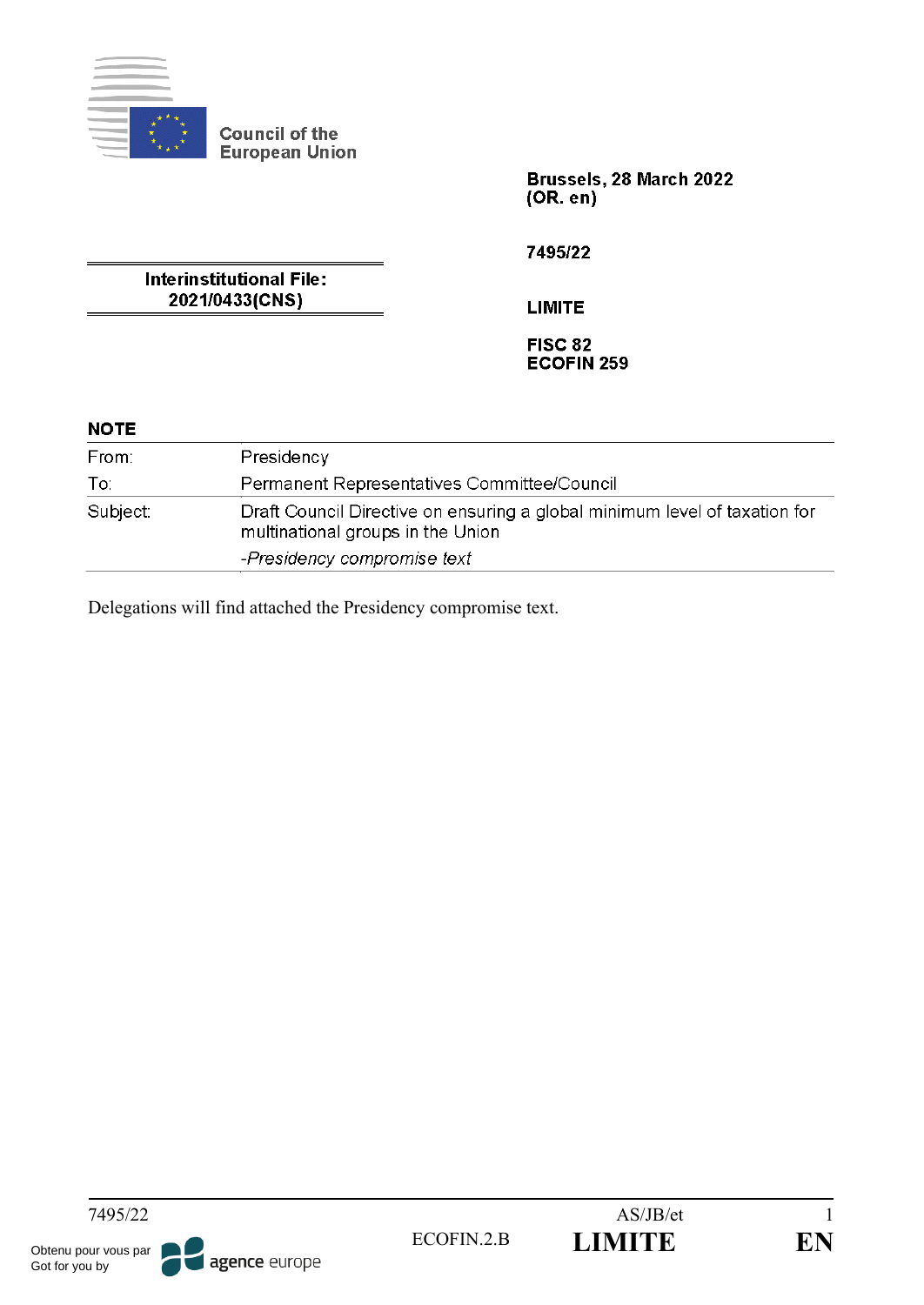#### **DRAFT**

#### **COUNCIL DIRECTIVE**

#### **on ensuring a global minimum level of taxation for multinational groups in the Union**

THE COUNCIL OF THE EUROPEAN UNION,

Having regard to the Treaty on the Functioning of the European Union, and in particular Article 115 thereof,

Having regard to the proposal from the European Commission,

After transmission of the draft legislative act to the national parliaments,

Having regard to the opinion of the European Parliament<sup>1</sup>,

Having regard to the opinion of the European Economic and Social Committee<sup>2</sup>,

Acting in accordance with a special legislative procedure,

Whereas:

(1) In recent years, the Union has adopted landmark measures to reinforce the fight against aggressive tax planning within the internal market. The anti-tax avoidance directives have laid down rules against the erosion of tax bases in the internal market and the shifting of profits out of the internal market. Those rules converted into Union law the recommendations made by the Organisation for Economic Cooperation and Development (OECD) in the context of the initiative against base erosion and profit shifting (BEPS) to ensure that profits of multinational enterprises (MNEs) are taxed where economic activities generating the profits are performed and where value is created.

<sup>2</sup> OJ C, , p.. <sup>1</sup> OJ C, , p..

agence europe

Obtenu pour vous par Got for you by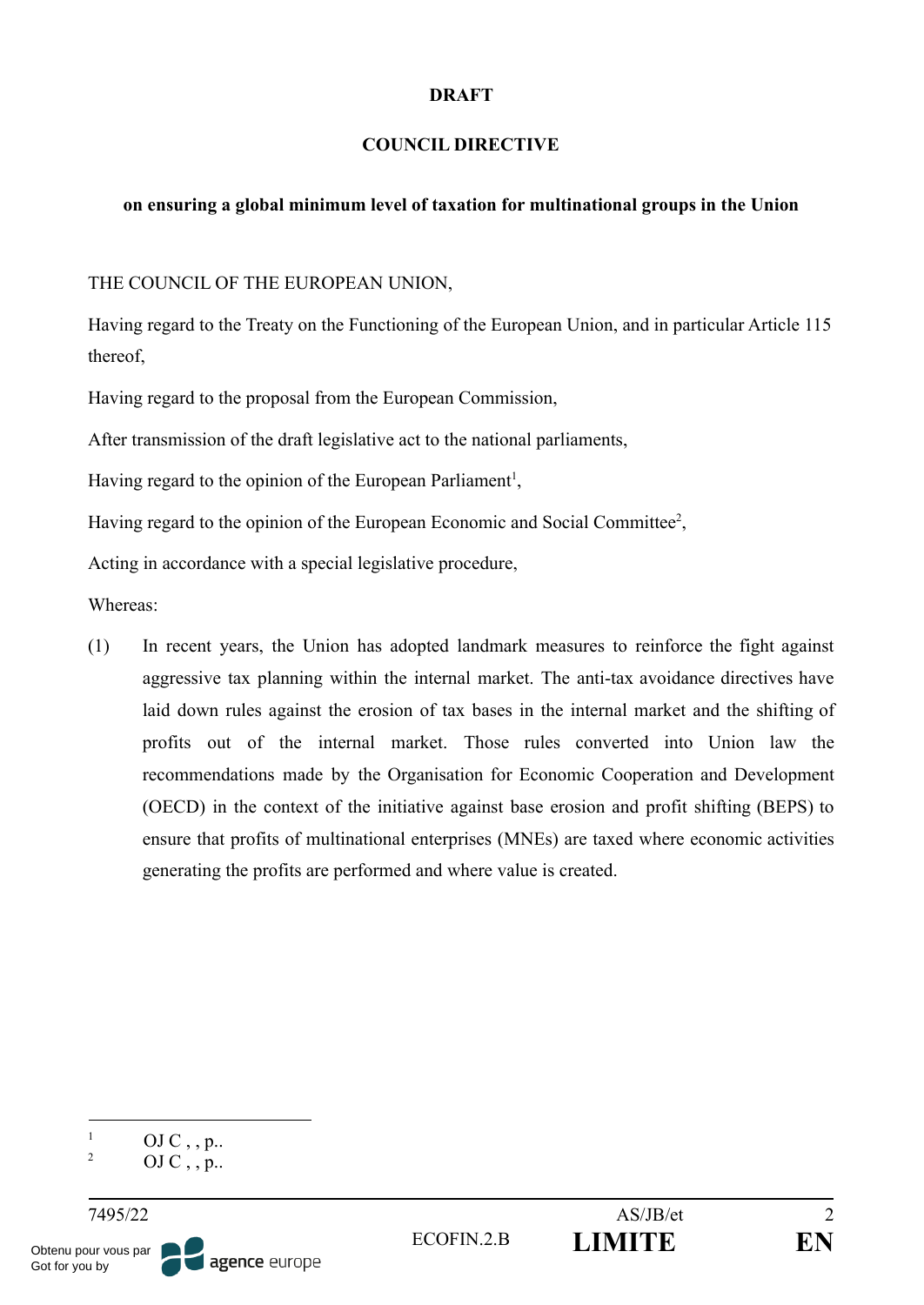- (2) In a continued effort to put an end to tax practices of MNEs which allow them to shift profits to jurisdictions where they are subject to no or very low taxation, the OECD has further developed a set of international tax rules to ensure that MNEs pay a fair share of tax wherever they operate. This major reform aims to put a floor on competition over corporate income tax rates through the establishment of a global minimum level of taxation. By removing a substantial part of the advantages of shifting profits to jurisdictions with no or very low taxation, the global minimum tax reform will level the playing field for businesses worldwide and allow jurisdictions to better protect their tax bases.
- (3) This political objective has been translated into the Global Anti-Base Erosion Model Rules (GloBE Model Rules) approved on 14 December 2021 by the OECD/G20 Inclusive Framework on BEPS to which Member States have committed. In the Council report to the European Council on tax issues approved by the Council on 7 December 2021<sup>3</sup>, the Council reiterated its firm support of the global minimum tax reform and committed to a swift implementation of the agreement by means of Union legislation. In this context, it is essential that Member States effectively implement their commitment to achieve a global minimum level of taxation.
- (4) In a Union of closely integrated economies, it is crucial that the global minimum tax reform is implemented in a sufficiently coherent and coordinated fashion. Considering the scale, detail and technicalities of those new international tax rules, only a common Union framework would prevent a fragmentation of the internal market in the implementation of them. Moreover, a common framework, designed to be compatible with the fundamental freedoms guaranteed by the Treaty, would provide taxpayers with legal certainty when implementing the rules.

<sup>&</sup>lt;sup>3</sup> Council report to the European Council on tax issues approved by the Council on 7 December 2021, doc. 14767/21.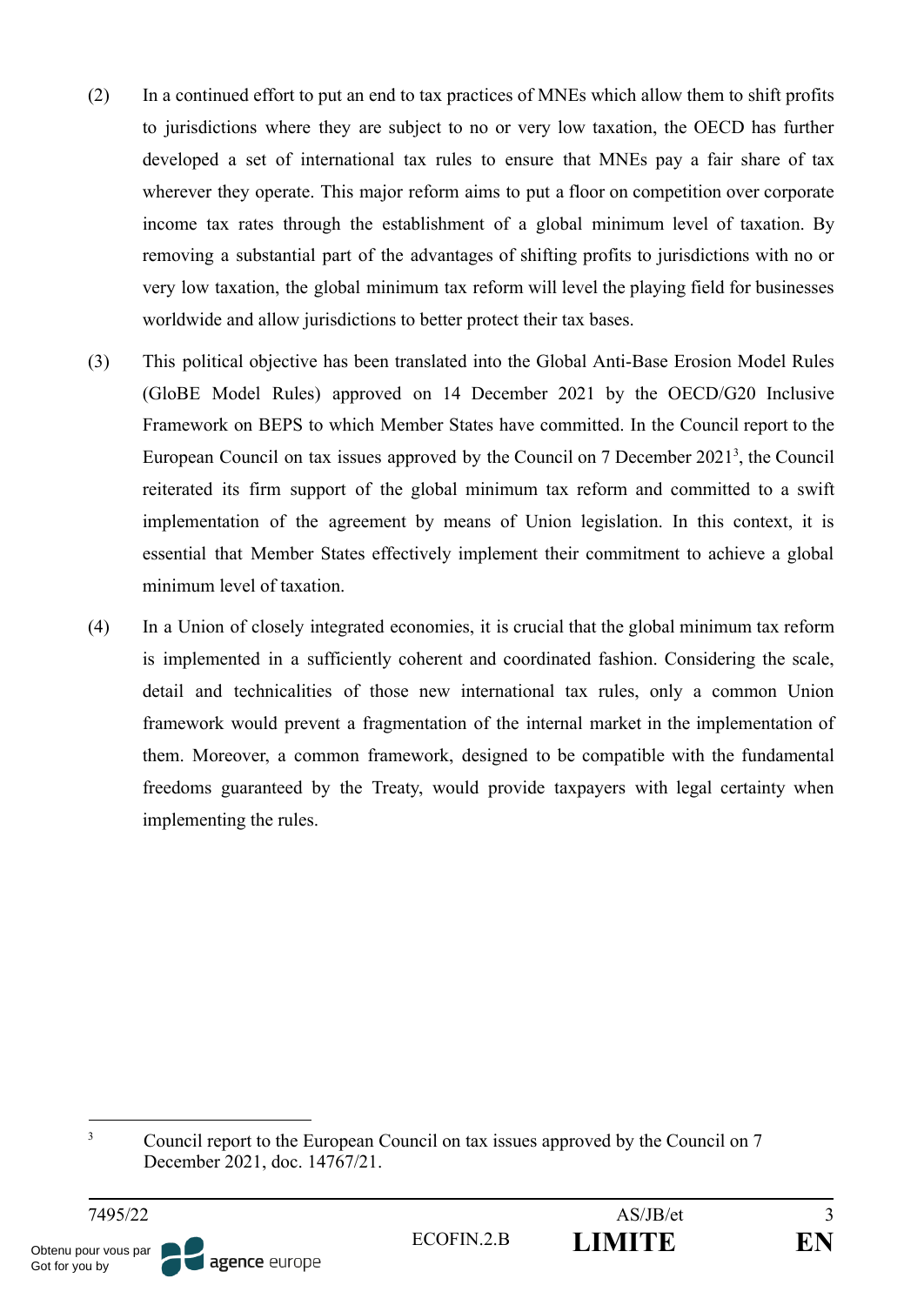- (5) It is necessary to lay down rules in order to establish an efficient and coherent framework for the global minimum level of taxation at Union level. The framework creates a system of two interlocked rules, together referred to as the GloBE rules, through which an additional amount of tax called a top-up tax should be collected each time that the effective tax rate (ETR) of an MNE in a given jurisdiction is below the 15 %. In such case, the jurisdiction is considered to be low-taxed. Those two rules are called the Income Inclusion Rule (IIR) and the Undertaxed Profit Rule (UTPR). Under this system, the parent entity of an MNE located in a Member State has the obligation to apply the IIR to its share of top-up tax relating to any entity of the group that is low-taxed, whether this **entity** is located within or outside the Union. The UTPR should act as a backstop to the IIR through a reallocation of any residual amount of top-up tax in cases where not the entire amount of top-up tax relating to low-taxed entities could be collected by parent entities through the application of the IIR.
- (6) It is necessary to implement the GloBE Model Rules agreed by the Member States in a way that it remains as close as possible to the global agreement, in order to ensure that the rules implemented by the Member States pursuant to this Directive are qualified within the meaning of the GloBE Model Rules. This Directive closely follows the content and structure of the GloBE Model Rules. To ensure compatibility with primary Union law, and more precisely with the freedom of establishment, the rules of this Directive should apply to entities resident in a Member State as well as non-resident entities of a parent entity located in that Member State. This Directive should also apply to large-scale, purely domestic groups. In this way, the legal framework would be designed to avoid any risk of discrimination between cross-border and domestic situations. All entities, including the parent entity that applies the IIR, which are located in a Member State that is low-taxed, would be subject to the top-up tax. Equally, constituent entities of the same parent entity that are located in another Member State, which is low-taxed, would be subject to the top-up tax.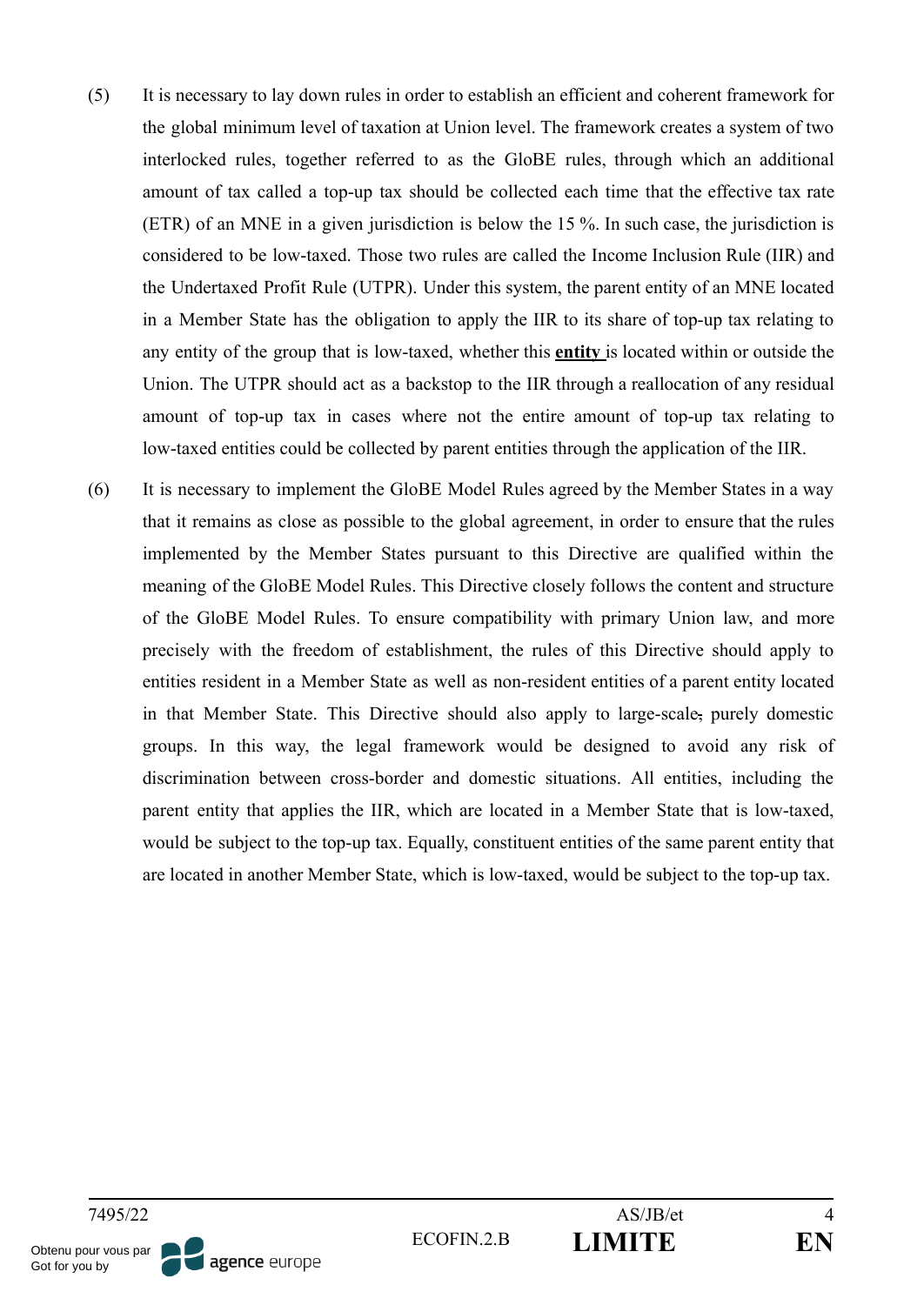(7) While it is necessary to ensure that tax avoidance practices are discouraged, adverse impacts on smaller MNEs in the internal market should be avoided. For this purpose, this Directive should only apply to entities located in the Union that are members of MNE groups or large-scale domestic groups that meet the annual threshold of at least EUR 750 000 000 of consolidated revenue. This threshold would be consistent with the threshold of existing international tax rules such as the country-by-country reporting rules<sup>4</sup>. Entities within the scope of this Directive are referred to as constituent entities. Certain entities should be excluded from the scope based on their particular purpose and status. Excluded entities would be those that generally do not carry on a trade or business and perform activities in the general interest, such as public health care and education or building public infrastructure, and which-, for these reasons, might not be subject to tax in the Member State in which they are located. In order to protect those specific interests, it is necessary to exclude governmental entities, international organisations, non-profit organisations, including organisations for purposes such as public health, and pension funds from the scope of this Directive. Non-profit organisations may also include health care insurers which do not seek or make any profits other than for the benefit of public health care. Investment funds and real estate investment vehicles should also be excluded from the scope when they are at the top of the ownership chain, since, the income earned **by these entities** is taxed at the level of the **their** owners.



<sup>&</sup>lt;sup>4</sup> Council Directive (EU) 2016/881 of 25 May 2016 amending Directive 2011/16/EU as regards mandatory automatic exchange of information in the field of taxation, (OJ L 146, 3.6.2016, p. 8).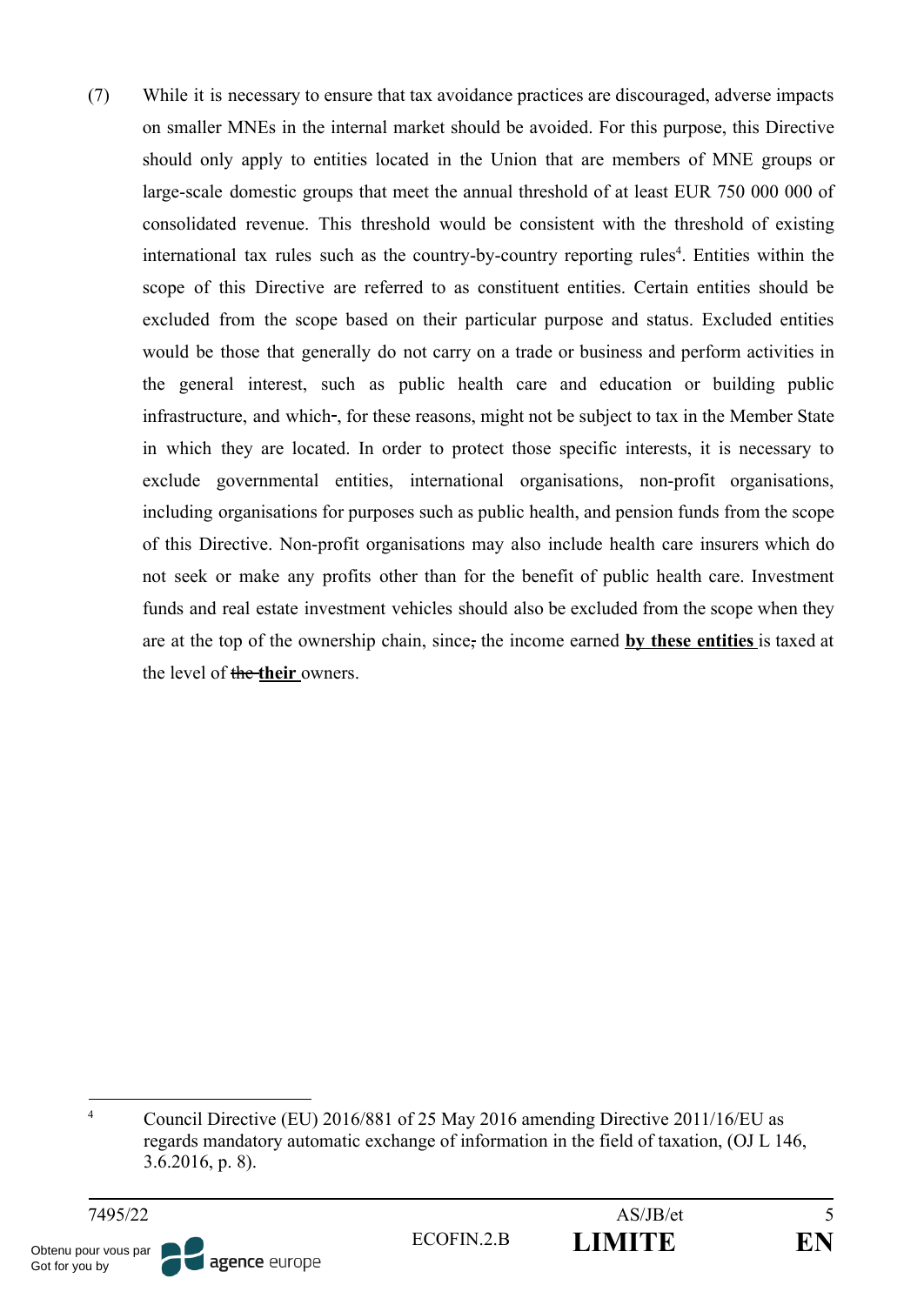- (8) The ultimate parent entity (UPE) of an MNE group or a large-scale domestic group, which directly or indirectly owns a controlling interest in all the other constituent entities of the MNE group or large-scale domestic group, stands at the heart of the system. Since the UPE is normally required to consolidate the financial accounts of all the entities of the MNE group or large-scale domestic group or, if this is not the case, would be so required under an acceptable financial accounting standard, it holds critical information and would be best placed to ensure that the level of taxation per jurisdiction for the group complies with the agreed minimum rate. When the UPE is located in the Union, it should therefore incur the primary obligation under this Directive to apply the IIR to its allocable share of top-up tax relating to all low-taxed constituent entities of the MNE group whether they are located in or outside the Union. The UPE at the top of a large-scale domestic group would apply the IIR to the entire amount of top-up tax in respect of its low-taxed constituent entities.
- (9) In certain circumstances, this obligation would have to move down to other constituent entities of the MNE group located in the Union. First, when the UPE is an excluded entity or it is located in a third country jurisdiction that has not implemented the GloBE Model Rules or equivalent rules and thus does not have a qualified IIR, intermediate parent entities (IPE) situated below the UPE in the ownership chain and located in the Union should have the obligation under the Directive to apply the IIR up to their allocable share of the top-up tax, unless an IPE that is required to apply the IIR owns a controlling interest in another IPE, in which case the IIR should be applied by the first-mentioned IPE.

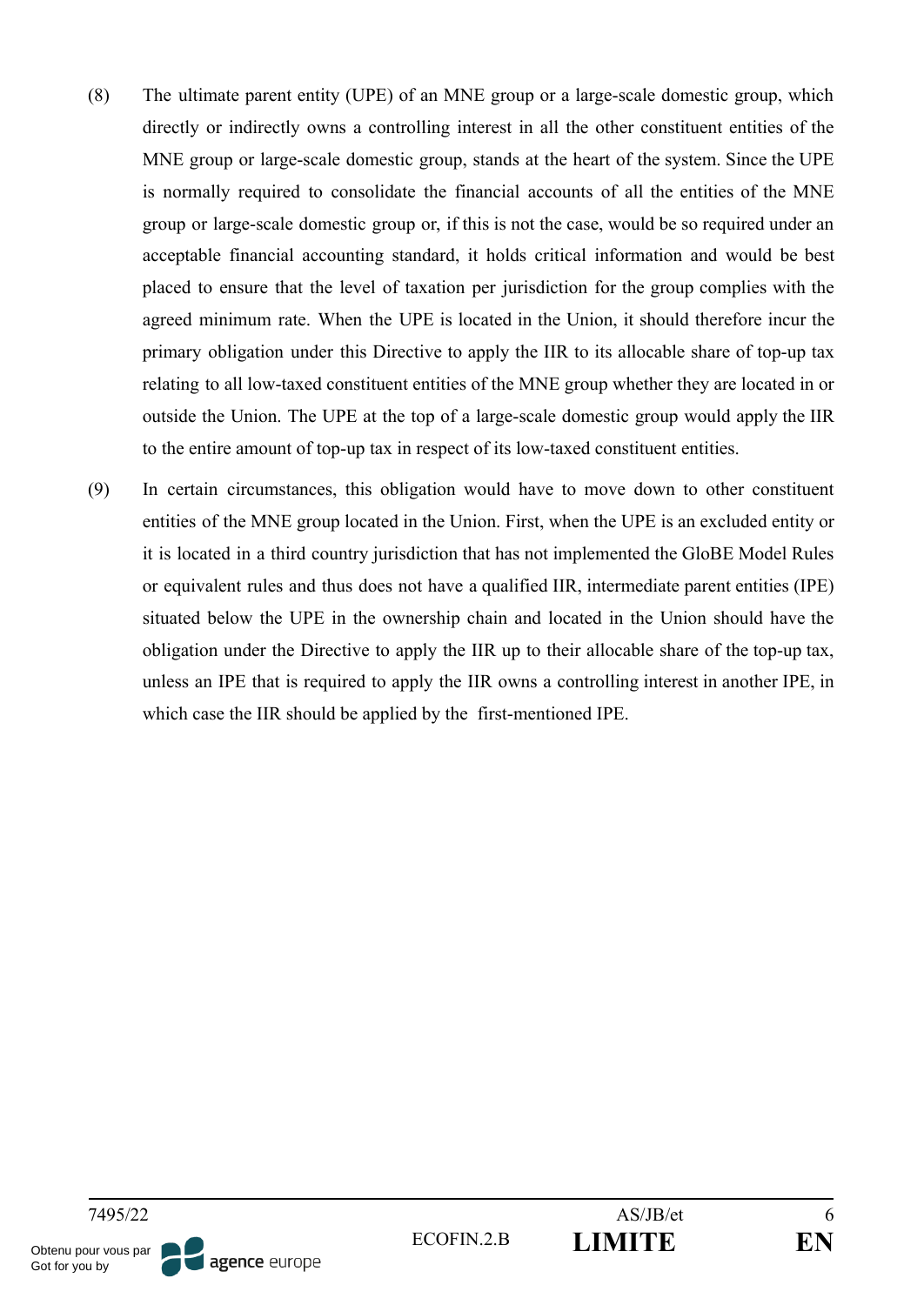- (10) Second, regardless of whether the UPE is located in a jurisdiction that has a qualified IIR or not, partially-owned parent entities (POPE) located in the Union that are more than 20 % owned by interest holders outside the MNE-group should have the obligation under this Directive to apply the IIR up to their allocable share of the top-up tax. Such POPE should however not apply the IIR when they are wholly-owned by another POPE which is required to apply the IIR. Third, when the UPE is an excluded entity or it is located in a jurisdiction without a qualified IIR, the constituent entities of the **MNE** group should apply the UTPR to any residual amount of top-up tax that has not been subject to the IIR in proportion to an allocation formula based on their number of employees and tangible assets. Fourth, where the UPE is located in a third country jurisdiction with a qualified IIR, the constituent entities of the MNE group should apply the UTPR to the constituent entities located in that third country jurisdiction, in cases where that third country jurisdiction is low-taxed based on the ETR of all constituent entities in that jurisdiction, including that of the UPE.
- (11) In accordance with the policy objectives of the global minimum tax reform regarding fair tax competition amongst jurisdictions, the calculation of the ETR should take place at a jurisdictional level. For the purpose of calculating the ETR, this Directive should provide for a common set of specific rules for the computation of the tax base, referred to as qualifying income or loss, and for the taxes paid, referred to as covered taxes. The starting point are the financial accounts used for consolidation purposes that are then subject to a series of adjustments, including accommodating timing differences, in order to avoid any distortions between jurisdictions. Furthermore, the qualifying income or loss and the covered taxes of certain entities may be allocated to other, relevant entities within the MNE group to ensure neutrality in the tax treatment of qualifying income or loss that may be subject to covered taxes in several jurisdictions, either because of the nature of the entities (flow-through entities, hybrid entities or permanent establishment) or because of the specific tax treatment of the income (dividend payment or controlled foreign company tax regime). As regards covered taxes, the provisions of this Directive should be interpreted in light of any further guidance provided by the OECD, that should be taken into account by Member States in order to ensure a uniform identification of the covered taxes of all Member States and third country jurisdictions.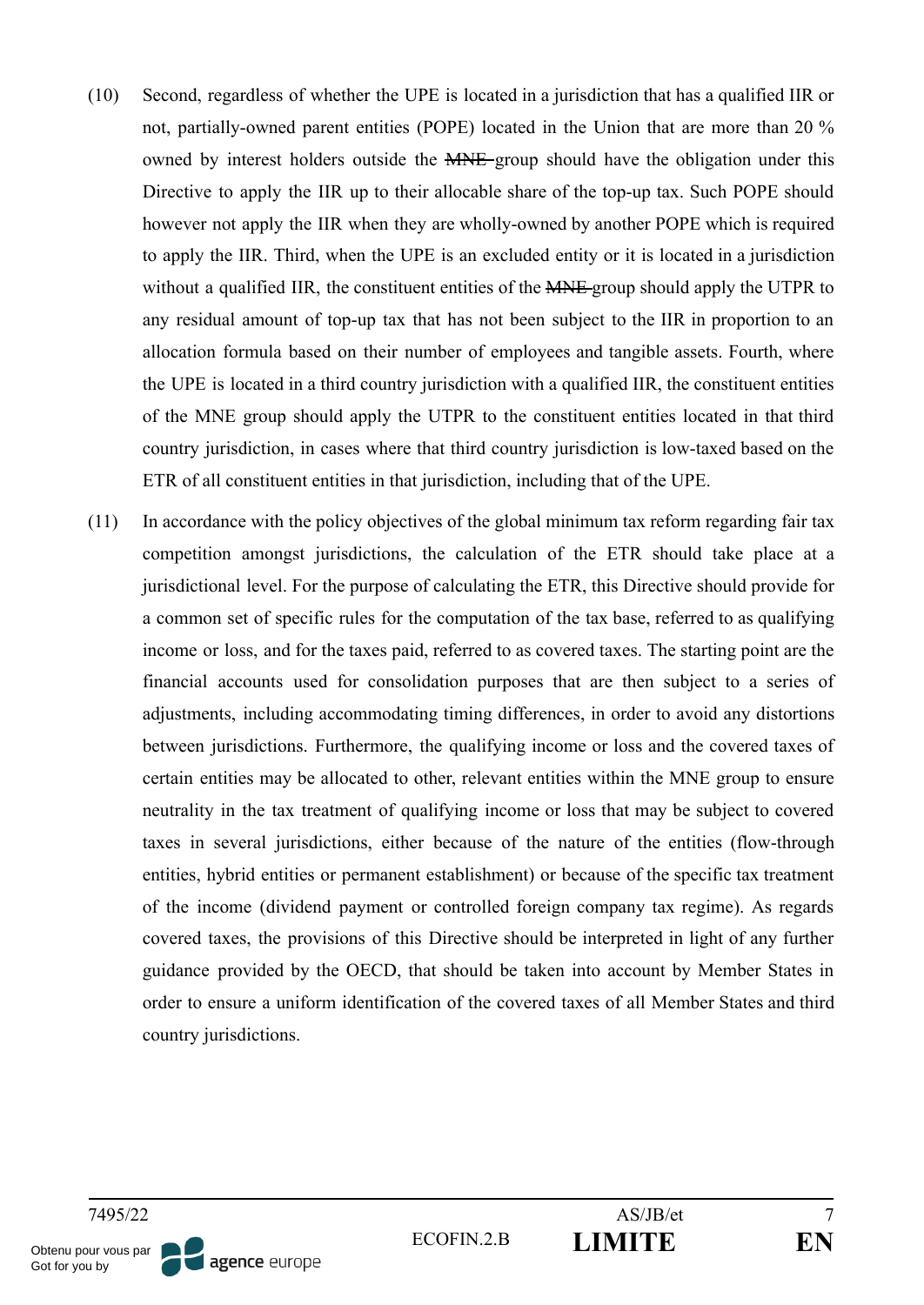- (12) The ETR of an MNE group in each jurisdiction where it carries out activities or of a large-scale domestic group should be compared to the agreed minimum tax rate of 15 % in order to determine whether the MNE group or large-scale domestic group is liable to pay a top-up tax and consequently should apply the IIR or the UTPR. The minimum tax rate of 15 % agreed by the OECD/G20 Inclusive Framework on BEPS reflects a balance amongst corporate tax rates worldwide. In cases where the ETR of an MNE group falls below the minimum tax rate in a given jurisdiction, the top-up tax should be allocated to the entities in the MNE group that are liable to pay the tax in accordance with the application of the IIR and the UTPR, in order to comply with the globally agreed minimum effective rate of 15 %. In cases where the ETR of a large-scale domestic group falls below the minimum tax rate, the UPE at the top of the large-scale domestic group should apply the IIR in respect of its low-taxed constituent entities, in order to ensure that such group is liable to pay tax at an effective minimum rate of 15 %.
- (13) In order to allow Member States to benefit from the top-up tax revenues collected on their low-taxed constituent entities located in their territory, Member States should be able to elect to apply a domestic top-up tax system. Member States should notify to the European Commission when they elect to apply a qualified domestic top-up tax, with the objective of providing tax authorities of other Member States and third country jurisdictions as well as MNE groups with sufficient certainty as regards the applicability of the qualified domestic top-up tax to low-taxed constituent entities in that Member State. Constituent entities of an MNE group that are located in a Member State which has elected to implement such a system in its own domestic tax system should pay the top-up tax to this Member State. Such system should ensure that the minimum effective taxation of the qualifying income or loss of the constituent entities is computed in the same way, as the calculation of the top-up tax in accordance with this Directive.

agence europe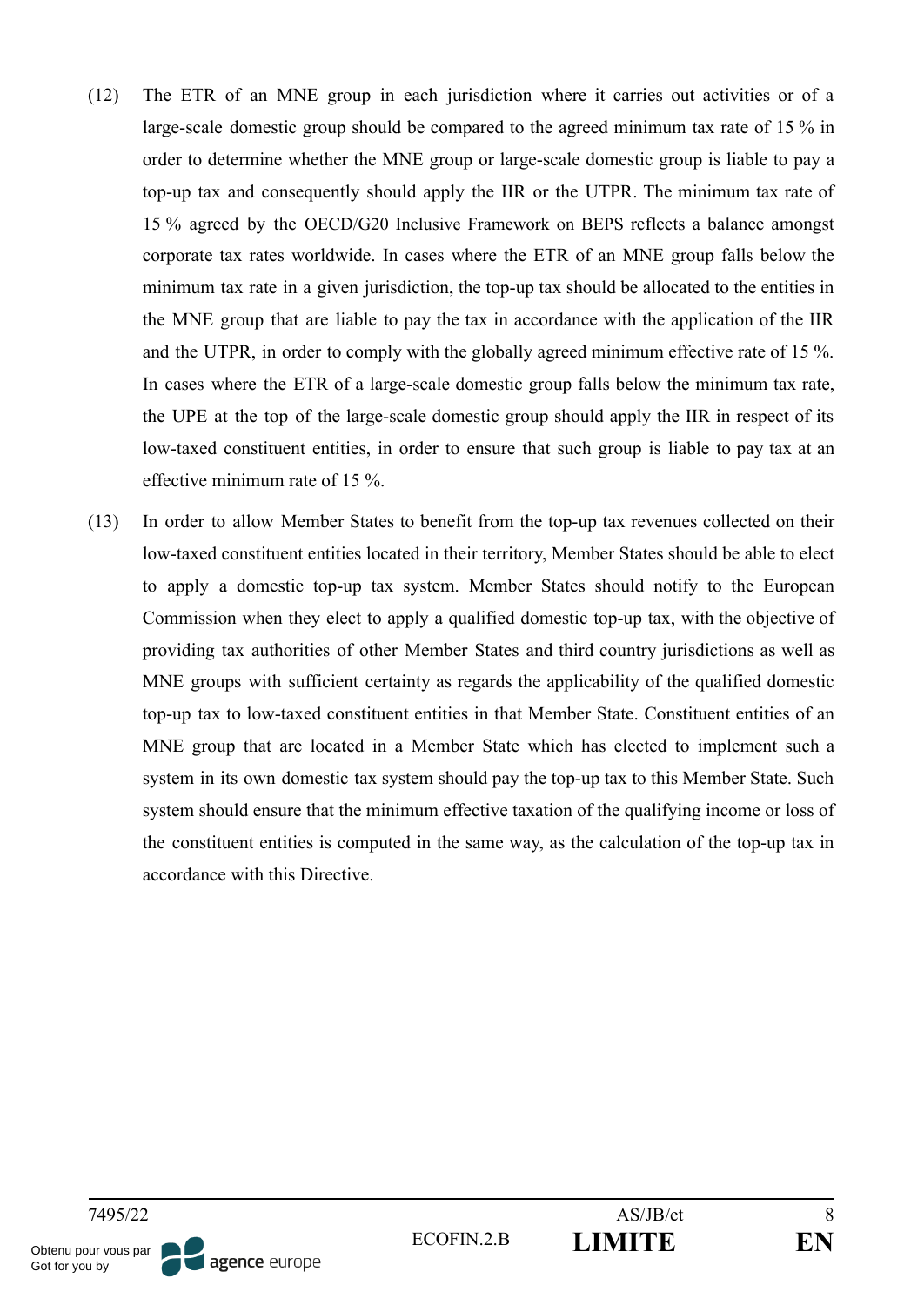- (14) To ensure a proportionate approach, this exercise should take into consideration certain specific situations in which BEPS risks are reduced. Therefore, the Directive should include a substance carve-out based on the costs associated with employees and the value of tangible assets in a given jurisdiction. This would allow to address, to a certain extent, situations where an MNE group or a large-scale domestic group carries out economic activities which require material presence in a low-taxed jurisdiction as in such case BEPS practices would be unlikely to flourish. The specific case of MNE groups that are at the first stages of their international activity should also be considered in order not to discourage the development of cross-border activities for MNE groups that benefit from low taxation in their domestic jurisdiction where they are predominantly operating. Thus, the low-taxed domestic activities of such groups should be excluded from the application of the rules for a transitional period of five years, and provided that the MNE group does not have constituent entities in more than six other jurisdictions. In order to ensure equal treatment for large-scale domestic groups, the income from the activities of such groups should also be excluded for a transitional period of five years.
- (14a) What is more, in order to address the particular situation of Member States in which very few groups are headquartered and which accommodate such a low number of constituent entities that it would make it disproportionate to immediately require the application of the IIR and UTPR by the tax administrations of those Member States, and given the status of common approach of the GloBE rules, it would be adequate to enable these Member States to elect not to apply the IIR and the UTPR for a limited period of time. This election should be notified to the Commission before the transposition date of the Directive.
- (15) Due to its highly volatile nature and the long economic cycle of this industry, the shipping sector is traditionally subject to alternative or supplementary taxation regimes in Member States. To avoid undermining that policy rationale and allow Member States to continue applying a specific tax treatment to the shipping sector in line with international practice and State aid rules, shipping income should be excluded from the system.

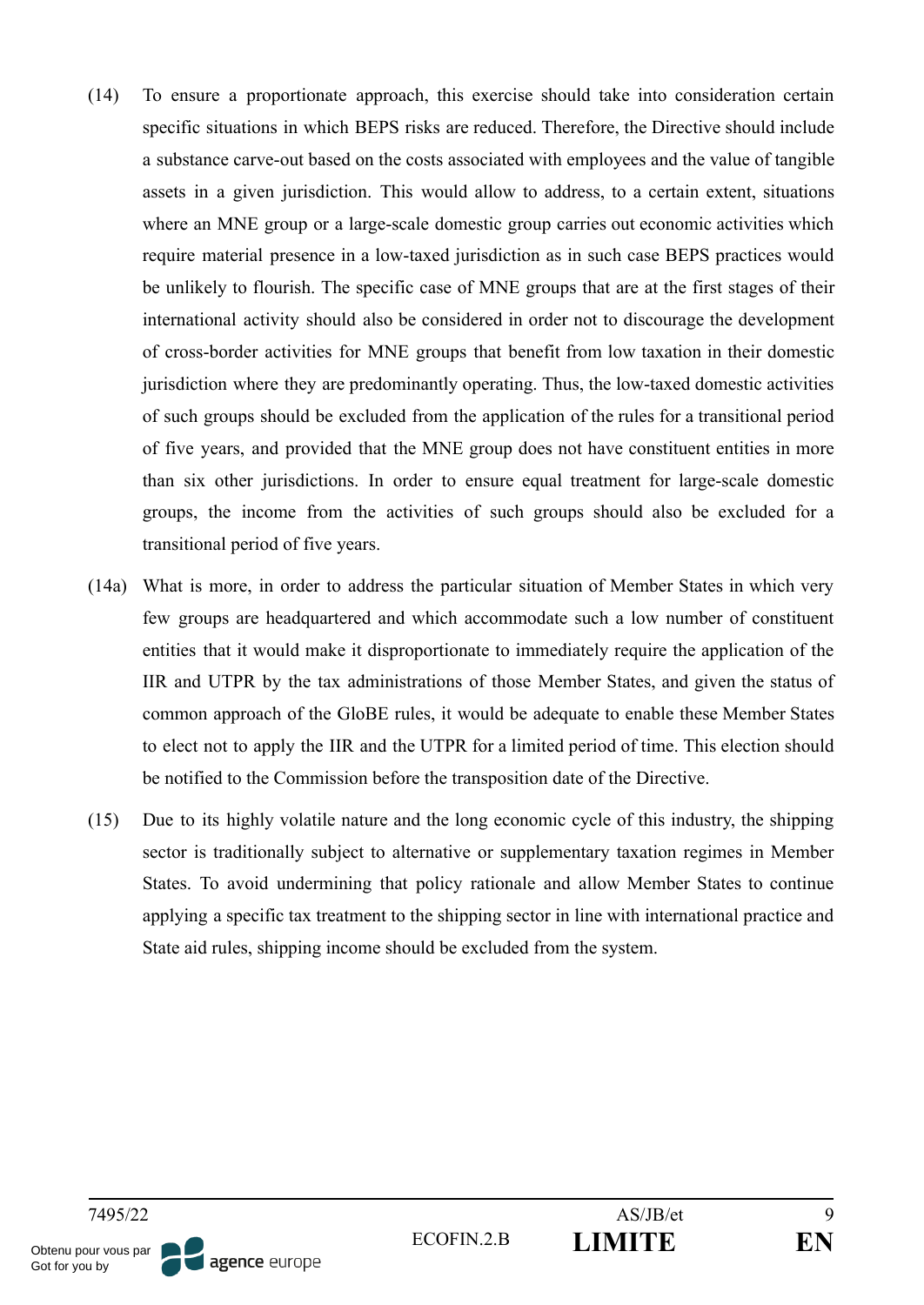- (16) In order to achieve a balance between the objectives of the global minimum tax reform and the administrative burden for tax administrations and taxpayers, this Directive should provide for a *de minimis* exclusion for MNE groups or large-scale domestic groups that have an average revenue of less than EUR 10 000 000 and an average qualifying income or loss of less than EUR 1 000 000 in a jurisdiction. Such MNE groups or large-scale domestic groups should not pay a top-up tax even if their ETR is below the minimum tax rate in that jurisdiction.
- (17) The application of the rules of this Directive to MNE groups and large-scale domestic groups that fall within its scope for the first time could give rise to distortions resulting from the existence of tax attributes, including losses from prior fiscal years, or from timing differences, and require transitional rules to eliminate such distortions. A gradual decrease of the rates for the payroll and the tangible assets carve-outs over ten years should also apply to allow a smooth transition to the new tax system.
- (17a) Considering that MNE and large- scale domestic groups should pay tax at a minimum level in a given jurisdiction and for a given fiscal year, a top-up tax should exclusively aim to ensure that the profits of such groups be subject to tax at a minimum effective tax rate in a given fiscal year. For this reason, the rules on a top-up tax do not operate as a tax levied directly on the income of an entity but instead apply to the excess profit in accordance with a standardised base and specific tax computation mechanics in order to identify low-taxed income within the groups concerned and impose a top-up tax that would bring a group's effective tax rate on that income up to the agreed minimum level of tax. The design of the IIR and UTPR as top-up taxes, however, does not prevent a jurisdiction from applying those rules under a corporate income tax system in its domestic law.

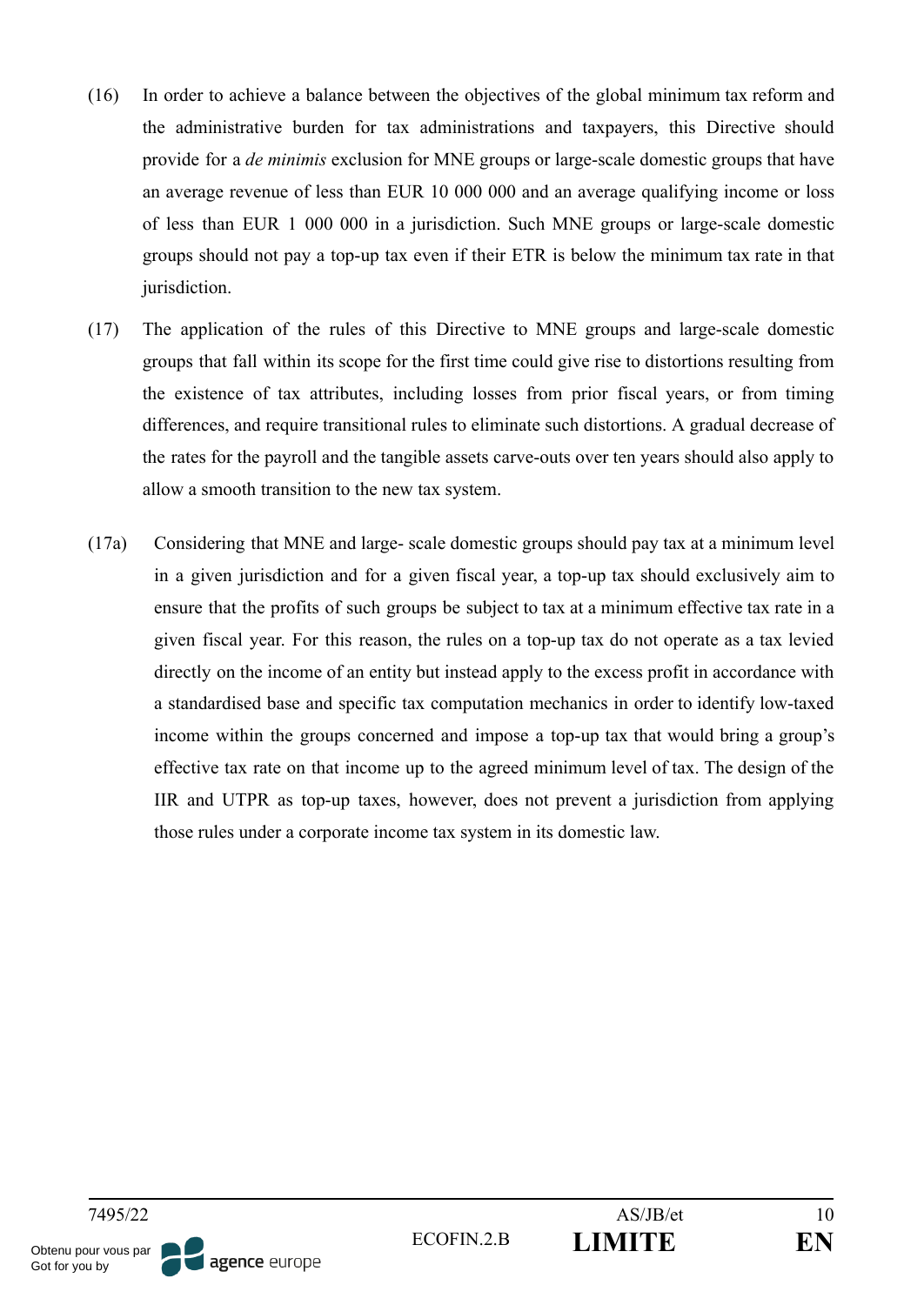- (17b) As it results from the political agreement reached at international level, the distribution tax systems taken into account by the GloBE rules should be those in force on or before July, 1<sup>st</sup> 2021, date of the first OECD/G20 Inclusive Framework statement on the digitalisation of the economy that agreed the special treatment of eligible distribution tax systems. This should not prevent changes to a jurisdiction's distribution tax system that are in line with its existing design.
- (18) For an efficient application of the system, it is crucial that procedures are coordinated at a group level. It will be necessary to operate a system ensuring the unobstructed flow of information within the MNE group and towards tax administrations where constituent entities are located. The primary responsibility of filing the information return should lie on the constituent entity itself. A waiver of such responsibility should however apply where the MNE group has designated another entity to file and share the information return. It could be either a local entity or an entity from another jurisdiction that has a competent authority agreement in place with the Member State of the constituent entity. Information filed as part of the top-up tax information return should allow the tax administrations where the constituent entities are located to evaluate the correctness of a constituent entity's liability of the top-up tax or the domestic top-up tax, as the case may be, by application of domestic procedures, including for filing of domestic tax returns. Further guidance to be developed in the OECD's GloBE Implementation Framework might be a useful source of illustration and interpretation in this respect, and Member States might choose to introduce its provisions into domestic legislation. Considering the compliance adjustments that this system requires, groups that fall within the scope of this Directive for the first time should be granted a period of 18 months to comply with the information requirements.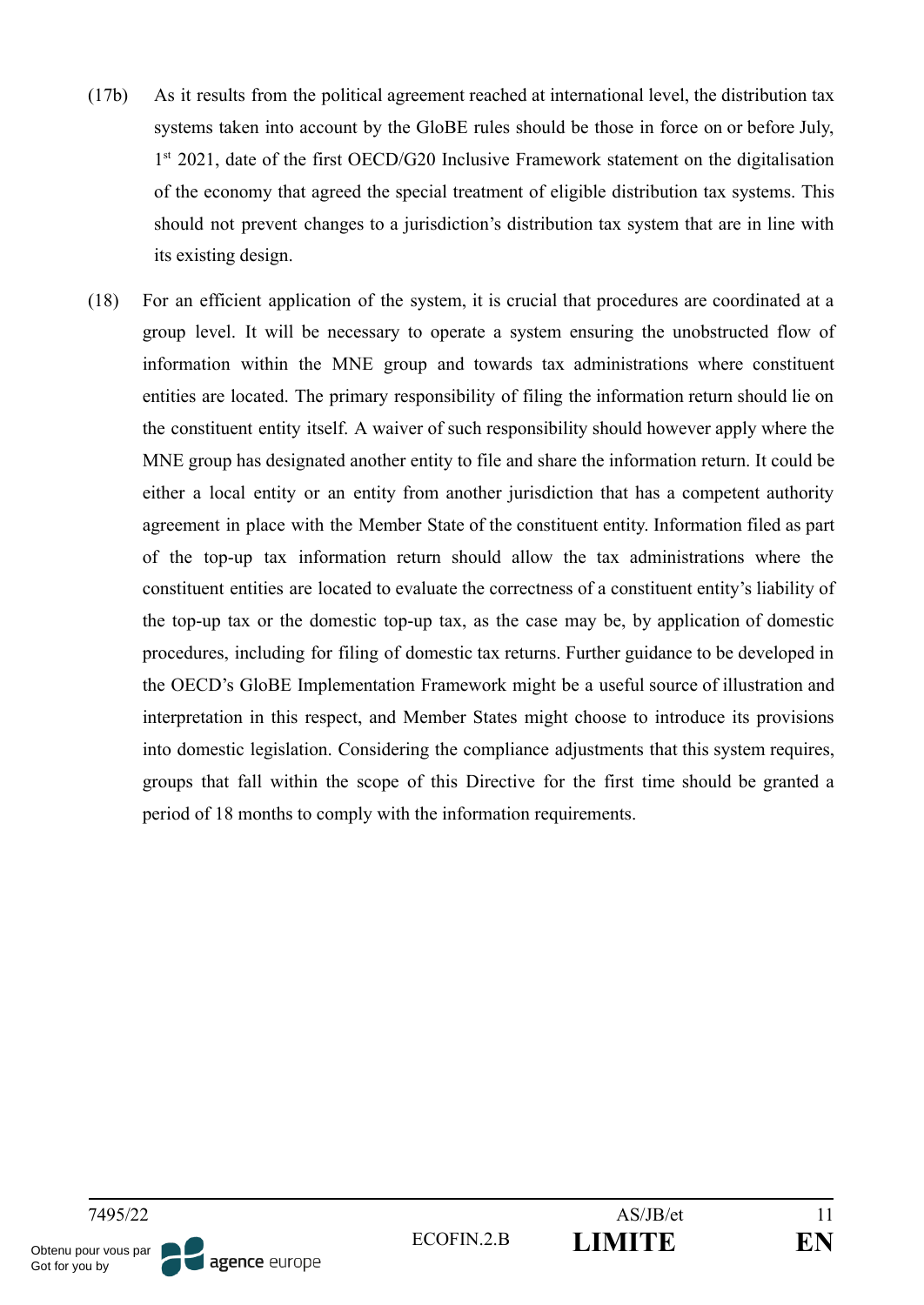- (19) Considering the benefits of transparency in the field of tax, it is encouraging that a significant amount of information will be filed with the tax authorities in all the participating jurisdictions. MNE groups within the scope of this Directive should be obliged to provide comprehensive and detailed information on their profits and effective tax rate in every jurisdiction where they have constituent entities. Such extensive reporting could be expected to increase transparency.
- (19a) In implementing this Directive, Member States should use the 'Tax Challenges Arising from the Digitalisation of the Economy Global Anti-Base Erosion Model Rules (Pillar Two)' agreed by the OECD/G20 Inclusive Framework on BEPS and the explanations and examples in the OECD Commentary on the GloBE Rules under Pillar Two, as well as the GloBE Implementation Framework, including its safe harbours rules, as a source of illustration or interpretation in order to ensure consistency in application across Member States to the extent that they are consistent with the provisions of this Directive and with Union law. The safe harbours rules should be of relevance as regards MNE groups as well as large-scale domestic groups.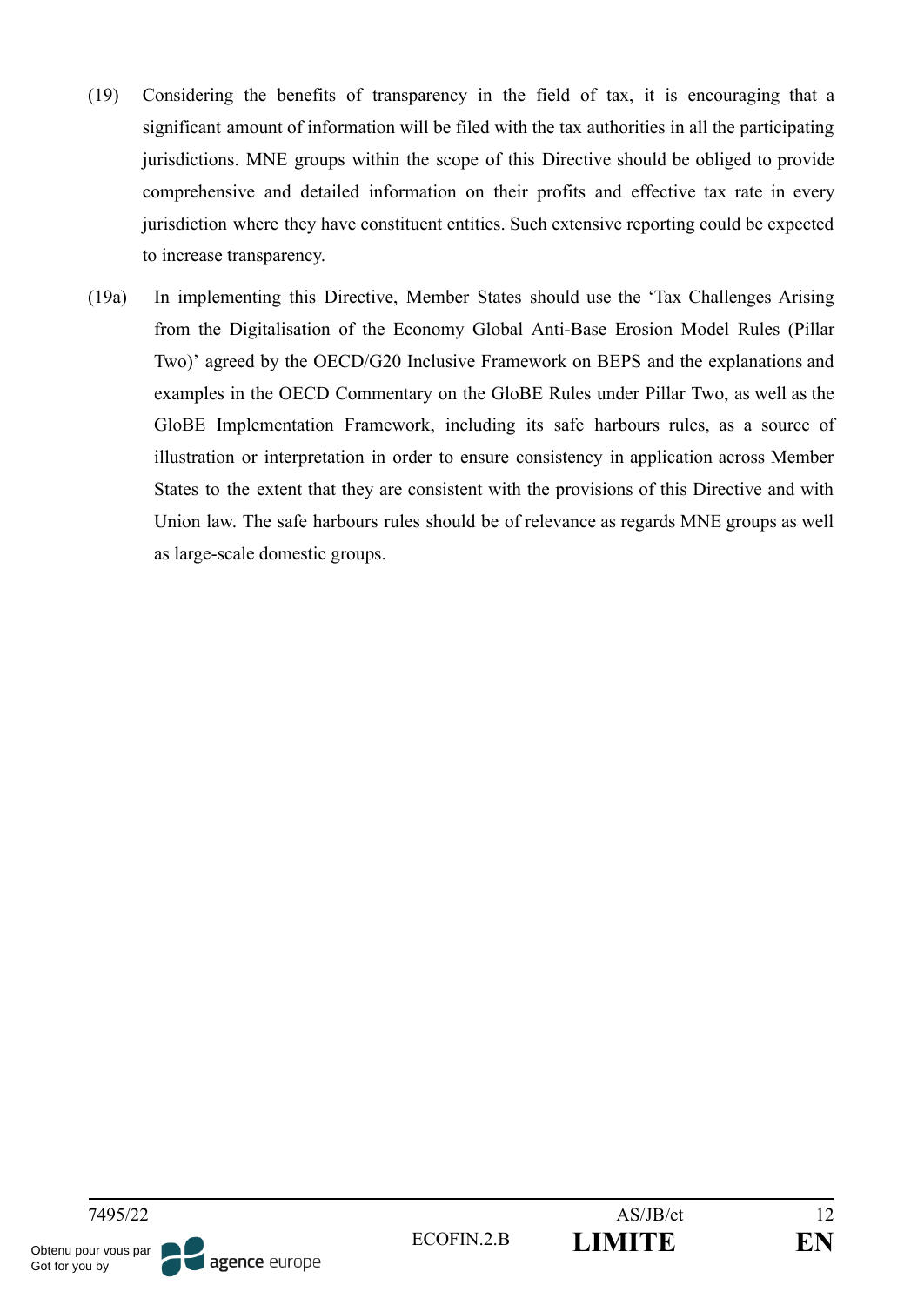(20) The effectiveness and fairness of the global minimum tax reform heavily relies on its worldwide implementation. In order to ensure a proper enforcement of the rules under this Directive, Member States should apply adequate penalties, in particular towards entities that do not comply with their obligations to file a tax information return and pay their share of top-up tax. When determining these penalties, Member States should take particular account of the necessity to tackle the risk that an MNE group does not declare the information necessary for applying the UTPR. To address this risk, Member States should lay down dissuasive penalties. It will also be vital that all major trading partners of the Union apply either a qualified IIR or an equivalent set of rules on minimum taxation. As regards the question of whether an IIR implemented by a third country jurisdiction that adheres to the global agreement is a qualified IIR within the meaning of the global agreement, it is appropriate to refer to the assessment to be carried out at OECD level. Furthermore, and in support of legal certainty and efficiency of the global minimum tax rules, it is important to further delineate the conditions under which the rules implemented in a third country jurisdiction which will not transpose the rules of the global agreement can be granted equivalence to a qualified IIR. The objective of the assessment of the equivalence is mainly to clarify and delineate the Member State's ensure uniform conditions for the application of the provisions of this Directive, notably as regards the application of the UTPR. To this end, this Directive should provide for an assessment, prepared by the Commission **following the OECD assessment mentioned above**, of the equivalence criteria based on certain **specific parameters. The determination of the third country jurisdictions applying legal frameworks considered as equivalent to a qualified IIR will directly result from the objective criteria set out in this Directive and should stricly follow the OECD assessment mentioned above. It may therefore be considered as appropriate, in such a particular context, to provide for a delegated act**parameters. **In particular, the recourse to a delegated act in this specific context should not be considered as a precedent for other legislative instruments adopted under the special legislative procedure, given the decision making process proper to tax matters.** Acting on the basis of a Commission's proposal, the Council should determine the third country jurisdictions applying legal frameworks considered as equivalent to a qualified IIR, by means of an implementing act. The power of the Council to adopt this implementing act is explained by the effects that such measures could have for the national budgets of the Member States, for which tax revenues are a fundamental element, the significant effort that their implementation requires from national tax administrations and the possible impact in the field of external relations.

Obtenu pour vous par Got for you by

agence europe

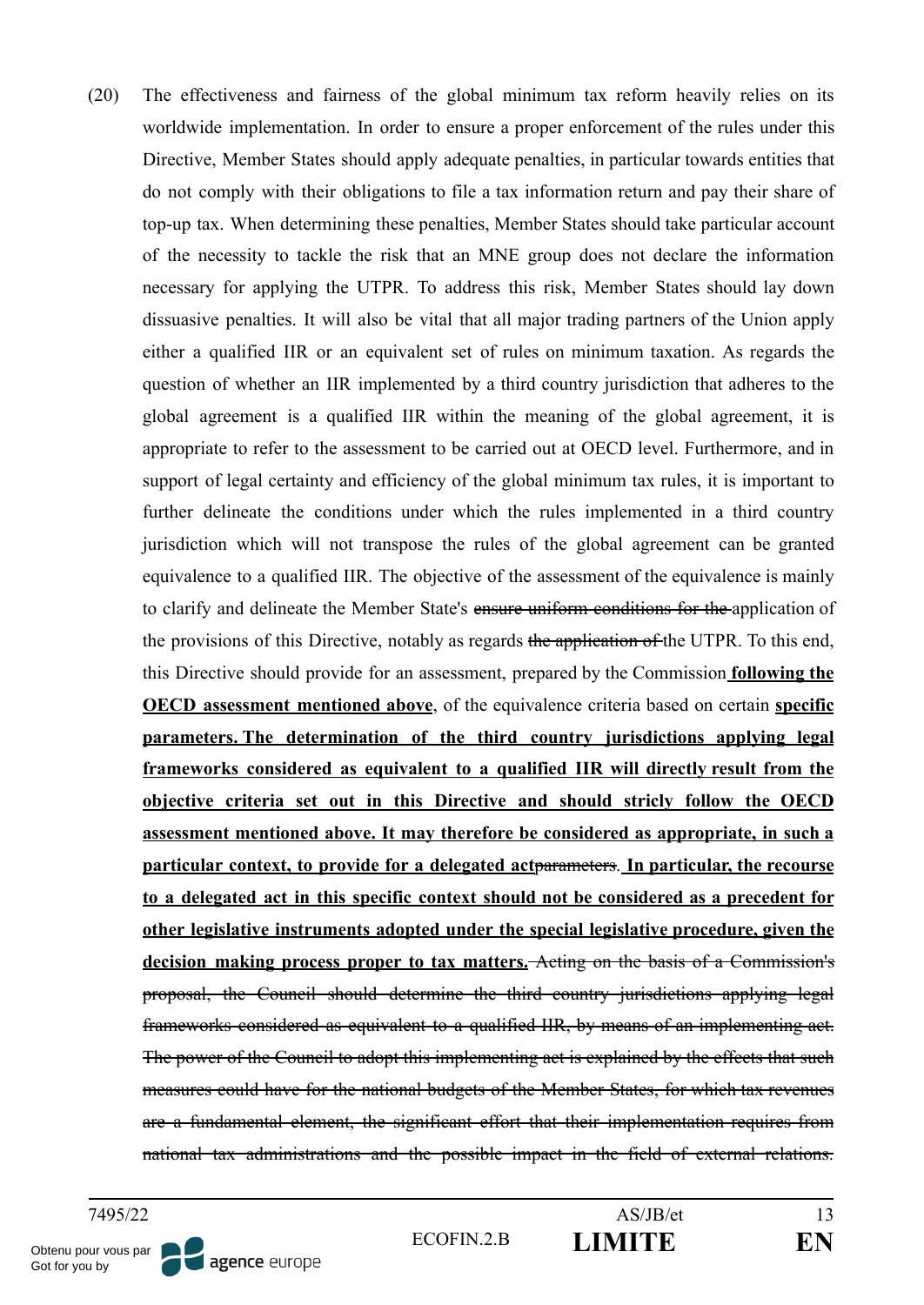Accordingly, the Council is justified in reserving to itself the right to exercise implementing powers.



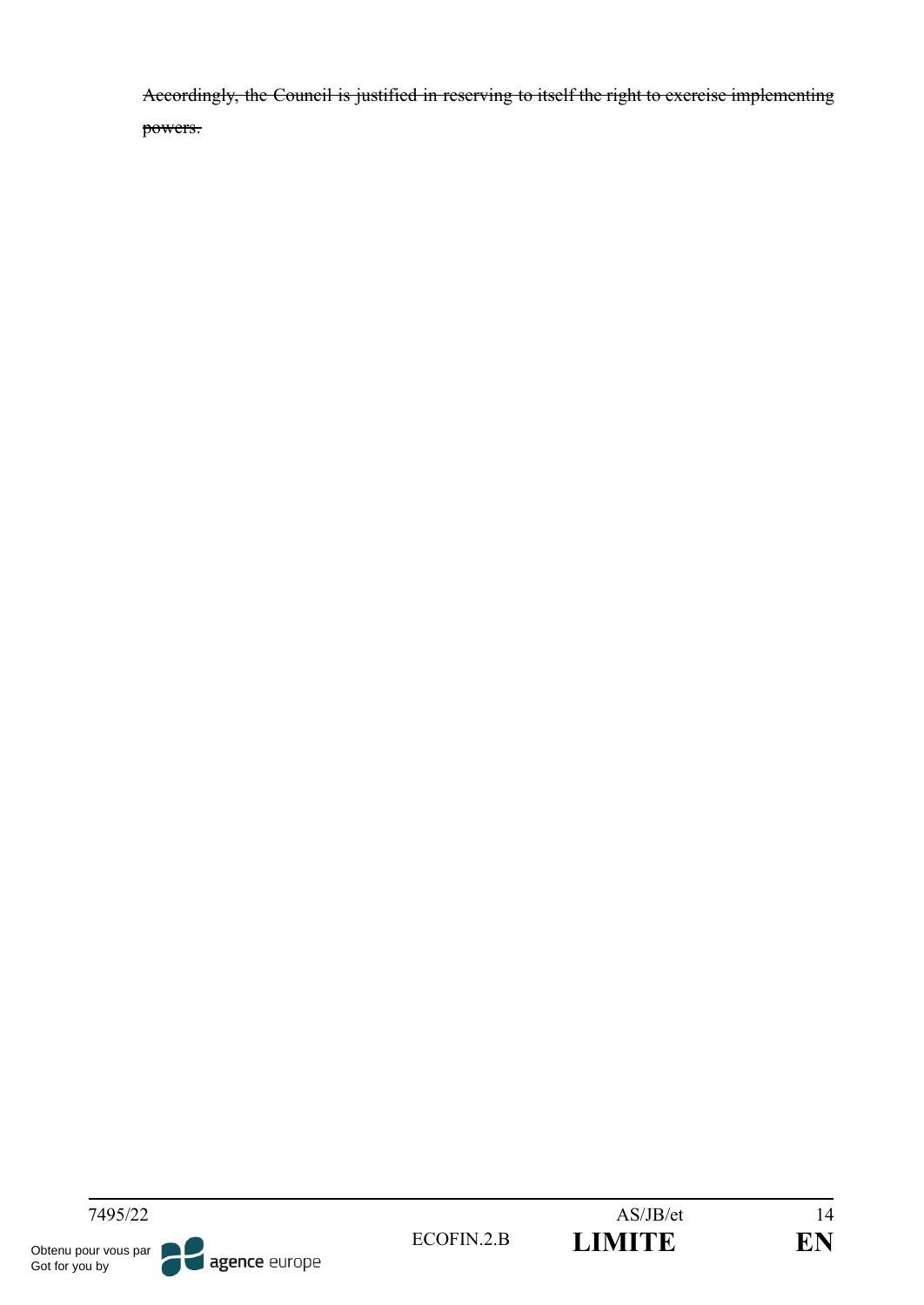- (20a) It would be essential to ensure a consistent application of the rules of this Directive with respect to any third country jurisdiction which does not transpose the rules of the global agreement and is not granted equivalence of its domestic rules to a qualified IIR. In this context, it would be necessary to develop a common methodology for allocating amounts, which would be treated as covered taxes under the rules of the global agreement, to entities within an MNE group that would be subject to top-up tax in accordance with the rules of this Directive. For this purpose, Member States should use the OECD GloBE Implementation Framework guidance as their reference for the allocation of such covered taxes.
- **(20b)** In order to **supplement certain non-essential elements of this Directive, the power to adopt acts in accordance with Article 290 of the Treaty on the Functioning of the European Union should be delegated to the Commission. The aim should be to determine, following an assessment by the Commission, the jurisdictions with a domestic legal framework which can be considered equivalent to a qualified income inclusion rule. It is of particular importance that the Commission carry out appropriate consultations during its preparatory work, including at expert level, and that those consultations be conducted in accordance with the principles laid down in the Interinstitutional Agreement of 13 April 2016 on Better-Law Making.**
- (21) With this Directive entering into force in 2022 and the time limit for transposition by the Member States been set at the latest for 31 December 2023, the EU will act in line with the timeline agreed in the October 2021 statement of the OECD Inclusive Framework on BEPS, according to which Pillar Two should be brought into law in 2022, to be effective in 2023, with the UTPR coming into effect in 2024.
- (22) The rules for the application of the UTPR should apply as of 2024 to allow third country jurisdictions to apply the IIR in the first phase of the implementation of the GloBE Model Rules.

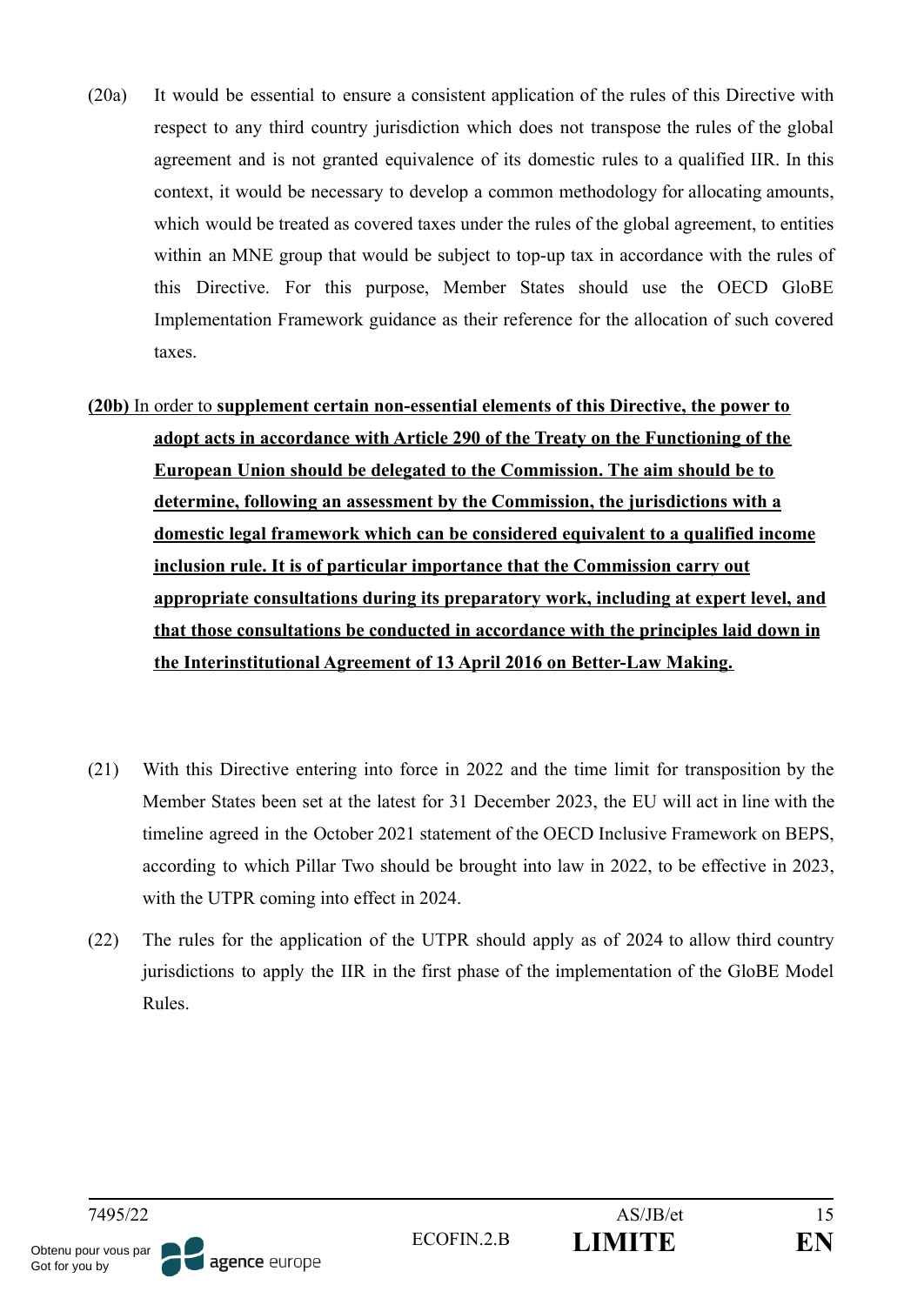- (23) The objective of this Directive, to create a common framework for a global minimum level of taxation within the Union on the basis of the common approach contained in the GloBE Model Rules, cannot sufficiently be achieved by each Member State acting alone. Independent action by Member States would further risk creating a fragmentation of the internal market. As it is critical to adopt solutions that function for the internal market as a whole, this objective can, by reason of the scale of the global minimum tax reform, be better achieved at Union level. The Union may therefore adopt measures, in accordance with the principle of subsidiarity as set out in Article 5 of the Treaty on European Union.
- (24) The European Data Protection Supervisor was consulted in accordance with Article 42(1) of Regulation (EU) 2018/1725 of the European Parliament and of the Council<sup>5</sup> and delivered formal comments on 10 February 2022. The right to protection of personal data according to Article 8 of the EU Charter of Fundamental Rights as well as Regulation 2016/679 of the European Parliament and of the Council<sup>6</sup> applies to the processing of personal data carried out within the framework of this Directive,

HAS ADOPTED THIS DIRECTIVE:

<sup>6</sup> Regulation (EU) 2016/679 of the European Parliament and of the Council of 27 April 2016 on the protection of natural persons with regard to the processing of personal data and on the free movement of such data, and repealing Directive 95/46/EC (OJ L 119, 4.5.2016, p. 1).



**<sup>5</sup>** Regulation (EU) 2018/1725 of the European Parliament and of the Council of 23 October 2018 on the protection of natural persons with regard to the processing of personal data by the Union institutions, bodies, offices and agencies and on the free movement of such data, and repealing Regulation (EC) No 45/2001 and Decision No 1247/2002/EC (OJ L 295, 21.11.2018, p. 39).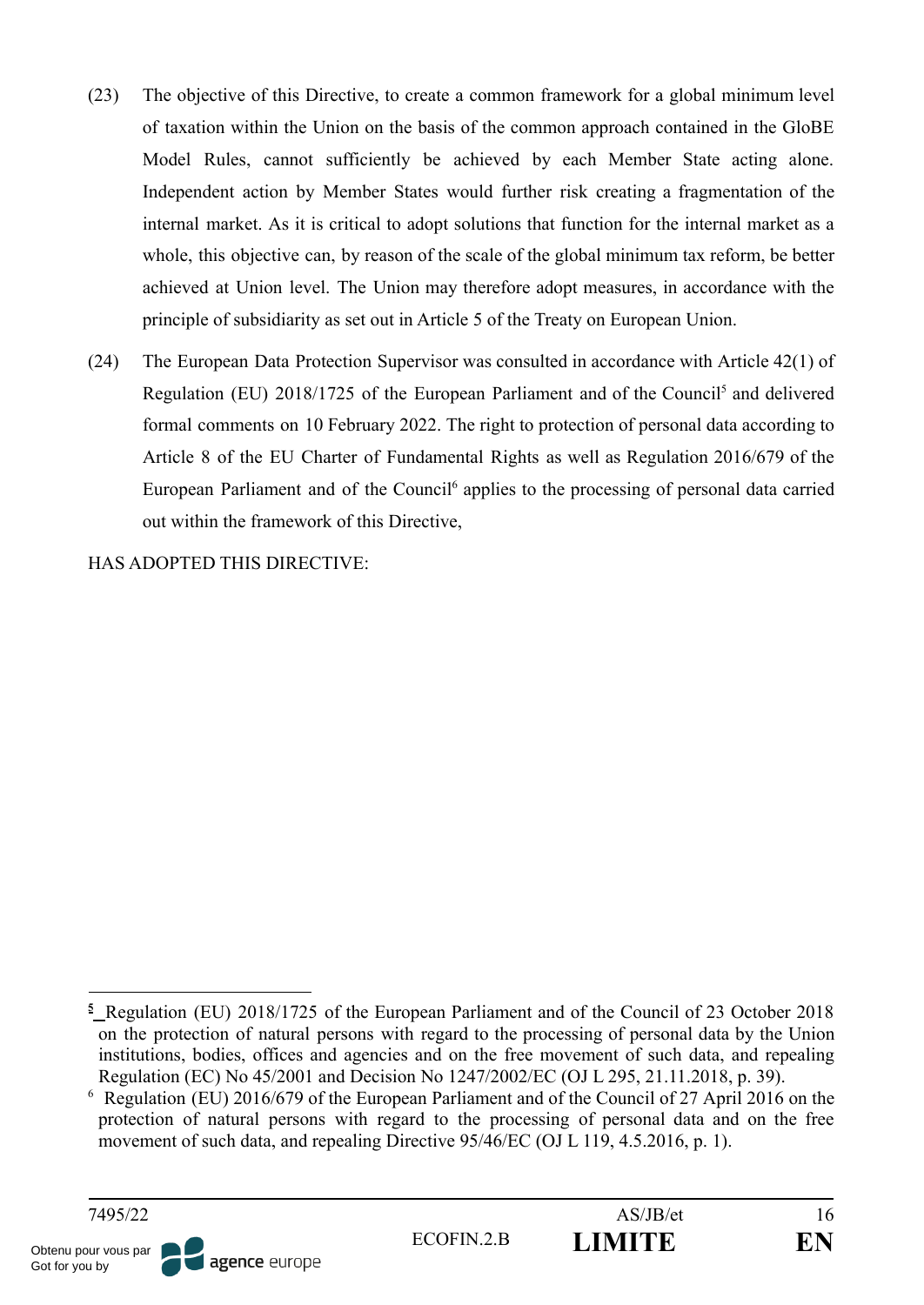# **CHAPTER I GENERAL PROVISIONS**

## *Article 1*

### *Subject-matter*

- 1. This Directive establishes common measures for the minimum effective taxation of MNE and large-scale domestic groups in the form of:
	- (a) an income inclusion rule (IIR) in accordance with which a parent entity of an MNE group or a large-scale domestic group computes and pays its allocable share of top-up tax in respect of the low-taxed constituent entities of the group;
	- (b) an undertaxed profit rule (UTPR) in accordance with which a constituent entity of an MNE group has an additional cash tax expense equal to its share of top-up tax that was not charged under the IIR in respect of the low-taxed constituent entities of the group.
- 2. Member States may elect to apply a qualified domestic top-up tax in accordance with which top-up tax shall be computed and paid on the excess profit of all the low-taxed constituent entities located in their jurisdiction pursuant to the provisions of this Directive.

# *Article 2*

# *Scope*

- 1. This Directive shall apply to constituent entities located in a Member State of the European Union that are members of an MNE or a large-scale domestic group which has an annual revenue of EUR 750 000 000 or more, including the revenue of the excluded entities referred to in paragraph 3, in its ultimate parent entity's consolidated financial statements in at least two of the four fiscal years immediately preceding the tested fiscal year.
- 2. Where one or more of the four fiscal years referred to in paragraph 1 is longer or shorter than 12 months, the revenue threshold referred to in that paragraph shall be adjusted proportionally for each of those fiscal years.
- 3. This Directive shall not apply to the following entities ('excluded entities'):

Obtenu pour vous par

Got for you by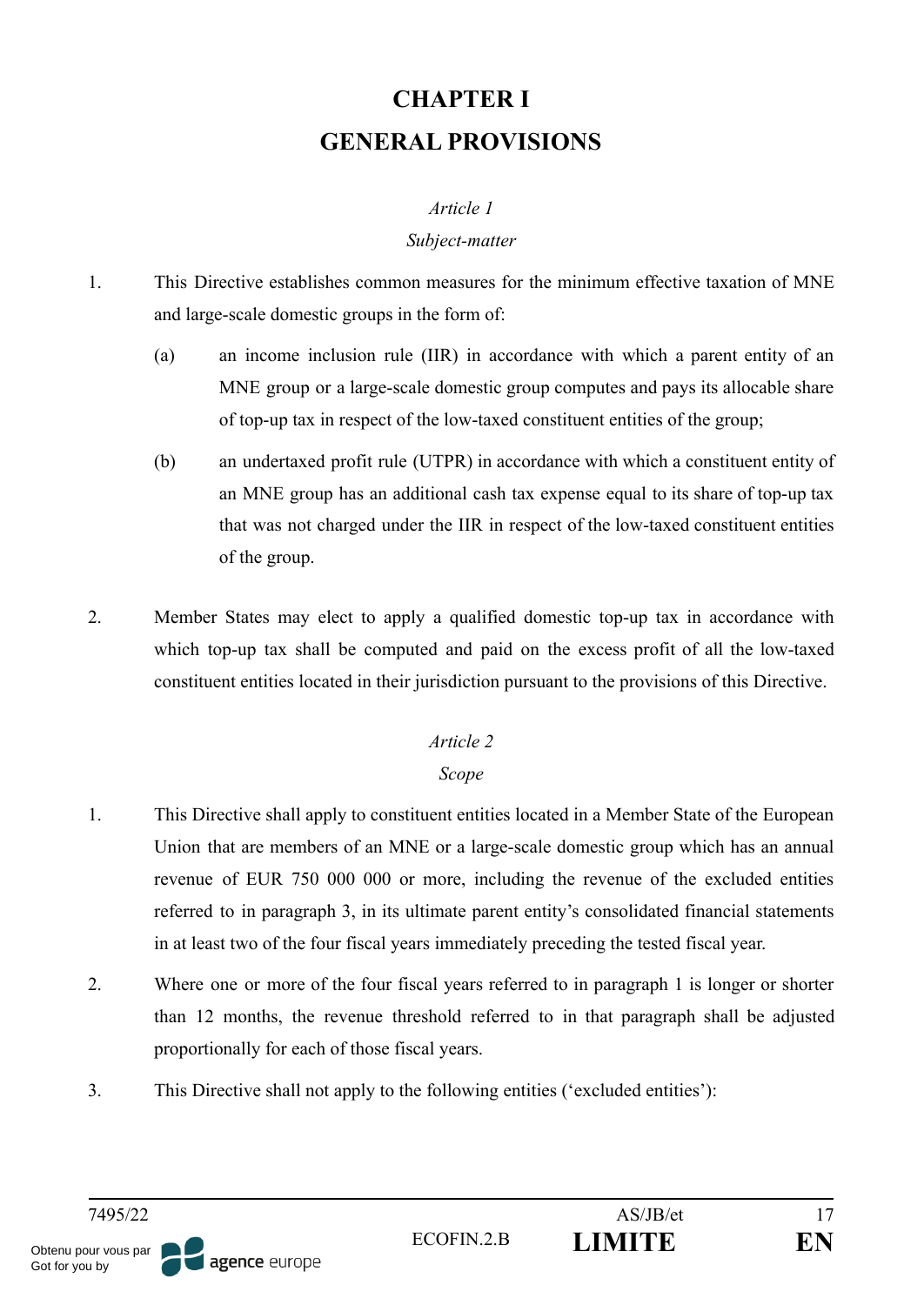- (a) a governmental entity, an international organisation, a non-profit organisation, a pension fund, an investment fund that is an ultimate parent entity and a real estate investment vehicle that is an ultimate parent entity;
- (b) an entity where at least 95 % of the value of the entity is owned by one or more entities referred to in point (a), directly or through one or several excluded entities, except pension services entities, and that:
	- (i) operates exclusively, or almost exclusively, to hold assets or invest funds for the benefit of the entity or entities referred to in point (a); or
	- (ii) exclusively carries out activities ancillary to those performed by the entity or entities referred to in point (a);
- (c) an entity where at least 85 % of the value of the entity is owned, directly or through one or several excluded entities, by one or more entities referred to in point (a), except pension services entities, provided that substantially all of its income is derived from dividends or equity gains or losses that are excluded from the computation of the qualifying income or loss in accordance with points (b) and (c) of Article 15(2).

By way of derogation from the first subparagraph, the filing constituent entity may make an election, in accordance with article 43(1), not to treat an entity referred to in points (b) and (c) of that subparagraph as an excluded entity.

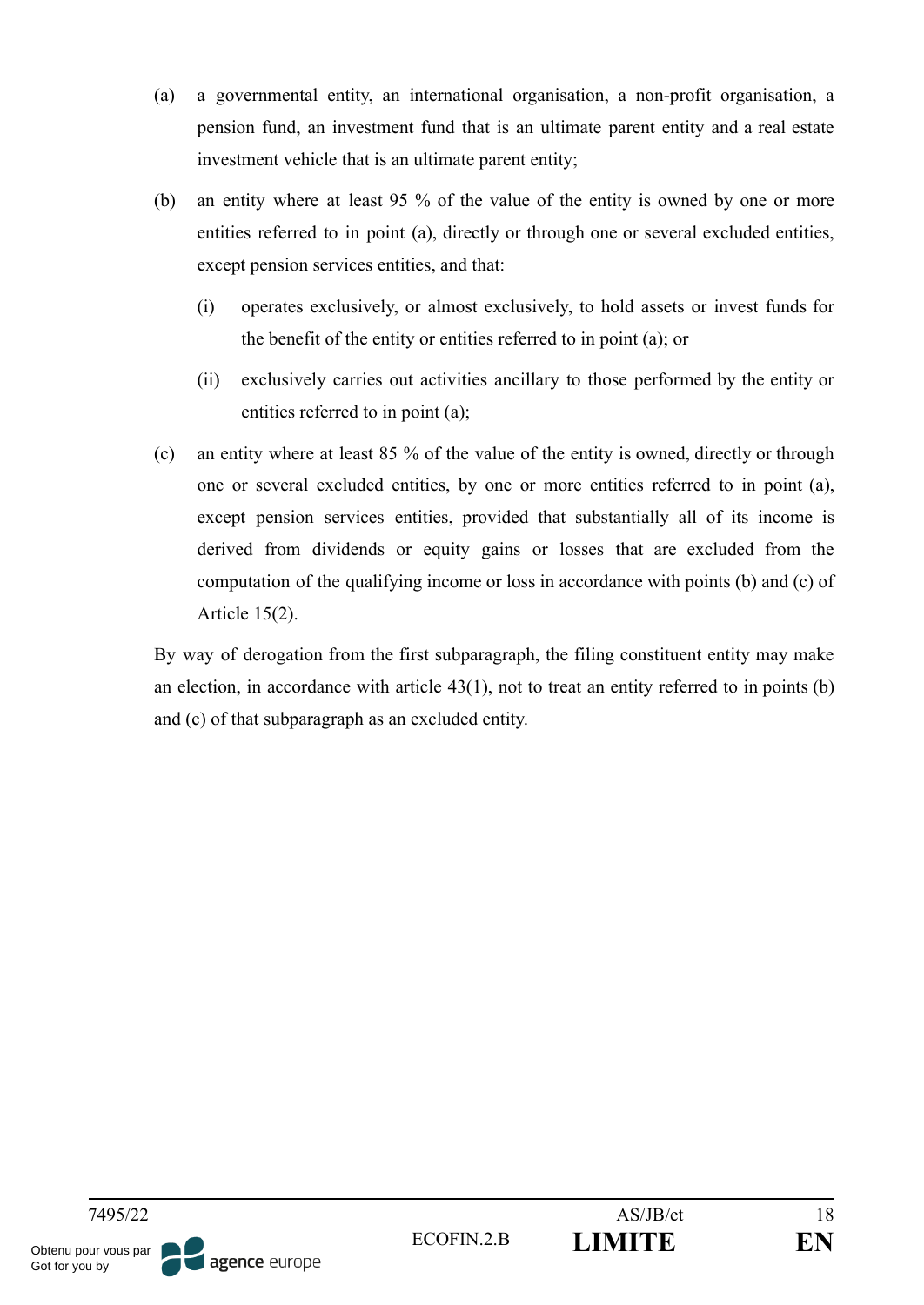# *Article 3*

# *Definitions*

For the purpose of this Directive, the following definitions apply:

- (1) 'entity' means any legal arrangement that prepares separate financial accounts or any legal person;
- (2) 'constituent entity' means:
	- (a) any entity that is part of an MNE group or a large-scale domestic group; and
	- (b) any permanent establishment of a main entity that is part of an MNE group referred to in point (a);

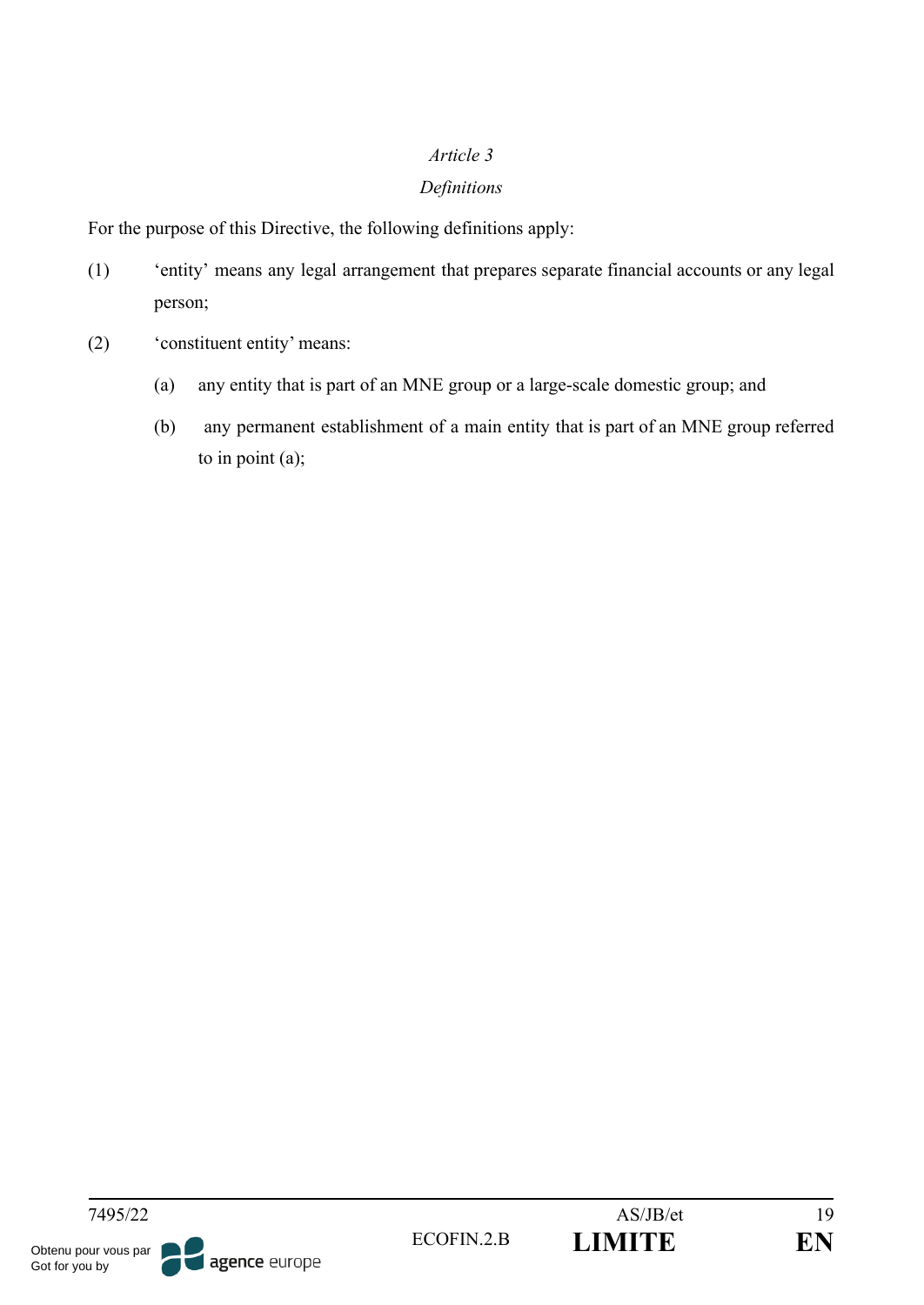- (3) 'group' means:
	- (a) a collection of entities which are related through ownership or control as defined by the acceptable accounting standard for the preparation of consolidated financial statements by the ultimate parent entity, including any entity that may have been excluded from the consolidated financial statements of the ultimate parent entity solely based on its small size, materiality grounds or on the grounds that it is held for sale; or
	- (b) an entity that has one or more permanent establishments, provided that it is not part of another group as defined in point (a);
- (4) 'MNE group' means any group that includes at least one entity or permanent establishment which is not located in the jurisdiction of the ultimate parent entity;
- (5) 'large-scale domestic group' means any group of which all constituent entities are located in the same Member State;
- (6) 'consolidated financial statements' means:
	- (a) the financial statements prepared by an entity in accordance with an acceptable financial accounting standard, in which the assets, liabilities, income, expenses and cash flows of that entity and of any entities in which it has a controlling interest are presented as those of a single economic unit;
	- (b) for groups as defined in point 3(b), the financial statements prepared by an entity in accordance with an acceptable financial accounting standard;

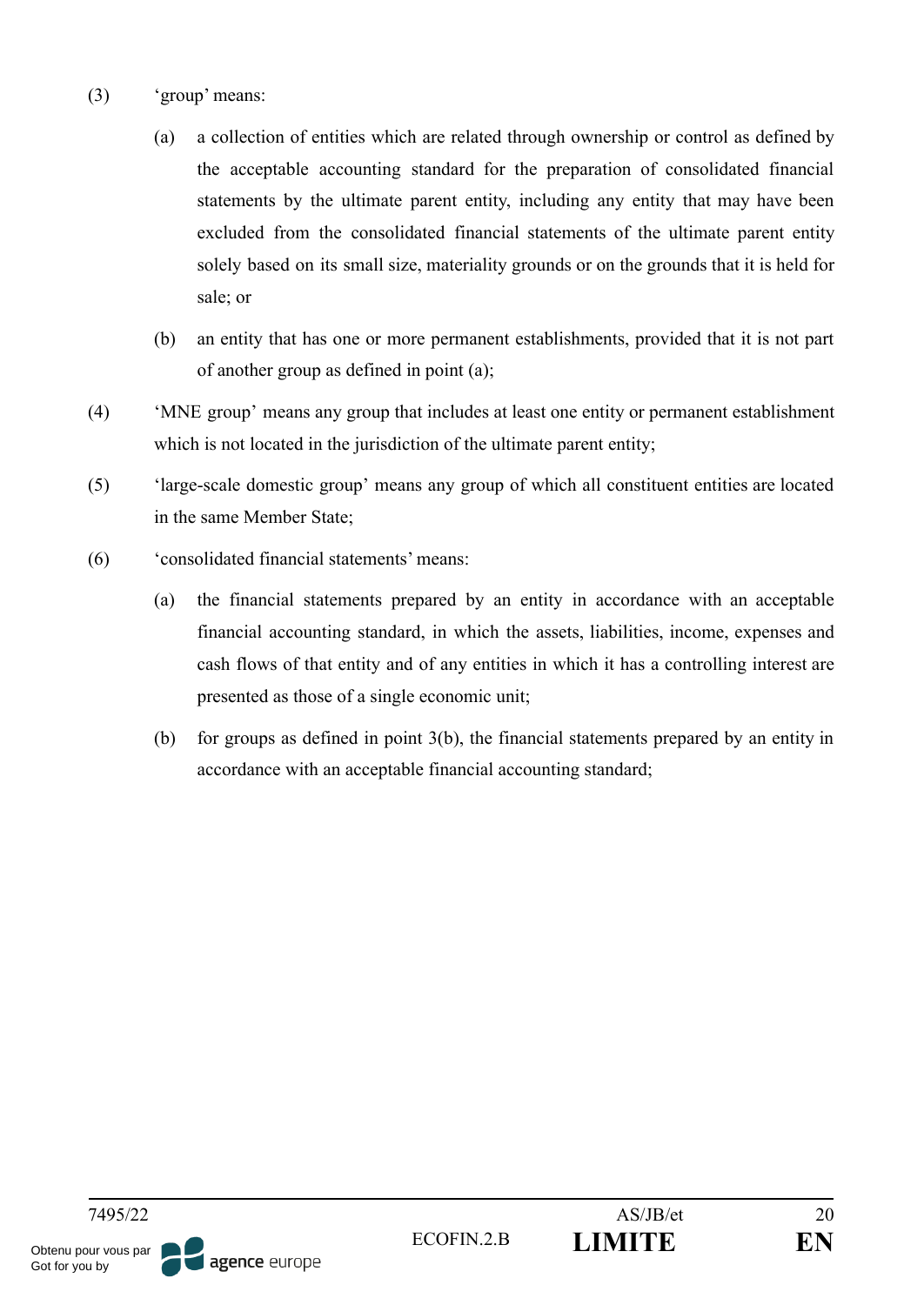- (c) the financial statements of the ultimate parent entity that are not prepared in accordance with an acceptable financial accounting standard and that have been subsequently adjusted to prevent any material competitive distortions;
- (d) where the ultimate parent entity does not prepare financial statements as described in points (a), (b) or (c), the financial statements that would have been prepared if the ultimate parent entity was required to prepare such financial statements in accordance with:
	- (i) an acceptable financial accounting standard; or
	- (ii) another financial accounting standard and provided such financial statements have been adjusted to prevent any material competitive distortions;
- (7) 'fiscal year' means the accounting period with respect to which the ultimate parent entity of an MNE group or a large-scale domestic group prepares its consolidated financial statements or, if the ultimate parent entity does not prepare consolidated financial statements, the calendar year;
- (8) 'filing constituent entity' means an entity filing a top-up tax information return in accordance with Article 42;
- (8a) 'governmental entity' means an entity that meets all of the following criteria:
	- (a) it is part of or wholly-owned by a government (including any political subdivision or local authority thereof);

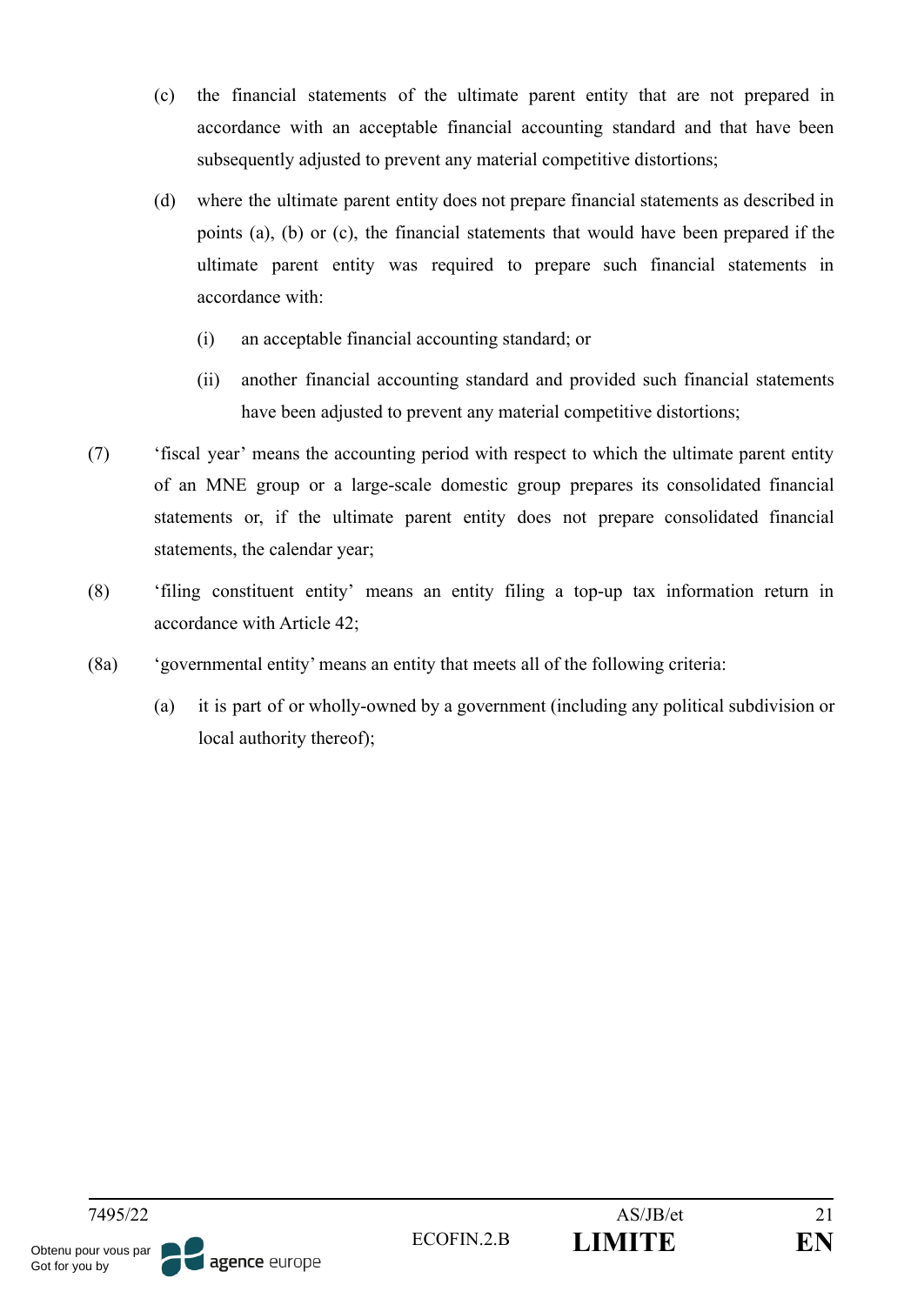- (b) it does not carry on a trade or business and has the principal purpose of:
	- (i) fulfilling a government function; or
	- (ii) managing or investing that government's or jurisdiction's assets through the making and holding of investments, asset management, and related investment activities for the government's or jurisdiction's assets;
- (c) it is accountable to the government on its overall performance, and provides annual information reporting to the government; and
- (d) its assets vest in such government upon dissolution and to the extent it distributes net earnings, such net earnings are distributed solely to such government with no portion of its net earnings inuring to the benefit of any private person;

(8aa) 'international organisation' means any intergovernmental organisation, including a supranational organisation, or wholly-owned agency or instrumentality thereof that meets all of the following criteria set out in points (a) to (c) below:

- (a) it is comprised primarily of governments;
- (b) it has in effect a headquarters or substantially similar agreement, for example, arrangements that entitle the organisation's offices or establishments in the jurisdiction to privileges and immunities, with the jurisdiction in which it is established; and
- (c) law or its governing documents prevent its income inuring to the benefit of private persons

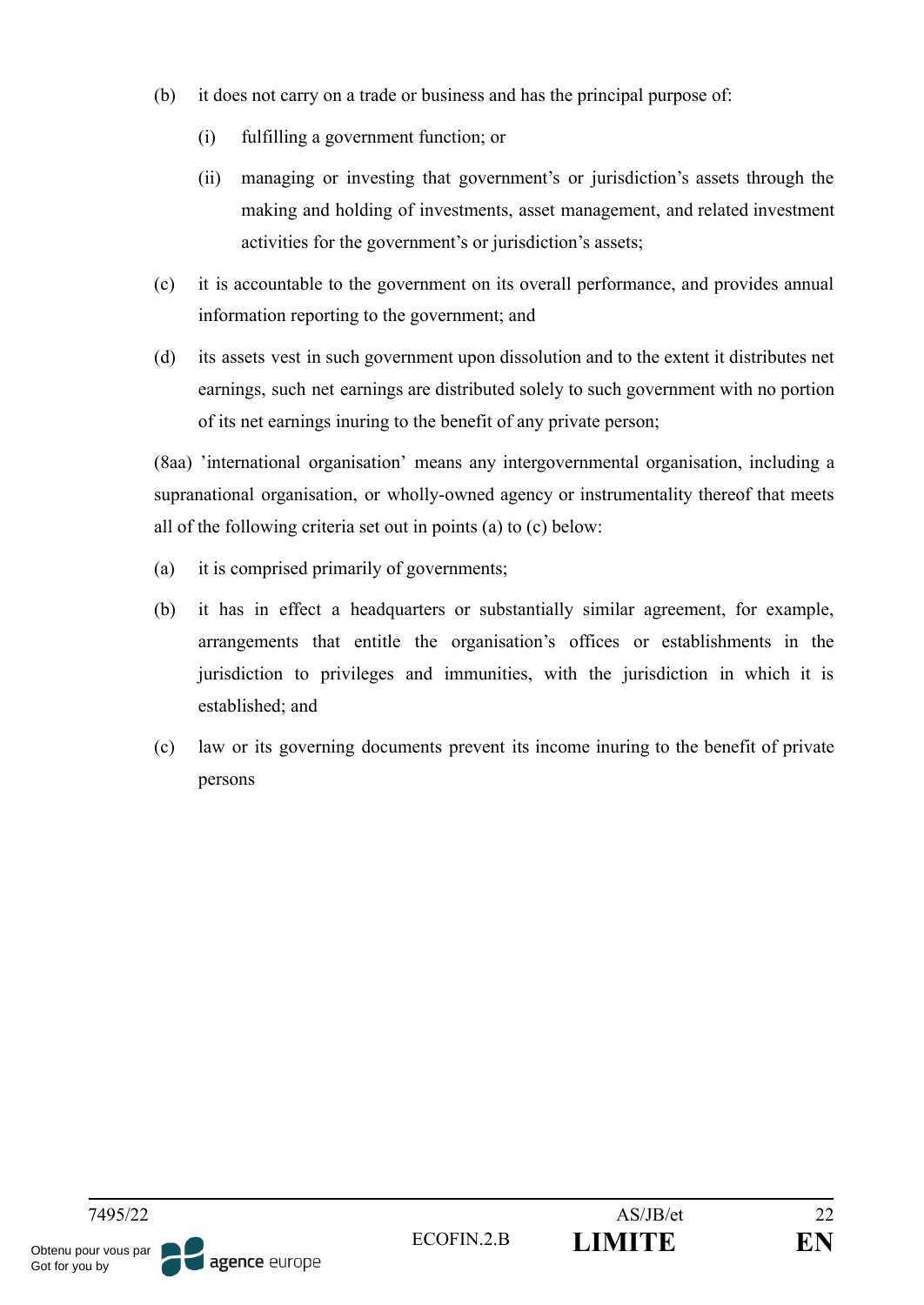- (8b) 'non-profit organisation' means an entity that meets all the following criteria:
	- (a) it is established and operated in its jurisdiction of residence:
		- (i) exclusively for religious, charitable, scientific, artistic, cultural, athletic, educational or other similar purposes; or
		- (ii) as a professional organisation, business league, chamber of commerce, labour organisation, agricultural or horticultural organisation, civic league or an organisation operated exclusively for the promotion of social welfare;
	- (b) substantially all the income from the activities mentioned in paragraph (a) is exempt from income tax in its jurisdiction of residence;
	- (c) it has no shareholders or members who have a proprietary or beneficial interest in its income or assets;
	- (d) the income or assets of the entity may not be distributed to, or applied for the benefit of, a private person or non-charitable entity other than:
		- (i) pursuant to the conduct of the entity's charitable activities;
		- (ii) as payment of reasonable compensation for services rendered or for the use of property or capital; or
		- (iii) as payment representing the fair market value of property which the entity has purchased, and

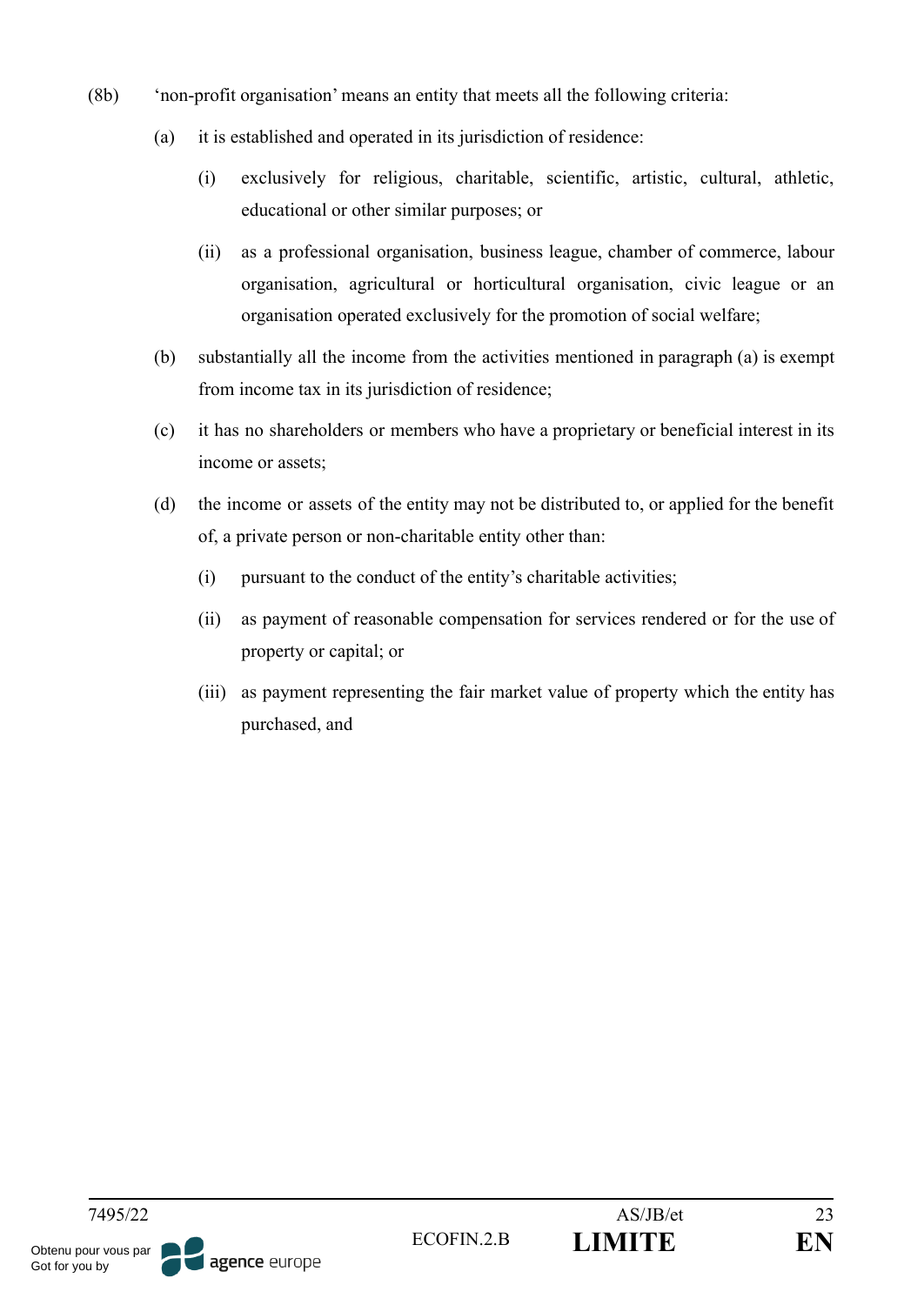(e) upon termination, liquidation or dissolution of the entity, all of its assets must be distributed or revert to a non-profit organisation or to the government (including any governmental entity) of the entity's jurisdiction of residence or any political subdivision thereof;

but does not include any entity carrying on a trade or business that is not directly related to the purposes for which it was established.

(9) 'flow-through entity' means an entity to the extent it is fiscally transparent with respect to its income, expenditure, profit or loss in the jurisdiction where it was created unless it is tax resident and subject to a covered tax on its income or profit in another jurisdiction.

A flow-through entity is deemed to be:

- (a) a tax transparent entity with respect to its income, expenditure, profit or loss to the extent that it is fiscally transparent in the jurisdiction in which its owner is located;
- (b) a reverse hybrid entity with respect to its income, expenditure, profit or loss to the extent that it is not fiscally transparent in the jurisdiction in which its owner is located;

For the purpose of this definition, a fiscally transparent entity means an entity whose income, expenditure, profit or loss is treated by the laws of a jurisdiction as if it were derived or incurred by the direct owner of that entity in proportion to its interest in that entity.

An ownership interest in an entity or a permanent establishment that is a constituent entity shall be treated as held through a tax transparent structure if that ownership interest is held indirectly through a chain of tax transparent entities.

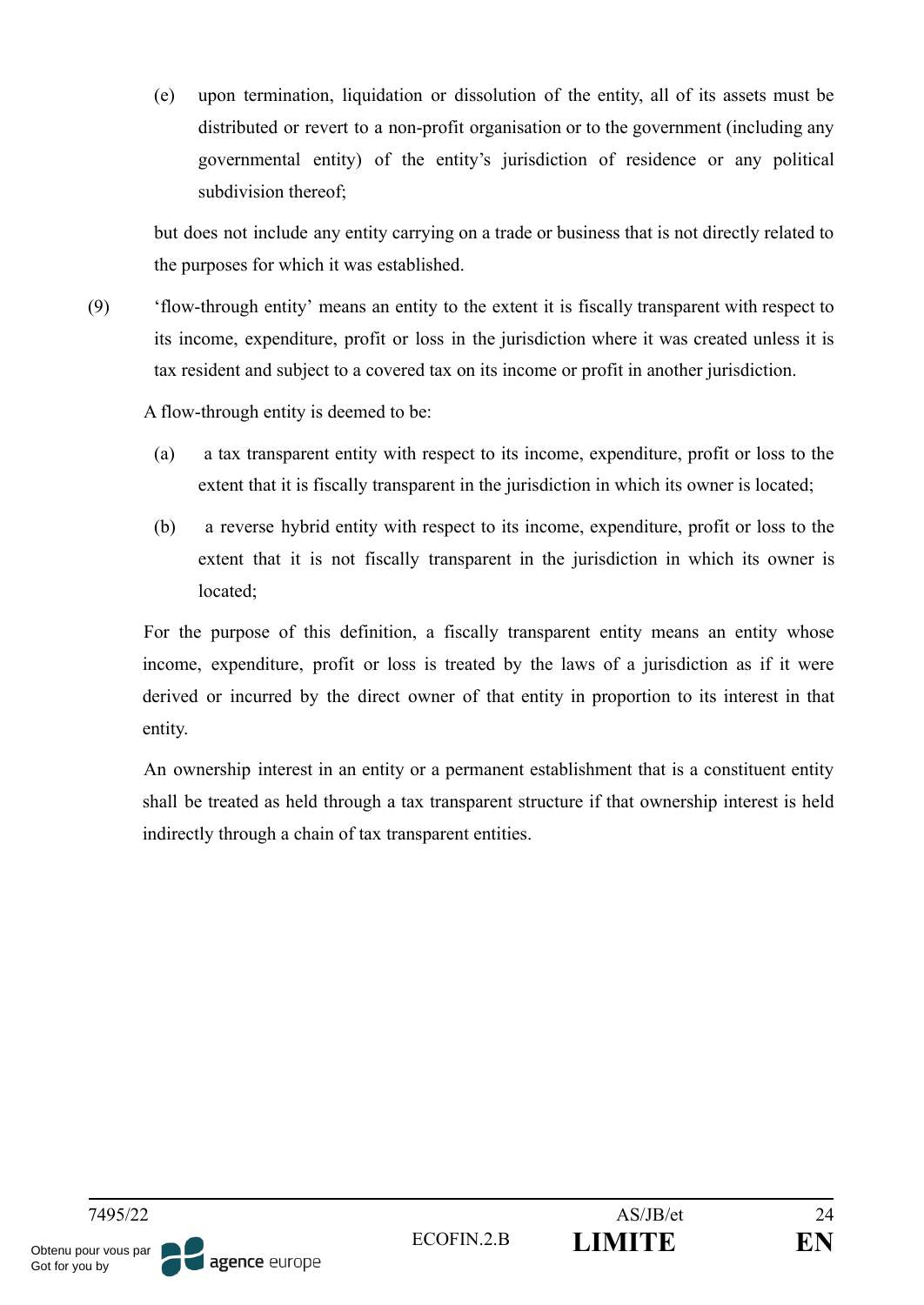A constituent entity that is not tax resident and not subject to a covered tax or a qualified domestic top-up tax based on its place of management, place of creation or similar criteria shall be treated as a flow through entity and a tax transparent entity in respect of its income, expenditure, profit or loss, to the extent that:

- (i) its owners are located in a jurisdiction that treats the entity as fiscally transparent;
- (ii) it does not have a place of business in the jurisdiction where it was created; and
- (iii) the income, expenditure, profit or loss is not attributable to a permanent establishment;
- (10) 'permanent establishment' means:
	- (a) a place of business or a deemed place of business located in a jurisdiction where it is treated as a permanent establishment in accordance with an applicable tax treaty in force provided that such jurisdiction taxes the income attributable to it in accordance with a provision similar to Article 7 of the OECD Model Tax Convention on Income and Capital<sup>7</sup>;
	- (b) if there is no applicable tax treaty in force, a place of business or a deemed place of business located in a jurisdiction which taxes the income attributable to such place of business on a net basis in a manner similar to which it taxes its own tax residents;

<sup>7</sup> OECD Model Tax Convention on Income and on Capital, as amended.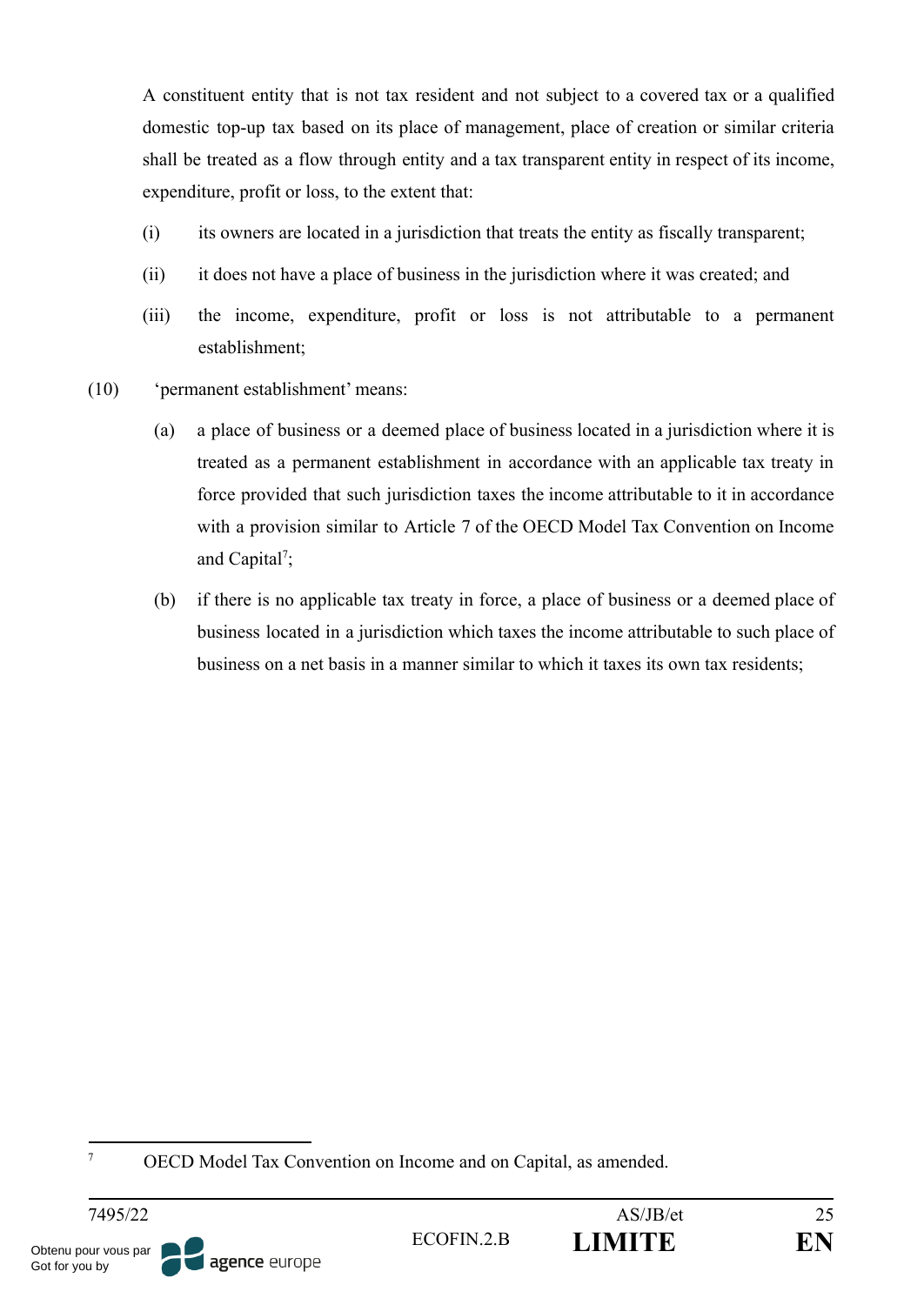- (c) if a jurisdiction has no corporate income tax system, a place of business or a deemed place of business located therein that would be treated as a permanent establishment in accordance with the OECD Model Tax Convention on Income and Capital, provided that such jurisdiction would have had the right to tax the income that would have been attributable to the place of business in accordance with Article 7 of that convention; or
- (d) a place of business or a deemed place of business that is not described in points (a) to (c) through which operations are conducted outside the jurisdiction where the entity is located if such jurisdiction exempts the income attributable to such operations;
- (11) 'ultimate parent entity' means:
	- (a) an entity that owns, directly or indirectly, a controlling interest in any other entity and that is not owned, directly or indirectly, by another entity with a controlling interest in it; or
	- (b) the main entity of a group as defined in point  $(3)(b)$ ;
- (12) 'minimum tax rate' means fifteen percent  $(15 \%)$ ;
- (13) 'top-up tax' means the top-up tax computed for a jurisdiction or a constituent entity pursuant to Article 26;

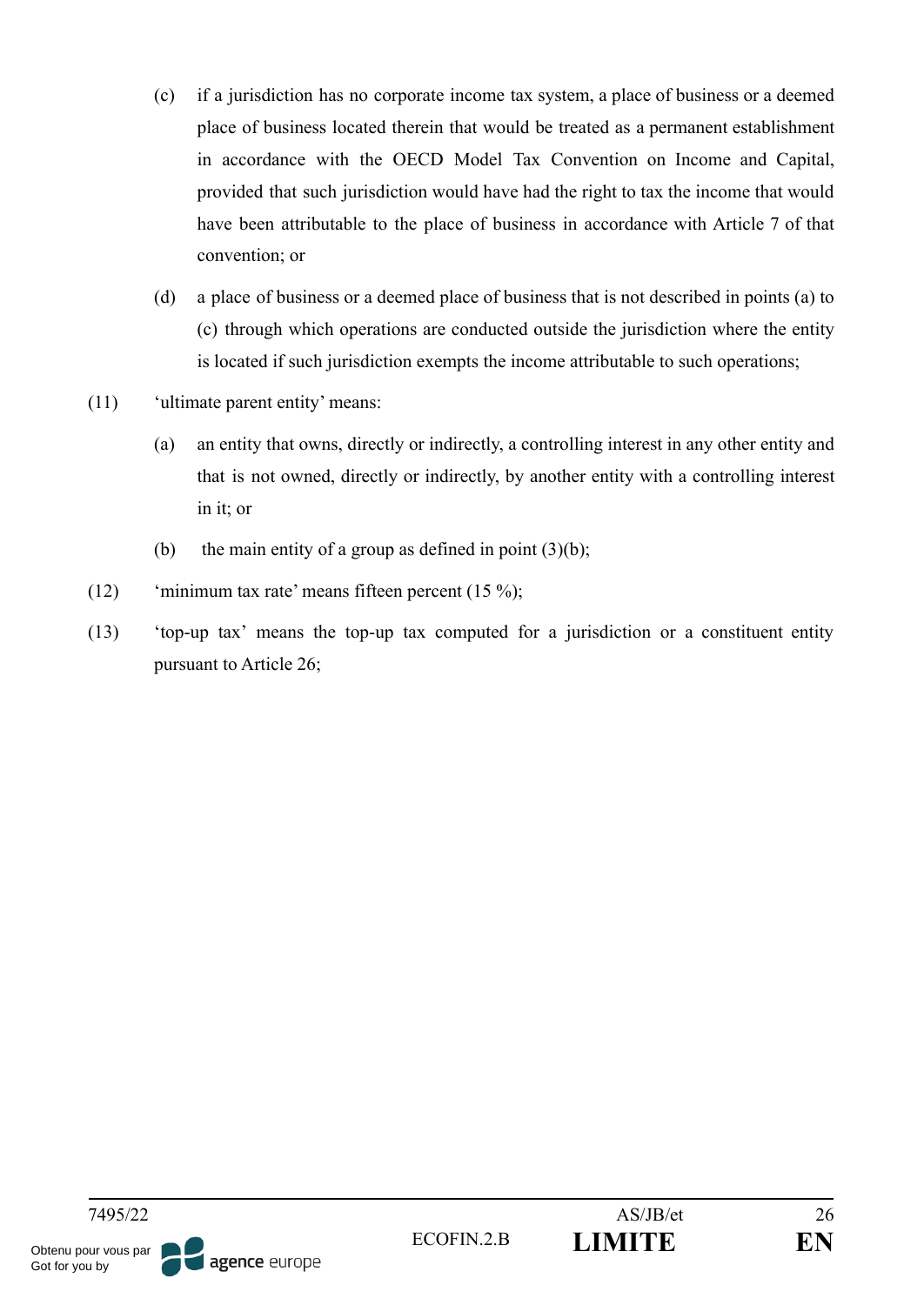- (14) 'controlled foreign company tax regime' means a set of tax rules, other than a qualified IIR, under which a direct or indirect shareholder of a foreign entity or the main entity of a permanent establishment, is subject to taxation on its share of part or all of the income earned by that foreign constituent entity, irrespective of whether that income is distributed to the shareholder;
- (15) 'qualified IIR' means a set of rules that is implemented in the domestic law of a jurisdiction, provided that such jurisdiction does not provide any benefits that are related to those rules, and that:
	- (a) is equivalent to the rules laid down in this Directive or, as regards third country jurisdictions, the OECD Model Rules<sup>8</sup> in accordance with which the parent entity of an MNE group or large-scale domestic group computes and pays its allocable share of top-up tax in respect of the low-taxed constituent entities of the group;
	- (b) is implemented and administered in a way that is consistent with the rules laid down in this Directive or, as regards third country jurisdictions, the OECD Model Rules<sup>9</sup>;
- (16) 'low-taxed constituent entity' means:
	- (a) a constituent entity of an MNE group or large-scale domestic group that is located in a low-tax jurisdiction; or
	- (b) a stateless constituent entity that, in respect of a fiscal year, has qualifying income and an effective tax rate which is lower than the minimum tax rate;



<sup>&</sup>lt;sup>8</sup> Tax Challenges Arising from the Digitalisation of the Economy Global Anti-Base Erosion Model Rules (Pillar Two).

**<sup>9</sup>** Tax Challenges Arising from the Digitalisation of the Economy Global Anti-Base Erosion Model Rules (Pillar Two).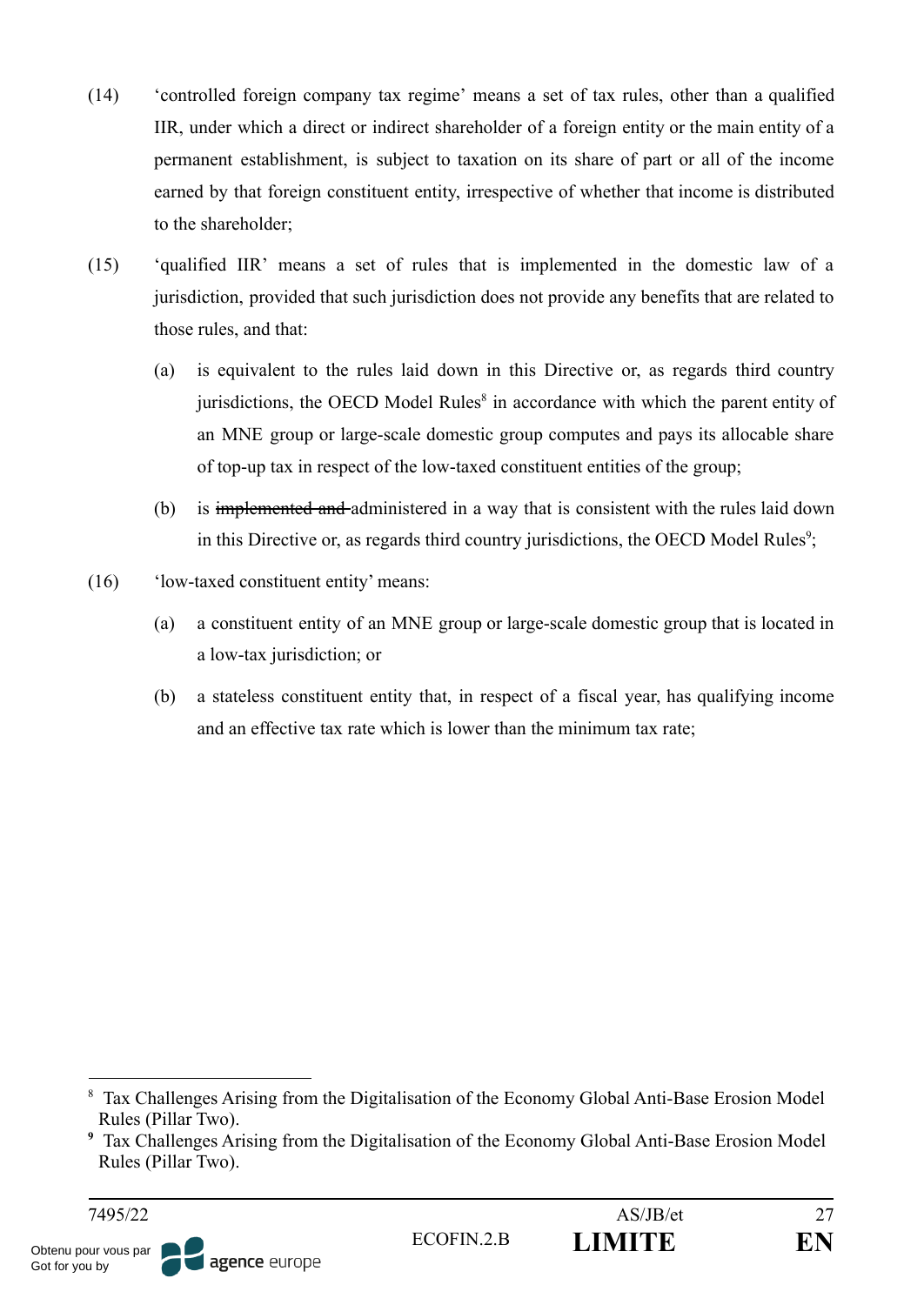- (17) 'intermediate parent entity' means a constituent entity that owns, directly or indirectly, an ownership interest in another constituent entity in the same MNE **or large-scale domestic** group and that does not qualify as an ultimate parent entity, a partially-owned parent entity, a permanent establishment or an investment entity;
- (18) 'controlling interest' means an ownership interest in an entity whereby the interest holder is required, or would have been required, to consolidate the assets, liabilities, income, expenses and cash flows of the entity on a line-by-line basis, in accordance with an acceptable financial accounting standard;

A main entity is deemed to have the controlling interests of its permanent establishments.

- (19) 'partially-owned parent entity' means a constituent entity that owns, directly or indirectly, an ownership interest in another constituent entity of the same MNE group or large-scale domestic group, and for which more than 20 % of its ownership interest in its profits is held, directly or indirectly, by one or several persons that are not constituent entities of the MNE group or large-scale domestic group and that does not qualify as an ultimate parent entity, a permanent establishment or an investment entity;
- (20) 'ownership interest' means any equity interest that carries rights to the profits, capital or reserves of an entity or of a permanent establishment;
- (21) 'parent entity' means an ultimate parent entity, which is not an excluded entity, an intermediate parent entity, or a partially-owned parent entity;

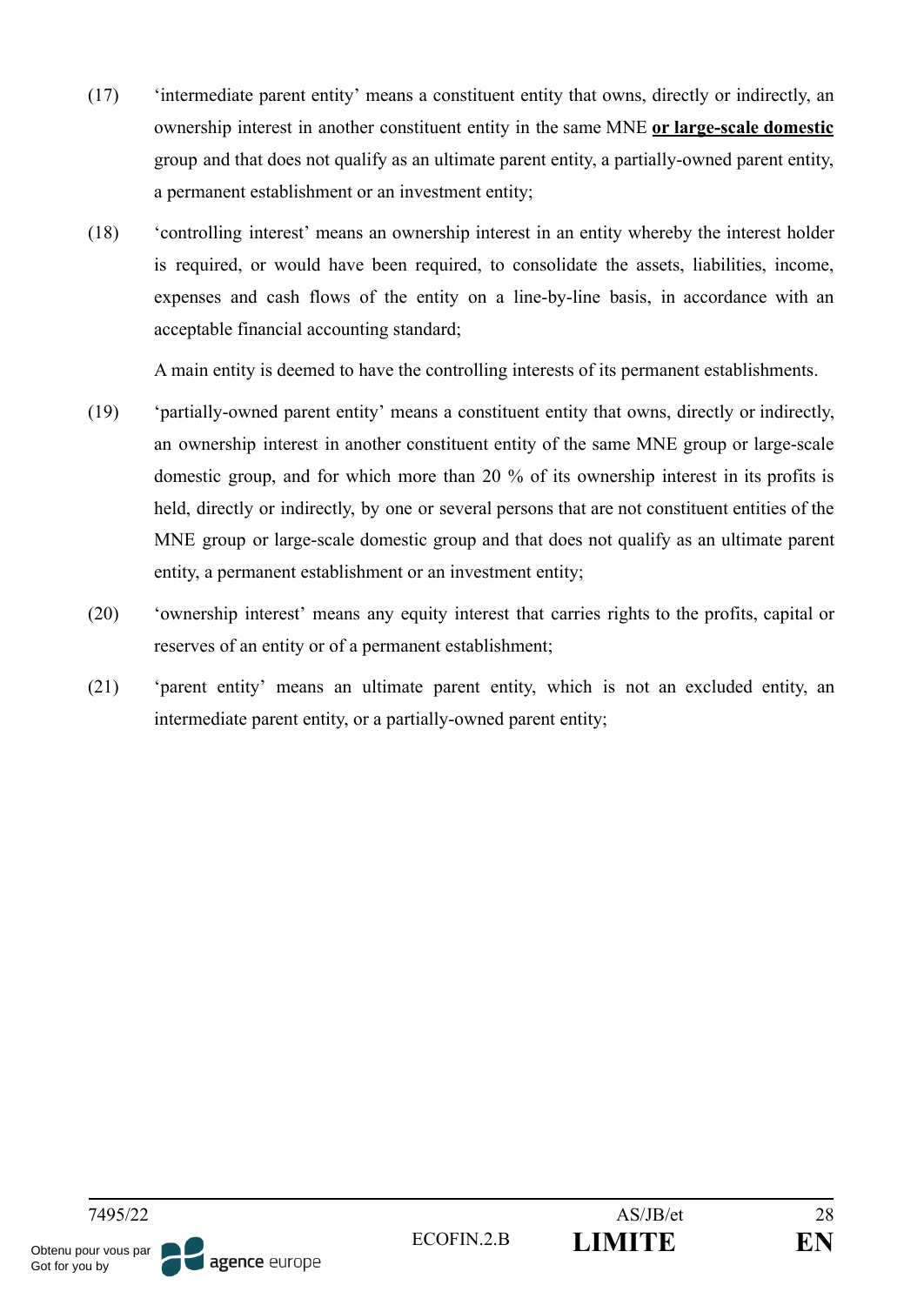- (22) 'acceptable financial accounting standard' means international financial reporting standards (IFRS and IFRS as adopted by the EU pursuant to Regulation (EC) No 1606/2002) and the generally accepted accounting principles of Australia, Brazil, Canada, the Member States of the European Union, the members of the European Economic Area, Hong Kong (China), Japan, Mexico, New Zealand, the People's Republic of China, the Republic of India, the Republic of Korea, Russia, Singapore, Switzerland, the United Kingdom and the United States of America;
- (23) 'qualified domestic top-up tax' means a top-up tax that is implemented in the domestic law of a jurisdiction provided that such jurisdiction does not provide any benefits that are related to those rules, and that:
	- (a) provides for the determination of the excess profits of the constituent entities located in that jurisdiction in accordance with the rules laid down in this Directive or, as regards third country jurisdictions, the OECD Model Rules<sup>10</sup> and the application of the minimum tax rate to those excess profits for the jurisdiction and the constituent entities in accordance with the rules laid down in this Directive or, as regards third country jurisdictions, the OECD Model Rules $<sup>11</sup>$ ; and</sup>
	- (b) is administered in a way that is consistent with the rules laid down in this Directive or, as regards third country jurisdictions, the OECD Model Rules<sup>12</sup>;



<sup>&</sup>lt;sup>10</sup> Tax Challenges Arising from the Digitalisation of the Economy Global Anti-Base Erosion Model Rules (Pillar Two).

<sup>&</sup>lt;sup>11</sup> Tax Challenges Arising from the Digitalisation of the Economy Global Anti-Base Erosion Model Rules (Pillar Two).

<sup>&</sup>lt;sup>12</sup> Tax Challenges Arising from the Digitalisation of the Economy Global Anti-Base Erosion Model Rules (Pillar Two).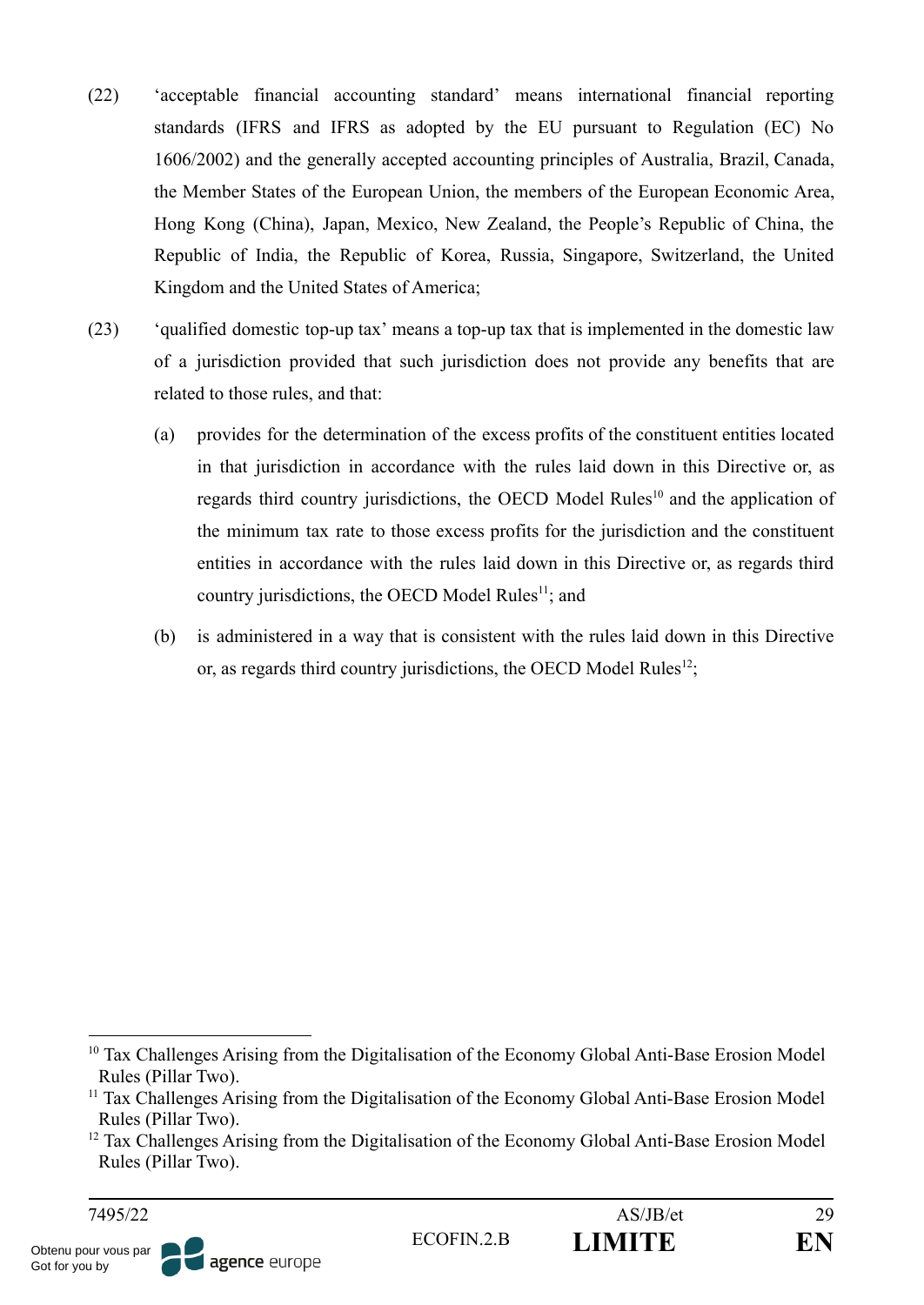- (23a) 'net book value of tangible asset' means the average of the beginning and end values of tangible assets after taking into account accumulated depreciation, depletion and impairment, as recorded in the financial statements.
- (24) 'investment entity' means:
	- (a) an investment fund or a real estate investment vehicle;
	- (b) an entity that is at least 95 % owned, directly or through a chain of such entities, by an entity referred to in point (a), and that operates exclusively or almost exclusively to hold assets or invest funds for their benefit; or
	- (c) an entity that is owned at a minimum of 85 % of its value by an entity referred to in point (a) provided that substantially all of its income is derived from dividends or equity gains or losses that are excluded from the computation of the qualifying income for the purpose of this Directive;
- (25) 'investment fund' means an entity or arrangement that meets all the following conditions:
	- (a) it is designed to pool financial or non-financial assets from a number of investors, some of which are non-connected;
	- (b) it invests in accordance with a defined investment policy;
	- (c) it allows investors to reduce transaction, research and analytical costs or to spread risk collectively;

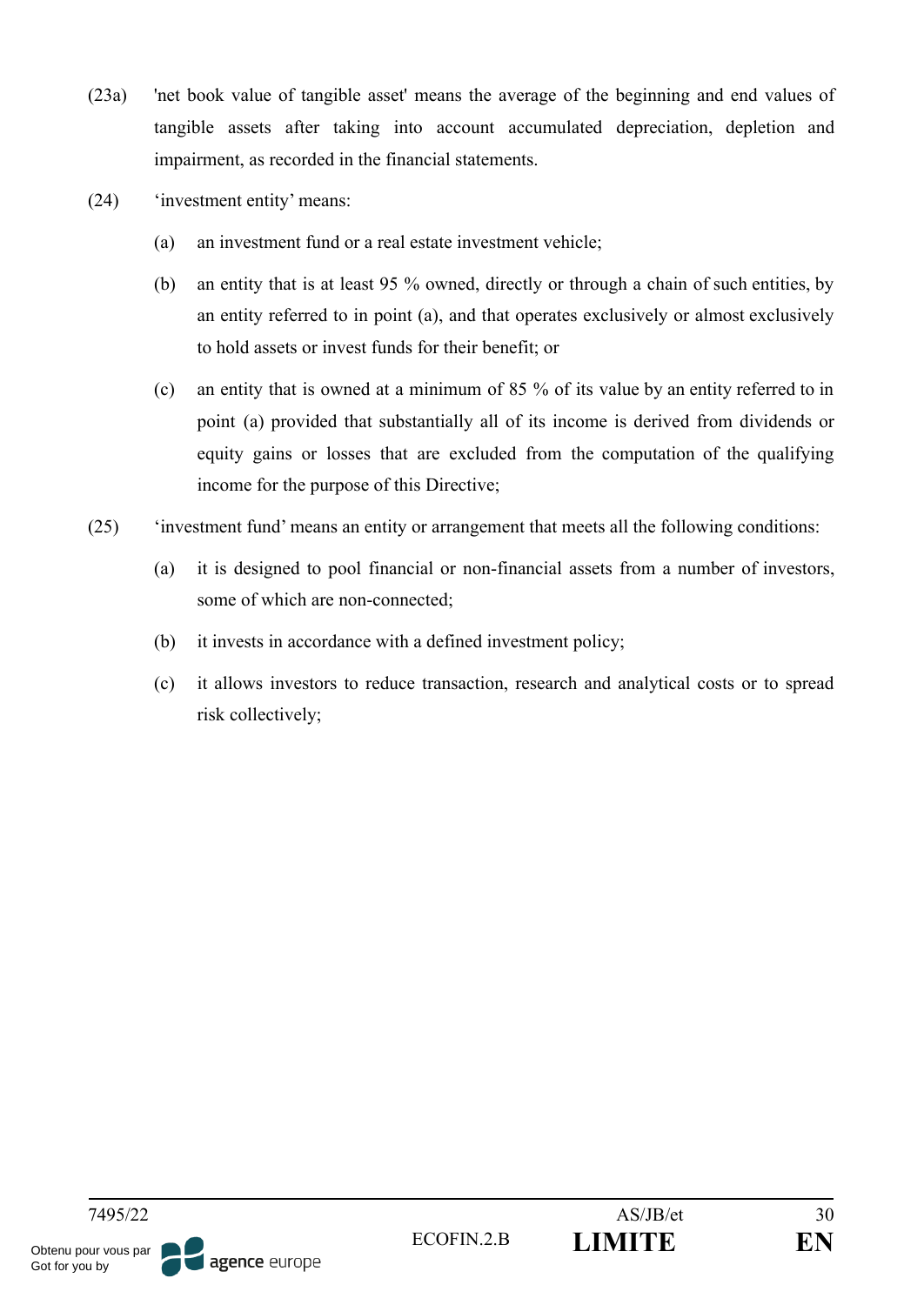- (d) it is primarily designed to generate investment income or gains, or protection against a particular or general event or outcome;
- (e) its investors have a right to return from the assets of the fund or income earned on those assets, based on the contribution they made;
- (f) it, or its management, is subject to the regulatory regime including appropriate anti-money laundering and investor protection regulation for investment funds in the jurisdiction in which it is established or managed; and
- (g) it is managed by investment fund management professionals on behalf of the investors;
- (26) 'real estate investment vehicle' means a widely held entity that holds predominantly immovable property and that is subject to a single level of taxation, either in its hands or in the hands of its interest holders, with at most one year of deferral;
- (27) 'pension fund' means:
	- (a) an entity that is established and operated in a jurisdiction exclusively or almost exclusively to administer or provide retirement benefits and ancillary or incidental benefits to individuals where: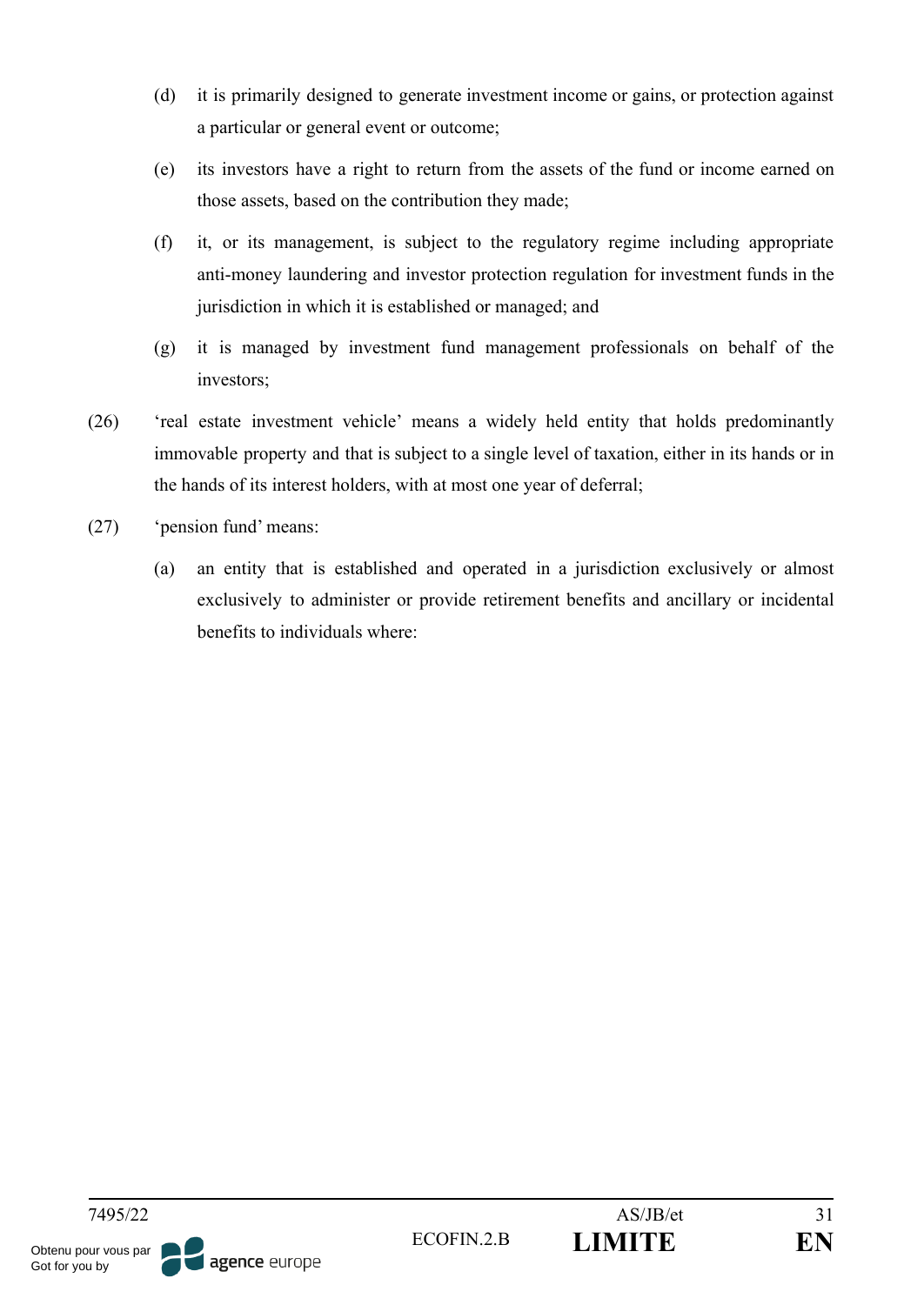- (i) this entity is regulated as such by that jurisdiction or one of its political subdivisions or local authorities; or
- (ii) those benefits are secured or otherwise protected by national regulations and funded by a pool of assets held through a fiduciary arrangement or trustor to secure the fulfilment of the corresponding pension obligations against a case of insolvency of the MNE groups and large-scale domestic groups;
- (b) a pension services entity;
- (28) 'pension services entity' means an entity that is established and operated exclusively or almost exclusively to invest funds for the benefit of entities referred to in point 27 (a) or to carry out activities that are ancillary to the regulated activities referred to in point 27 (a), where the pension services entity forms part of the same group as the entities carrying out these activities;
- (29) 'low-tax jurisdiction' means, in respect of an MNE group or large scale domestic group in any fiscal year, a Member State or a third country jurisdiction in which, the MNE group or the large-scale domestic group has a qualifying income and is subject to an effective tax rate which is lower than the minimum tax rate;
- (30) 'qualifying income or loss' means the financial accounting net income or loss of a constituent entity adjusted in accordance with the rules defined in Chapter III and in Chapters VI and VII of this Directive;

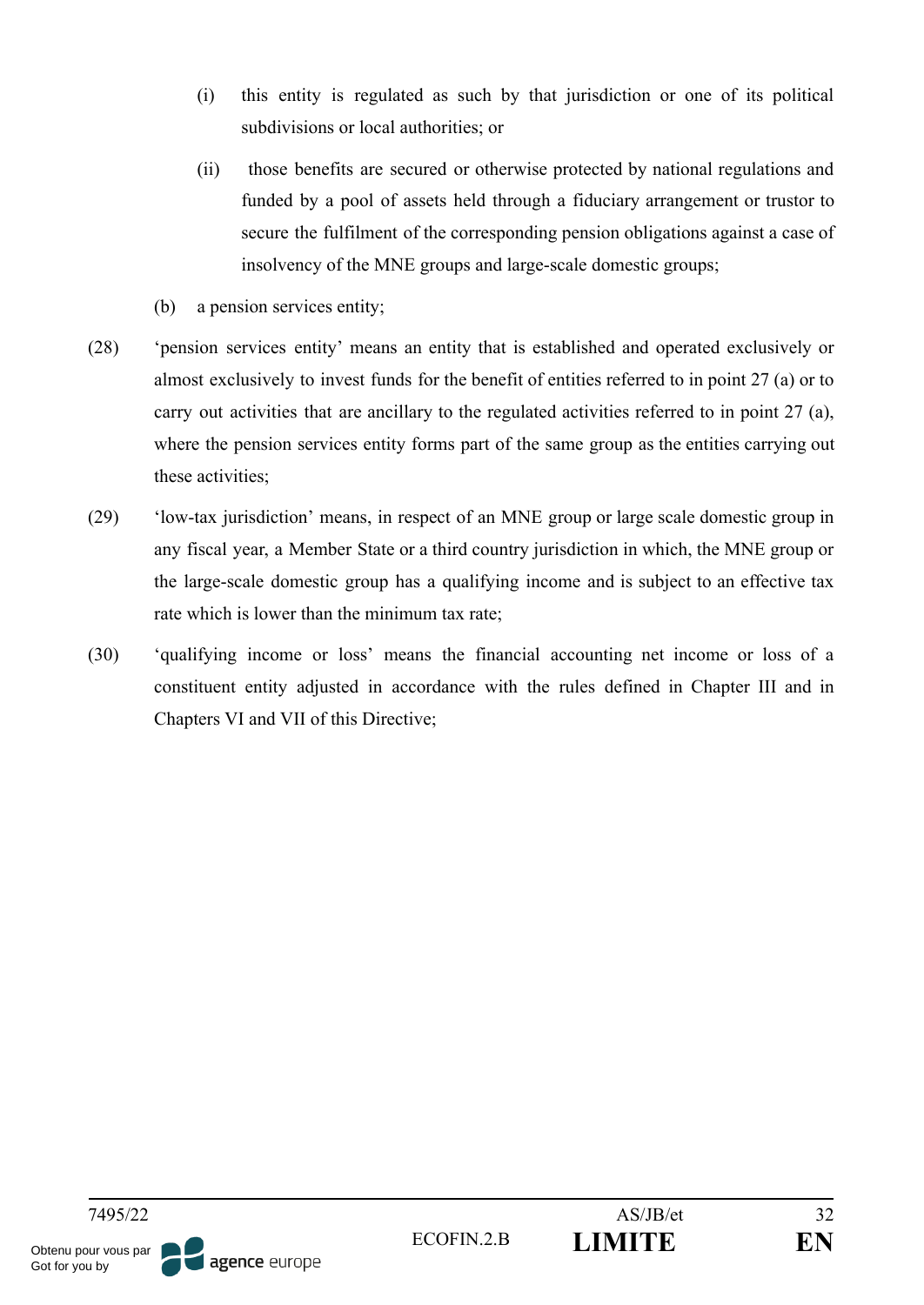- (31) 'disqualified refundable imputation tax' means any tax, other than a qualified imputation tax, accrued, or paid by, a constituent entity that is:
	- (a) refundable to the beneficial owner of a dividend distributed by such constituent entity in respect of that dividend or creditable by the beneficial owner against a tax liability other than a tax liability in respect of such dividend; or
	- (b) refundable to the distributing company upon distribution of a dividend to a shareholder.

For the purpose of this definition, a qualified imputation tax means a covered tax accrued or paid by a constituent entity, including a permanent establishment, that is refundable or creditable to the recipient of the dividend distributed by the constituent entity (or, in the case of a covered tax accrued or paid by a permanent establishment, a dividend distributed by the main entity) to the extent that the refund is payable, or the credit is provided:

- (a) by a jurisdiction other than the jurisdiction which imposed the covered taxes;
- (b) to a beneficial owner of the dividend that is subject to tax at a nominal rate that equals or exceeds the minimum tax rate on the dividend received under the domestic law of the jurisdiction which imposed the covered taxes on the constituent entity;

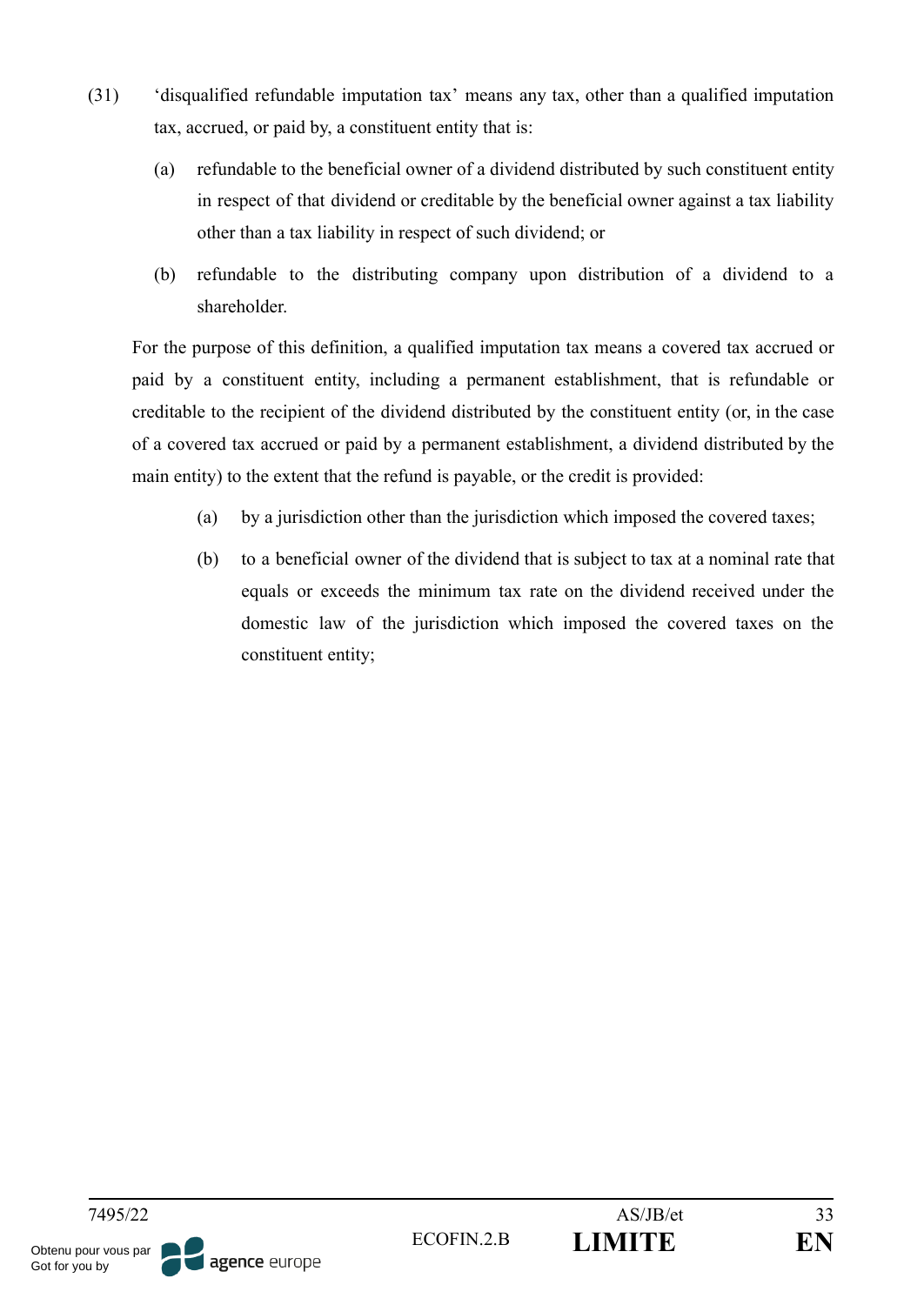- (c) to an individual who is the beneficial owner of the dividend and tax resident in the jurisdiction which imposed the covered taxes on the constituent entity and who is subject to tax at a nominal rate that equals or exceeds the standard tax rate applicable to ordinary income; or
- (d) to a governmental entity, an international organisation, a resident non-profit organisation, a pension fund, a resident investment entity that is not part of the MNE group or a large-scale domestic group or a resident life insurance company to the extent that the dividend is received in connection with resident pension fund activities and is subject to tax in a similar manner as a dividend received by a pension fund.

For purposes of this point:

- i) a non-profit organisation or pension fund is resident in a jurisdiction if it is created and managed in that jurisdiction;
- ii) an investment entity is resident in a jurisdiction if it is created and regulated in that jurisdiction;
- iii) a life insurance company is resident in the jurisdiction in which it is located.

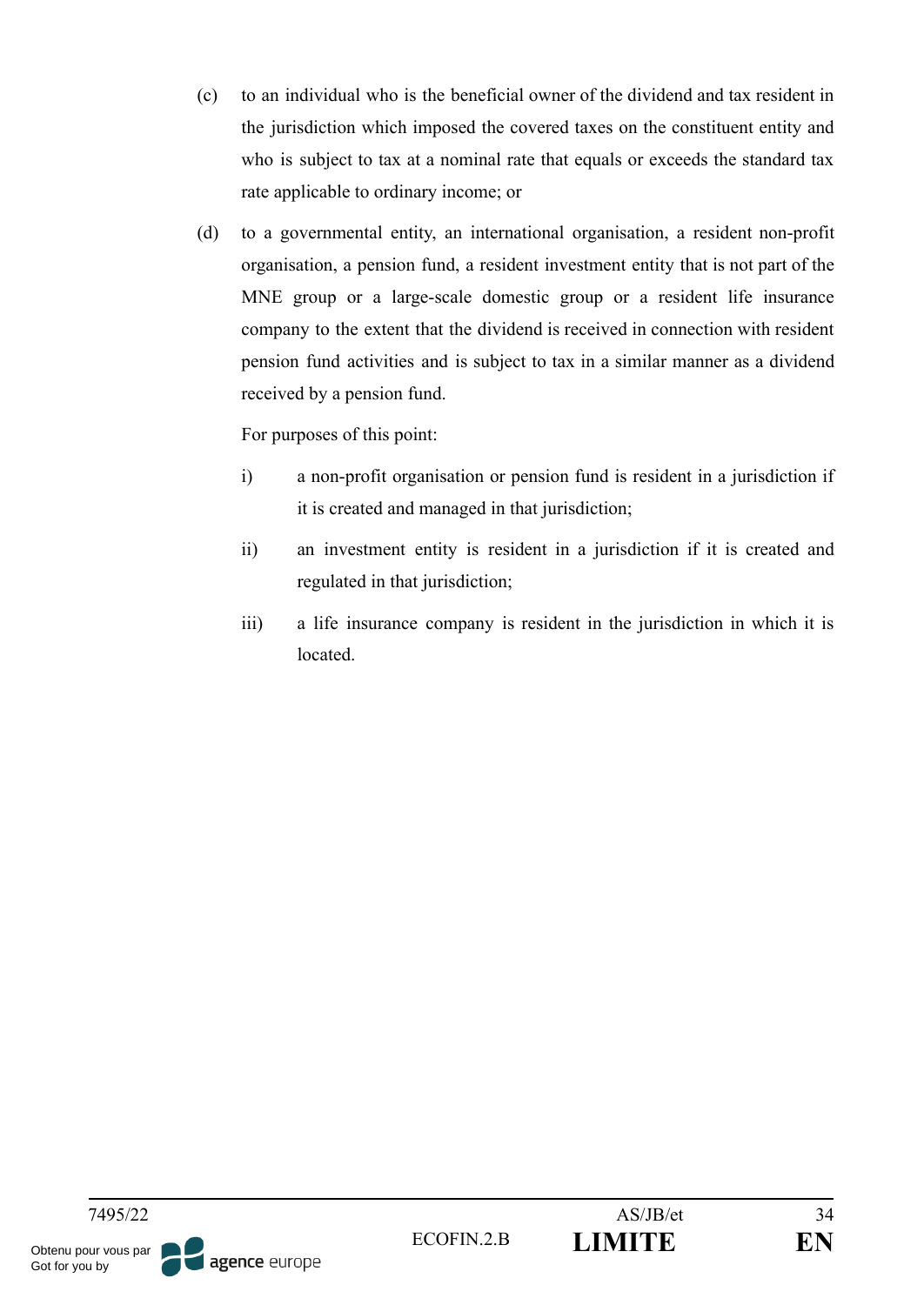- $(32)(a)$  'qualified refundable tax credit' means:
	- (a) a refundable tax credit designed in such a way that it must be paid as a cash payment or a cash equivalent to a constituent entity within four years from the date when the constituent entity is entitled to receive the refundable tax credit under the laws of the jurisdiction granting the credit; or
	- (b) if the tax credit is refundable in part, the portion of the refundable tax credit that is payable as a cash payment or a cash equivalent to a constituent entity within four years from the date when the constituent entity is entitled to receive the partial refundable tax credit;

A qualified refundable tax credit shall not include any amount of tax creditable or refundable pursuant to a qualified imputation tax or a disqualified refundable imputation tax.

- (32)(b) 'non-qualified refundable tax credit' means a tax credit that is a not a qualified refundable tax credit but that is refundable in whole or in part.
- (33) 'main entity' means an entity that includes the financial accounting net income or loss of a permanent establishment in its financial statements;
- (34) 'constituent entity-owner' means a constituent entity that owns, directly or indirectly, an ownership interest in another constituent entity of the same MNE group or large-scale domestic group;

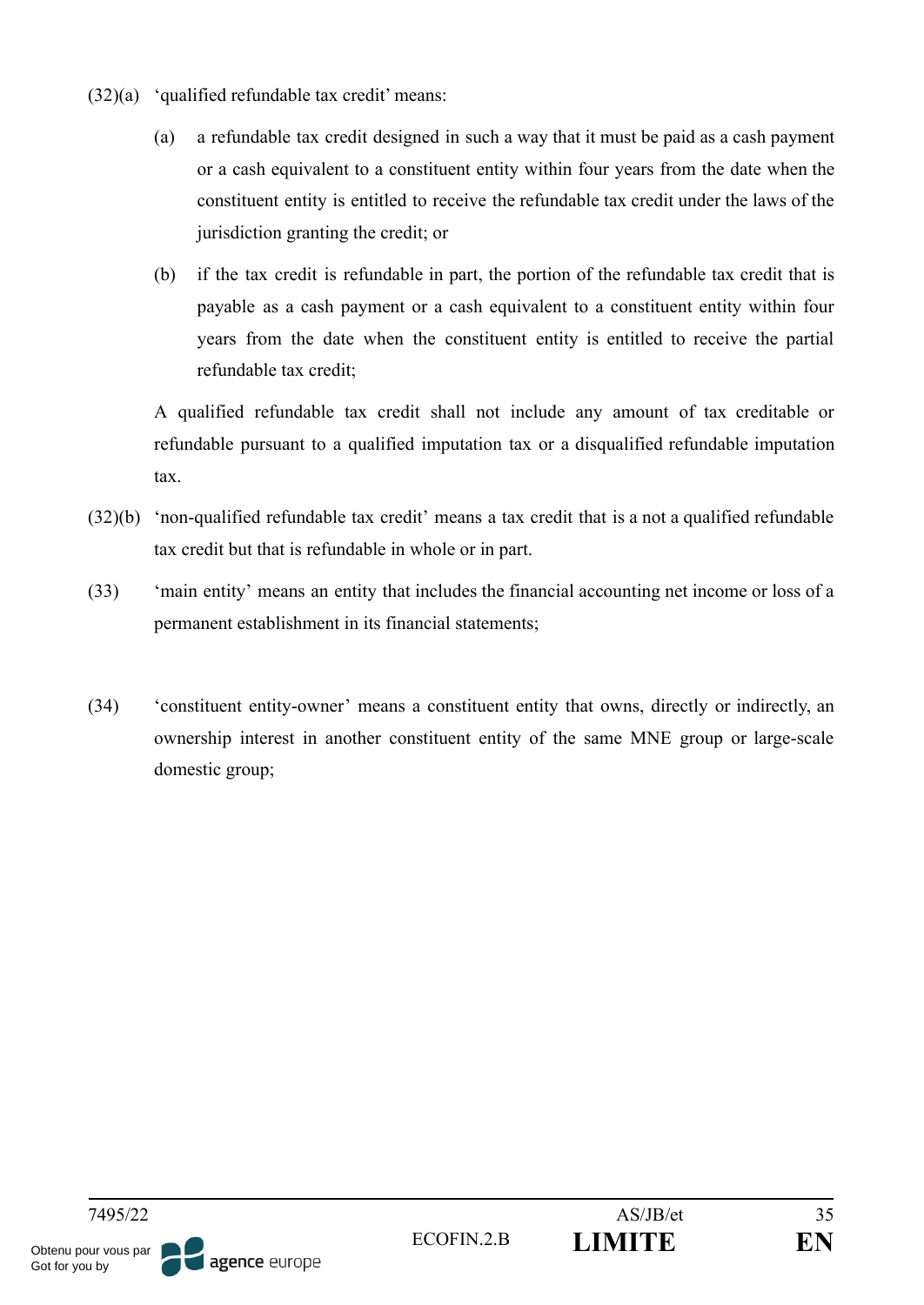- (35) 'eligible distribution tax system' means a corporate income tax system that:
	- (a) imposes income tax on profits only when those profits are distributed or deemed to be distributed to shareholders, or when the company incurs certain non-business expenses;
	- (b) imposes tax at a rate equal to, or in excess of, the minimum tax rate; and
	- (c) was in force on or before 1 July 2021;
- (36) 'qualified undertaxed profit rule' ('qualified UTPR') means a set of rules implemented in the domestic law of a jurisdiction, provided that such jurisdiction does not provide any benefits that are related to those rules, and that:
	- (a) is equivalent to the rules laid down in this Directive or, as regards third country jurisdictions, the OECD Model Rules<sup>13</sup>, in accordance with which a jurisdiction collects its allocable share of top-up tax of an MNE group that was not charged under the IIR in respect of the low-taxed constituent entities of that MNE group;
	- (b) is implemented and administered in a way that is consistent with the rules laid down in this Directive or, as regards third country jurisdictions, the OECD Model Rules<sup>14</sup>,;
- (37) 'designated filing entity' means the constituent entity, other than the ultimate parent entity, that has been appointed by the MNE group or large-scale domestic group to fulfil the filing obligations set out in Article 42 on behalf of the MNE group or large-scale domestic group.

# Article 4

# *Location of a constituent entity*

1. For the purpose of this Directive, a constituent entity other than a flow-through entity is located in the jurisdiction where it is considered as a resident for tax purposes based on its place of management, place of creation or similar criteria.

Where the location of a constituent entity other than a flow-through entity cannot be determined based on the first subparagraph, it shall be deemed to be located in the jurisdiction where it was created.

<sup>13</sup> Tax Challenges Arising from the Digitalisation of the Economy Global Anti-Base Erosion Model Rules (Pillar Two).

<sup>14</sup> Tax Challenges Arising from the Digitalisation of the Economy Global Anti-Base Erosion Model Rules (Pillar Two).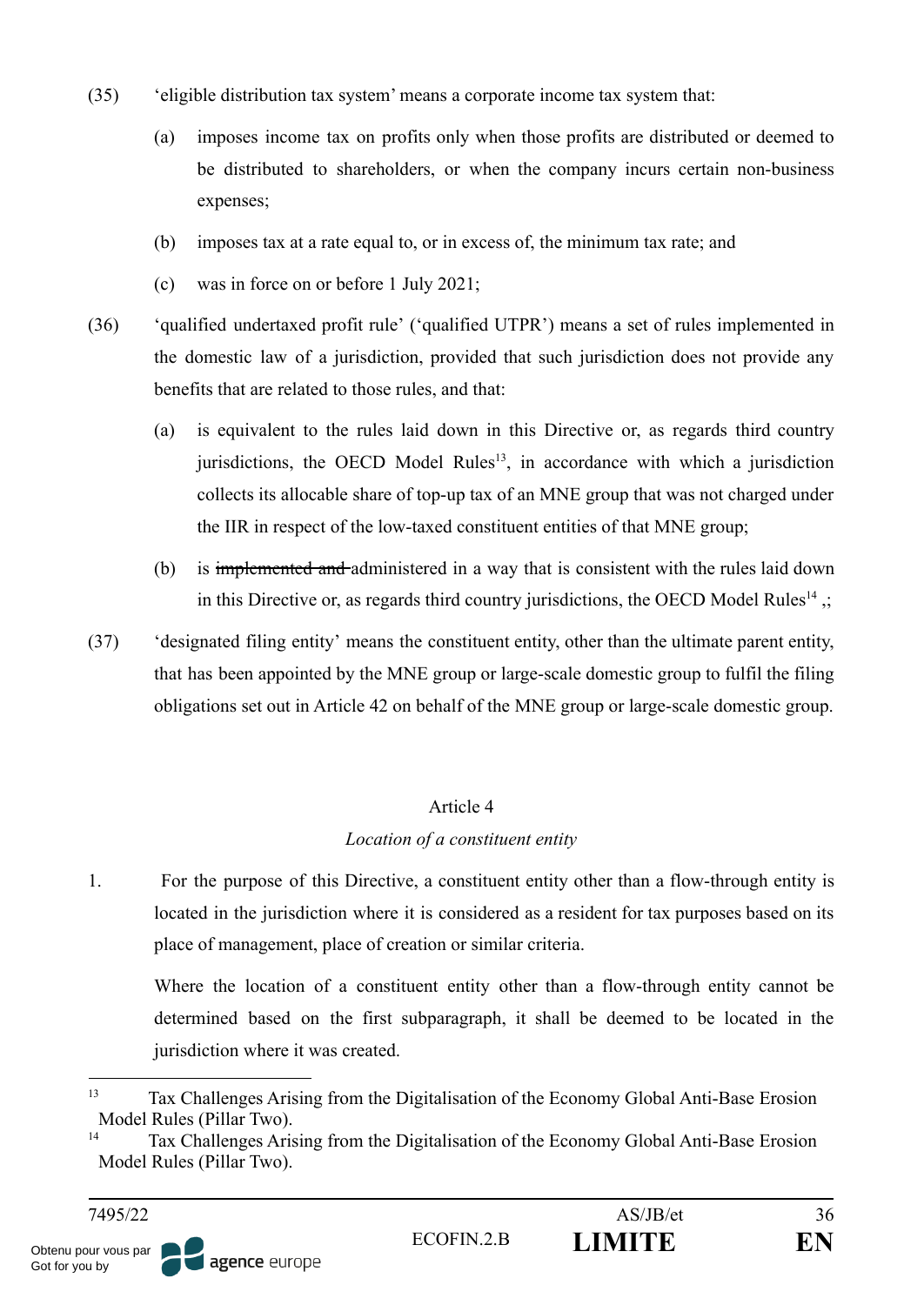- 2. A flow-through entity shall be considered as stateless, unless it is the ultimate parent entity of an MNE group or a large-scale domestic group or it is required to apply an income inclusion rule in accordance with Articles 5, 6 and 7, in which case the flow-through entity shall be deemed to be located in the jurisdiction where it was created.
- 3. A permanent establishment as defined in Article 3, point (10)(a), is located in the jurisdiction where it is treated as a permanent establishment and is liable to tax under the applicable tax treaty in force.

A permanent establishment as defined in Article 3, point (10)(b), is located in the jurisdiction where it is subject to net basis taxation based on its business presence.

A permanent establishment as defined in Article 3, point (10)(c), is located in the jurisdiction where it is situated.

A permanent establishment as defined in Article 3, point (10)(d), is considered as stateless.

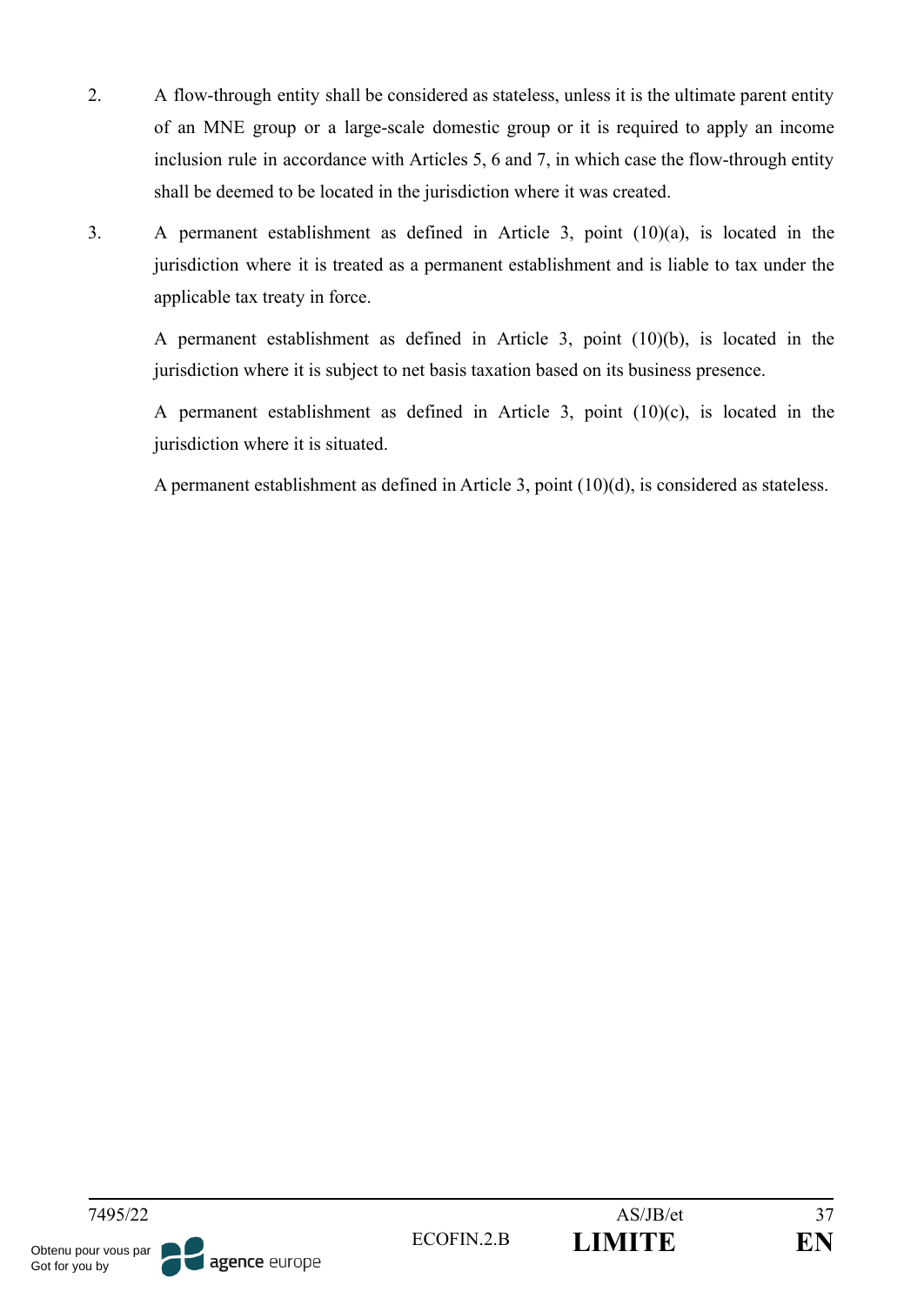4. Where a constituent entity is located in two jurisdictions and those jurisdictions have an applicable tax treaty in force, the constituent entity is deemed to be located in the jurisdiction where it is considered as resident for tax purposes under that tax treaty.

Where the applicable tax treaty requires that the competent authorities reach a mutual agreement on the deemed residence for tax purposes of the constituent entity, and no agreement is reached, paragraph 5 shall apply.

Where there is no relief for double taxation under the applicable tax treaty in force, due to the fact that a constituent entity is resident for tax purposes of both contracting parties paragraph 5 shall apply.

5. Where a constituent entity is located in two jurisdictions and those jurisdictions do not have an applicable tax treaty, the constituent entity is deemed to be located in the jurisdiction which charged the higher amount of covered taxes for the fiscal year.

For the purpose of calculating the amount of covered taxes referred to in the first subparagraph, the amount of tax paid in accordance with a controlled foreign company tax regime shall not be taken into consideration.

If the amount of covered taxes due in the two jurisdictions is the same or zero, the constituent entity is deemed to be located in the jurisdiction where it has the higher amount of substance-based income exclusion computed on an entity basis in accordance with Article 27.

If the amount of the substance-based income exclusion in the two jurisdictions is the same or zero, the constituent entity shall be considered as stateless, unless it is an ultimate parent entity, in which case it shall be deemed to be located in the jurisdiction where it was created.

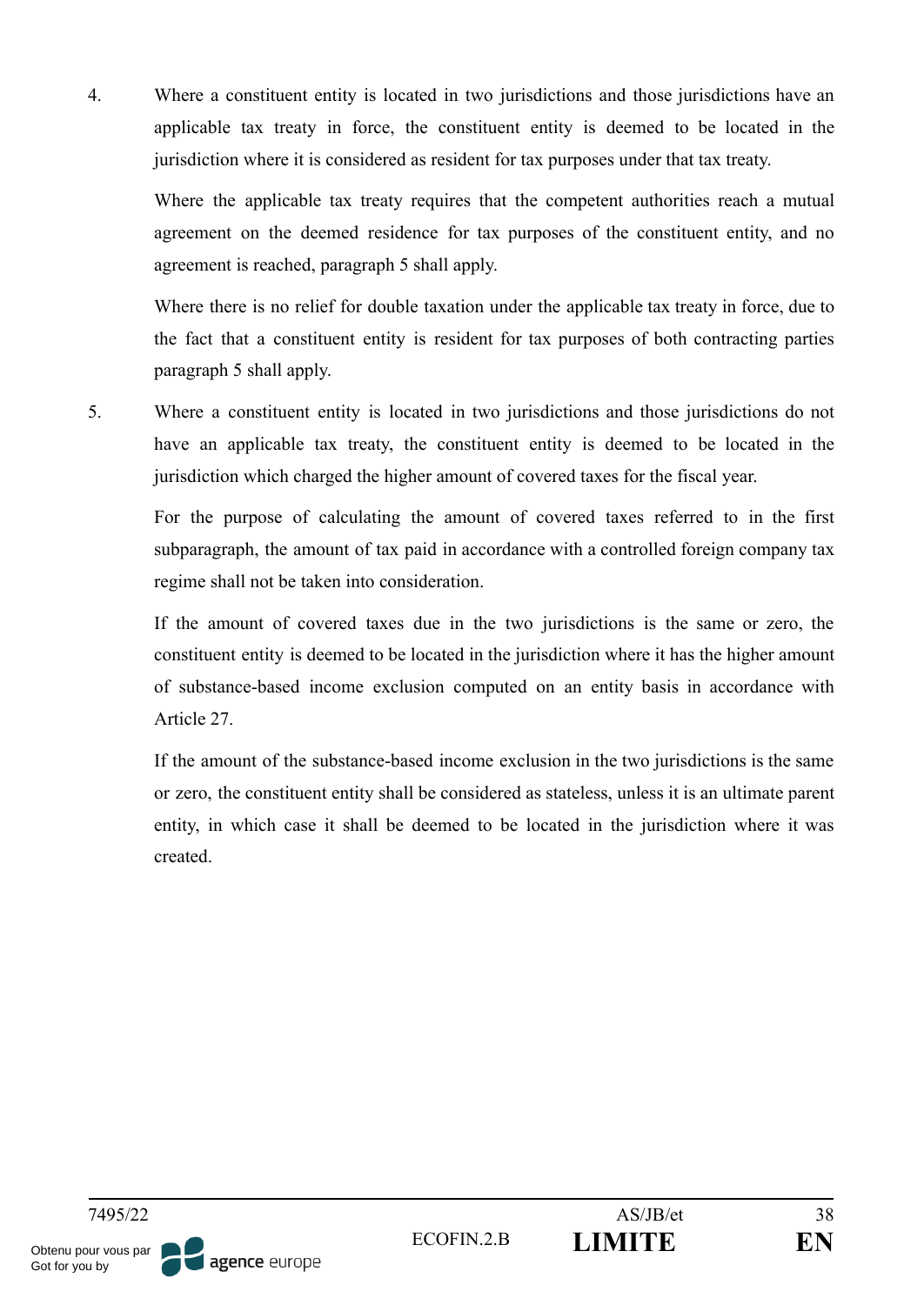- 6. Where, as a result of applying paragraphs 4 and 5, a parent entity is located in a jurisdiction where it is not subject to a qualified IIR, it is deemed to be subject to the qualified IIR of the other jurisdiction, unless an applicable tax treaty in force prohibits the application of such rule.
- 7. Where a constituent entity changes its location in the course of a fiscal year, it shall be located in the jurisdiction where it was deemed to be located under this Article at the beginning of that fiscal year.

# **CHAPTER II**

# **INCOME INCLUSION RULE AND UNDERTAXED PROFIT RULE**

## *Article 5*

### *Ultimate parent entity in the Union*

- 1. Member States shall ensure that an ultimate parent entity that is a constituent entity located in a Member State is subject to the top-up tax for the fiscal year (the "IIR top-up tax") in respect of its low-taxed constituent entities that are located in another jurisdiction or that are stateless.
- 2. Member States shall ensure that, where a constituent entity that is the ultimate parent entity of an MNE group or of a large-scale domestic group is located in a Member State that is a low- tax jurisdiction, it is subject to the IIR top-up tax in respect of itself and of all low-taxed constituent entities of the group located in the same Member State for the fiscal year.

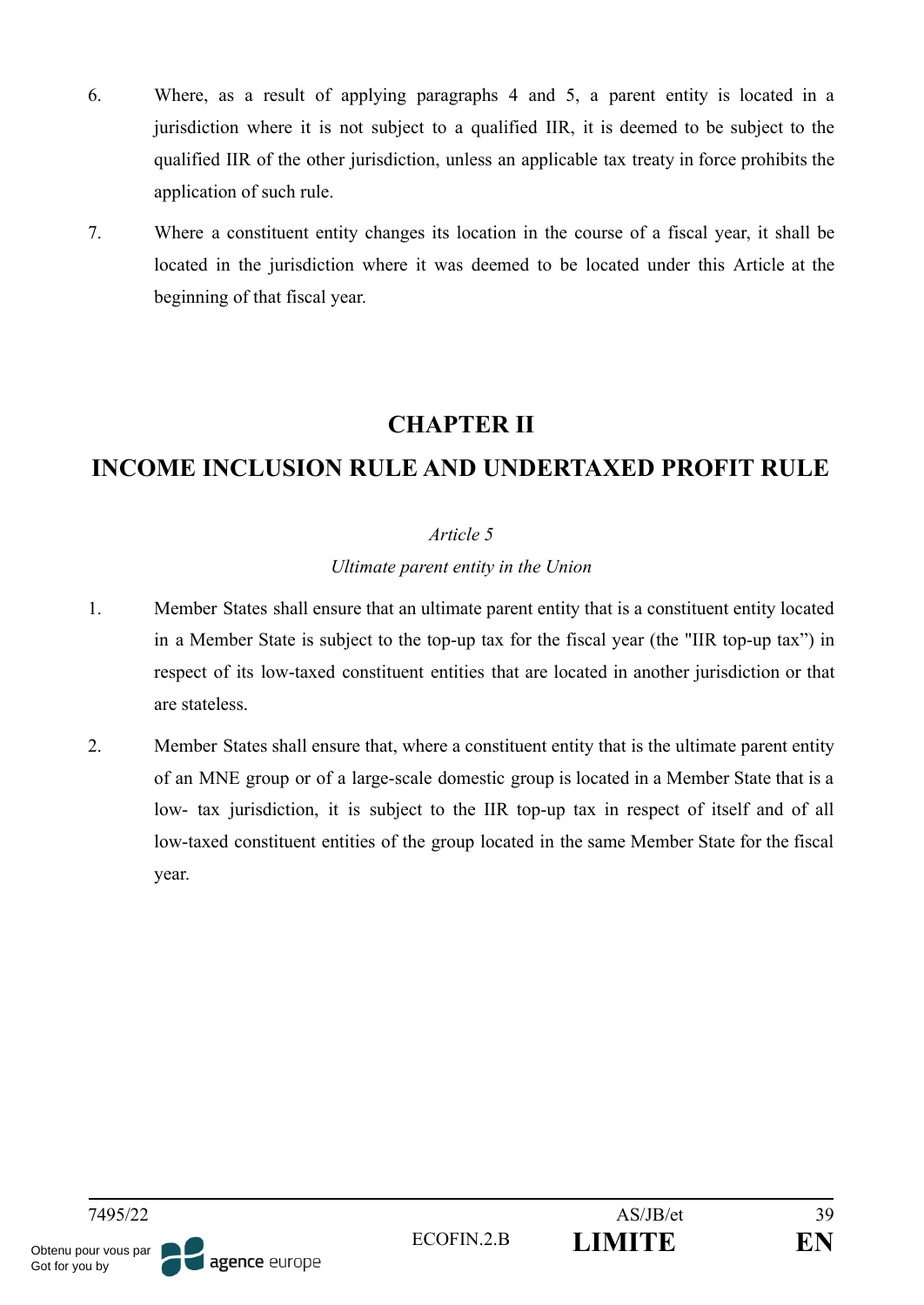#### *Intermediate parent entity in the Union*

- 1. Member States shall ensure that an intermediate parent entity located in a Member State and held by an ultimate parent entity that is located in a third country jurisdiction is subject to the IIR top-up tax for the fiscal year in respect of its low-taxed constituent entities that are located in another jurisdiction or that are stateless.
- 2. Member States shall ensure that, where an intermediate parent entity is located in a Member State that is a low-tax jurisdiction and held by an ultimate parent entity that is located in a third country jurisdiction it is subject to the IIR top-up tax in respect of itself and of its low-taxed constituent entities located in the same Member State for the fiscal year.
- 3. Paragraphs 1 and 2 shall not apply where:
	- (a) the ultimate parent entity is subject to a qualified income inclusion rule for that fiscal year; or
	- (b) another intermediate parent entity is located in a jurisdiction where it is subject to a qualified IIR and owns, directly or indirectly, a controlling interest in the intermediate parent entity.

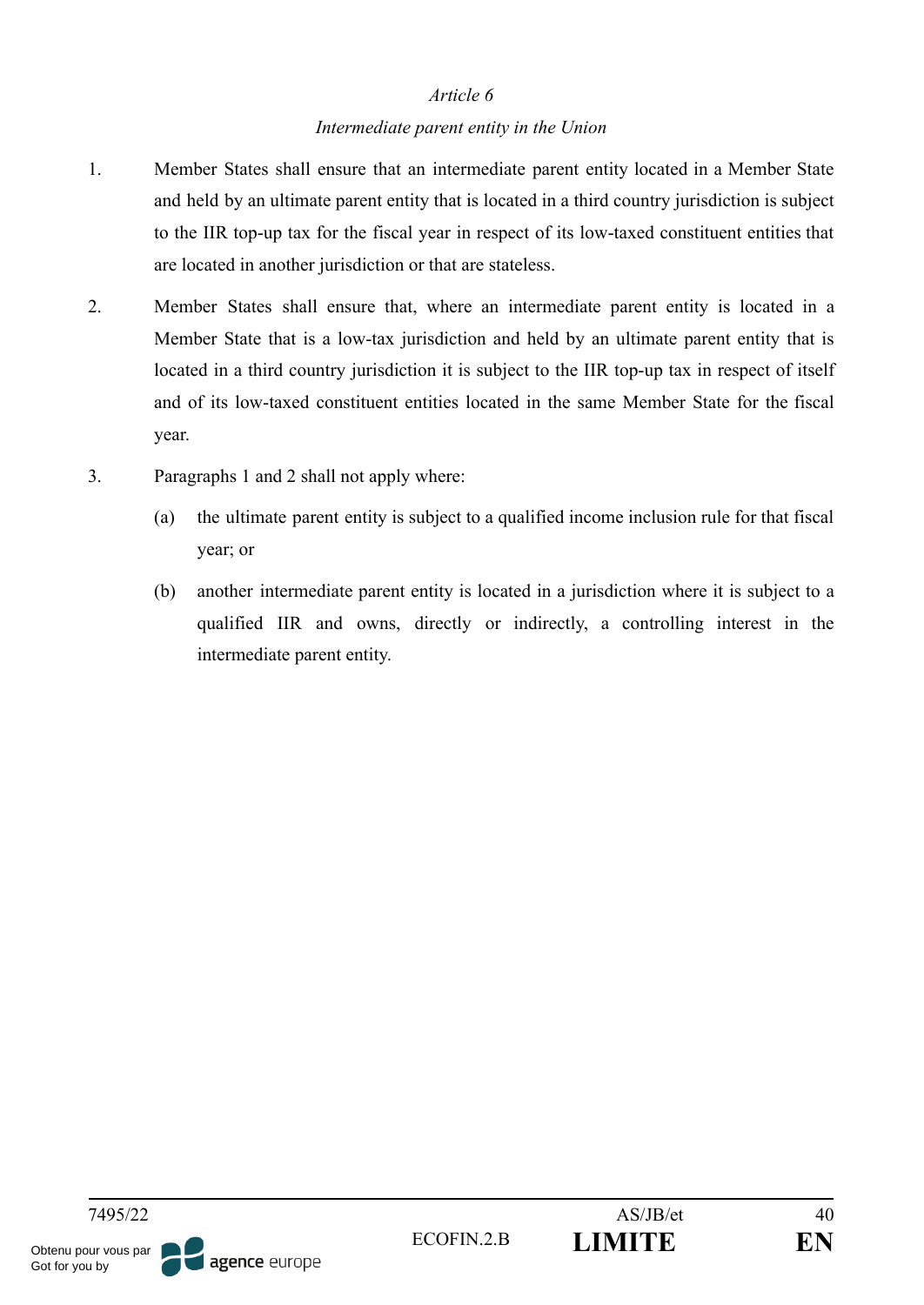#### *Article 6a*

### *Intermediate parent entity located in the Union and held by an excluded ultimate parent entity*

- 1. Member States shall ensure that, where an intermediate parent entity located in a Member State is held by an ultimate parent entity that is an excluded entity, the intermediate parent entity is subject to the IIR top-up tax for the fiscal year in respect of its low-taxed constituent entities that are located in another jurisdiction or that are stateless.
- 2. Member States shall ensure that, where an intermediate parent entity located in a Member State that is a low-tax jurisdiction is held by an ultimate parent entity that is an excluded entity, it is subject to the IIR top-up tax in respect of itself and its low-taxed constituent entities that are located in the same Member State for the fiscal year.
- 3. Paragraphs 1 and 2 shall not apply where another intermediate parent entity is located in a jurisdiction where it is subject to a qualified income inclusion rule for that fiscal year and owns, directly or indirectly, a controlling interest in the intermediate parent entity referred to in paragraphs 1 and 2.

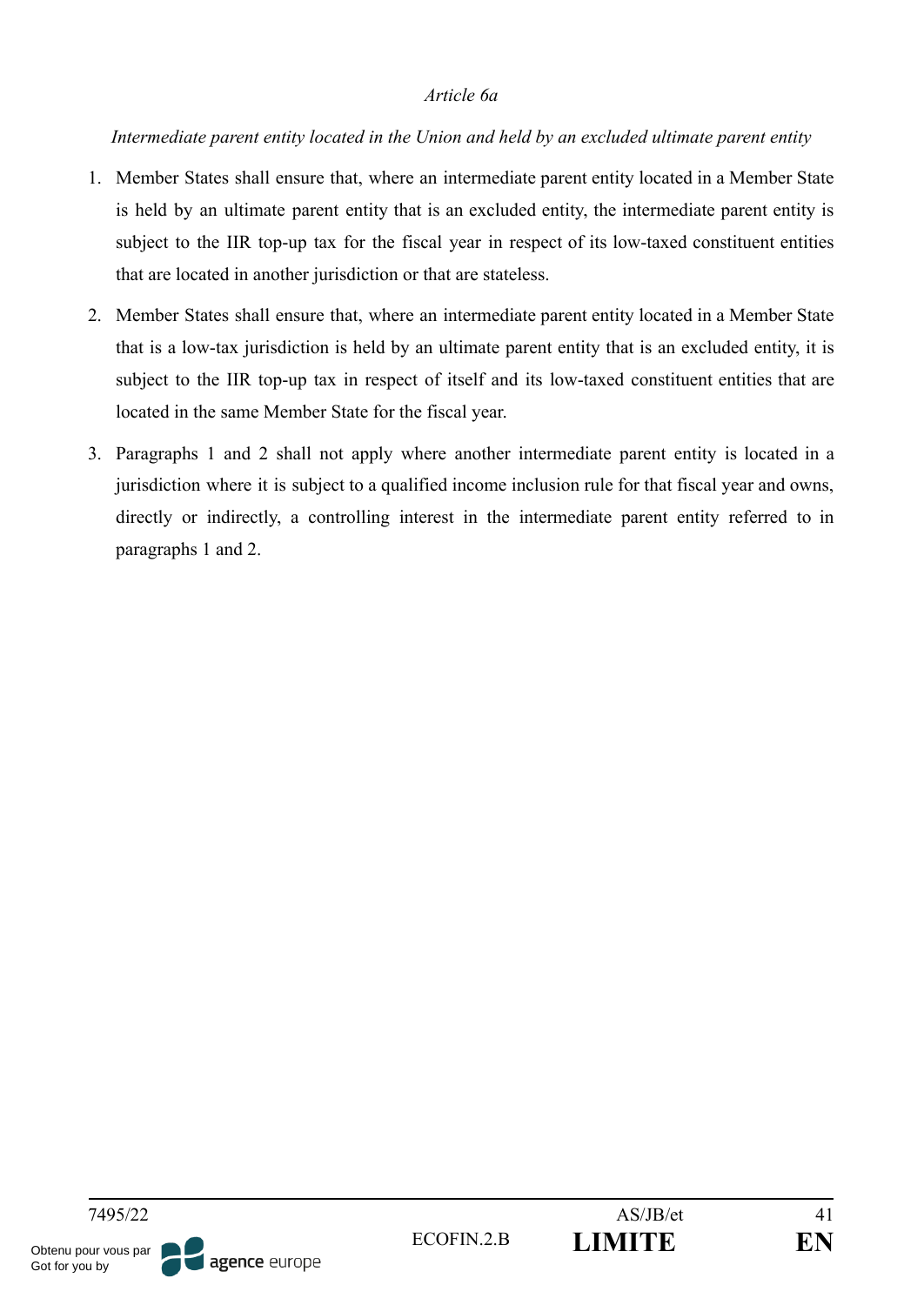## *Partially-owned parent entity in the Union*

- 1. Member States shall ensure that a partially-owned parent entity located in a Member State is subject to the IIR top-up tax for the fiscal year in respect of its low-taxed constituent entities that are located in another jurisdiction or that are stateless.
- 2. Member States shall ensure that, where a partially-owned parent entity is located in a Member State that is a low- tax jurisdiction, it is subject to the IIR top-up tax in respect of itself and of its low-taxed constituent entities located in the same Member State for the fiscal year.
- 3. Paragraphs 1 and 2 shall not apply where the ownership interests of the partially-owned parent entity are wholly held, directly or indirectly, by another partially-owned parent entity that is subject to a qualified income inclusion rule for that fiscal year.

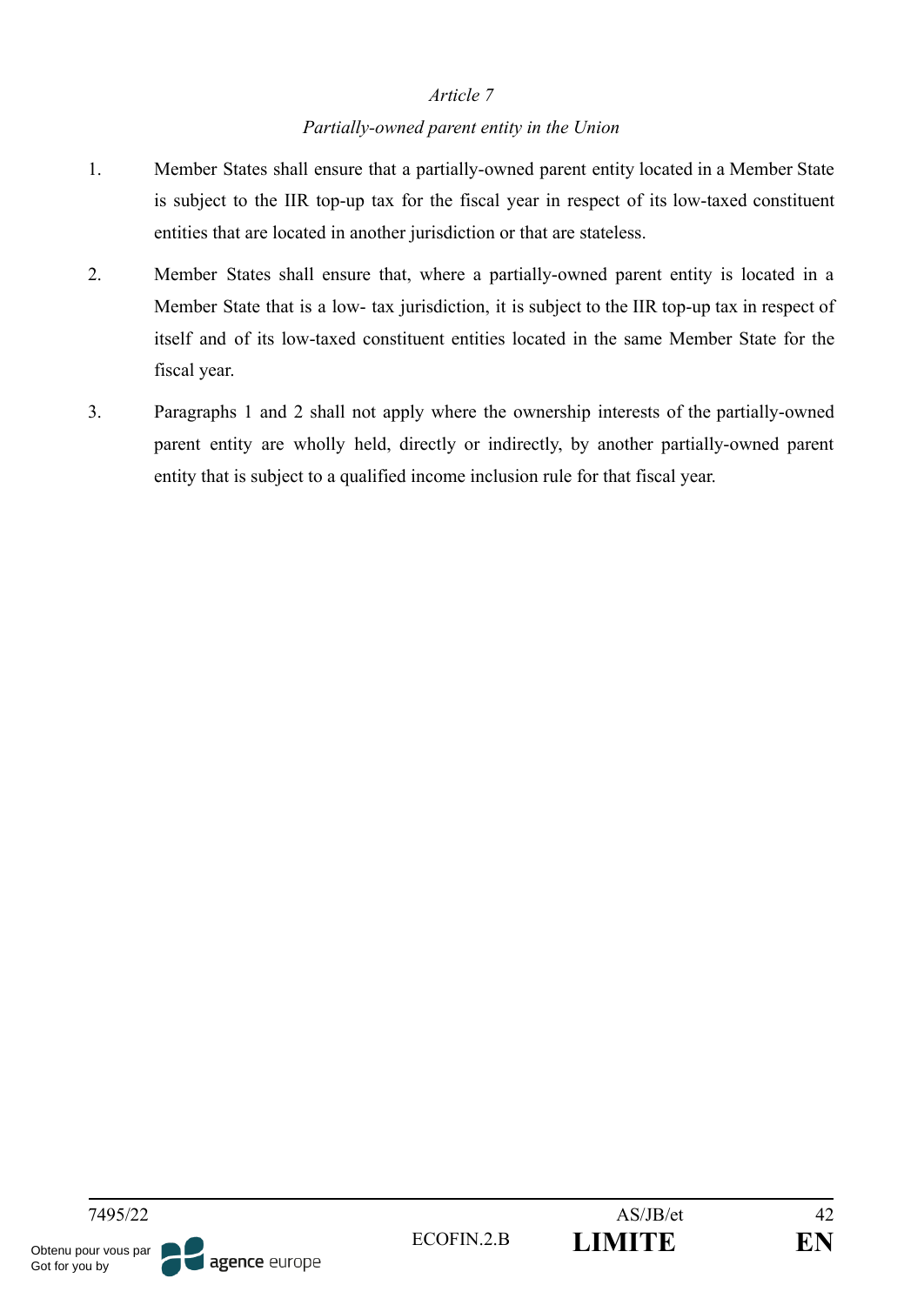#### *Allocation of the top-up tax under the income inclusion rule*

- 1. The IIR top-up tax due by a parent entity in respect of a low-taxed constituent entity pursuant to Articles  $5(1)$ ,  $6(1)$ ,  $6a(1)$  and  $7(1)$  shall be equal to the top-up tax of the low-taxed constituent entity, as computed in accordance with Article 26, multiplied by the parent entity's allocable share in such top-up tax for the fiscal year.
- 2. A parent entity's allocable share in the top-up tax with respect to a low-taxed constituent entity shall be the proportion of the parent entity's ownership interest in the qualifying income of the low-taxed constituent entity. The proportion of the parent entity´s ownership interest in the qualifying income shall be equal to the qualifying income of the low-taxed constituent entity for the fiscal year, reduced by the amount of such income attributable to ownership interests held by other owners, divided by the qualifying income of the low-taxed constituent entity for the fiscal year.

The amount of qualifying income attributable to ownership interests in a low-taxed constituent entity held by other owners is the amount that would have been treated as attributable to such owners under the principles of the acceptable financial accounting standard used in the ultimate parent entity's consolidated financial statements if the low-taxed constituent entity's net income were equal to its qualifying income and:

(a) the parent entity had prepared consolidated financial statements in accordance with that accounting standard (the hypothetical consolidated financial statements);

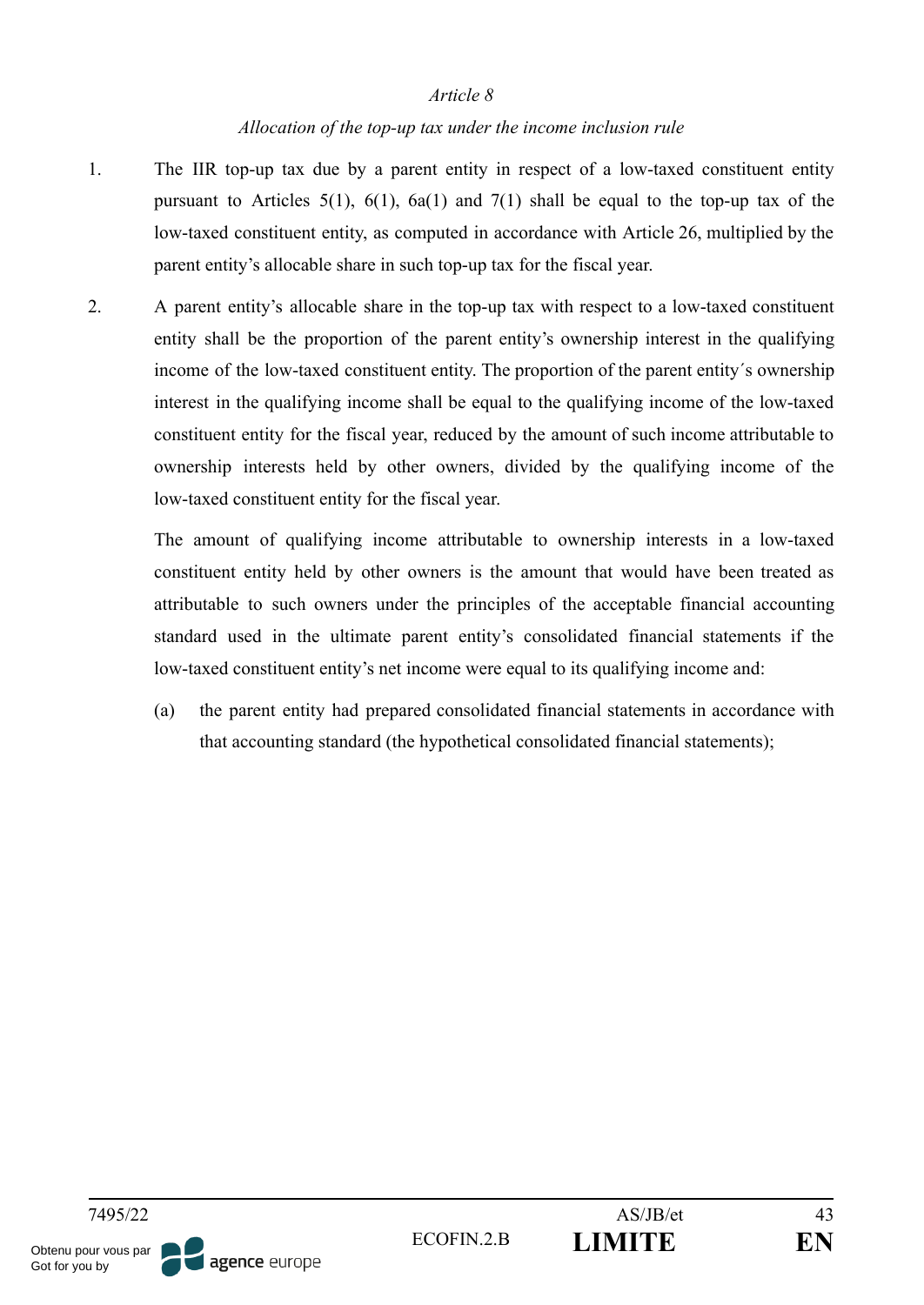- (b) the parent entity owned a controlling interest in the low-taxed constituent entity such that all of the income and expenses of the low-taxed constituent entity were consolidated on a line-by-line basis with those of the parent entity in the hypothetical consolidated financial statements;
- (c) all of the low-taxed constituent entity's qualifying income were attributable to transactions with persons that are not group entities; and
- (d) all ownership interests not directly or indirectly held by the parent entity were held by persons other than group entities.
- 3. In addition to the amount allocated to a parent entity in accordance with paragraph 1, the IIR top-up tax due by a parent entity pursuant to Article  $5(2)$ ,  $6(2)$ ,  $6a(2)$  and  $7(2)$  shall include, for the fiscal year, in accordance with Article 26 :
	- a) the full amount of top-up tax computed for that parent entity;
	- b) the amount of top-up tax computed for its low-taxed constituent entities located in the same Member State multiplied by the parent entity's allocable share in such top-up tax for the fiscal year.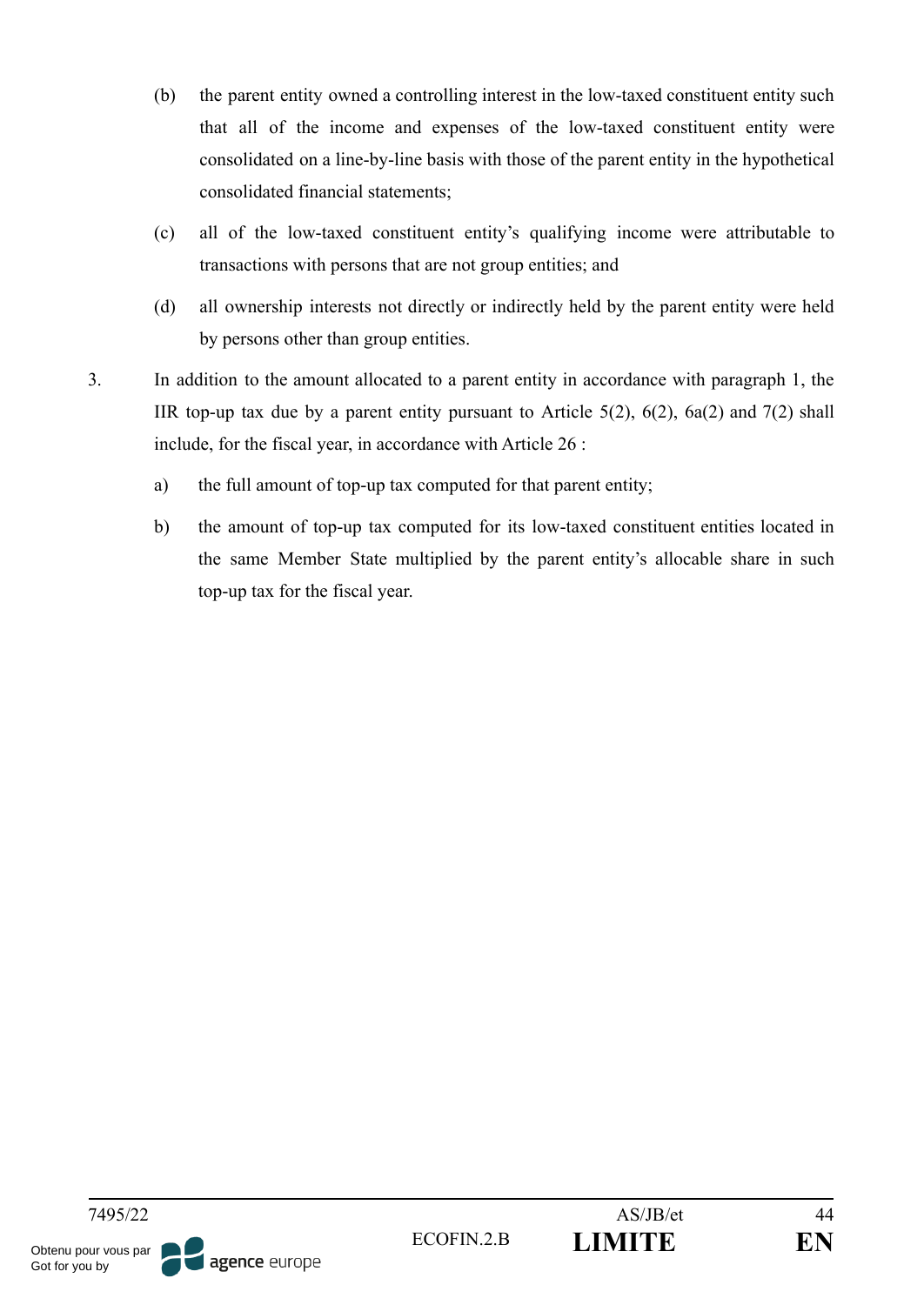#### *IIR offset mechanism*

Where a parent entity located in a Member State holds an ownership interest in a low-taxed constituent entity indirectly through an intermediate parent entity or a partially-owned parent entity that is subject to a qualified IIR for the fiscal year, the top-up tax due pursuant to Articles 5 to 7 shall be reduced by an amount equal to the portion of the first-mentioned parent entity's allocable share of the top-up tax which is due by the other parent entity.

## *Article 10 Election to apply a qualified domestic top-up tax*

1. Member States may elect to apply a qualified domestic top-up tax.

If a Member State where constituent entities of an MNE group or a large-scale domestic group are located elects to apply a qualified domestic top-up tax, all low-taxed constituent entities of the MNE group or a large-scale domestic group in that Member State shall be subject to that domestic top-up tax for the fiscal year.

Under a qualified domestic top-up tax, the domestic excess profits of the low-taxed constituent entities may be computed based on an acceptable financial accounting standard or an authorised financial accounting standard permitted by the authorised accounting body and adjusted to prevent any material competitive distortions, rather than the financial accounting standard used in the consolidated financial statements.

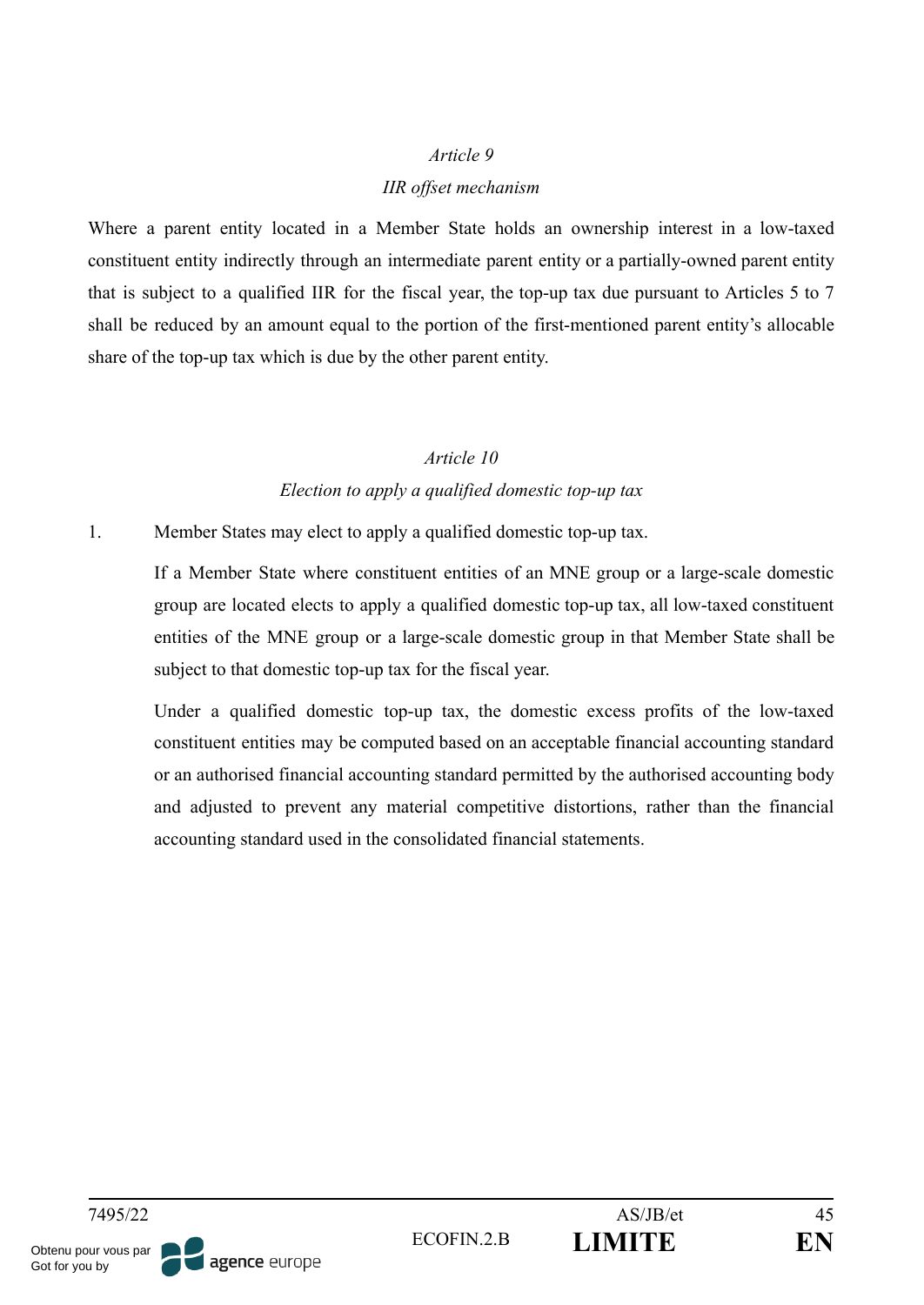2. Where a parent entity of an MNE group or a large-scale domestic group is located in a Member State, and its directly or indirectly held constituent entities located, either in this Member State or in another jurisdiction, are subject to a qualified domestic top-up tax for the fiscal year in those jurisdictions, the amount of any top-up tax computed in accordance with Article 26 due by the parent entity pursuant to Articles 5 to 7 shall be reduced, up to zero, by the amount of qualified domestic top-up tax due either by itself or by those constituent entities.

Notwithstanding the first subparagraph, if the qualified domestic top-up tax has been computed for a fiscal year in accordance with the ultimate parent entity's acceptable accounting standard or with International Financial Reporting Standards (IFRS or IFRS as adopted by the EU pursuant to Regulation (EC) No 1606/2002), no top-up tax shall be computed in accordance with Article 26 for that fiscal year in respect of the constituent entities of that MNE group or large-scale domestic group located in that Member State. This subparagraph is without prejudice to the computation of any additional top-up tax pursuant to Article 28 in the case where a Member State does not apply a qualified domestic top-up tax to collect any additional top-up tax arising under Article 28.

3. Where the amount of qualified domestic top-up tax for a fiscal year has not been paid within the four fiscal years following the fiscal year in which it was due, the amount of domestic top-up tax that was not paid shall be added to the jurisdictional top-up tax computed in accordance with Article 26(3) and cannot be collected anymore by the Member State which made the election pursuant to paragraph 1.

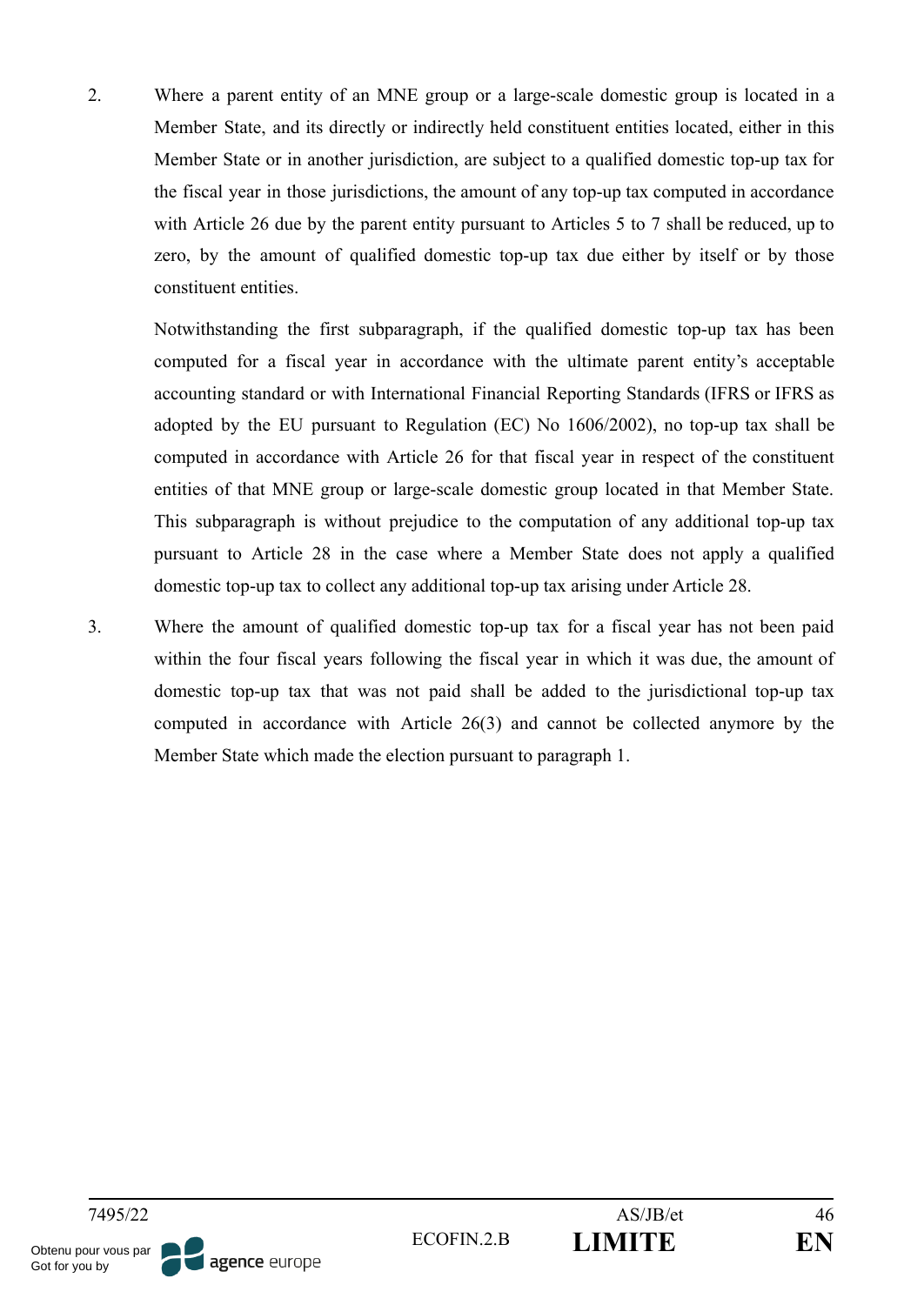4. Member States that elect to apply a qualified domestic top-up tax shall notify the Commission of this election within four months following the adoption of their national laws, regulations and administrative provisions introducing a qualified domestic top-up tax. Such election shall be valid and may not be revoked for a period of three years. At the end of each period of three years, the election shall be renewed automatically, unless the Member State revokes its election. Any revocation of the election shall be notified to the Commission no later than four months before the end of the three-year period.

## *Article 11*

## *Application of a UTPR across the MNE group*

1. Where the ultimate parent entity of an MNE group is located in a third country jurisdiction that does not apply a qualified IIR, or where the ultimate parent entity of an MNE group is an excluded entity, Member States shall ensure that the constituent entities located in the Union are subject, in the Member State in which they are located, to an adjustment which shall be equal to the UTPR top-up tax amount allocated to that Member State for the fiscal year in accordance with Article 13.

For that purpose, such adjustment may take the form of either a top-up tax due by those constituent entities or a denial of deduction against the taxable income of those constituent entities resulting in an amount of tax liability necessary to collect to the UTPR top-up tax amount allocated to that Member State.

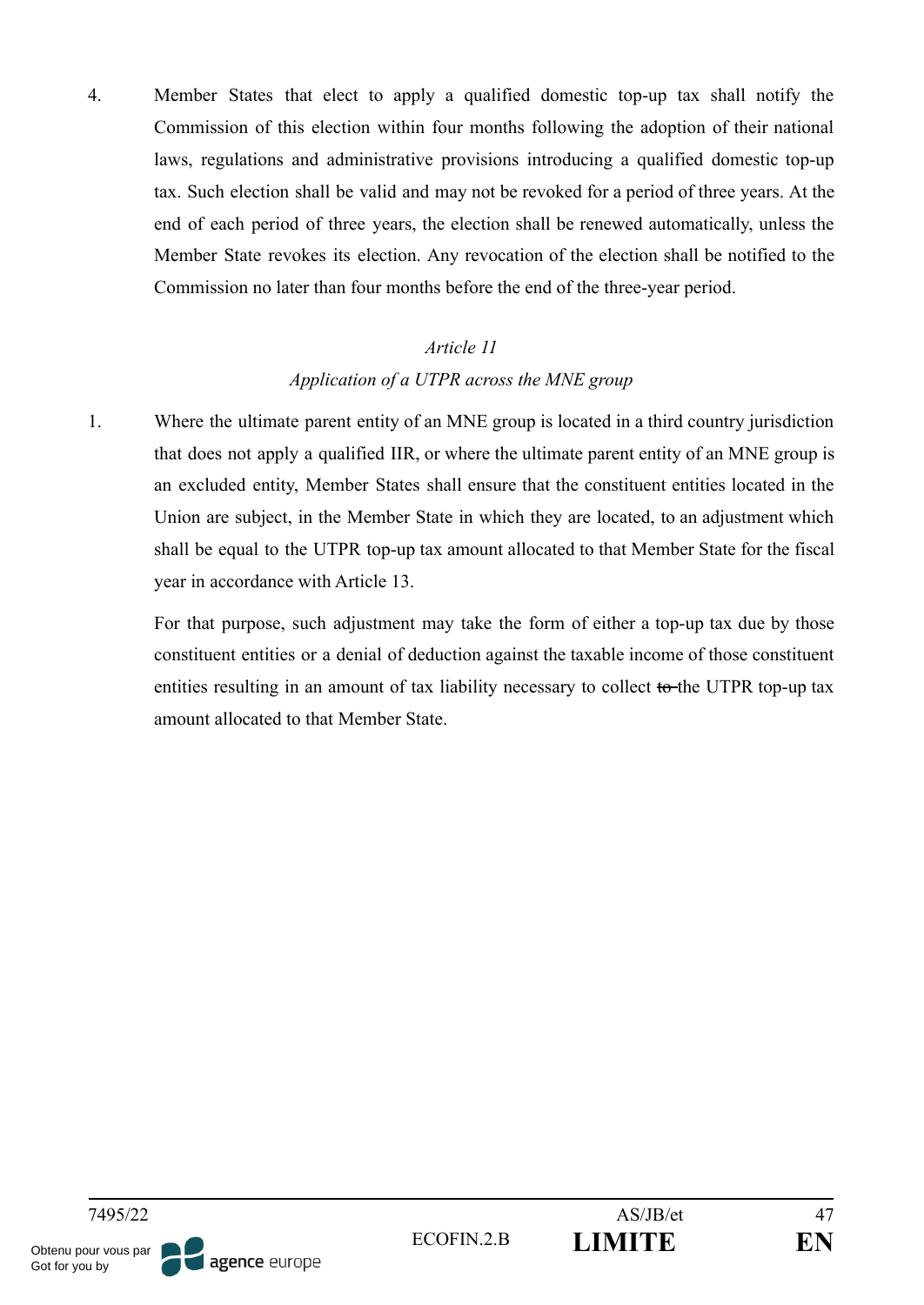2. Where a Member State applies the adjustment pursuant to paragraph 1 in the form of a denial of deduction against taxable income, such adjustment shall apply to the extent possible with respect to the taxable year in which ends the fiscal year for which the UTPR top-up tax amount was calculated and allocated to a Member State in accordance with Article 13.

Any UTPR top-up tax amount that remains due with respect to a fiscal year as a result of the application of a denial of deduction against taxable income for that fiscal year shall be carried forward to the extent necessary and be subject, with respect to each following fiscal year, to the adjustment pursuant to paragraph 1 until the full UTPR top-up tax amount allocated to that Member State for that fiscal year has been paid off.

3. Constituent entities that are investment entities shall not be subject to this Article.

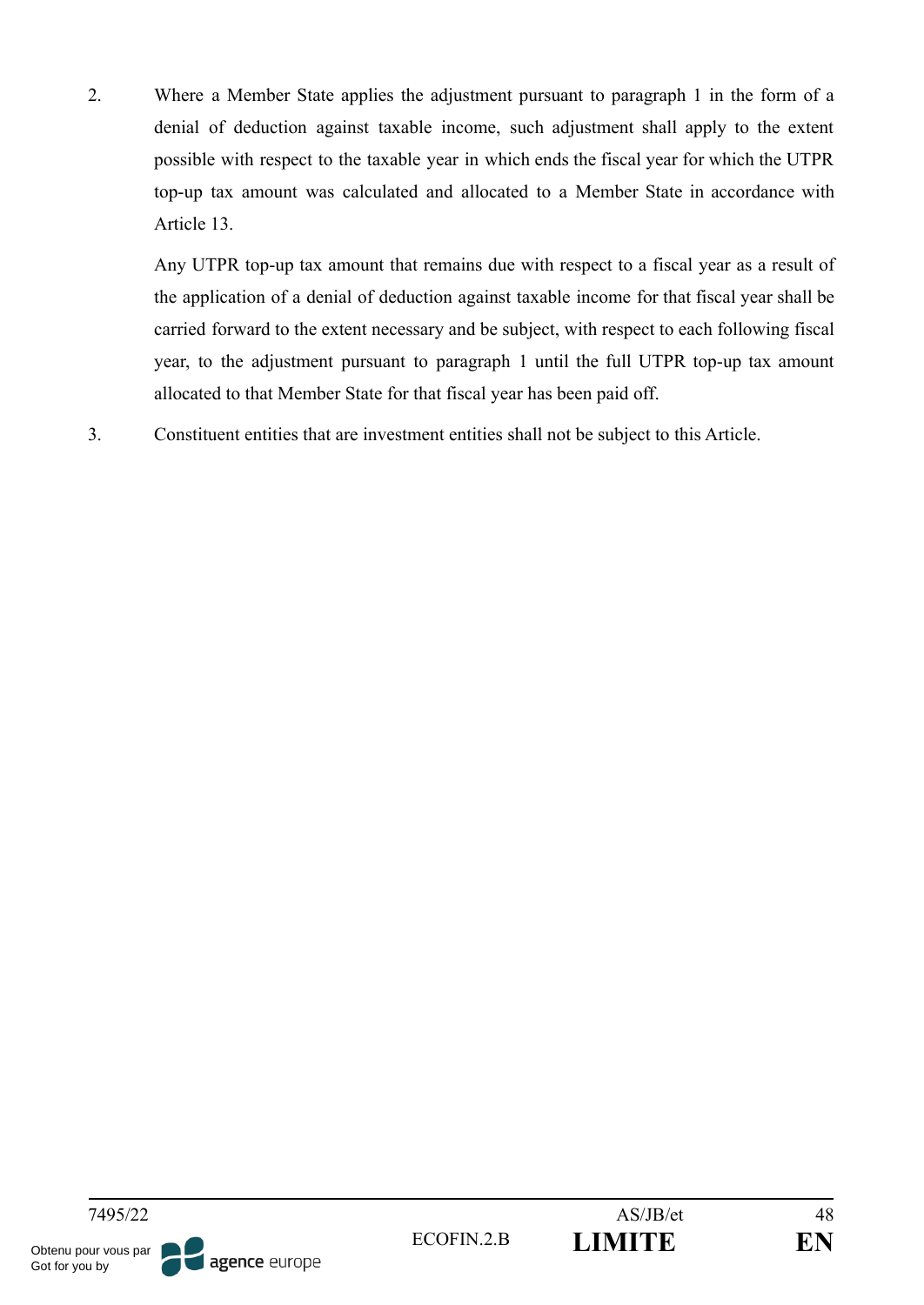## *Application of a UTPR in the UPE jurisdiction*

1. Where the ultimate parent entity of an MNE group is located in a low-tax third country, Member States shall ensure that the constituent entities located in the Union are subject, in the Member State in which they are located, to an adjustment which shall be equal to the UTPR top-up tax amount allocated to that Member State for the fiscal year in accordance with Article 13.

For that purpose, such adjustment may take the form of either a top-up tax due by those constituent entities or a denial of deduction against the taxable income of those constituent entities resulting in an amount of tax liability necessary to collect the UTPR top-up tax amount allocated to that Member State.

The first subparagraph shall not apply when the ultimate parent entity in such low-tax third country jurisdiction is subject to a qualified IIR in respect to itself and its low taxed constituent entities located in this jurisdiction.

2. Where a Member State applies the adjustment pursuant to paragraph 1 in the form of a denial of deduction against taxable income, such adjustment shall apply to the extent possible with respect to the taxable year in which the fiscal year for which the UTPR top-up tax amount was calculated and allocated to a Member State in accordance with Article 13 ends.

Any UTPR top-up tax amount that remains due with respect to a fiscal year as a result of the application of a denial of deduction against taxable income for that fiscal year shall be carried forward to the extent necessary and be subject, with respect to each following fiscal year, to the adjustment pursuant to paragraph 1 until the full UTPR top-up tax amount allocated to that Member State for that fiscal year has been paid.

3. Constituent entities that are investment entities shall not be subject to this Article.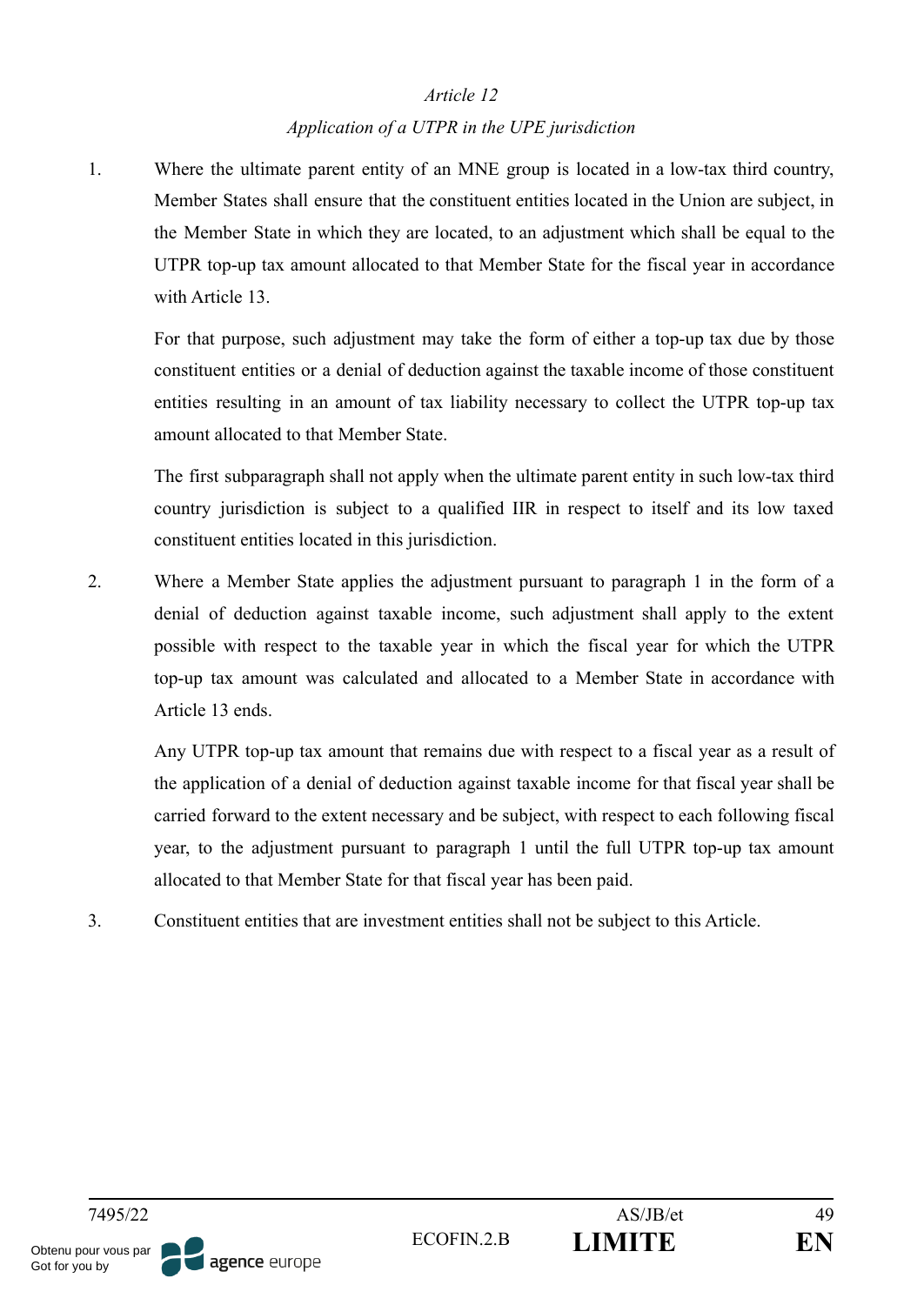## *Computation and allocation of the UTPR top-up tax amount*

- 1. The UTPR top-up tax amount allocated to a Member State shall be computed by multiplying the total UTPR top-up tax, as determined in accordance with paragraph 2, by the Member State's UTPR percentage as determined in accordance with paragraph 5.
- 2. The total UTPR top-up tax for a fiscal year shall be equal to the sum of the top-up tax calculated for each low-taxed constituent entity of the MNE group for that fiscal year, as determined in accordance with Article 26, subject to the adjustments set out in paragraphs 3 and 4.
- 3. The UTPR top-up tax of a low-taxed constituent entity shall be equal to zero where, for the fiscal year, all of the ultimate parent entity's ownership interests in such low-taxed constituent entity are held directly or indirectly by one or more parent entities, which are required to apply a qualified IIR in respect of that low-taxed constituent entity for that fiscal year.
- 4. Where paragraph 3 does not apply, the UTPR top-up tax of a low-taxed constituent entity shall be reduced by a parent entity's allocable share of the top-up tax of that low-taxed constituent entity that is brought into charge under qualified IIR.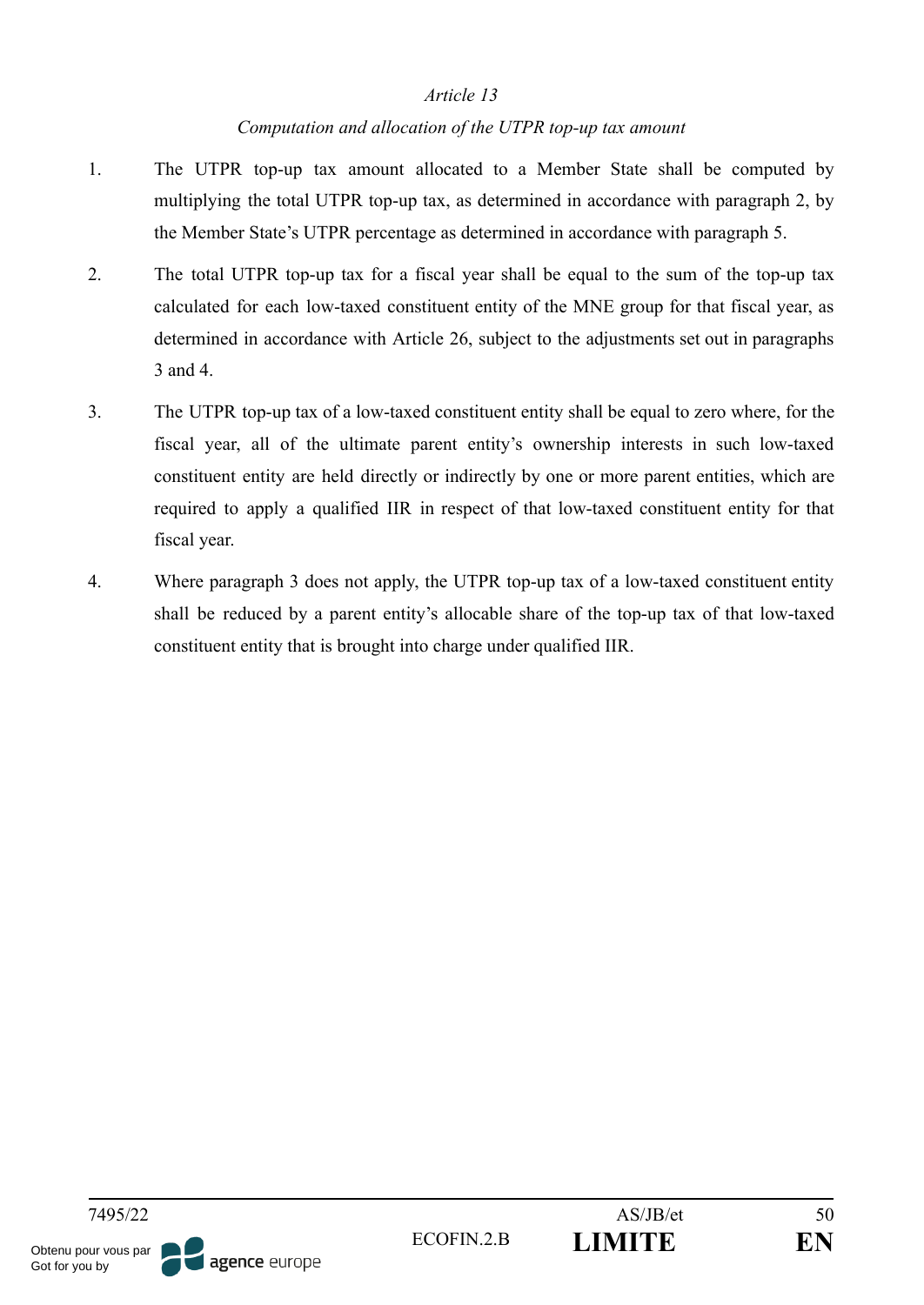5. A Member State's UTPR percentage shall be computed, for each fiscal year and for each MNE group, according to the following formula:

where:

- (a) the number of employees in the Member State is the total number of employees of all the constituent entities of the MNE group located in that Member State;
- (b) the number of employees in all jurisdictions with a qualified UTPR is the total number of employees of all the constituent entities of the MNE group located in a jurisdiction that has a qualified UTPR in force for the fiscal year;
- (c) the total value of tangible assets in the Member State is the sum of the net book value of tangible assets of all the constituent entities of the MNE group located in that Member State;
- (d) The total value of tangible assets in all jurisdictions with a qualified UTPR is the sum of the net book value of tangible assets of all the constituent entities of the MNE group located in a jurisdiction that has a qualified UTPR in force for the fiscal year.

 $50\%x$  (number of employees of the Member State)  $+50\%x$  the total value of tangible assets of the Member State<br>the total value of employees of all UTPR jurisdictions  $+50\%x$  the total value of tangible assets of all U the total value of tangible assets of all UTPR jurisdictions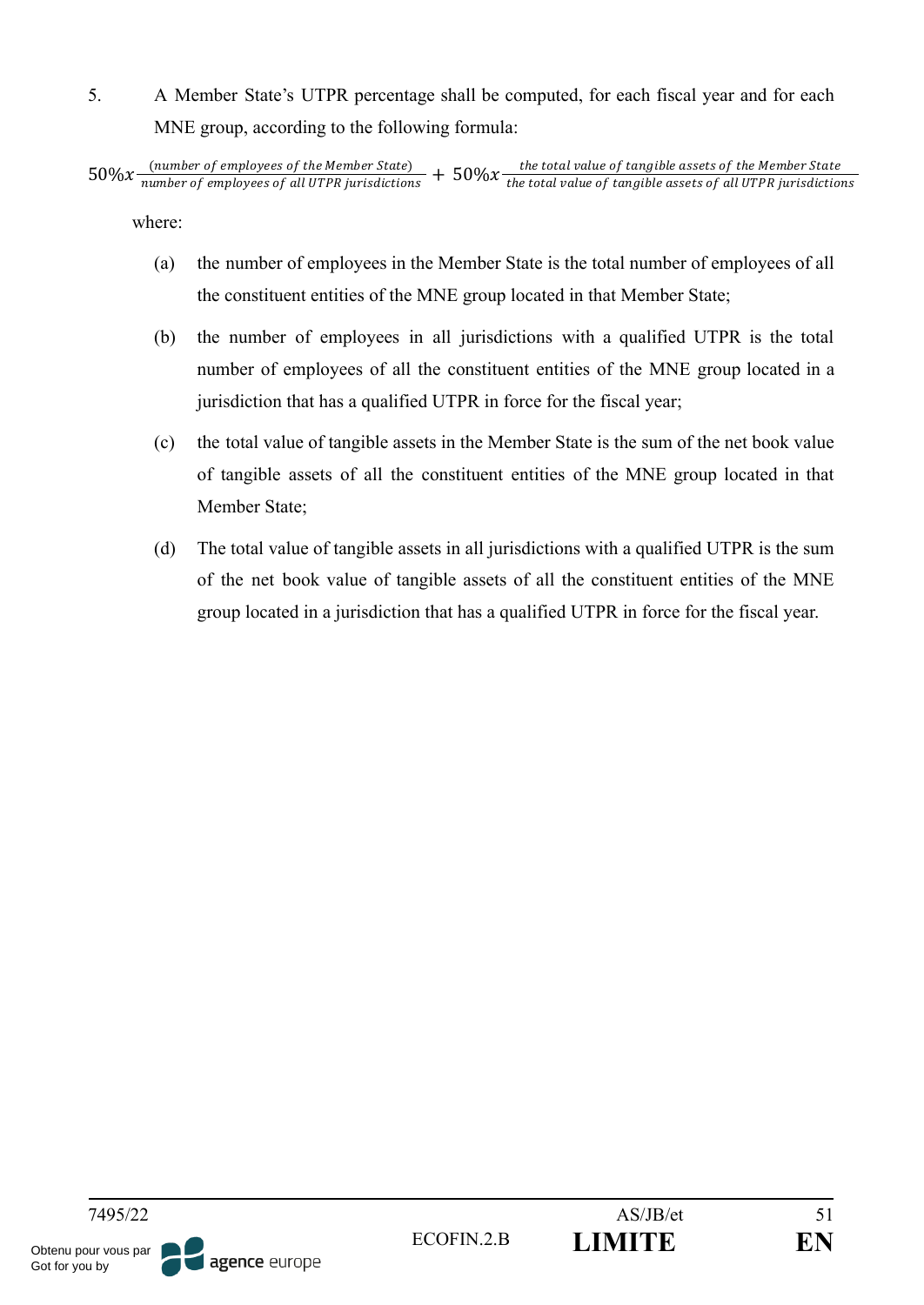6. The number of employees shall be the number of employees on a full-time equivalent basis of all constituent entities located in the relevant jurisdiction, including independent contractors provided that they participate in the ordinary operating activities of the constituent entity.

The tangible assets shall include the tangible assets of all constituent entities located in the relevant jurisdiction but shall not include cash or cash equivalent, intangible or financial assets. With regard to permanent establishments, tangible assets should be allocated provided those tangible assets are included in the separate financial accounts of that permanent establishment as determined by Article 17(1) and adjusted in accordance with Article 17(2). The tangible assets allocated to the tax jurisdiction of a permanent establishment shall not be taken into account for the tangible assets of the tax jurisdiction of the main entity.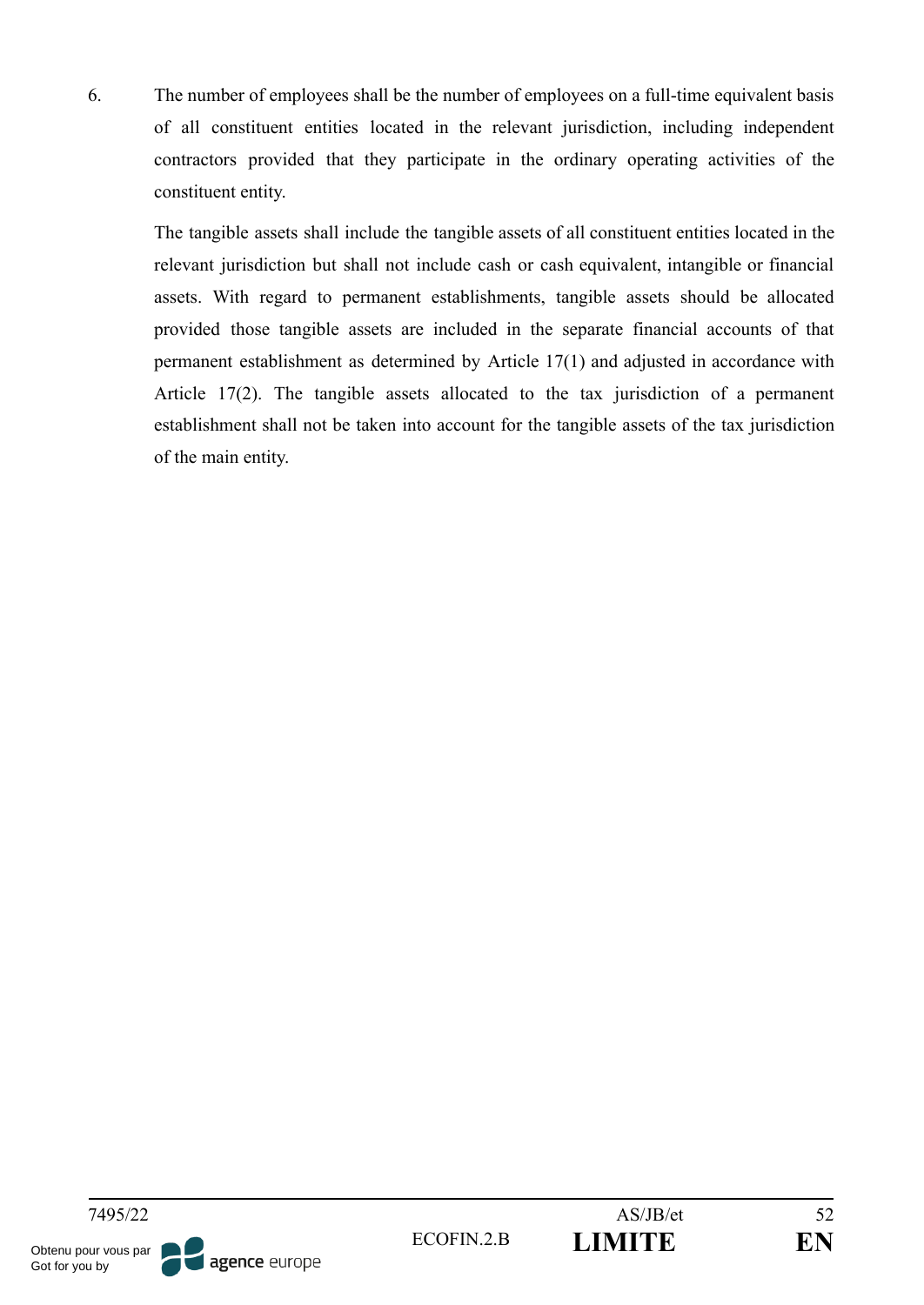7. A permanent establishment shall be allocated the employees whose payroll costs are included, and tangible assets that are included, in the separate financial accounts of that permanent establishment pursuant to Article 17(1) adjusted in accordance with Article  $17(2)$ .

The number of employees and tangible assets attributed to the jurisdiction of a permanent establishment shall not be taken into account for the number of employees and tangible assets of the tax jurisdiction of the main entity.

The number of employees and the net book value of tangible assets held by an investment entity shall be excluded from the elements of the formula.

The number of employees and the net book value of tangible assets of a flow-through entity shall be excluded from the elements of the formula, unless they are allocated to a permanent establishment or, in the absence of a permanent establishment, to the constituent entities that are located in the jurisdiction where the flow-through entity was created.

8. By way of derogation from paragraph 5, a jurisdiction's UTPR percentage for an MNE group shall be deemed to be zero for a fiscal year as long as the UTPR top-up tax amount allocated to that jurisdiction in a prior fiscal year has not resulted in the constituent entities of this MNE group located in that jurisdiction having an additional cash tax expense equal, in total, to the UTPR top-up tax amount for that prior fiscal year allocated to that jurisdiction.

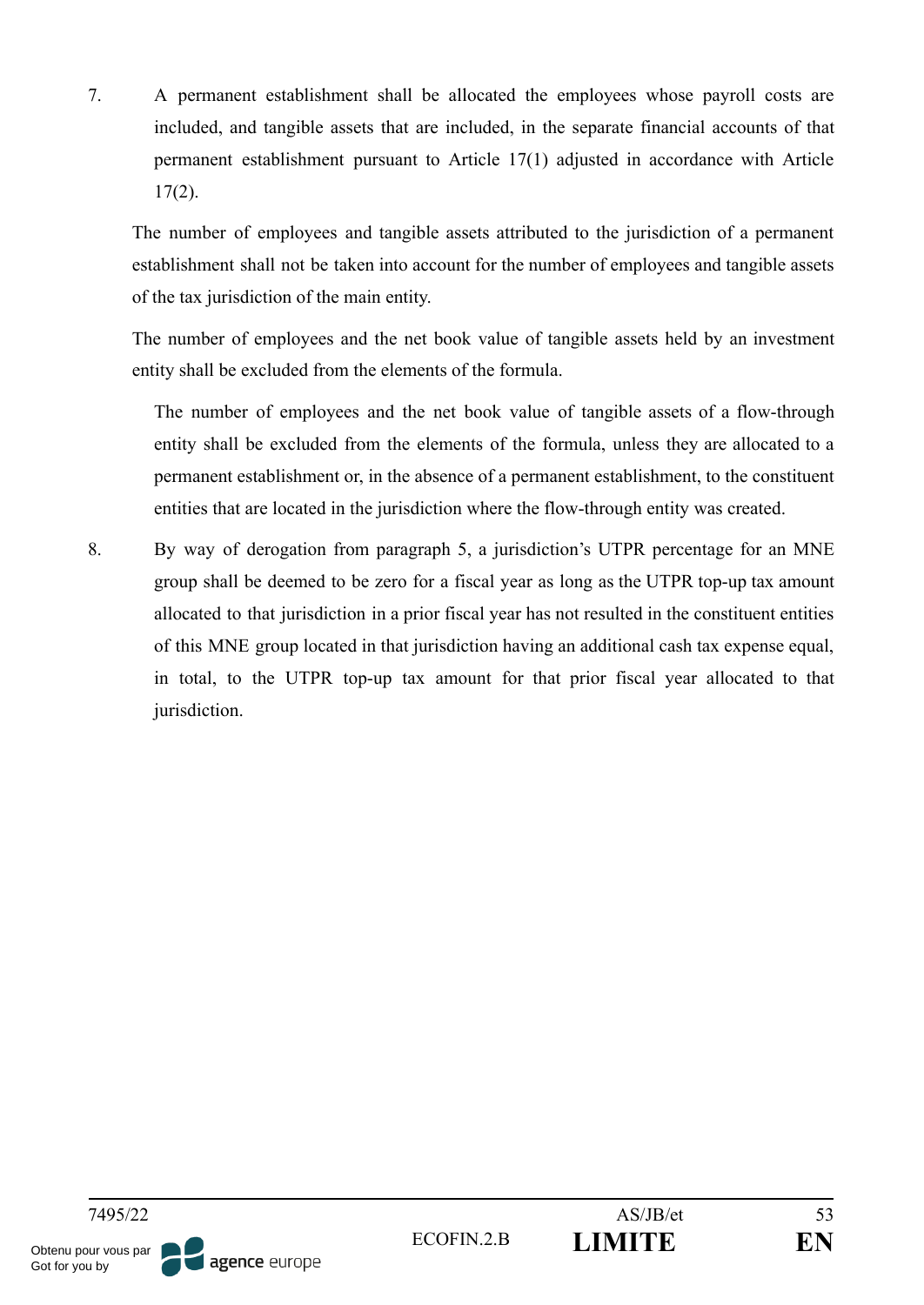The number of employees and the net book value of tangible assets of the constituent entities of an MNE group which is located in a jurisdiction with a UTPR percentage of zero for a fiscal year shall be excluded from the elements of the formula for allocating the total UTPR top-up tax to the MNE group for that fiscal year.

9. Paragraph 8 shall not apply for a fiscal year if all jurisdictions with a qualified UTPR in force for the fiscal year have a UTPR percentage of zero for the MNE group for that fiscal year.

## **CHAPTER III**

# **COMPUTATION OF THE QUALIFYING INCOME OR LOSS**

## *Article 14*

## *Determination of the qualifying income or loss*

1. The qualifying income or loss of a constituent entity shall be computed by making the adjustments set out in Articles 15 to 18 to the financial accounting net income or loss of the constituent entity for the fiscal year before any consolidation adjustments for eliminating intra-group transactions, as determined under the accounting standard used in the preparation of the consolidated financial statements of the ultimate parent entity.

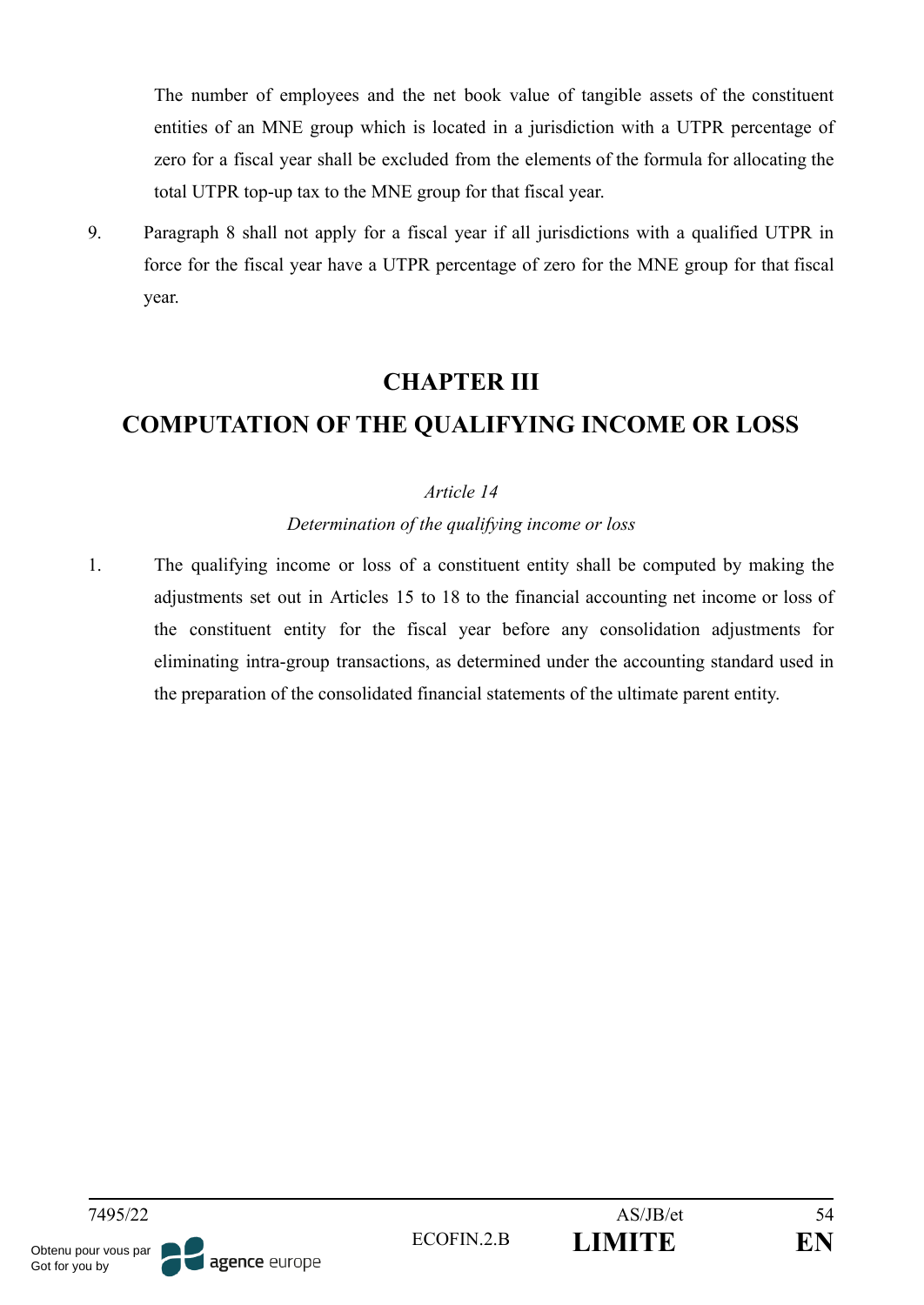- 2. Where it is not reasonably practicable to determine the financial accounting net income or loss of a constituent entity based on the acceptable financial accounting standard or authorised financial accounting standard used in the preparation of the consolidated financial statements of the ultimate parent entity, the financial accounting net income or loss of the constituent entity for the fiscal year may be determined using another acceptable financial accounting standard or an authorised financial accounting standard provided that:
	- (a) the financial accounts of the constituent entity are maintained based on that accounting standard;
	- (b) the information contained in the financial accounts is reliable; and
	- (c) permanent differences in excess of EUR 1 000 000 that arise from the application of a particular principle or standard to items of income or expense or transactions, which differs from the financial standard used in the preparation of the consolidated financial statements of the ultimate parent entity, shall be adjusted to conform to the treatment required for that item under the accounting standard used in the preparation of the consolidated financial statements.

An authorised financial accounting standard means, in respect of an entity, a set of generally acceptable accounting principles permitted by an authorised accounting body in the jurisdiction where that entity is located. For the purpose of this definition, authorised accounting body means the body with legal authority in a jurisdiction to prescribe, establish or accept accounting standards for financial reporting purposes.

3. Where an ultimate parent entity has not prepared its consolidated financial statements in accordance with an acceptable financial accounting standard referred to in Article  $3(6)(c)$ , the consolidated financial statements of the ultimate parent entity shall be adjusted to prevent any material competitive distortion.

agence europe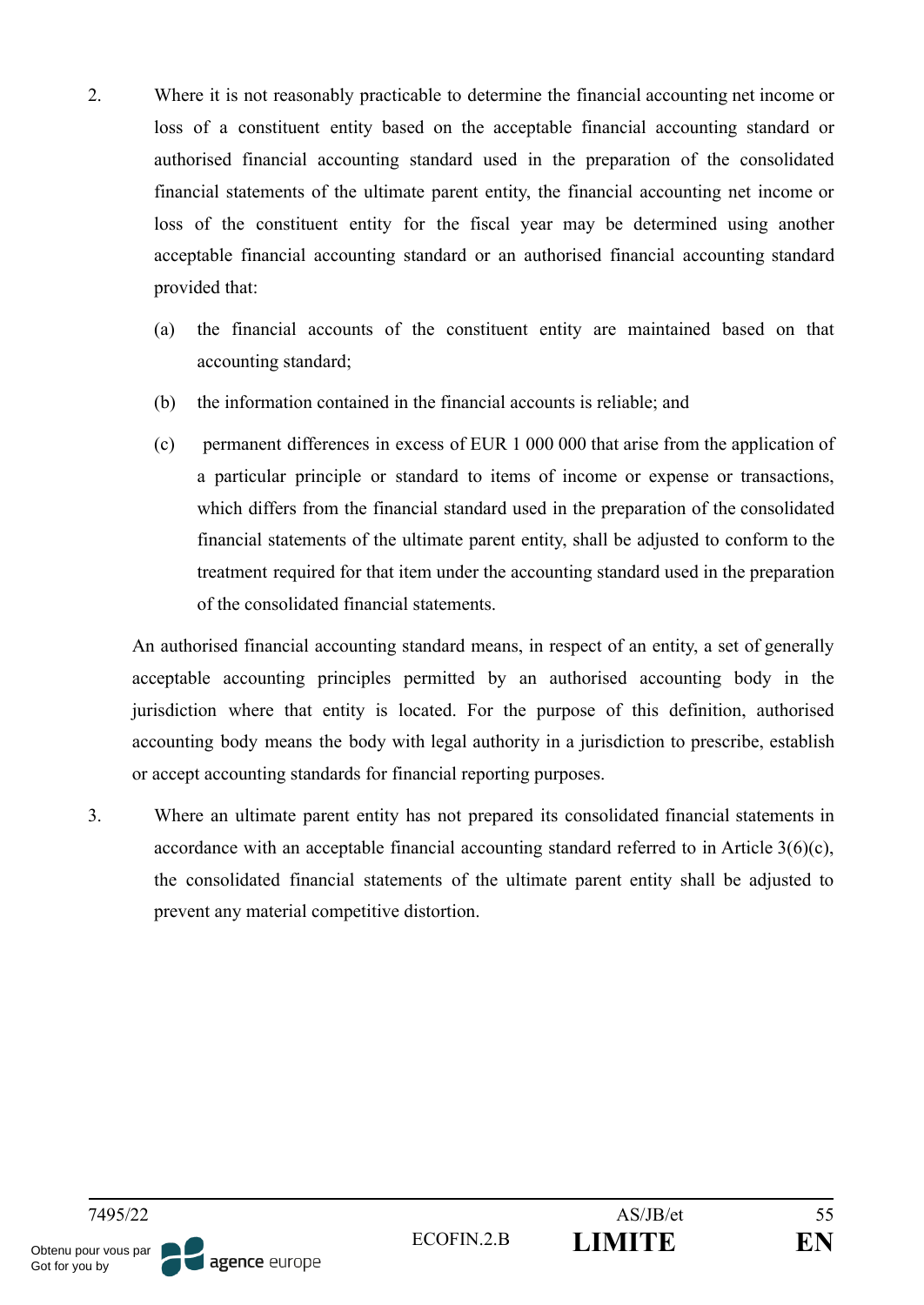- 4. Where an ultimate parent entity does not prepare consolidated financial statements as referred to in Articles 3(6)(a), (b) and (c), the consolidated financial statements of the ultimate parent entity referred to in Article  $3(6)(d)$  shall be those that would have been prepared if the ultimate parent entity was required to prepare such consolidated financial statements in accordance with:
	- (a) an acceptable financial accounting standard; or

(b) an authorised financial accounting standard provided that such consolidated financial statements are adjusted to prevent any material competitive distortion.

- 5. Where a qualified domestic top-up tax is applied by a Member State or a third country jurisdiction, the financial accounting net income or loss of the constituent entities located in that Member State or third country jurisdiction may be determined in accordance with an acceptable financial accounting standard or an authorised financial accounting standard that is different from the financial accounting standard used in the consolidated financial statements of the ultimate parent entity provided that such financial accounting net income or loss is adjusted to prevent any material competitive distortion.
- 6. Where the application of a specific principle or procedure under a set of generally accepted accounting principles results in a material competitive distortion, the accounting treatment of any item or transaction subject to that principle or procedure shall be adjusted to conform to the treatment required for the item or transaction under International Financial Reporting Standards (IFRS or IFRS as adopted by the EU pursuant to Regulation (EC) No 1606/2002).

A material competitive distortion means, in respect of the application of a specific principle or procedure under a set of generally acceptable accounting principles, an application that results in an aggregate variation of income or expense of more than EUR75 000 000 in a fiscal year as compared to the amount that would have been determined by applying the corresponding principle or procedure under International Financial Reporting Standards.

7495/22 AS/JB/et 56 Obtenu pour vous par agence europe Got for you by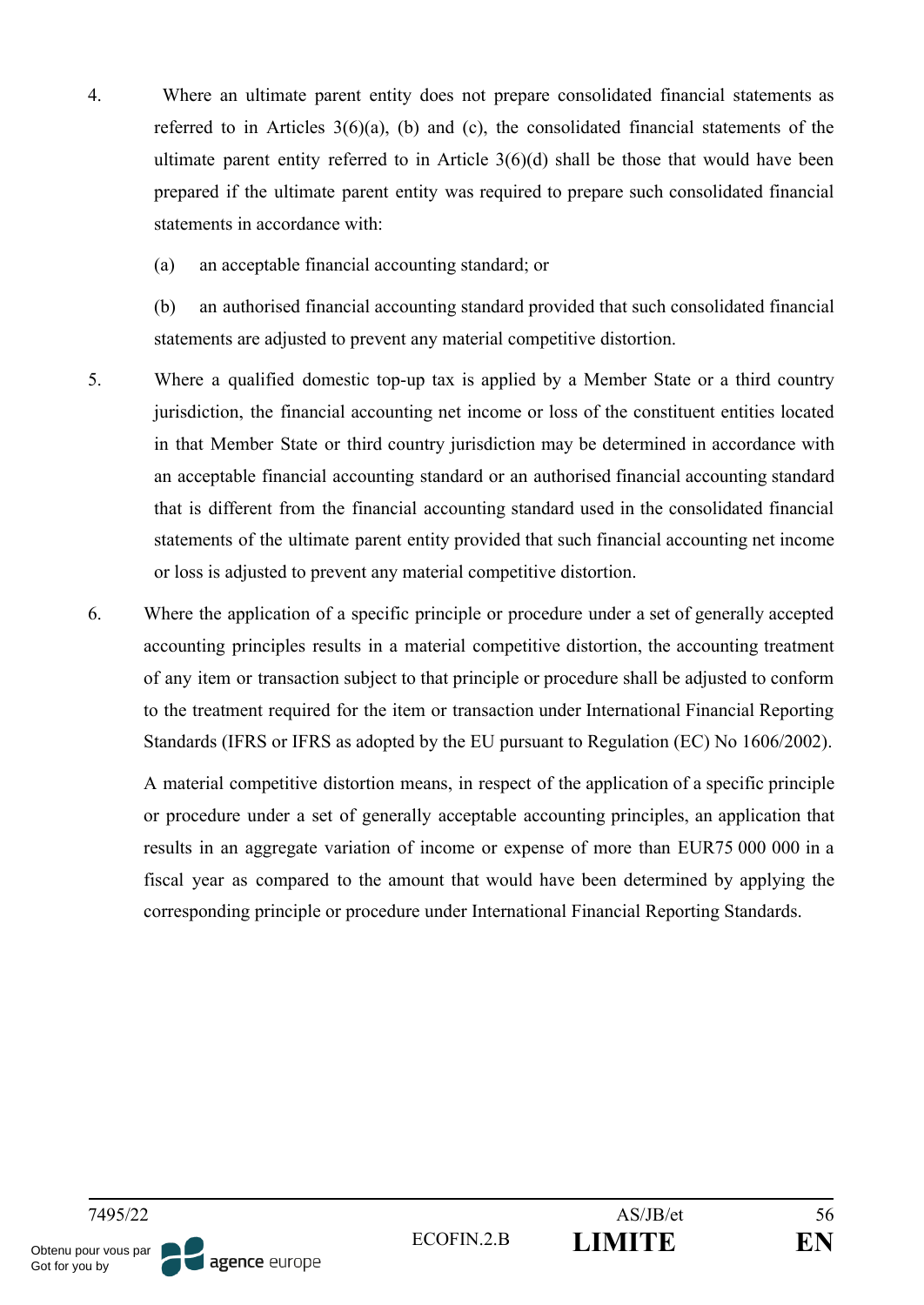#### *Adjustments to determine the qualifying income or loss*

- 1. For the purpose of this Article, the following definitions apply:
	- (a) 'net taxes expense' means the net amount of the following items:
		- (i) covered taxes accrued as an expense and any current and deferred covered taxes included in the income tax expense, including covered taxes on income that is excluded from the qualifying income or loss computation;
		- (ii) deferred tax assets attributable to a loss for the fiscal year;
		- (iii) qualified domestic top-up taxes accrued as an expense;
		- (iv) taxes arising pursuant to the rules of this Directive or, as regards third country jurisdictions, the OECD Model Rules<sup>15</sup>, accrued as an expense; and
		- (v) disqualified refundable imputation taxes accrued as an expense;

Got for you by

<sup>&</sup>lt;sup>15</sup> Tax Challenges Arising from the Digitalisation of the Economy Global Anti-Base Erosion Model Rules (Pillar Two).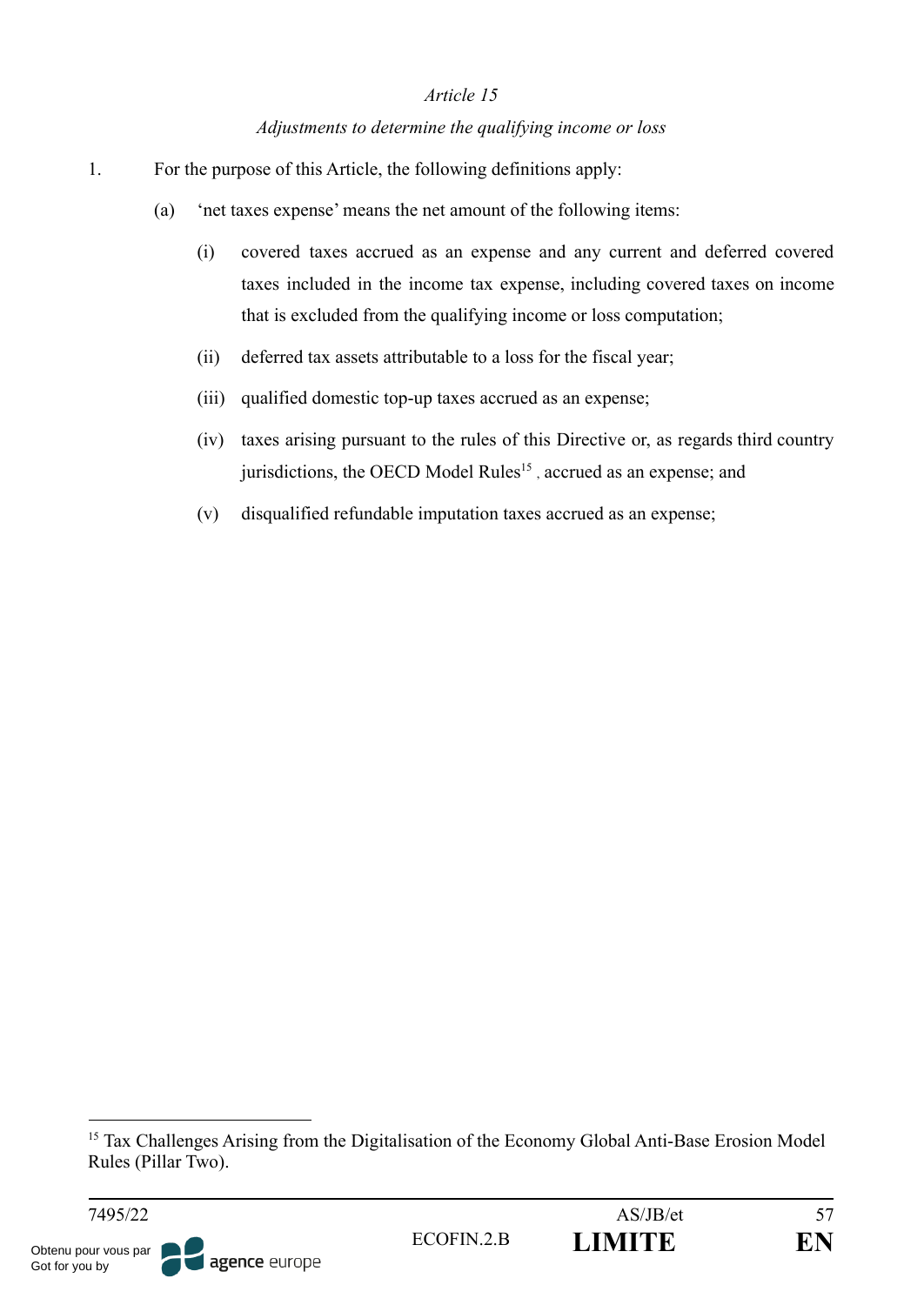- (b) 'excluded dividend' means dividends or other distributions received or accrued in respect of an ownership interest, except dividends or other distributions received or accrued in respect of:
	- (i) an ownership interest:
		- o held by the group in an entity, that carries rights to less than 10 % of the profits, capital or reserves, or voting rights of that entity at the date of the distribution or disposition (a "portfolio shareholding"); and
		- o that is economically owned by the constituent entity that receives or accrues the dividends or other distributions for less than one year at the date of the distribution;
	- (ii) an ownership interest in an investment entity that is subject to an election pursuant to Article 41;
- (c) 'excluded equity gain or loss' means a gain, profit or loss, included in the financial accounting net income or loss of the constituent entity, arising from:
	- (i) gains and losses arising from changes in the fair value of an ownership interest, except for a portfolio shareholding;
	- (ii) profits or losses in respect of an ownership interest that is included under the equity method of accounting; and
	- (iii) gains and losses from the disposal of an ownership interest, except for the disposal of a portfolio shareholding;

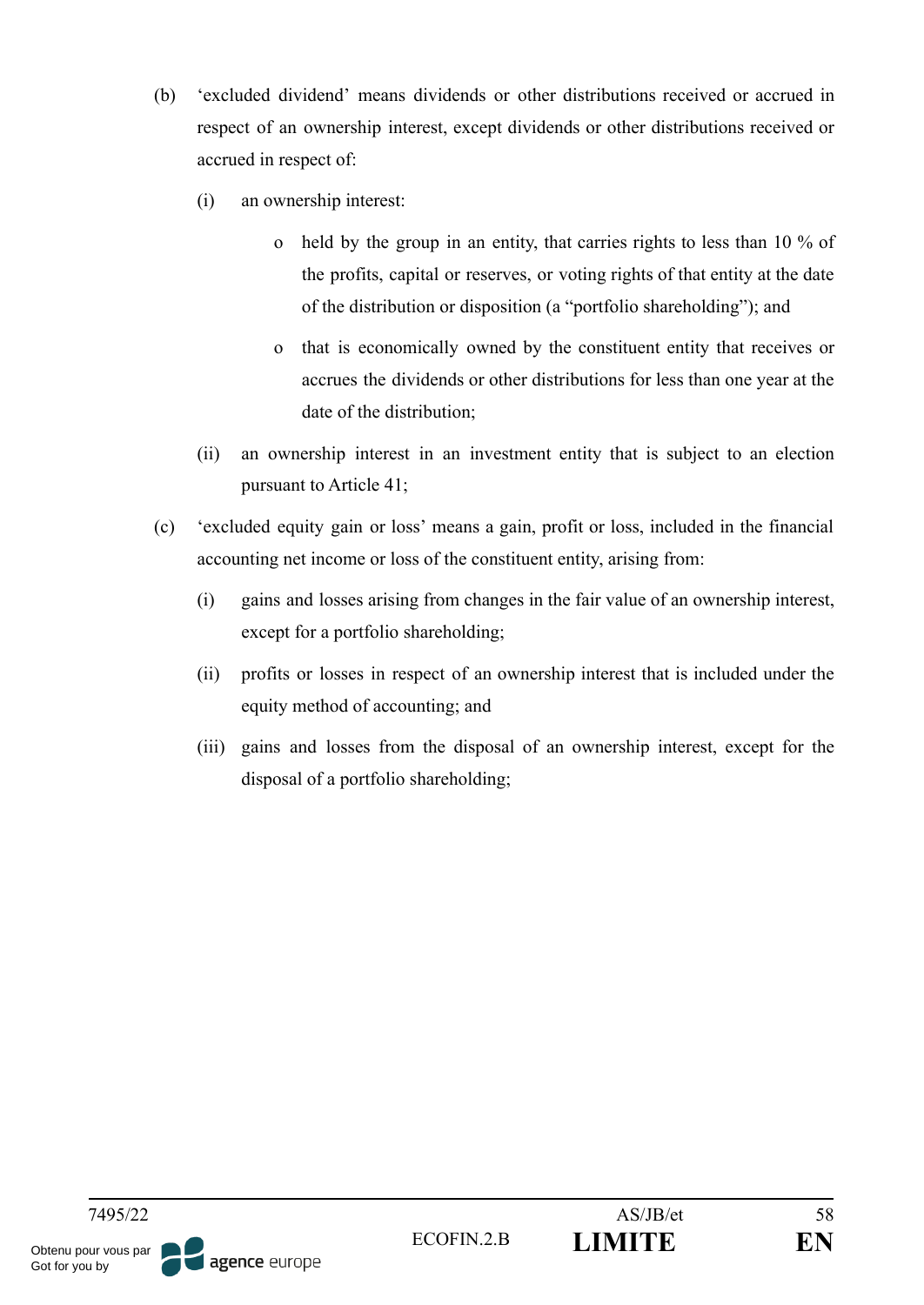- (d) 'included revaluation method gain or loss' means a net gain or loss, increased or decreased by any associated covered taxes for the fiscal year, arising from the application of an accounting method or practice that, in respect of all property, plant and equipment:
	- (i) periodically adjusts the carrying value of such property to its fair value;
	- (ii) records the changes in value in other comprehensive income; and
	- (iii) does not subsequently report the gain or loss accrued in other comprehensive income through profit and loss;
- (e) 'asymmetric foreign currency gain or loss' means foreign currency gains or losses of an entity whose accounting and tax functional currencies are different and that are:
	- (i) included in the computation of the taxable income or loss of a constituent entity and that are attributable to fluctuations in the exchange rate between the accounting functional currency and the tax functional currency of the constituent entity;
	- (ii) included in the computation of the financial accounting net income or loss of a constituent entity and that are attributable to fluctuations in the exchange rate between the accounting functional currency and the tax functional currency of the constituent entity;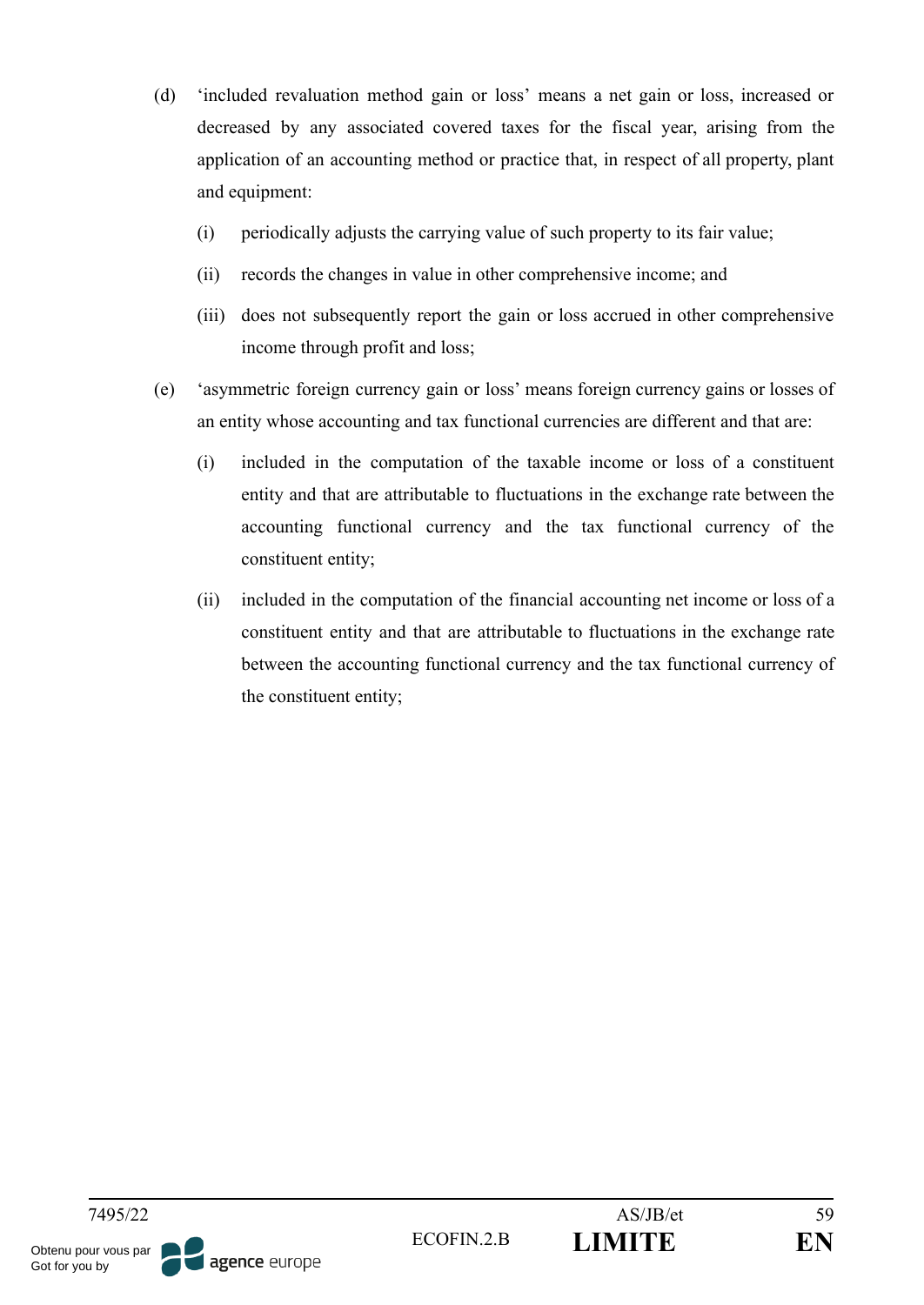- (iii) included in the computation of the financial accounting net income or loss of a constituent entity and that are attributable to fluctuations in the exchange rate between a foreign currency and the accounting functional currency of the constituent entity; and
- (iv) attributable to fluctuations in the exchange rate between a foreign currency and the tax functional currency of the constituent entity, whether or not such foreign currency gain or loss is included in the taxable income;

The tax functional currency is the functional currency used to determine the constituent entity's taxable income or loss for a covered tax in the jurisdiction in which it is located. The accounting functional currency is the functional currency used to determine the constituent entity's financial accounting net income or loss. A third foreign currency is a currency that is not the constituent entity's tax functional currency or accounting functional currency.

- (f) 'policy disallowed expense' means:
	- (i) an expense accrued by the constituent entity for illegal payments, including bribes and kickbacks; and
	- (ii) an expense accrued by the constituent entity for fines and penalties that equal or exceed EUR 50 000 or an equivalent amount in the functional currency in which the financial accounting net income or loss of the constituent entity is computed;

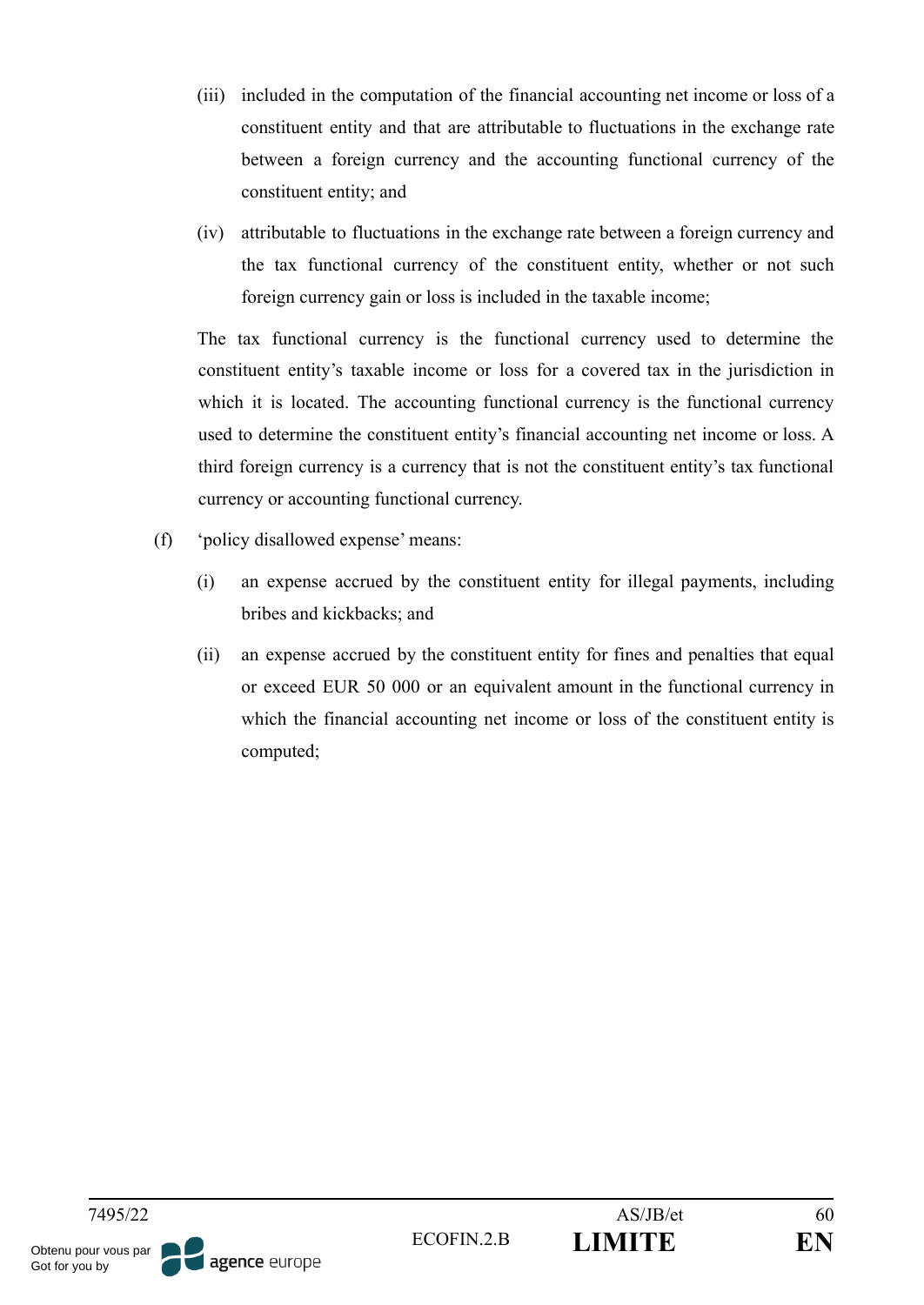- (g) 'prior period errors and changes in accounting principles' means a change in the opening equity of a constituent entity at the beginning of a fiscal year that is attributable to:
	- (i) a correction of an error in the determination of the financial accounting net income or loss in a previous fiscal year that affected the income or expenses includible in the computation of the qualifying income or loss in that previous fiscal year, except to the extent such error correction resulted in a material decrease to a liability for covered taxes subject to Article 24; and
	- (ii) a change in accounting principles or policy that affected the income or expenses included in the computation of the qualifying income or loss;
- (h) 'accrued pension expense' means the difference between the amount of pension liability expense included in the financial accounting net income or loss and the amount contributed to a pension fund for the fiscal year.

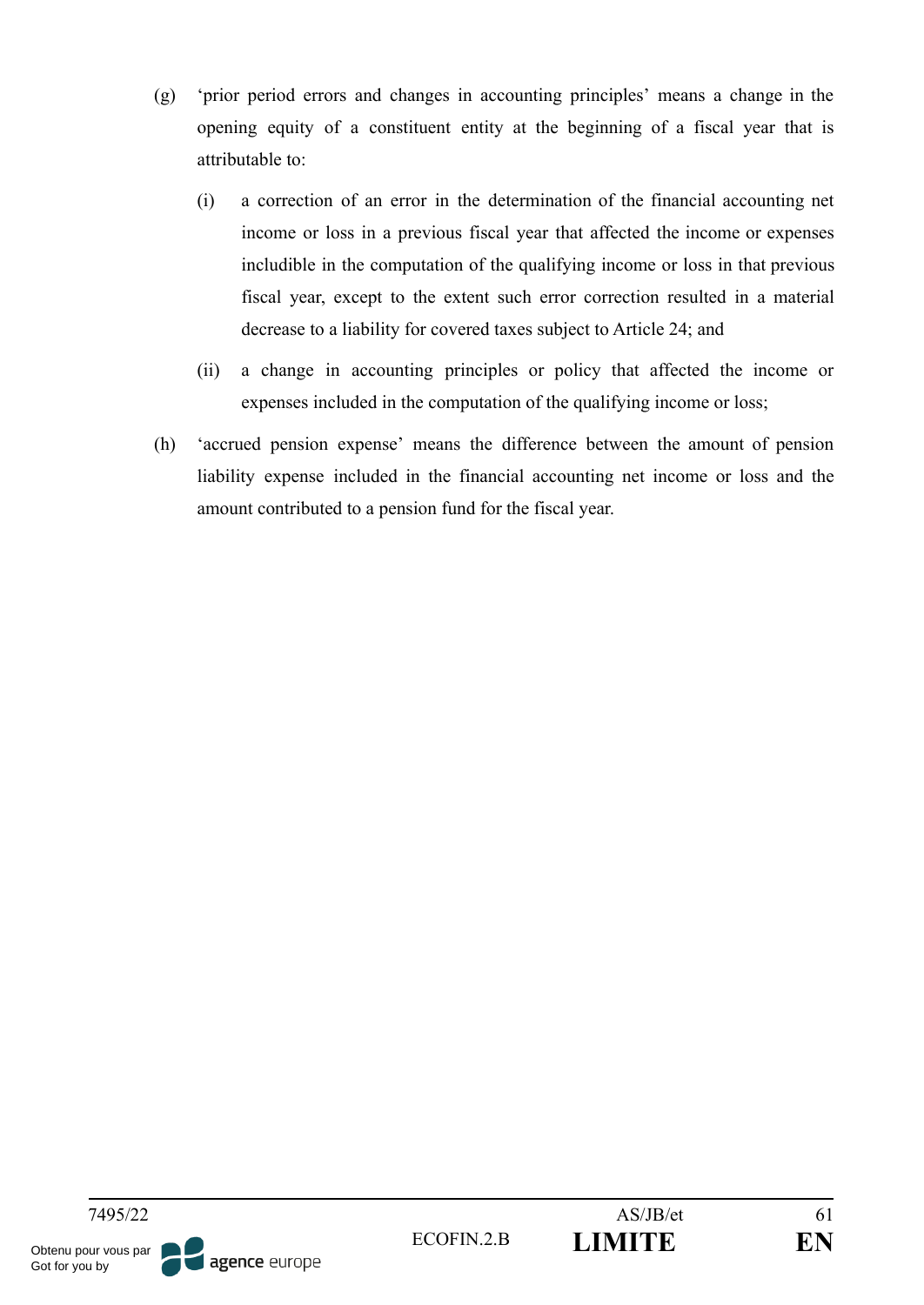- 2. The financial accounting net income or loss of a constituent entity shall be adjusted by the amount of the following items to determine its qualifying income or loss:
	- (a) net taxes expenses;
	- (b) excluded dividends;
	- (c) excluded equity gains or losses;
	- (d) included revaluation method gains or losses;
	- (e) gains or losses from the disposal of assets and liabilities excluded pursuant to Article 33;
	- (f) asymmetric foreign currency gains or losses;
	- (g) policy disallowed expenses;
	- (h) prior period errors and changes in accounting principles; and
	- (i) accrued pension expenses.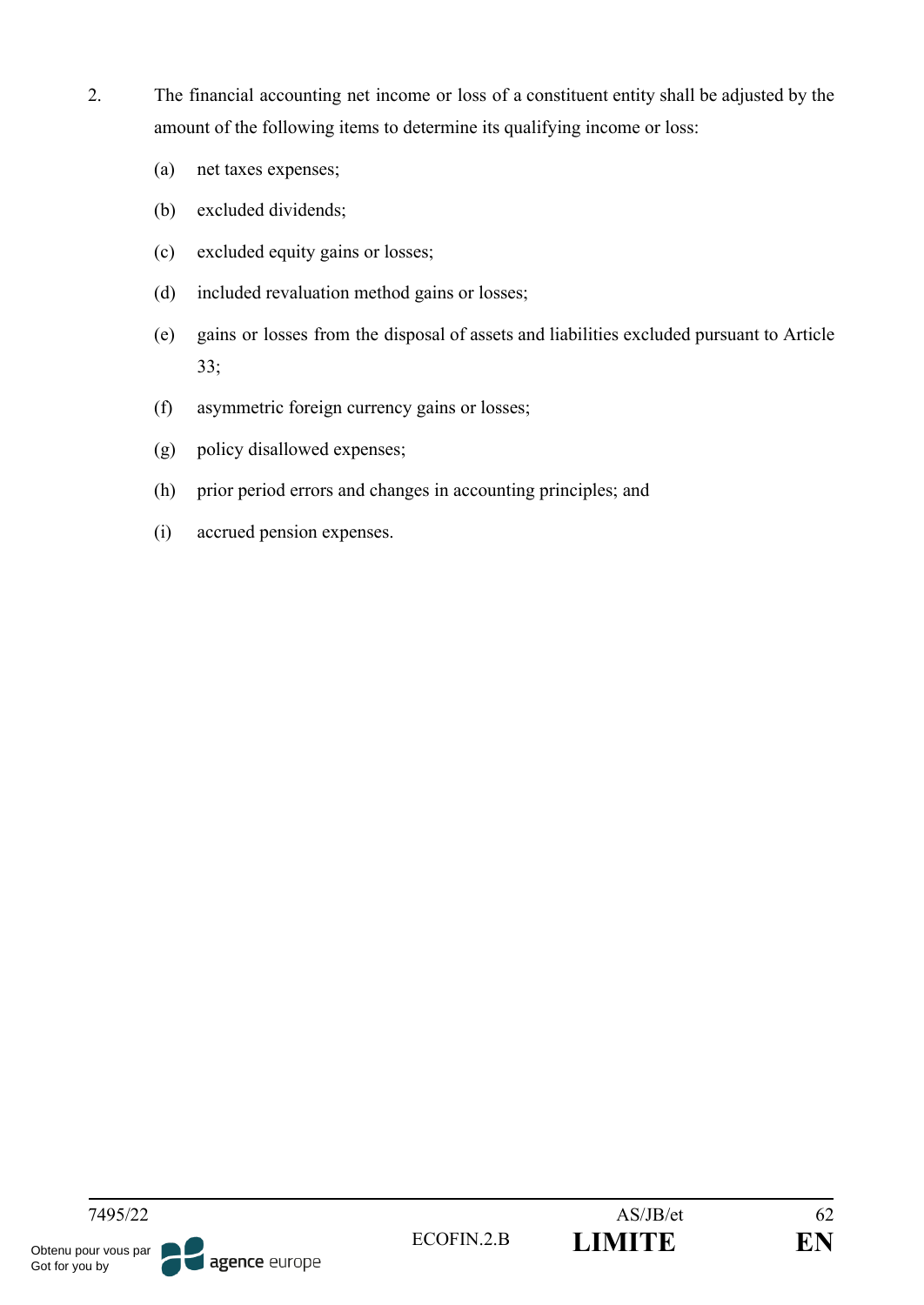3. At the election of the filing constituent entity, a constituent entity may substitute the amount allowed as a deduction in the computation of its taxable income in its location for the amount expensed in its financial accounts for a cost or expense of such constituent entity that was paid with stock-based compensation.

Where the option to use the stock-options has not been exercised, the amount of stock-based compensation expense that has been deducted from the financial accounting net income or loss of the constituent entity for the computation of its qualifying income or loss for all previous fiscal years shall be included in the fiscal year in which the option has expired.

Where part of the amount of stock-based compensation expense has been recorded in the financial accounts of the constituent entity in fiscal years prior to the fiscal year in which the election is made, an amount equal to the difference between the total amount of stock-based compensation expense that has been deducted for the computation of its qualifying income or loss in those previous fiscal years and the total amount of stock-based compensation expense that would have been deducted for the computation of its qualifying income or loss in those previous fiscal years if the election had been made in such fiscal years, shall be included in the computation of the qualifying income or loss of the constituent entity for that fiscal year.

The election shall be made in accordance with Article 43(1) and shall apply consistently to all constituent entities located in the same jurisdiction for the year in which the election is made and all subsequent fiscal years.

In the fiscal year in which the election is revoked, the amount of unpaid stock-based compensation expense deducted pursuant to the election that exceeds the financial accounting expense accrued shall be included for the computation of the qualifying income or loss of the constituent entity.

Obtenu pour vous par Got for you by

agence europe

7495/22 AS/JB/et 63 ECOFIN.2.B **LIMITE EN**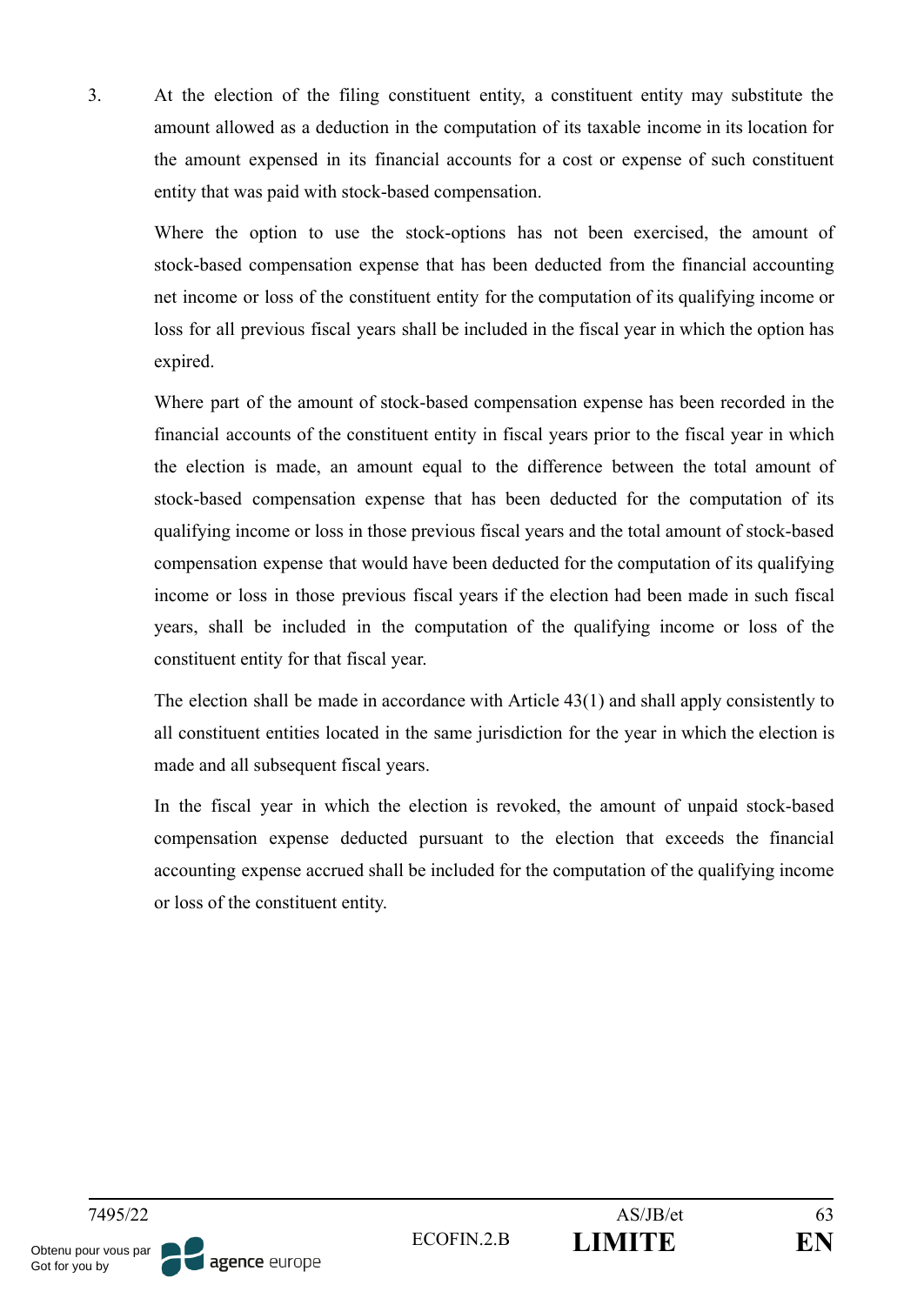4. Any transaction between constituent entities located in different jurisdictions that is not recorded in the same amount in the financial accounts of both constituent entities or that is not consistent with the arm's length principle must be adjusted so as to be in the same amount and consistent with the arm's length principle.

A loss from a sale or other transfer of an asset between two constituent entities located in the same jurisdiction that is not recorded consistently with the arm's length principle shall be adjusted based on the arm's length principle if that loss is included in the computation of the qualifying income or loss.

For the purpose of this paragraph, arm's length principle means the principle under which transactions between constituent entities must be recorded by reference to the conditions that would have been obtained between independent enterprises in comparable transactions and under comparable circumstances.

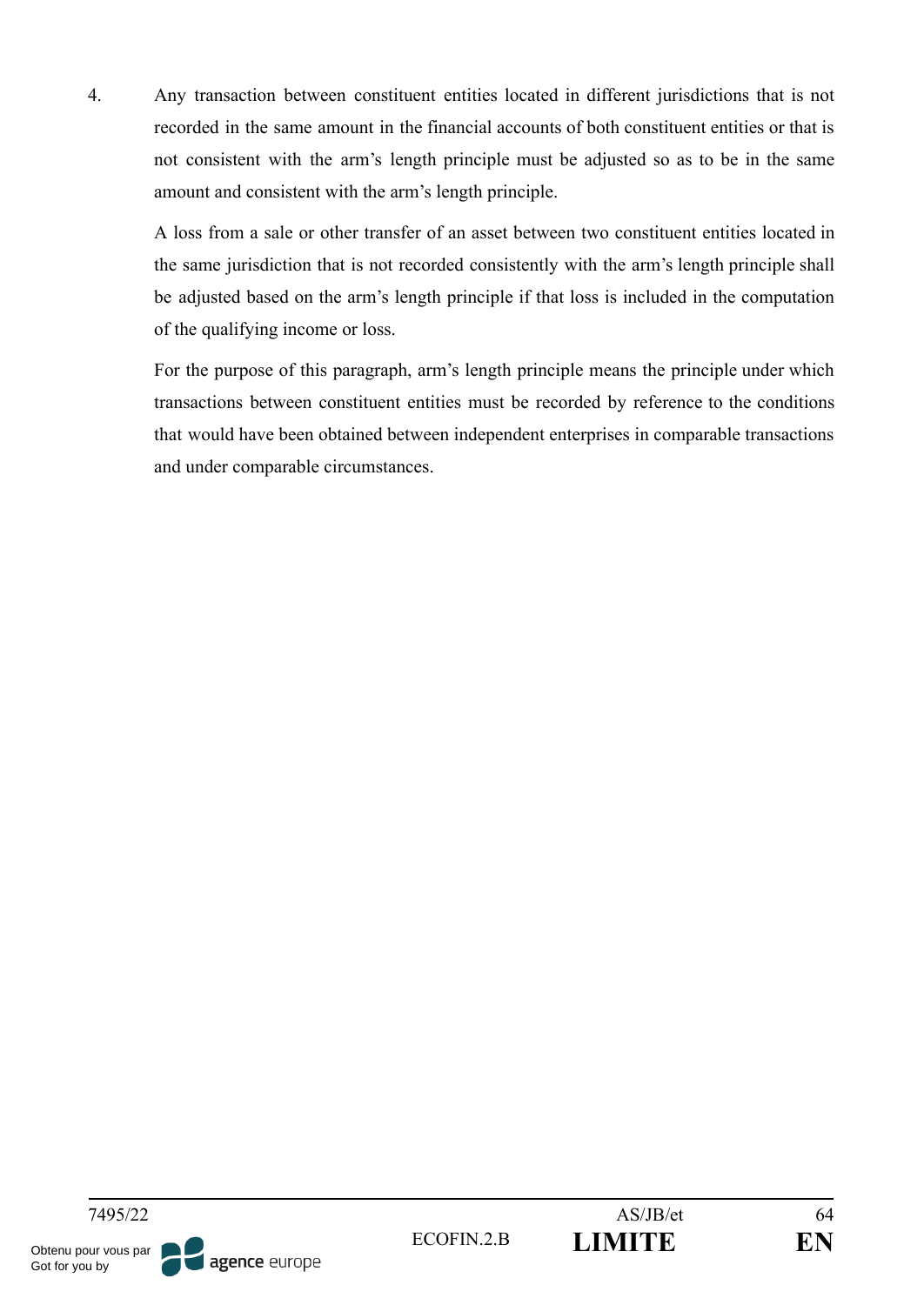- 5. Qualified refundable tax credits as referred to in Article 3(32) shall be treated as income for the computation of the qualifying income or loss of a constituent entity. Non-qualified refundable tax credits shall not be treated as income for the computation of the qualifying income or loss of a constituent entity.
- 6. At the election of the filing constituent entity, gains and losses in respect of assets and liabilities that are subject to fair value or impairment accounting in the consolidated financial statements for a fiscal year may be determined on the basis of the realisation principle for the computation of the qualifying income or loss.

Gains or losses which result from applying fair value or impairment accounting in respect of an asset or a liability shall be excluded from the computation of the qualifying income or loss of a constituent entity under the first subparagraph.

The carrying value of an asset or a liability for the purpose of determining a gain or a loss under the first subparagraph shall be the carrying value at the time the asset was acquired or the liability was incurred, or on the first day of the fiscal year in which the election is made, whichever date is the latest.

The election shall be made in accordance with Article 43(1) and shall apply to all constituent entities located in the jurisdiction to which the election is made, unless the filing constituent entity chooses to limit the election to the tangible assets of the constituent entities or to investment entities.

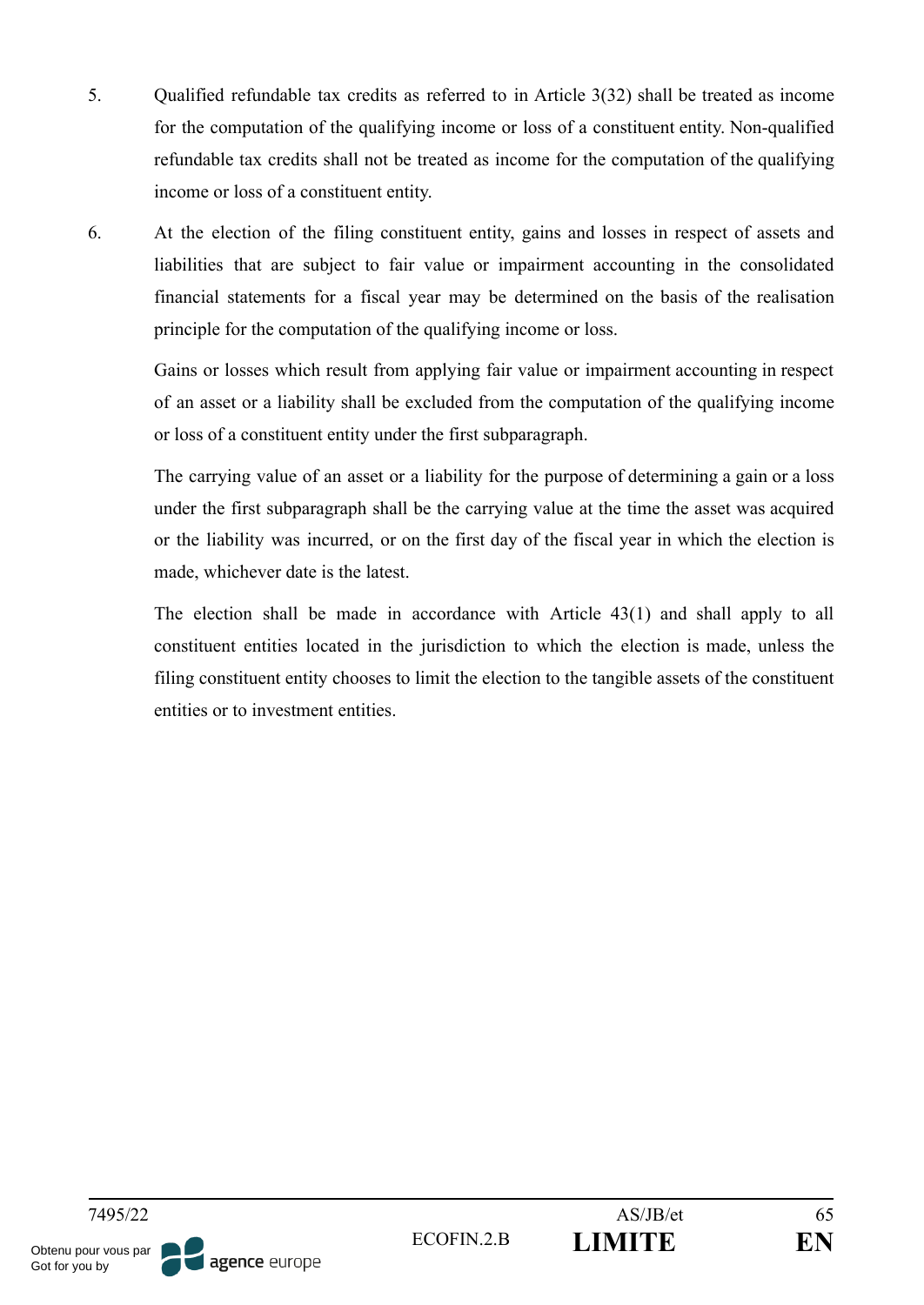In the fiscal year in which the election is revoked, an amount equal to the difference between both the fair value of the asset or liability and the carrying value of the asset or liability on the first day of the fiscal year in which the revocation is made determined pursuant to the election shall be included (if the fair value exceeds the carrying value) or deducted (if the carrying value exceeds the fair value) for the computation of the qualifying income or loss of the constituent entities.

7. At the election of the filing constituent entity, the qualifying income or loss of a constituent entity located in a jurisdiction arising from the disposal of local tangible assets located in that jurisdiction by such constituent entity to third parties (other than a member of the group) for a fiscal year may be adjusted in the following manner. For the purpose of this paragraph, the local tangible assets are immovable property located in the same jurisdiction as the constituent entity.

The net gain arising from the disposal of local tangible assets as referred to in the first subparagraph in the fiscal year in which the election is made shall be offset against any net loss of a constituent entity located in that jurisdiction arising from the disposal of local tangible assets as referred to in the first subparagraph in the fiscal year in which the election is made and in the four fiscal years prior to that fiscal year (the "five-year period"). The net gain shall be offset first against the net loss, if any, that has arisen in the earliest fiscal year of the five-year period. Any residual amount of net gain shall be carried forward and offset against any net losses that have arisen in subsequent fiscal years of the five-year period.

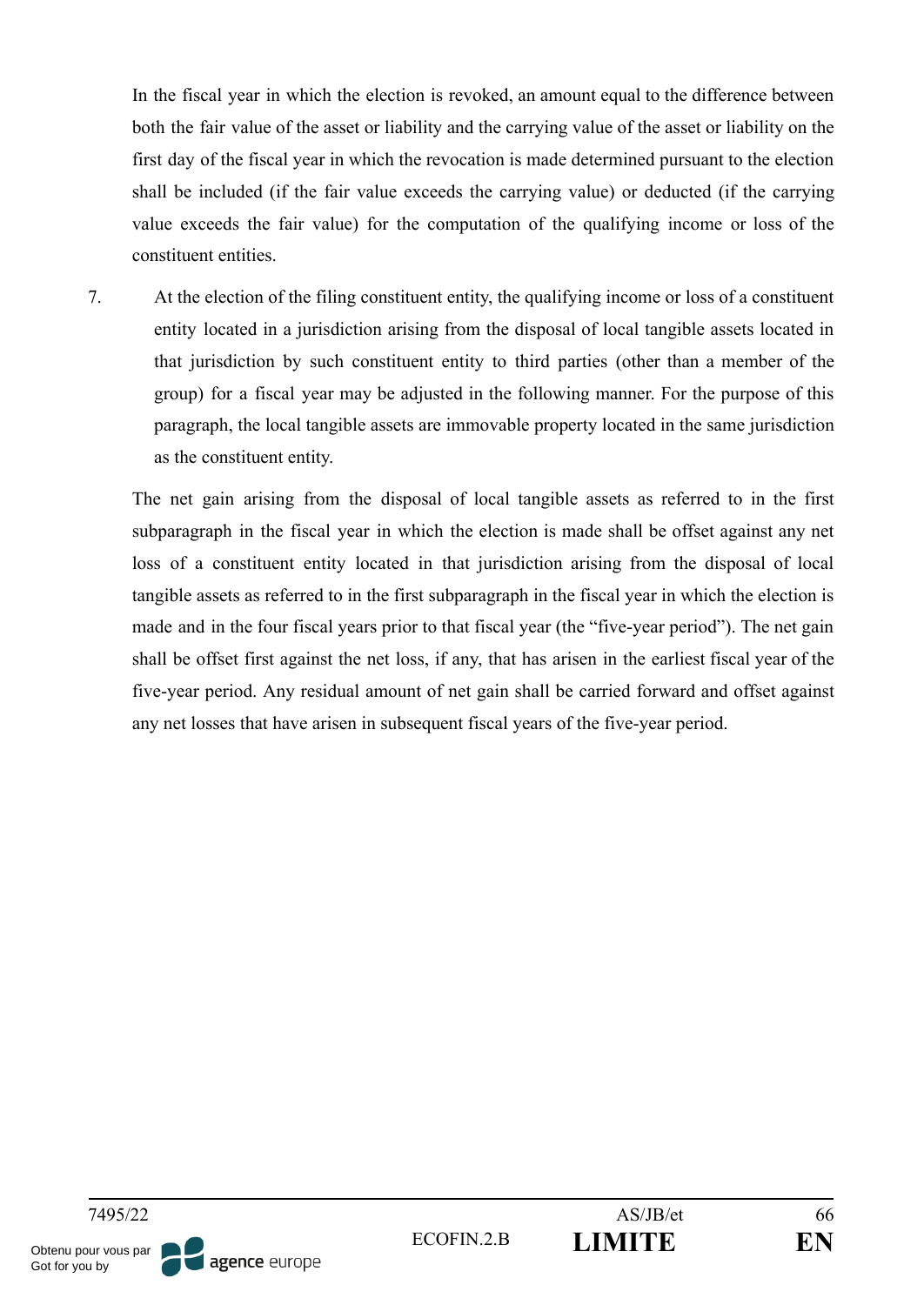Any residual amount of net gain that remains after applying the second subparagraph shall be spread evenly over the five-year period for the computation of the qualifying income or loss of each constituent entity located in that jurisdiction that has made a net gain from the disposal of local tangible assets as referred to in the first subparagraph in the fiscal year in which the election is made. The residual amount of net gain allocated to a constituent entity shall be proportionate to the net gain of that constituent entity divided by the net gain of all constituent entities.

Where no constituent entity in a jurisdiction has made a net gain from the disposal of local tangible assets as referred to in the first subparagraph in the fiscal year in which the election is made, the residual amount of net gain as referred to in the third subparagraph shall be allocated equally to each constituent entity in that jurisdiction and spread evenly over the five-year period for the computation of the qualifying income or loss of each of those constituent entities.

Any adjustment under this paragraph for the fiscal years preceding the election year shall be subject to adjustments in accordance with Article 28(1). The election shall be made annually in accordance with Article 43(2).

8. Any expense related to a financing arrangement whereby one or more constituent entities provide credit to one or more other constituent entities of the same group (the "intra-group financing arrangement") shall not be taken into consideration in the computation of the qualifying income or loss of a constituent entity if the following conditions occur:

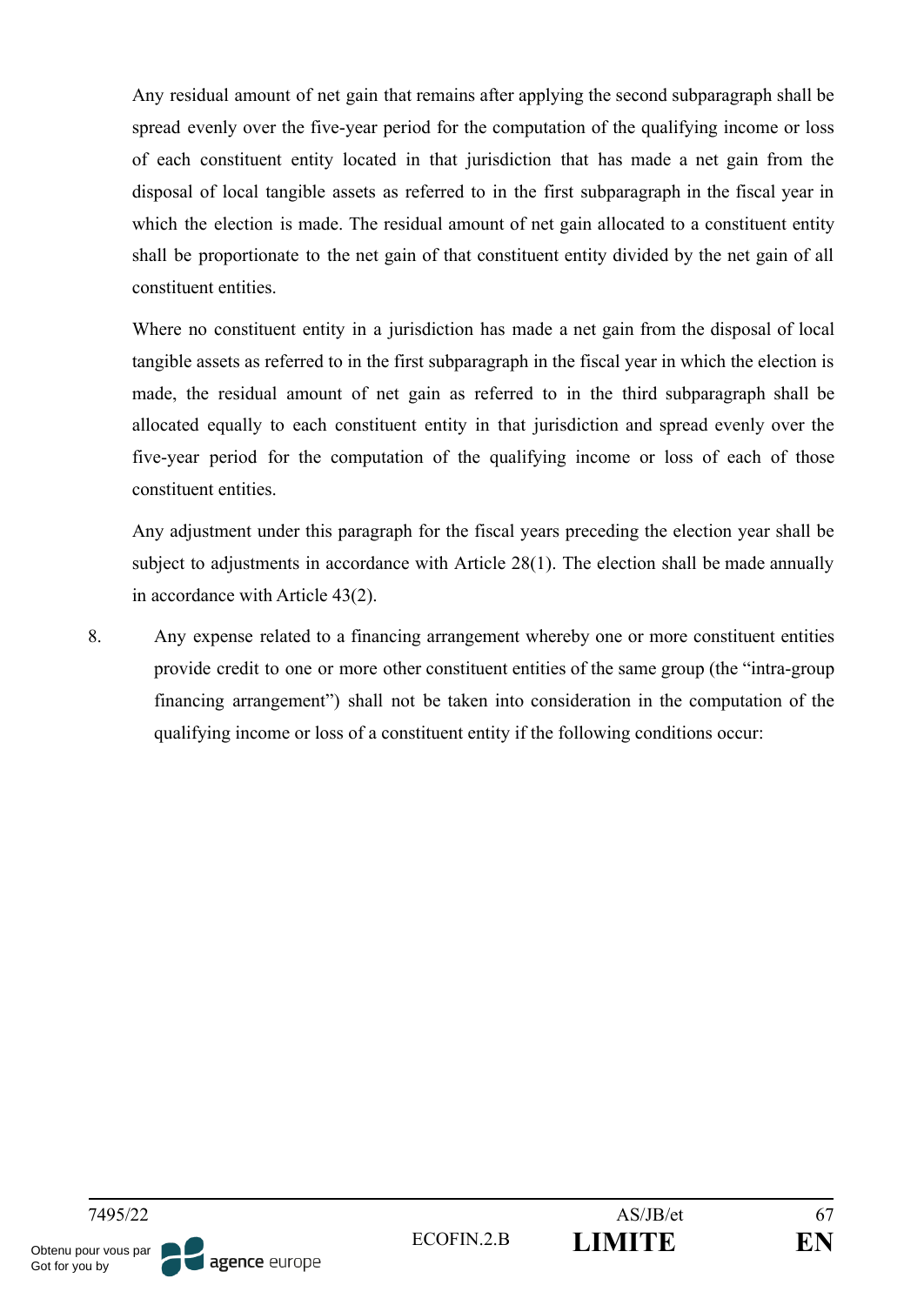- (a) the constituent entity is located in a low-tax jurisdiction or in a jurisdiction that would have been low-taxed if the expense had not been accrued by the constituent entity;
- (b) it can reasonably be anticipated that, over the expected duration of the intra-group financing arrangement, the intra-group financing arrangement increases the amount of expenses taken into account for the computation of the qualifying income or loss of that constituent entity, without resulting in a commensurate increase in the taxable income of the constituent entity providing the credit (the 'counterparty');
- (c) the counterparty is located in a jurisdiction that is not a low-tax jurisdiction or in a jurisdiction that would not have been low-taxed if the income related to the expense had not been accrued by the counterparty;
- 9. An ultimate parent entity may elect to apply its consolidated accounting treatment to eliminate income, expense, gains and losses from transactions between constituent entities that are located in the same jurisdiction and included in a tax consolidation group for the purpose of computing the net qualifying income or loss of those constituent entities.

The election shall be made in accordance with Article 43(1).

In the fiscal year in which the election is made or revoked, appropriate adjustments shall be made so that items of qualifying income or loss are not taken into consideration more than once or omitted as a result of such election or the revocation.

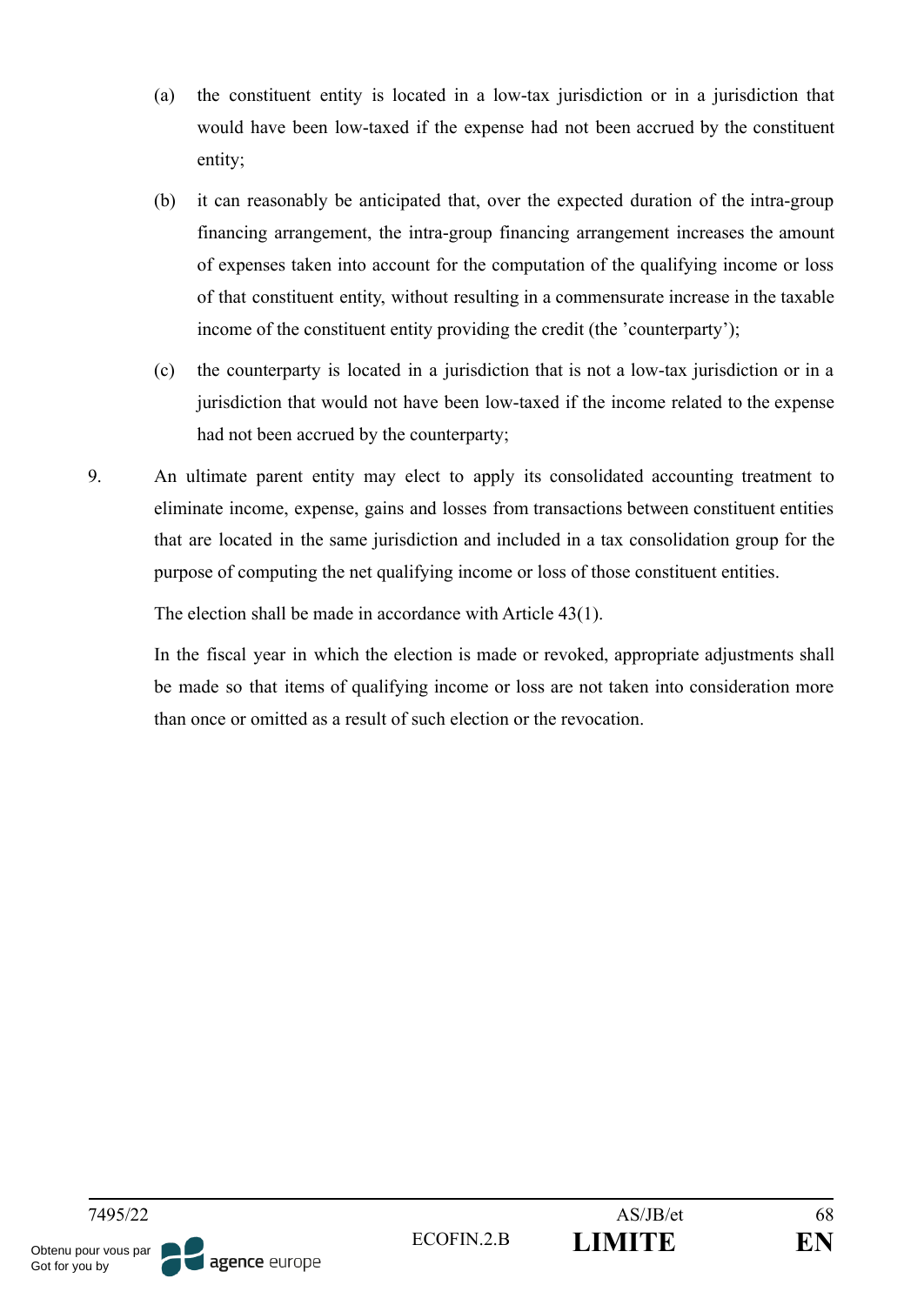- 10. An insurance company shall exclude from the computation of its qualifying income or loss any amount charged to policyholders for taxes paid by the insurance company in respect of returns to the policyholders. An insurance company shall include in the computation of its qualifying income or loss any returns to policyholders that are not reflected in its financial accounting net income or loss to the extent that the corresponding increase or decrease in liability to the policyholders is reflected in its financial accounting net income or loss.
- 11. Any amount that is recognised as a decrease in the equity of a constituent entity and is the result of distributions made or due in respect of an instrument issued by that constituent entity pursuant to prudential regulatory requirements (the "additional tier one capital") shall be treated as an expense in the computation of its qualifying income or loss.

Any amount that is recognised as an increase in the equity of a constituent entity and is the result of distributions received or due to be received in respect of an additional tier one capital held by the constituent entity shall be included in the computation of its qualifying income or loss.

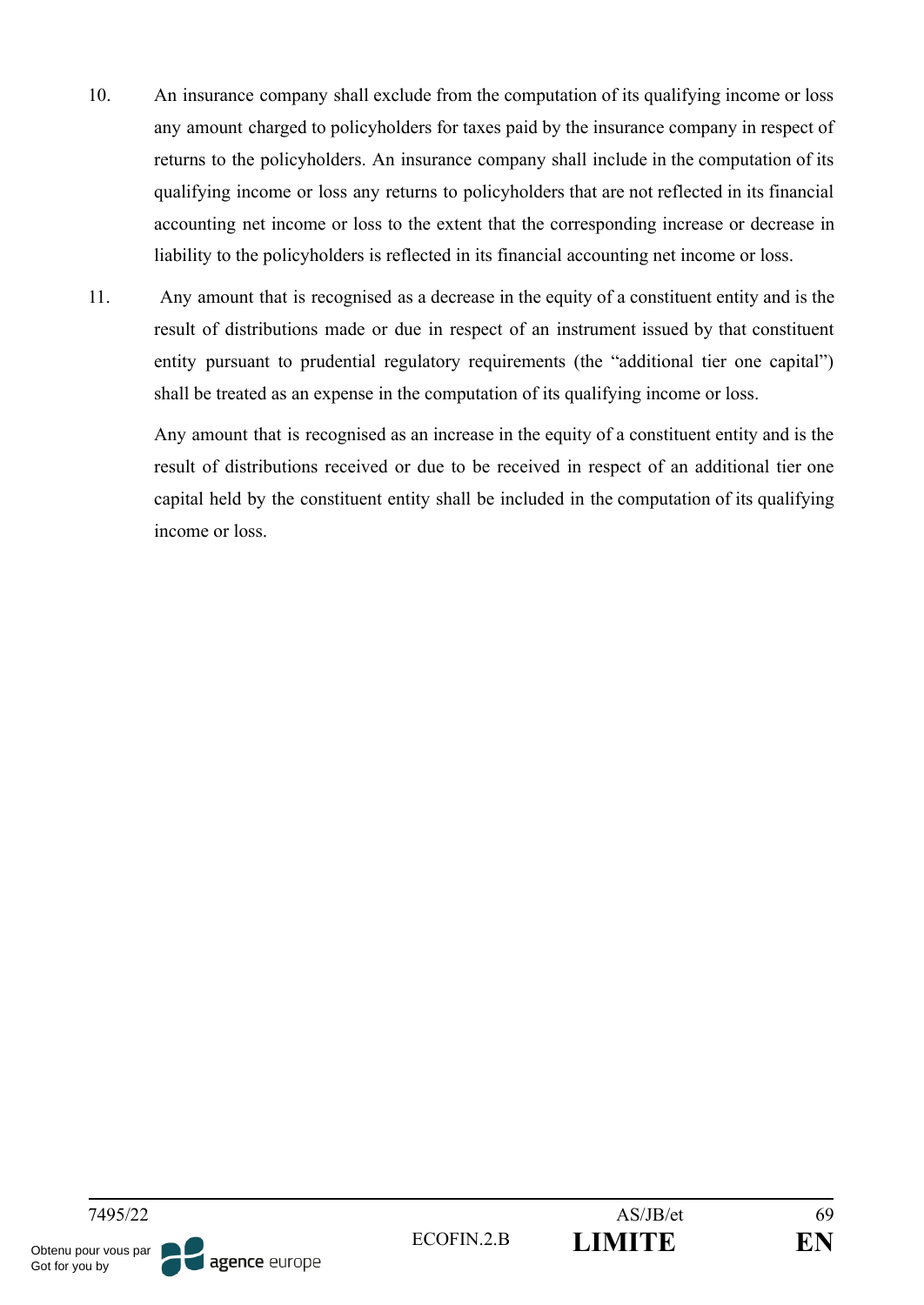#### *International shipping income exclusion*

- 1. For the purpose of this Article, the following definitions apply:
	- (a) 'international shipping income' means net income obtained by a constituent entity from the following activities, where the transportation is not carried out via inland waterways within the same jurisdiction:
		- (i) transportation of passengers or cargo by ship in international traffic whether the ship is owned, leased or otherwise at the disposal of the constituent entity;
		- (ii) transportation of passengers or cargo by ship in international traffic under slot-chartering arrangements;
		- (iii) leasing of a ship to be used for the transportation of passengers or cargo in international traffic on charter fully equipped, crewed and supplied;
		- (iv) leasing of a ship used for the transportation of passengers or cargo in international traffic, on a bareboat charter basis, to another constituent entity;
		- (v) participation in a pool, a joint business or an international operating agency for the transportation of passengers or cargo by ship in international traffic; and
		- (vi) sale of a ship used for the transportation of passengers or cargo in international traffic provided that the ship has been held for use by the constituent entity for a minimum of one year;

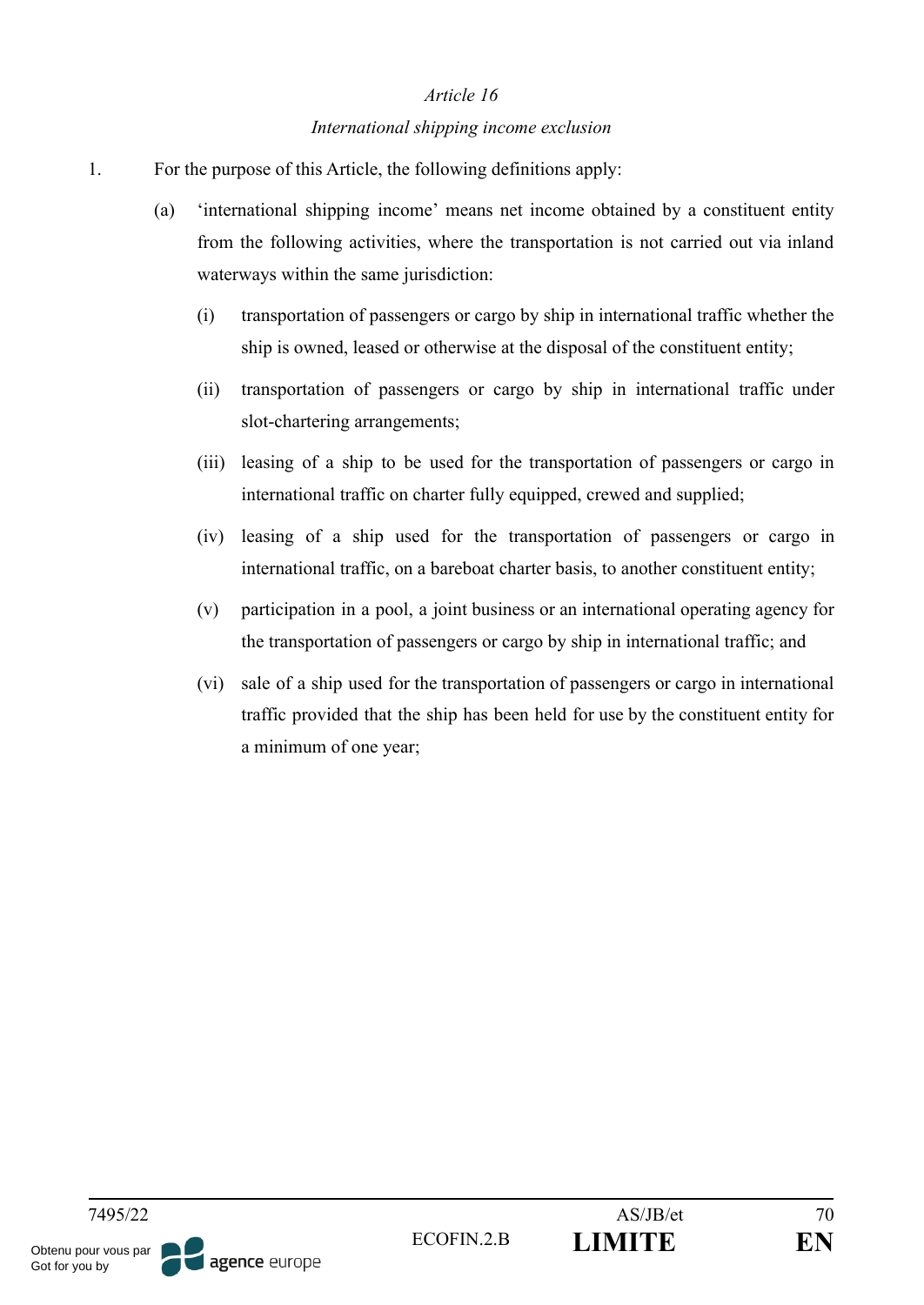- (b) 'qualified ancillary international shipping income' means net income obtained by a constituent entity from the following activities, provided that such activities are performed primarily in connection with the transportation of passengers or cargo by ships in international traffic:
	- (i) leasing of a ship, on a bareboat charter basis, to another shipping enterprise that is not a constituent entity, provided that the charter does not exceed three years;
	- (ii) sale of tickets issued by other shipping enterprises for the domestic leg of an international voyage;
	- (iii) leasing and short-term storage of containers or detention charges for the late return of containers;
	- (iv) provision of services to other shipping enterprises by engineers, maintenance staff, cargo handlers, catering staff, and customer services personnel; and
	- (v) investment income, where the investment that generates the income is made as an integral part of the carrying on the business of operating the ships in international traffic.
- 2. The international shipping income and qualified ancillary international shipping income of a constituent entity shall be excluded from the computation of its qualifying income or loss, provided that the constituent entity demonstrates that the strategic or commercial management of all ships concerned is effectively carried on from within the jurisdiction where the constituent entity is located.
- 3. Where the computation of a constituent entity's international shipping income and qualified ancillary international shipping income results in a loss, such loss shall be excluded from the computation of the constituent entity's qualifying income or loss.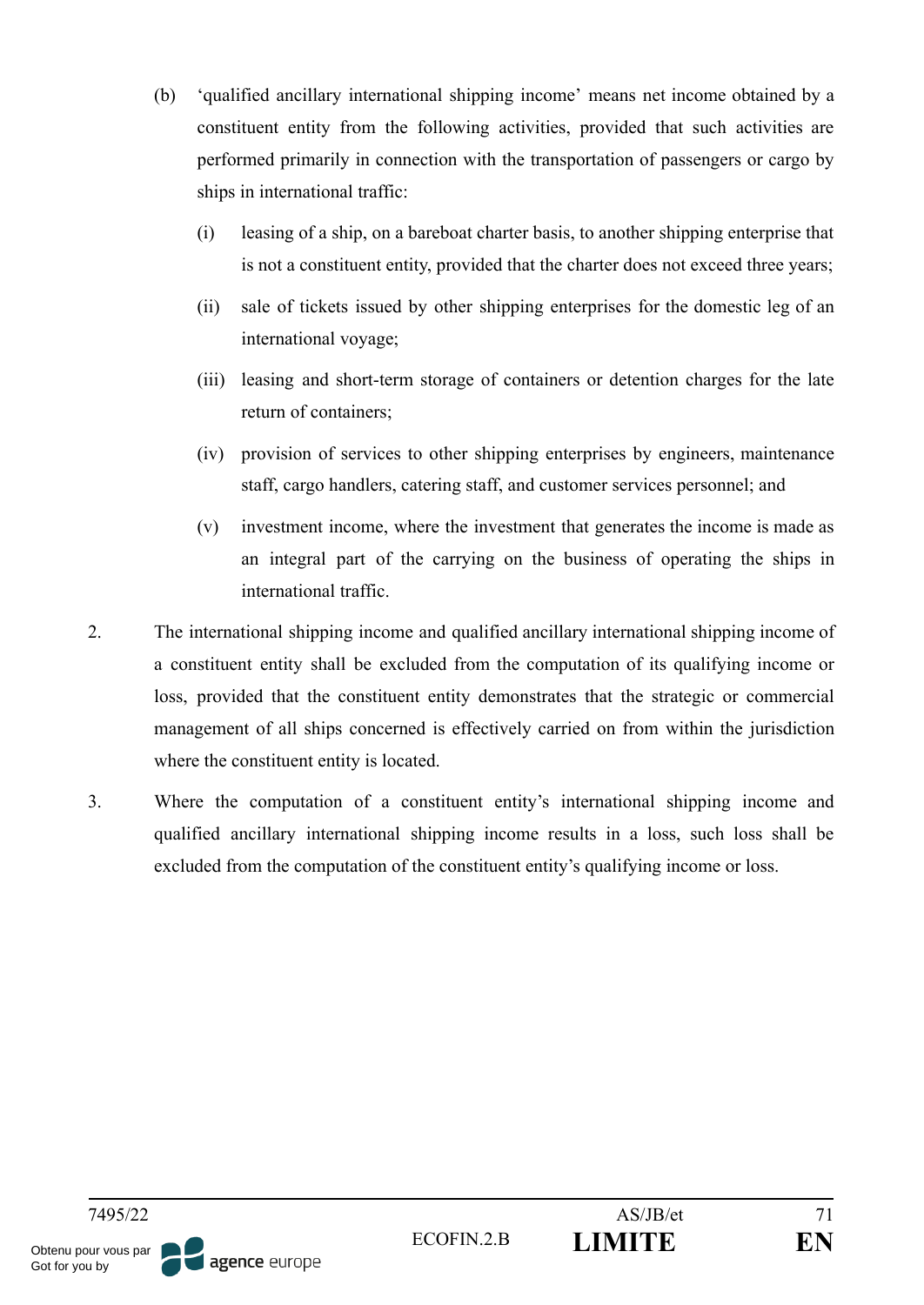- 4. The aggregated qualified ancillary international shipping income of all constituent entities located in a jurisdiction shall not exceed 50 % of those constituent entities' international shipping income.
- 5. The costs incurred by a constituent entity that are directly attributable to its international shipping activities and qualified ancillary international shipping activities referred to in paragraph 1 shall be allocated to such activities for the purpose of computing the net international shipping income and the net qualified ancillary international shipping income of the constituent entity.

The costs incurred by a constituent entity that indirectly result from its international shipping activities and qualified ancillary international shipping activities referred to in paragraph 1 shall be deducted from the constituent entity's revenues from such activities to compute its international shipping income and qualified ancillary international shipping income of the constituent entity on the basis of its revenues from such activities in proportion to its total revenues.

6. All direct and indirect costs attributed to a constituent entity's international shipping income and qualified ancillary international shipping income in accordance with paragraph 5 shall be excluded from the computation of its qualifying income or loss.

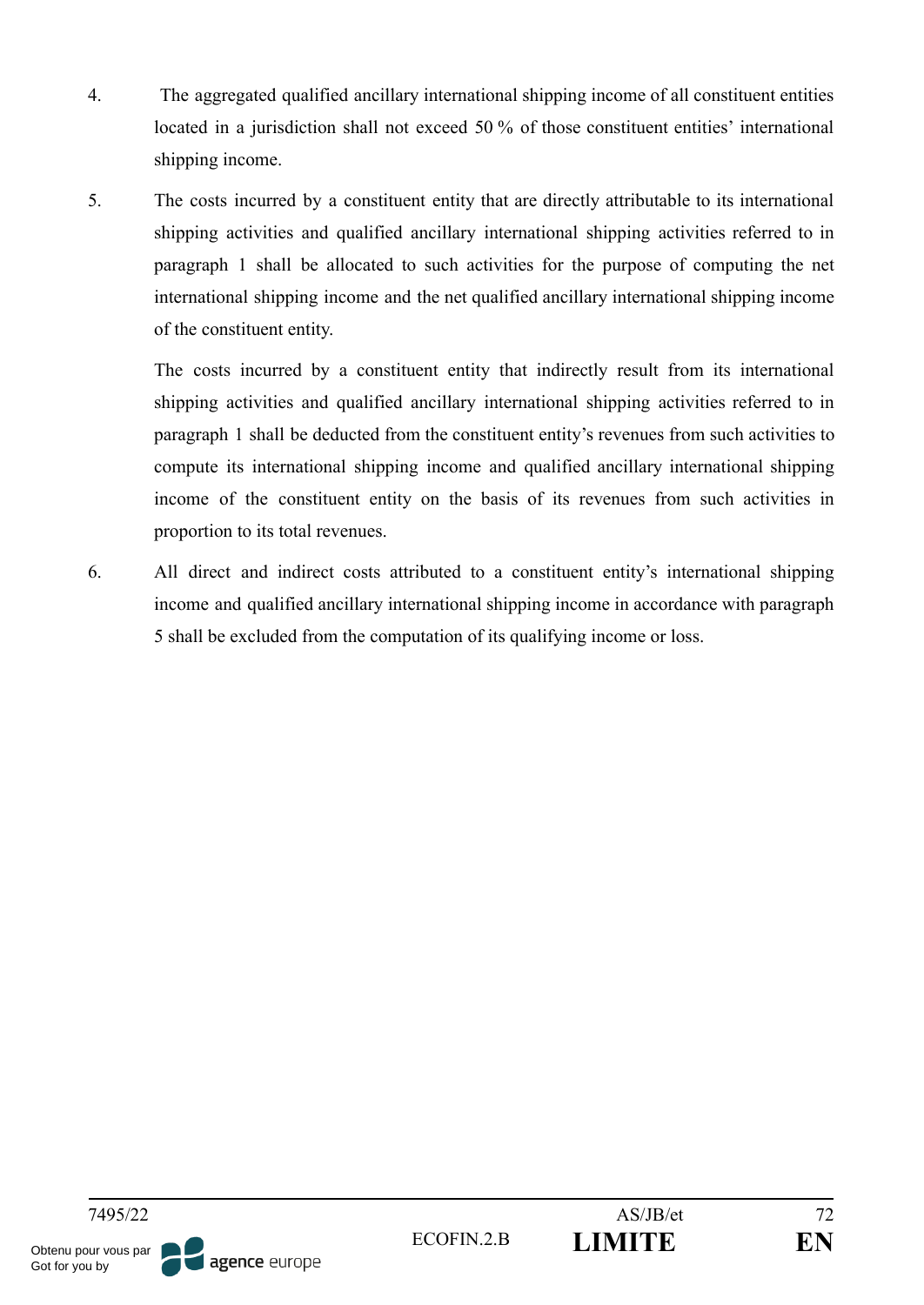#### *Allocation of the qualifying income or loss between a main entity and a permanent establishment*

1. Where a constituent entity is a permanent establishment as defined in Article 3, point (10)(a), (b) or (c), its financial accounting net income or loss shall be the net income or loss reflected in the separate financial accounts of the permanent establishment.

Where a permanent establishment does not have separate financial accounts, its financial accounting net income or loss shall be the amount that would have been reflected in its separate financial accounts if they had been prepared on a standalone basis and in accordance with the accounting standard used in the preparation of the consolidated financial statements of the ultimate parent entity.

2. Where a constituent entity meets the definition of a permanent establishment in Article 3, point (10)(a) or (b), its financial accounting net income or loss shall be adjusted to reflect only the amounts and items of income and expense that are attributable to it in accordance with the applicable tax treaty or domestic law of the jurisdiction where it is located, regardless of the amount of income subject to tax and the amount of deductible expenses in that jurisdiction.

Where a constituent entity meets the definition of a permanent establishment in Article 3, point  $(10)(c)$ , its financial accounting net income or loss shall be adjusted to reflect only the amounts and items of income and expense that would have been attributable to it in accordance with Article 7 of the OECD Model Tax Convention<sup>16</sup>.

<sup>16</sup> OECD Model Tax Convention on Income and on Capital, as amended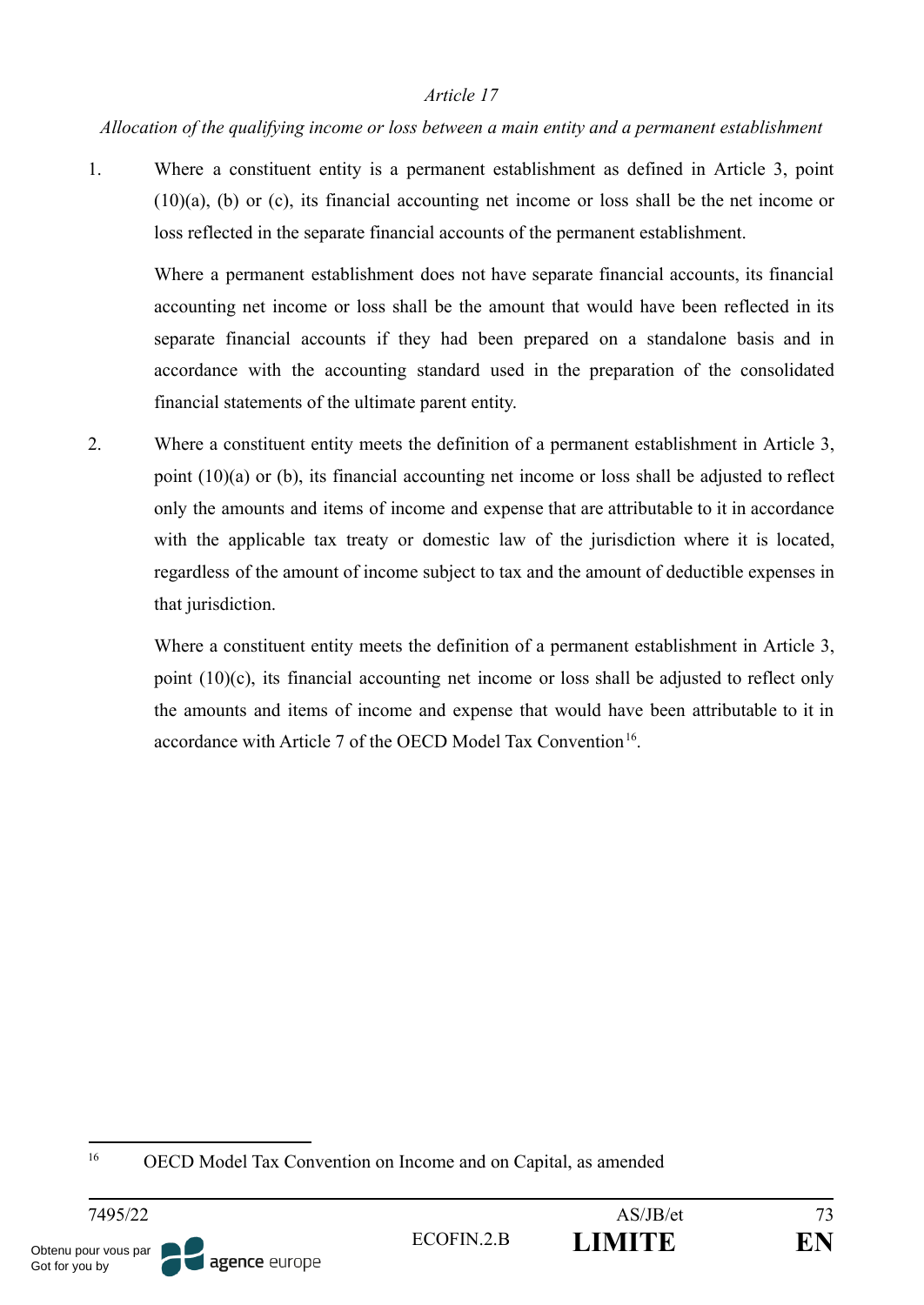- 3. Where a constituent entity meets the definition of a permanent establishment in Article 3, point (10)(d), its financial accounting net income or loss shall be computed based on the amounts and items of income that are exempt in the jurisdiction where the main entity is located and attributable to the operations conducted outside of that jurisdiction and the amounts and items of expense that are not deducted for tax purposes in the jurisdiction where the main entity is located and that are attributable to such operations outside of that jurisdiction.
- 4. The financial accounting net income or loss of a permanent establishment shall not be taken into account in determining the qualifying income or loss of the main entity, except as provided in paragraph 5.
- 5. A qualifying loss of a permanent establishment shall be treated as an expense of the main entity for the computation of its qualifying income or loss to the extent that the loss of the permanent establishment is treated as an expense in the computation of domestic taxable income of such main entity and is not set off against an item of the domestic taxable income that is subject to tax under the laws of both the jurisdiction of the main entity and the jurisdiction of the permanent establishment.

Qualifying income that is subsequently earned by the permanent establishment shall be treated as qualifying income of the main entity up to the amount of the qualifying loss that was previously treated as an expense of the main entity under the first subparagraph.

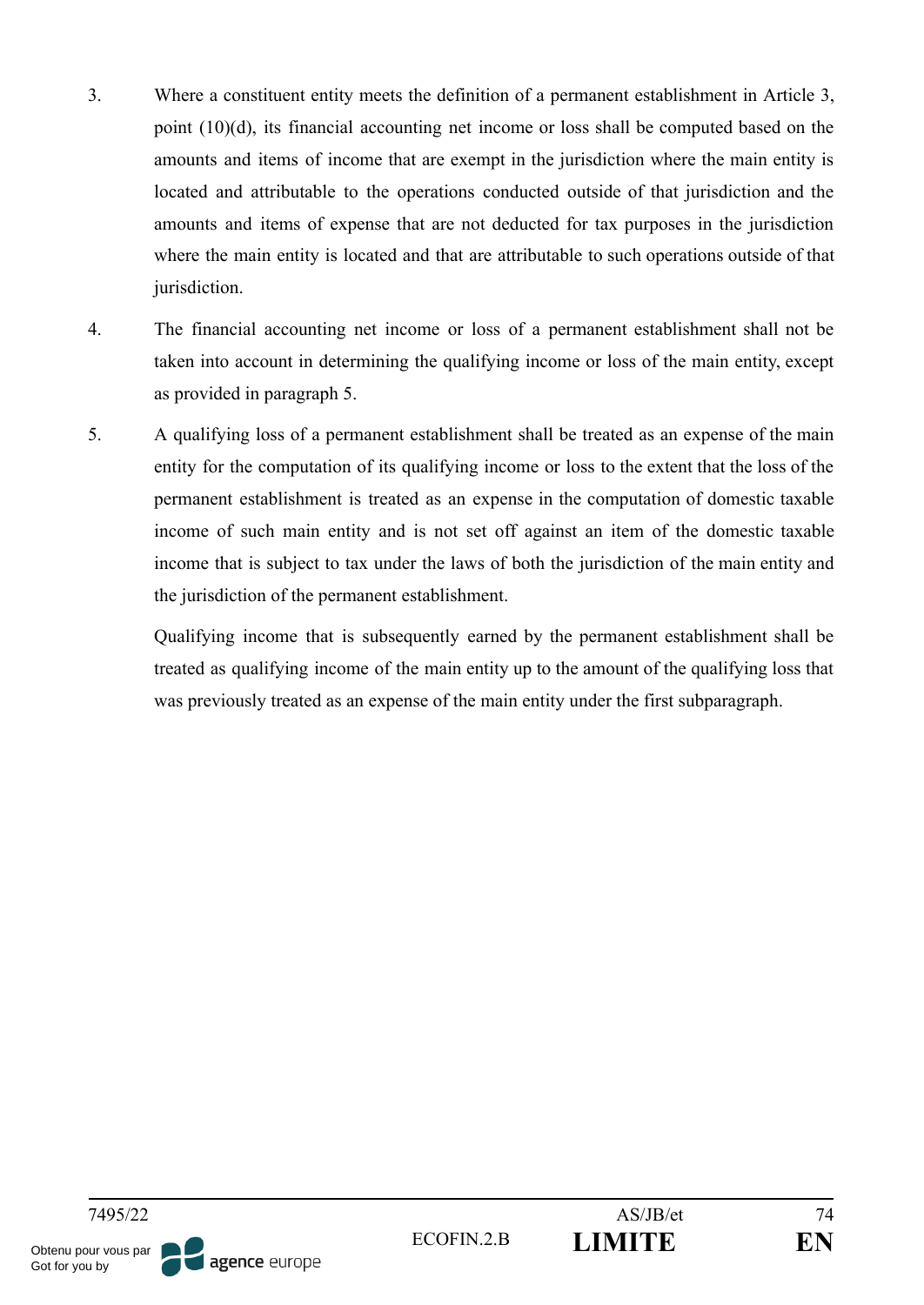#### *Allocation of the qualifying income or loss of a flow-through entity*

- 1. The financial accounting net income or loss of a constituent entity that is a flow-through entity shall be reduced by the amount allocable to its owners that are not group entities and that hold their ownership interest in such flow-through entity directly or through a chain of tax transparent entities, unless:
	- (a) the flow-through entity is an ultimate parent entity; or
	- (b) the flow-through entity is held, directly or through a chain of tax transparent entities, by such an ultimate parent entity.
- 2. The financial accounting net income or loss of a constituent entity that is a flow-through entity shall be reduced by the financial accounting net income or loss that is allocated to another constituent entity.
- 3. Where a flow-through entity wholly or partially carries out business through a permanent establishment, its financial accounting net income or loss which remains after applying paragraph 1 shall be allocated to that permanent establishment in accordance with Article 17.
- 4. Where a tax transparent entity is not the ultimate parent entity, the financial accounting net income or loss of the flow-through entity which remains after applying paragraphs 1 and 3 shall be allocated to its constituent entity-owners in accordance with their ownership interests in the flow-through entity.

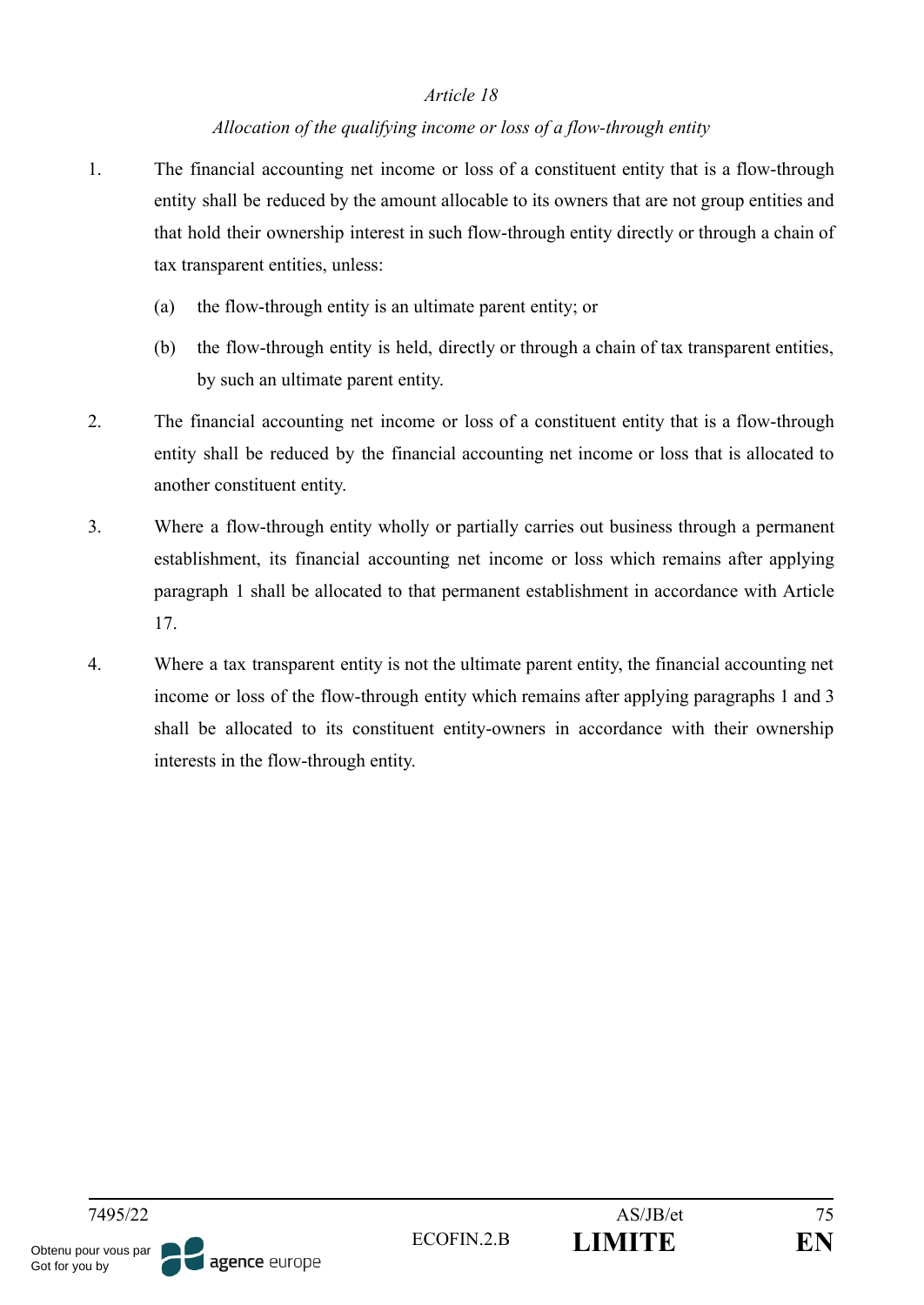- 5. Where a flow-through entity is a tax transparent entity that is the ultimate parent entity or a reverse hybrid entity, any financial accounting net income or loss of the flow-through entity which remains after applying paragraphs 1 and 3 shall be allocated to the ultimate parent entity or the reverse hybrid entity.
- 6. Paragraphs 3, 4 and 5 shall be applied separately with respect to each ownership interest in the flow-through entity.

# **CHAPTER IV**

# **COMPUTATION OF ADJUSTED COVERED TAXES**

#### *Article 19*

#### *Covered taxes*

- 1. The covered taxes of a constituent entity shall include:
	- (a) taxes recorded in the financial accounts of a constituent entity with respect to its income or profits, or its share of the income or profits of a constituent entity in which it owns an ownership interest;
	- (b) taxes on distributed profits, deemed profit distributions, and non-business expenses imposed under an eligible distribution tax system;
	- (c) taxes imposed in lieu of a generally applicable corporate income tax; and
	- (d) taxes levied by reference to retained earnings and corporate equity, including taxes on multiple components based on income and equity.

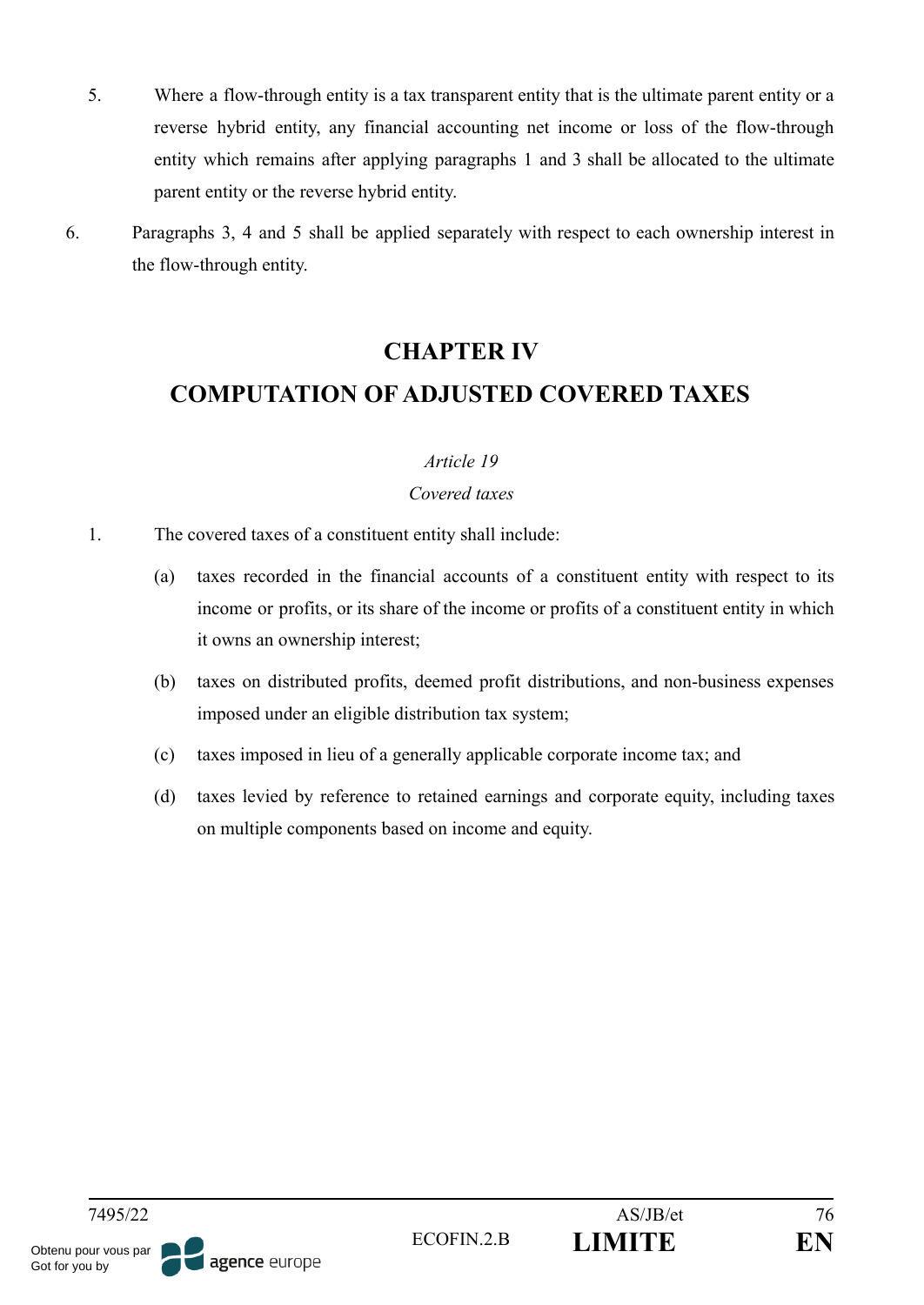- 2. The covered taxes of a constituent entity shall not include:
	- (a) the top-up tax accrued by a parent entity under a qualified IIR;
	- (b) the top-up tax accrued by a constituent entity under a qualified domestic top-up tax;
	- (c) taxes attributable to an adjustment made by a constituent entity as a result of the application of a qualified UTPR;
	- (d) disqualified refundable imputation tax; and
	- (e) taxes paid by an insurance company in respect of returns to policyholders.
- 3. Covered taxes in respect of any net gain or loss arising from the disposal of local tangible assets as referred to in the first subparagraph of Article 15(7) in the fiscal year in which the election is made shall be excluded from the computation of the covered taxes.

## *Adjusted covered taxes*

- 1. The adjusted covered taxes of a constituent entity for a fiscal year shall be determined by adjusting the sum of the current tax expense accrued in its financial accounting net income or loss with respect to covered taxes for the fiscal year, by:
	- (a) the net amount of its additions and reductions to covered taxes for the fiscal year as set out in paragraphs 2 and 3;
	- (b) the total deferred tax adjustment amount as set out in Article 21; and

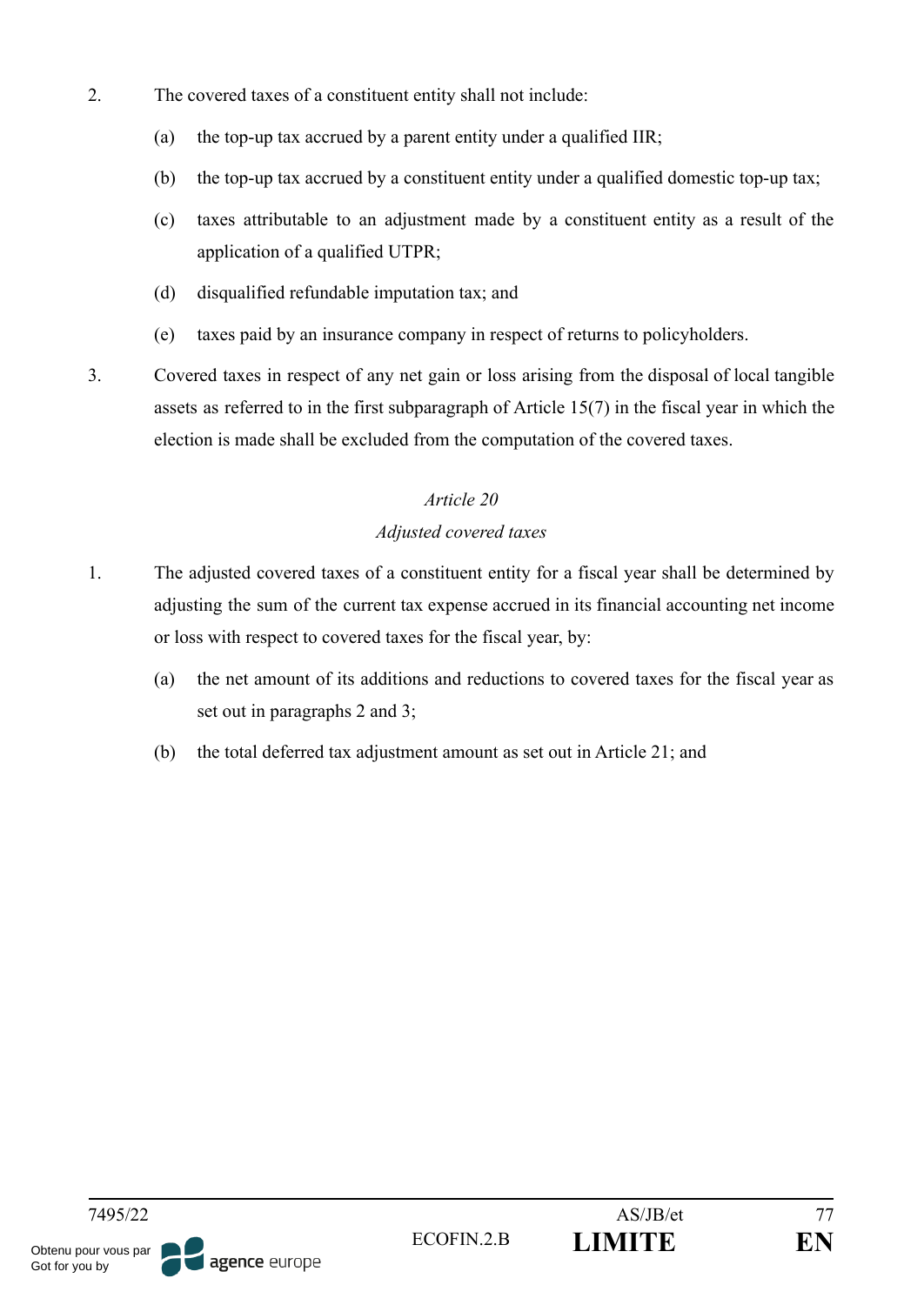- (c) any increase or decrease in covered taxes recorded in equity or other comprehensive income relating to amounts included in the computation of qualifying income or loss that will be subject to tax under local tax rules.
- 2. The additions to the covered taxes of a constituent entity for the fiscal year shall include:
	- (a) any amount of covered taxes accrued as an expense in the profit before taxation in the financial accounts;
	- (b) any amount of qualifying loss deferred tax asset that has been used pursuant to Article 22(2);
	- (c) any amount of covered taxes relating to an uncertain tax position previously excluded under point (d) of paragraph 3 that are paid in the fiscal year; and
	- (d) any amount of credit or refund in respect of a qualified refundable tax credit that was accrued as a reduction to the current tax expense.
- 3. The reductions to the covered taxes of a constituent entity for the fiscal year shall include:
	- (a) the amount of current tax expense with respect to income excluded from the computation of qualifying income or loss under Chapter III;
	- (b) any amount of credit or refund in respect of a non-qualified refundable tax credit that was not recorded as a reduction to the current tax expense;
	- (c) any amount of covered taxes refunded or credited to a constituent entity that was not treated as an adjustment to current tax expense in the financial accounts, unless it relates to a qualified refundable tax credit;

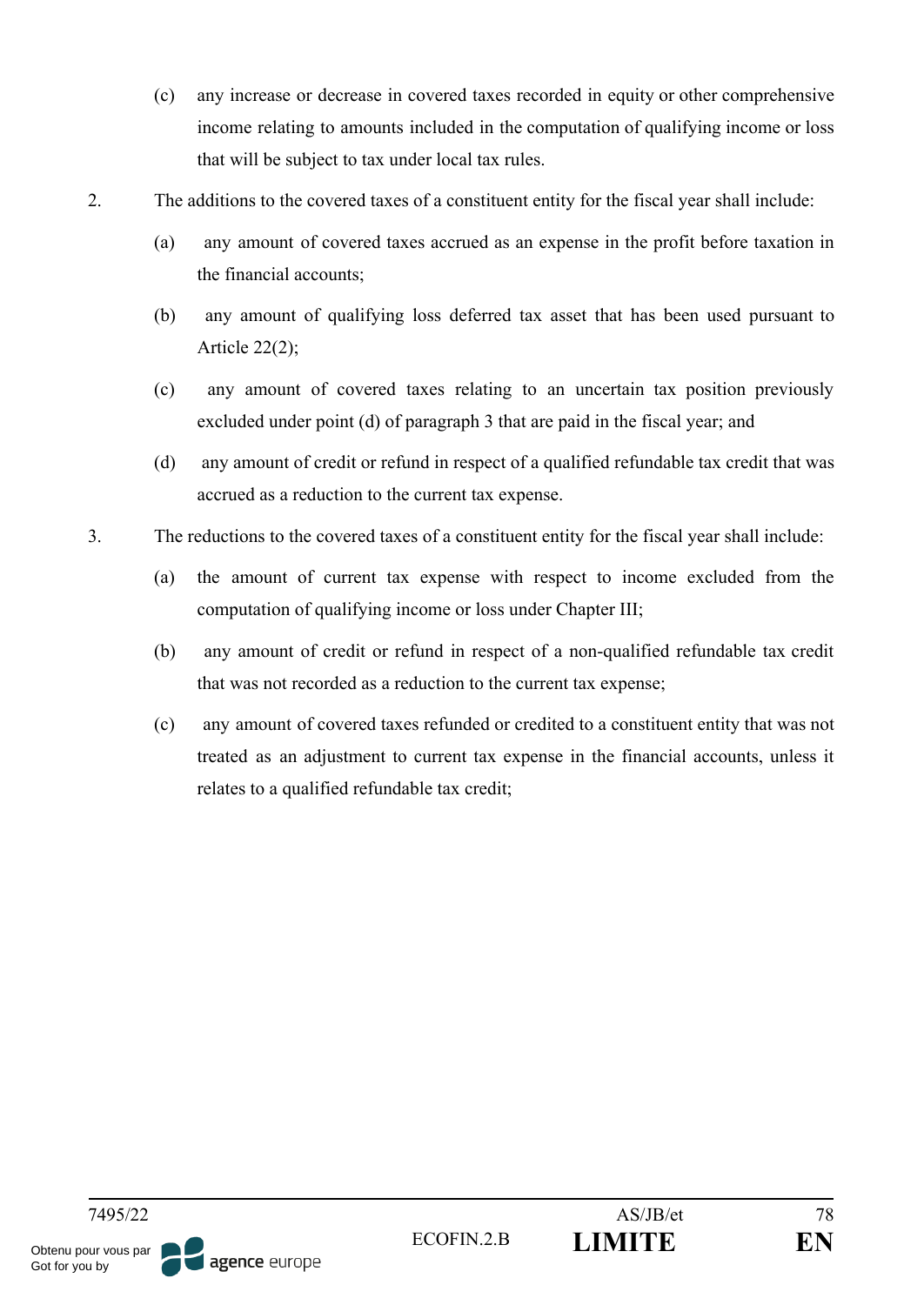- (d) the amount of current tax expense, which relates to an uncertain tax position; and
- (e) any amount of current tax expense that is not expected to be paid within three years after the end of the fiscal year.
- 4. For the purpose of computing adjusted covered taxes, where an amount of covered tax is described in more than one point in paragraphs 1 to 3, it shall only be taken into account once.
- 5. Where, for a fiscal year, there is no net qualifying income in a jurisdiction and the amount of adjusted covered taxes for that jurisdiction is negative and less than an amount equal to the net qualifying loss multiplied by the minimum tax rate (the "expected adjusted covered taxes"), the amount equal to the difference between the amount of adjusted covered taxes and the amount of expected adjusted covered taxes shall be treated as an additional top-up tax for that fiscal year. The amount of additional top-up tax shall be allocated to each constituent entity in the jurisdiction in accordance with Article 28(3).

# *Article 21 Total deferred tax adjustment amount*

- 1. For the purpose of this Article, the following definitions apply:
	- (a) 'disallowed accrual' means:
		- i) any movement in deferred tax expense accrued in the financial accounts of a constituent entity which relates to an uncertain tax position and;
		- ii) any movement in deferred tax expense accrued in the financial accounts of a constituent entity which relates to distributions from a constituent entity.

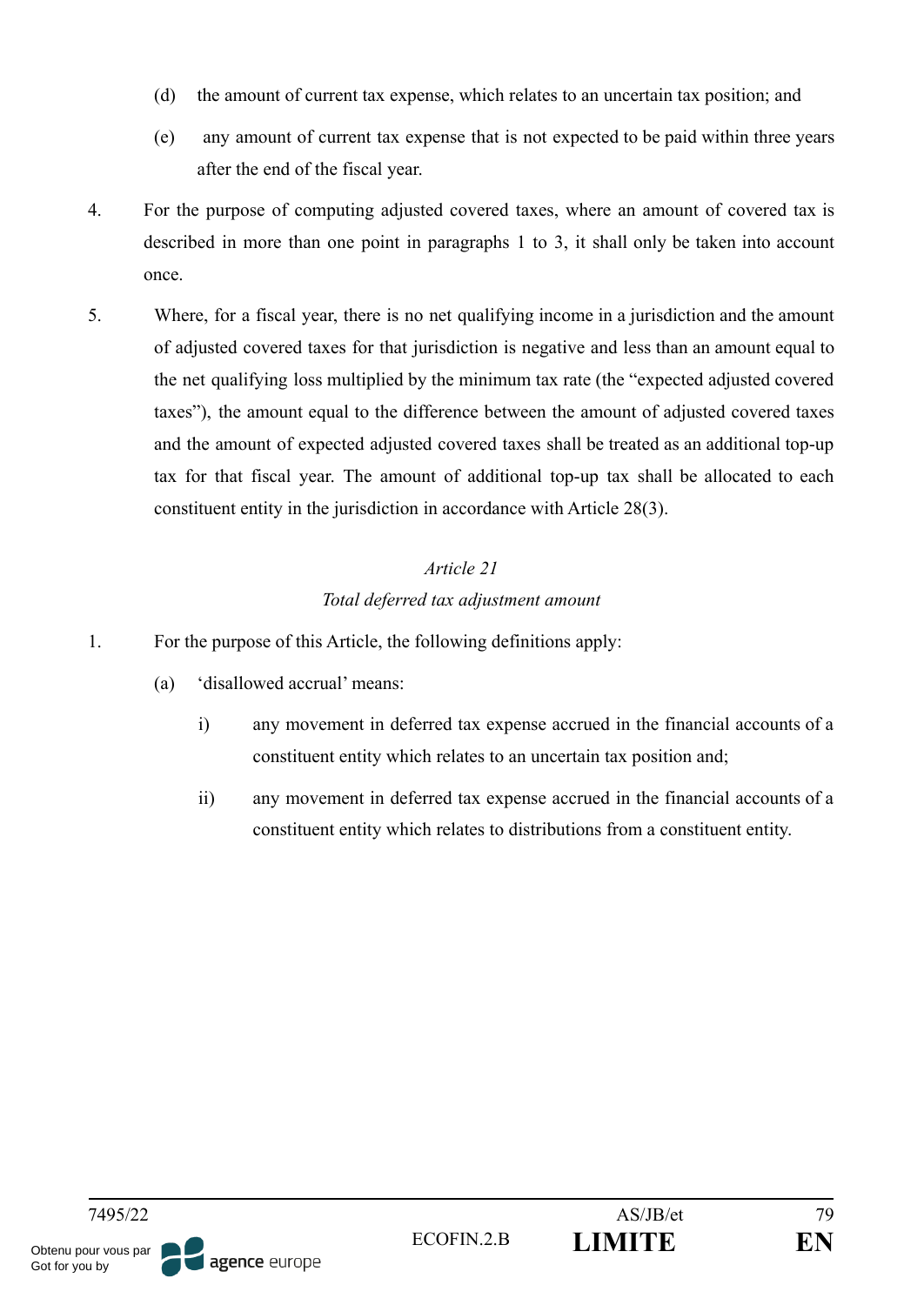- (b) 'unclaimed accrual' means any increase in a deferred tax liability recorded in the financial accounts of a constituent entity for a fiscal year that is not expected to be paid within the time period set forth in paragraph 7 and for which the filing constituent entity annually elects, in accordance with Article 43(2), not to include in total deferred tax adjustment amount for such fiscal year.
- 2. Where the tax rate applied for purposes of computing the deferred tax expense is equal or below the minimum tax rate, the total deferred tax adjustment amount to be added to the adjusted covered taxes of a constituent entity for a fiscal year pursuant to point (b) of Article 20(1) shall be the deferred tax expense accrued in its financial accounts with respect to covered taxes, subject to the adjustments under paragraphs 3 to 6.

Where the tax rate applied for purposes of computing the deferred tax expense is above the minimum tax rate, the total deferred tax adjustment amount to be added to the adjusted covered taxes of a constituent entity for a fiscal year pursuant to point (b) of Article 20(1) shall be the deferred tax expense accrued in its financial accounts with respect to covered taxes recast at the minimum tax rate, subject to the adjustments under paragraphs 3 to 6.

- 3. The total deferred tax adjustment amount shall be increased by:
	- (a) any amount of disallowed accrual or unclaimed accrual paid during the fiscal year; and
	- (b) any amount of recaptured deferred tax liability determined in a preceding fiscal year, which has been paid during the fiscal year.

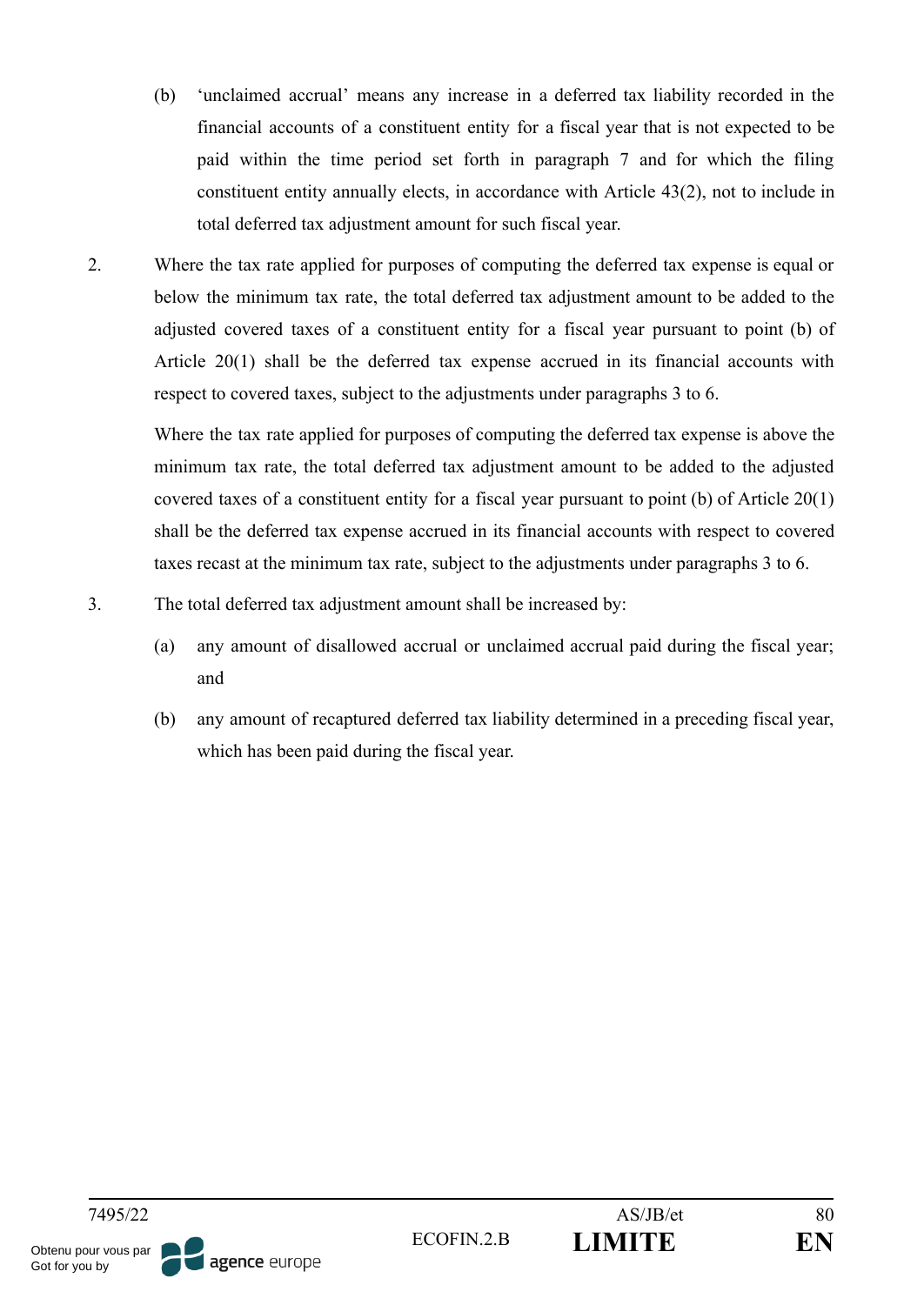- 4. Where, for a fiscal year, a loss deferred tax asset is not recognized in the financial accounts because the recognition criteria are not met, the total deferred tax adjustment amount shall be reduced by the amount that would have reduced the total deferred tax adjustment amount if a loss deferred tax asset for the fiscal year had been accrued.
- 5. The total deferred tax adjustment amount shall not include:
	- (a) the amount of deferred tax expense with respect to items excluded from the computation of qualifying income or loss under Chapter III;
	- (b) the amount of deferred tax expense with respect to disallowed accruals and unclaimed accruals;
	- (c) the impact of a valuation adjustment or accounting recognition adjustment with respect to a deferred tax asset;
	- (d) the amount of deferred tax expense arising from a re-measurement with respect to a change in the applicable domestic tax rate; and
	- (e) the amount of deferred tax expense with respect to the generation and use of tax credits.
- 6. Where a deferred tax asset, which is attributable to a qualifying loss of a constituent entity, has been recorded for a fiscal year at a rate lower than the minimum tax rate, it may be recast at the minimum tax rate in the same fiscal year, if the taxpayer can demonstrate that a deferred tax asset is attributable to a qualifying loss.

Where a deferred tax asset is increased pursuant to the first subparagraph, the total deferred tax adjustment amount shall be reduced accordingly.

7495/22 AS/JB/et 81 ECOFIN.2.B **LIMITE EN** Obtenu pour vous par agence europe Got for you by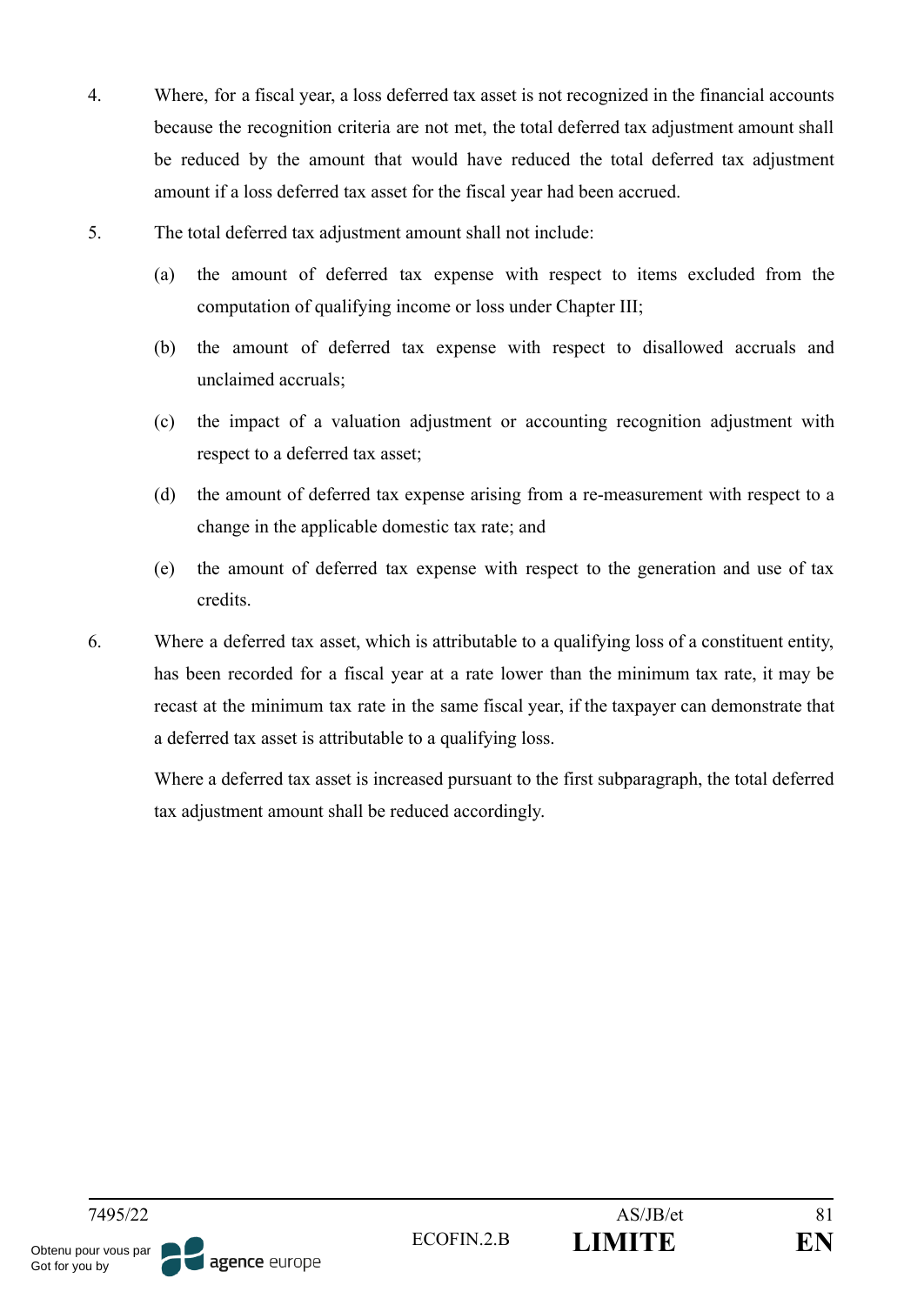7. A deferred tax liability that is not reversed and whose amount is not paid within the five subsequent fiscal years shall be recaptured to the extent it was taken into account in the total deferred tax adjustment amount of a constituent entity.

The amount of the recaptured deferred tax liability determined for the current fiscal year shall be treated as a reduction to the covered taxes in the fifth preceding the current fiscal year and the effective tax rate and top-up tax of such fiscal year shall be recomputed in accordance with Article 28(1). The recaptured deferred tax liability for the current fiscal year is the amount of the increase in the category of deferred tax liability that was included in the total deferred tax adjustment amount in the fifth preceding fiscal year that has not reversed by the end of the last day of the current fiscal year.

- 8. By way of derogation from paragraph 7, where a deferred tax liability is a recapture exception accrual, it shall not be recaptured even if it is not reversed or paid within the five subsequent years. A recapture exception accrual shall be an amount of tax expense accrued that is attributable to changes in associated deferred tax liabilities, in respect of the following items:
	- (a) cost recovery allowances on tangible assets;
	- (b) cost of a licence or similar arrangement from a government for the use of immovable property or exploitation of natural resources which entails significant investment in tangible assets;
	- (c) research and development expenses;
	- (d) de-commissioning and remediation expenses;
	- (e) fair value accounting on unrealized net gains;

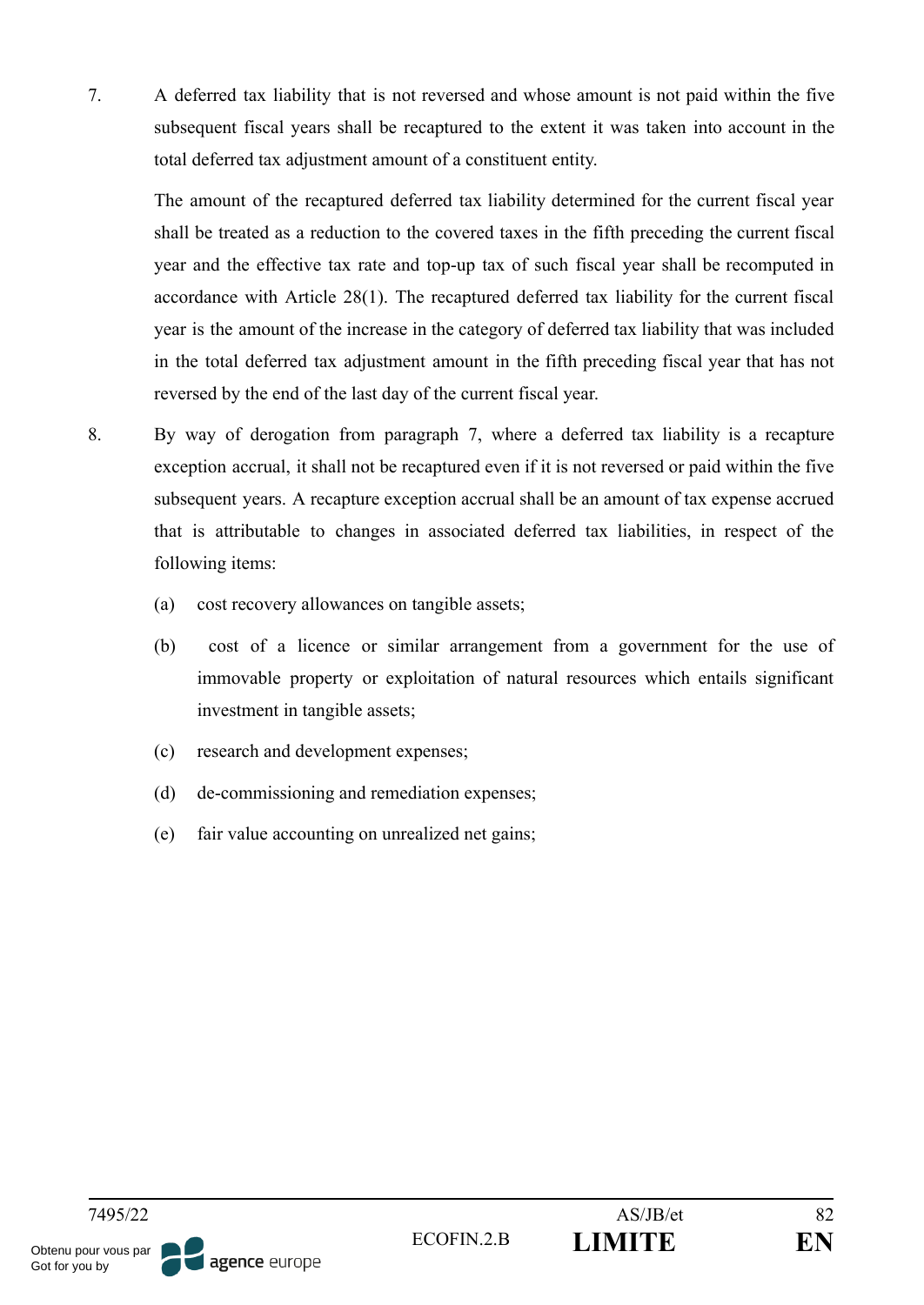- (f) foreign currency exchange net gains;
- (g) insurance reserves and insurance policy deferred acquisition costs;
- (h) gains from the sale of tangible property located in the same jurisdiction as the constituent entity that are reinvested in tangible property in the same jurisdiction; and
- (i) additional amounts accrued as a result of accounting principle changes with respect to items listed under points (a) through (h).

## *Qualifying loss election*

1. By way of derogation from Article 21, a filing constituent entity may make a qualifying loss election for a jurisdiction according to which a qualifying loss deferred tax asset shall be determined for each fiscal year in which there is a net qualifying loss in the jurisdiction. For that purpose, the qualifying loss deferred tax asset shall be equal to the net qualifying loss for a fiscal year for the jurisdiction multiplied by the minimum tax rate.

A qualifying loss election cannot be made for a jurisdiction with an eligible distribution tax system as defined in Article 38.

2. The qualifying loss deferred tax asset determined pursuant to paragraph 1 shall be used in any subsequent fiscal year in which there is net qualifying income for the jurisdiction in an amount equal to the net qualifying income multiplied by the minimum tax rate or, if lower, the amount of qualifying loss deferred tax asset that is available.

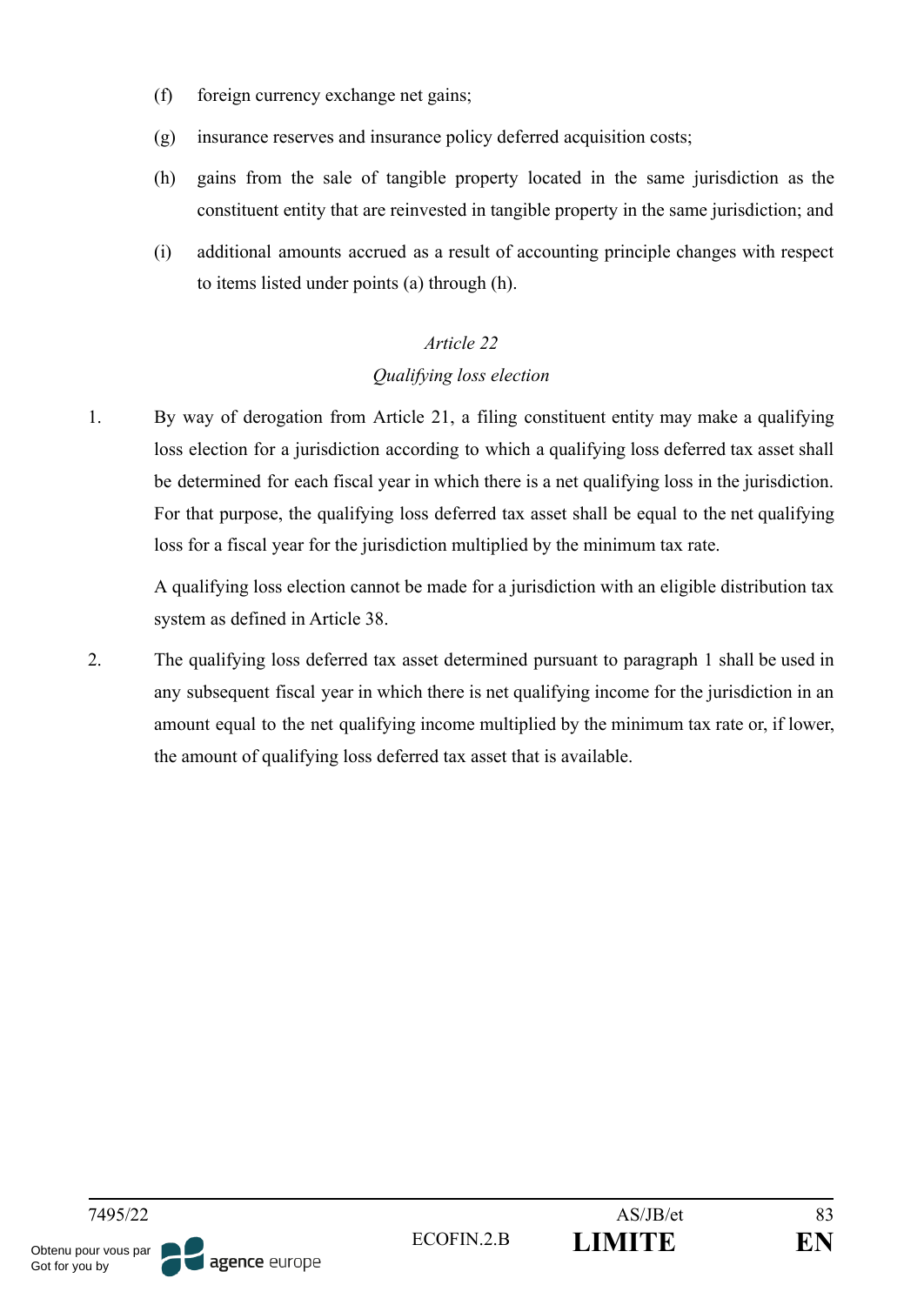- 3. The qualifying loss deferred tax asset shall be reduced by the amount that is used for a fiscal year and the balance shall be carried forward to subsequent fiscal years.
- 4. Where a qualifying loss election is revoked, any remaining qualifying loss deferred tax asset shall be reduced to zero as of the first day of the first fiscal year in which the qualifying loss election is no longer applicable.
- 5. The qualifying loss election shall be filed with the first top-up tax information return of the MNE group or large scale domestic group that includes the jurisdiction for which the election is made.
- 6. Where a flow-through entity which is the ultimate parent entity of an MNE group or large-scale domestic group makes a qualifying loss election under this Article, the qualifying loss deferred tax asset shall be computed by reference to the qualifying loss of the flow-through entity after reduction pursuant to Article 36(3).

#### *Specific allocation of covered taxes incurred by certain types of constituent entities*

- 1. A permanent establishment shall be allocated the amount of any covered taxes that are included in the financial accounts of a constituent entity and that relate to qualifying income or loss of the permanent establishment.
- 2. A constituent entity-owner shall be allocated the amount of any covered taxes that are included in the financial accounts of a tax transparent entity and that relate to qualifying income or loss allocated to that constituent entity-owner in accordance with Article 18(4).

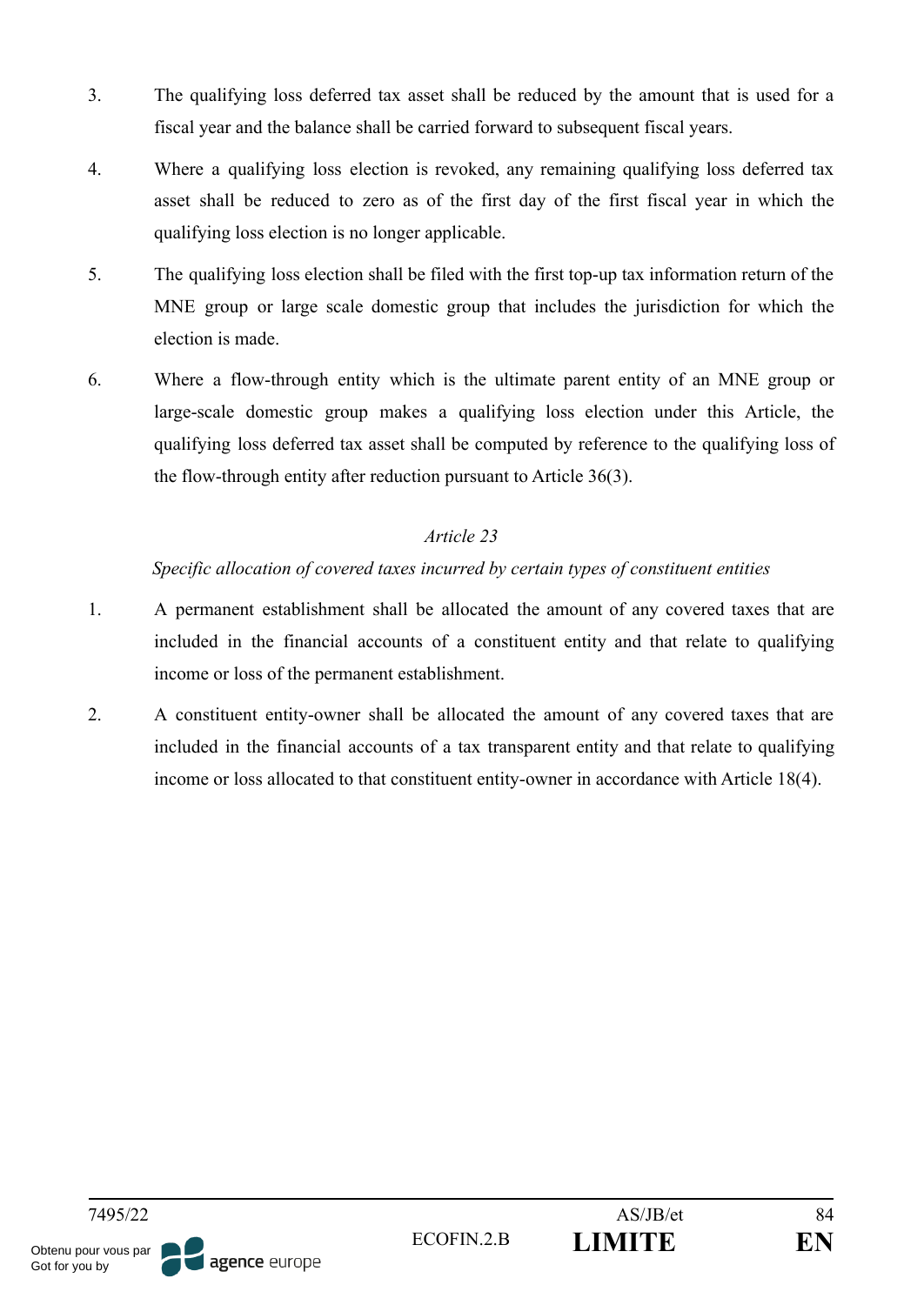- 3. A constituent entity shall be allocated the amount of any covered taxes included in the financial accounts of its direct or indirect constituent entity-owners under a controlled foreign company tax regime, on their share of the controlled foreign company's income.
- 4. A constituent entity that is a hybrid entity shall be allocated the amount of any covered taxes included in the financial accounts of its constituent entity-owner and which relates to qualifying income of the hybrid entity.

A hybrid entity means an entity treated as a separate person for income tax purposes in the jurisdiction where it is located but as fiscally transparent in the jurisdiction in which its owner is located;

- 5. A constituent entity that made a distribution during the fiscal year shall be allocated the amount of any covered taxes accrued in the financial accounts of its direct constituent entity-owners on such distributions.
- 6. A constituent entity, which was allocated covered taxes pursuant to paragraphs 3 and 4 in respect of passive income, shall include such covered taxes in an amount equal to the covered taxes allocated in respect of such passive income.

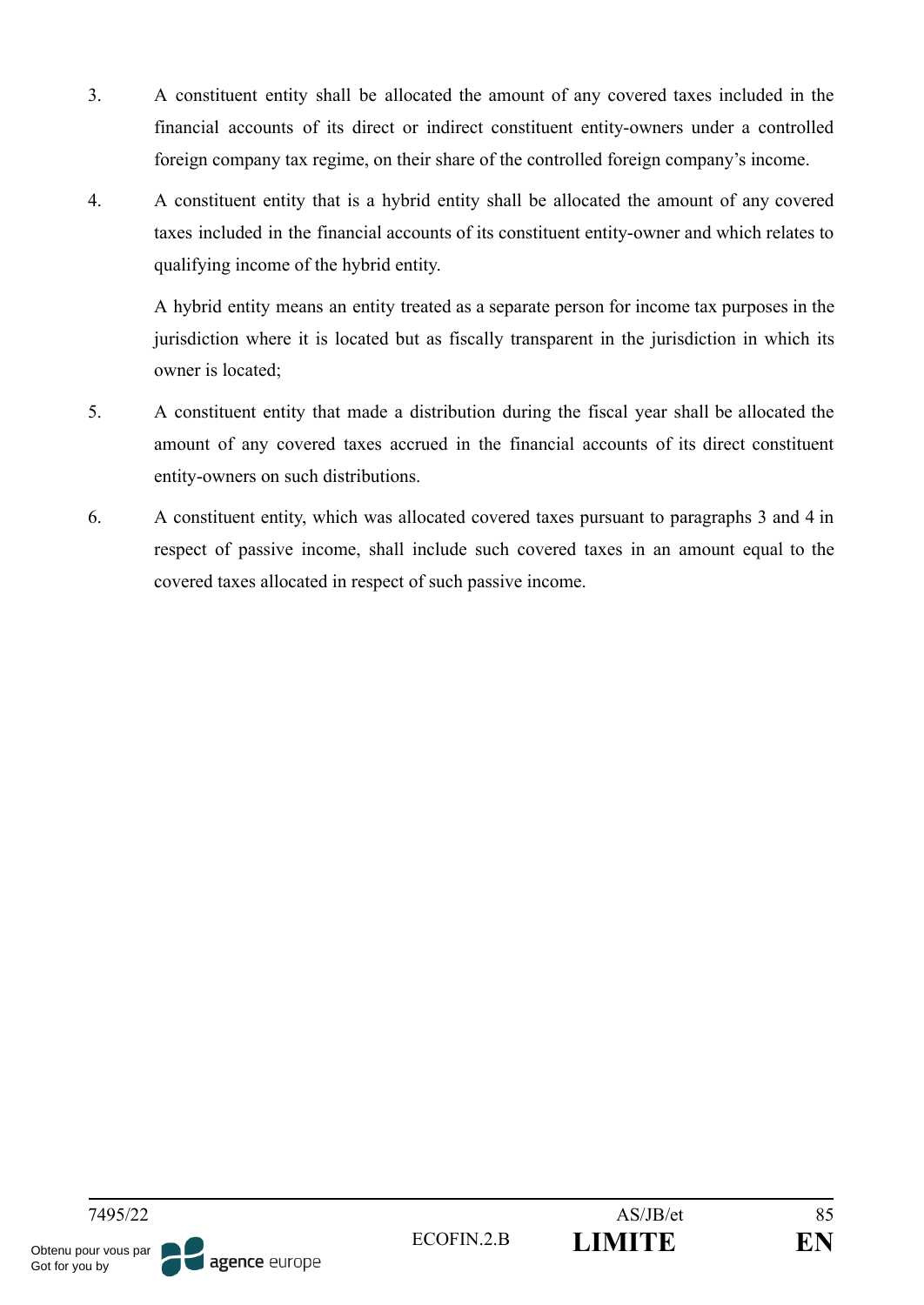By way of derogation from the first subparagraph, the constituent entity shall include the amount resulting from the multiplication of the top-up tax percentage for the jurisdiction by the amount of the constituent entity's passive income that is included under a controlled foreign company tax regime or a fiscal transparency rule where the result is lower than the amount determined under the first subparagraph. For the purpose of this subparagraph, the top-up tax percentage for the jurisdiction shall be determined without regard to covered taxes incurred with respect to such passive income by the constituent entity-owner.

Any covered taxes of the constituent entity-owner incurred with respect to such passive income that remains after the application of this paragraph shall not be allocated under paragraph 3 and 4.

For the purpose of this paragraph, passive income means the following items of income included in qualifying income to the extent a constituent entity-owner has been subject to tax under a controlled foreign company tax regime or as a result of an ownership interest in a hybrid entity:

- (a) a dividend or dividend equivalents;
- (b) interest or interest equivalents;
- (c) rent;
- (d) royalty;
- (e) annuity; or
- (f) net gains from property of a type that produces income described in points (a) to (e).

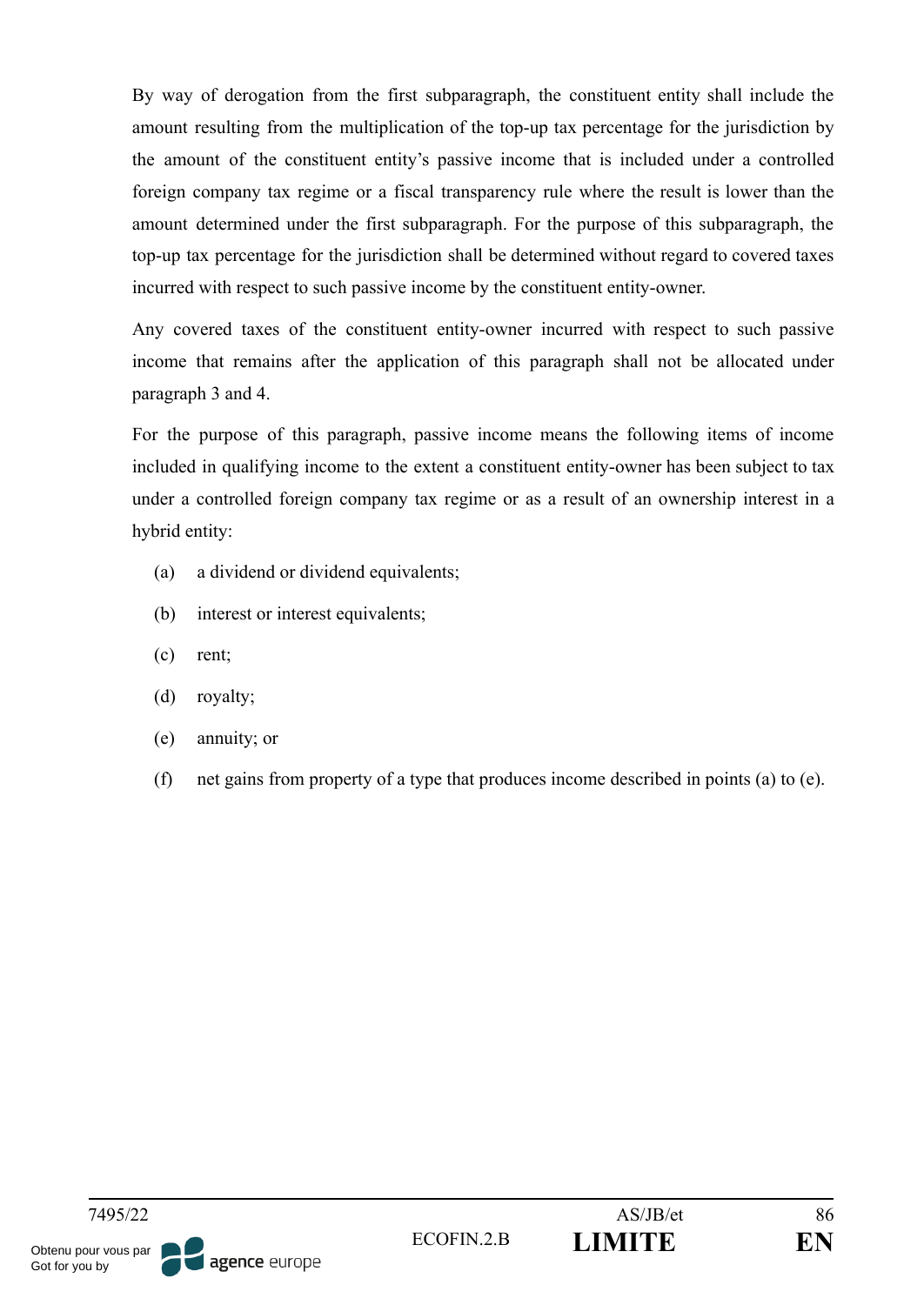7. Where the qualifying income of a permanent establishment is treated as qualifying income of the main entity in accordance with Article 17(5), any covered taxes arising in the jurisdiction where the permanent establishment is located and associated with such income shall be treated as covered taxes of the main entity for an amount not exceeding such income multiplied by the highest tax rate on ordinary income in the jurisdiction where the main entity is located.

#### *Article 24*

#### *Post-filing adjustments and tax rate changes*

1. Where a constituent entity records an adjustment to its covered taxes for a previous fiscal year in its financial accounts, such adjustment shall be treated as an adjustment to covered taxes in the fiscal year in which the adjustment is made, unless the adjustment relates to a fiscal year in which there is a decrease in covered taxes for the jurisdiction.

Where there is a decrease in covered taxes that were included in the constituent entity's adjusted covered taxes for a previous fiscal year, the effective tax rate and top-up tax for such fiscal year shall be recomputed in accordance with Article 28(1) by reducing adjusted covered taxes by the amount of the decrease in covered taxes. The qualifying income for the fiscal year and any previous fiscal years shall be adjusted accordingly.

At the annual election of the filing constituent entity, made in accordance with Article 43(2), an immaterial decrease in covered taxes may be treated as an adjustment to covered taxes in the fiscal year in which the adjustment is made. An immaterial decrease in covered taxes shall be an aggregate decrease of less than EUR 1 000 000 in the adjusted covered taxes determined for the jurisdiction for the fiscal year.

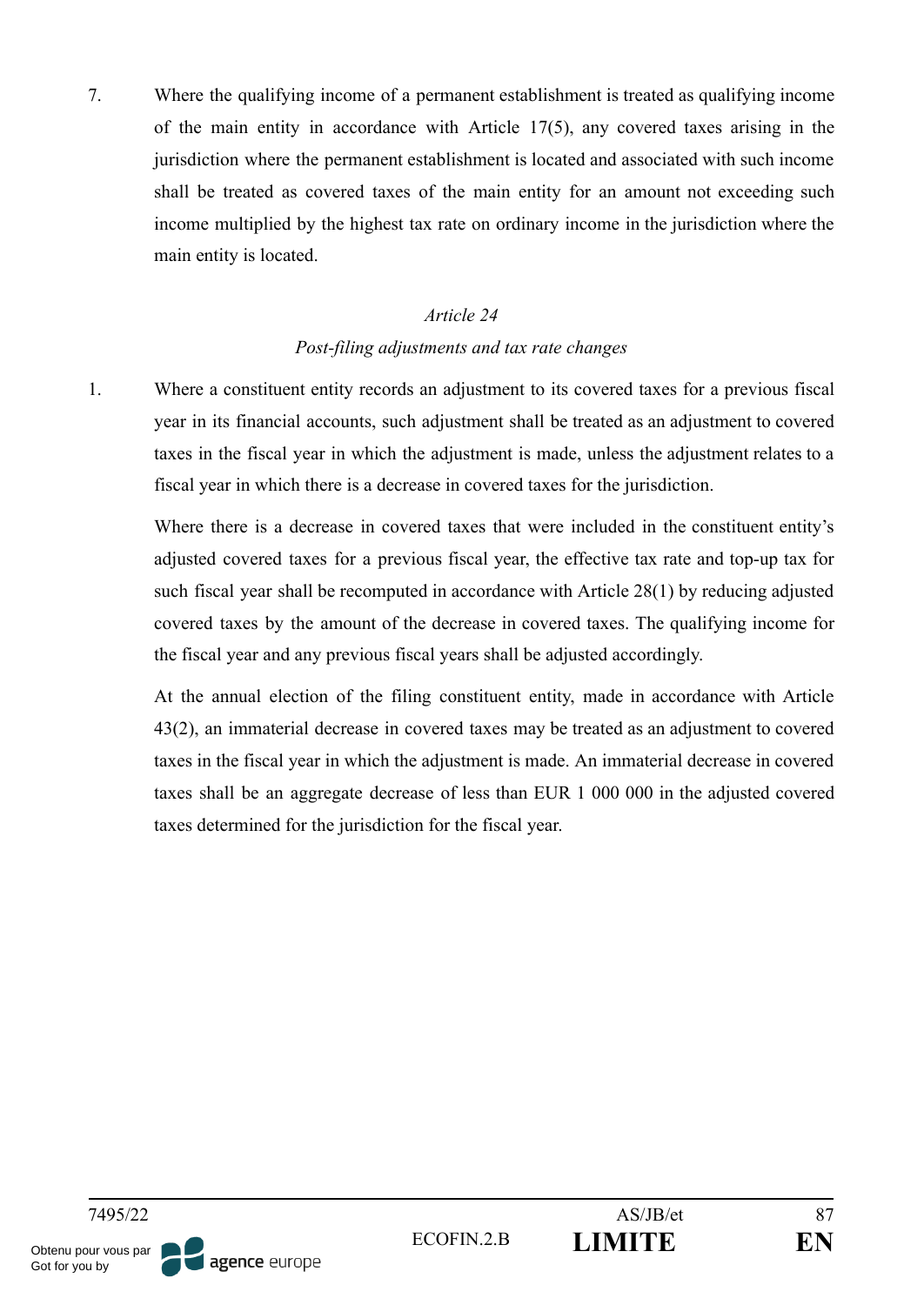- 2. Where the applicable domestic tax rate is reduced below the minimum tax rate and such reduction results in a deferred tax expense, the amount of the resulting deferred tax expense shall be treated as an adjustment to the constituent entity's liability for covered taxes that are taken into consideration pursuant to Article 20 for a previous fiscal year.
- 3. Where a deferred tax expense was taken into account at a rate lower than the minimum tax rate and the applicable tax rate is later increased, the amount of deferred tax expense that results from such increase shall be treated upon payment as an adjustment to a constituent entity's liability for covered taxes claimed for a previous fiscal year in accordance with Article 20.

The adjustment under the first subparagraph shall not exceed an amount equal to the deferred tax expense recast at the minimum tax rate.

4. Where more than EUR 1 000 000 of the amount accrued by a constituent entity as current tax expense and included in adjusted covered taxes for a fiscal year is not paid within three years after the end of that fiscal year, the effective tax rate and top-up tax for the fiscal year in which the unpaid amount was claimed as a covered tax shall be recomputed in accordance with Article 28(1) by excluding such unpaid amount from the adjusted covered taxes.

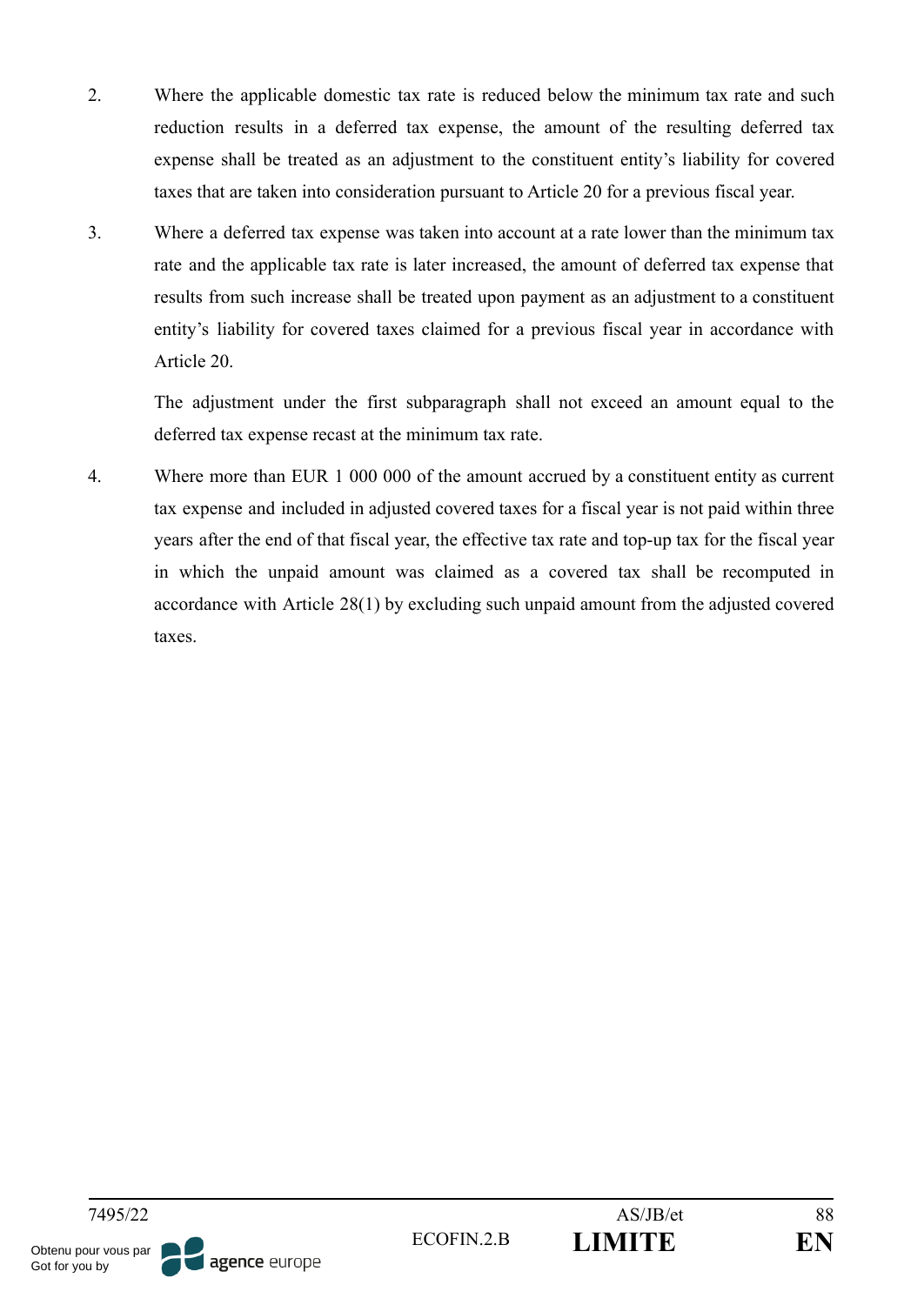## **CHAPTER V**

# **COMPUTATION OF THE EFFECTIVE TAX RATE AND THE TOP-UP TAX**

#### *Article 25*

*Determination of the effective tax rate*

1. The effective tax rate of an MNE group or large-scale domestic group shall be computed, for each fiscal year and for each jurisdiction provided that there is net qualifying income in the jurisdiction, in accordance with the following formula:

> Effective tax rate  $=\frac{adjusted}{\text{not} qualifying in the case of the constituent entities in the jurisdiction}$ net qualif ying income of the constituent entities in the jurisdiction

where the adjusted covered taxes of the constituent entities is the sum of the adjusted covered taxes of all the constituent entities located in the jurisdiction determined in accordance with Chapter IV.

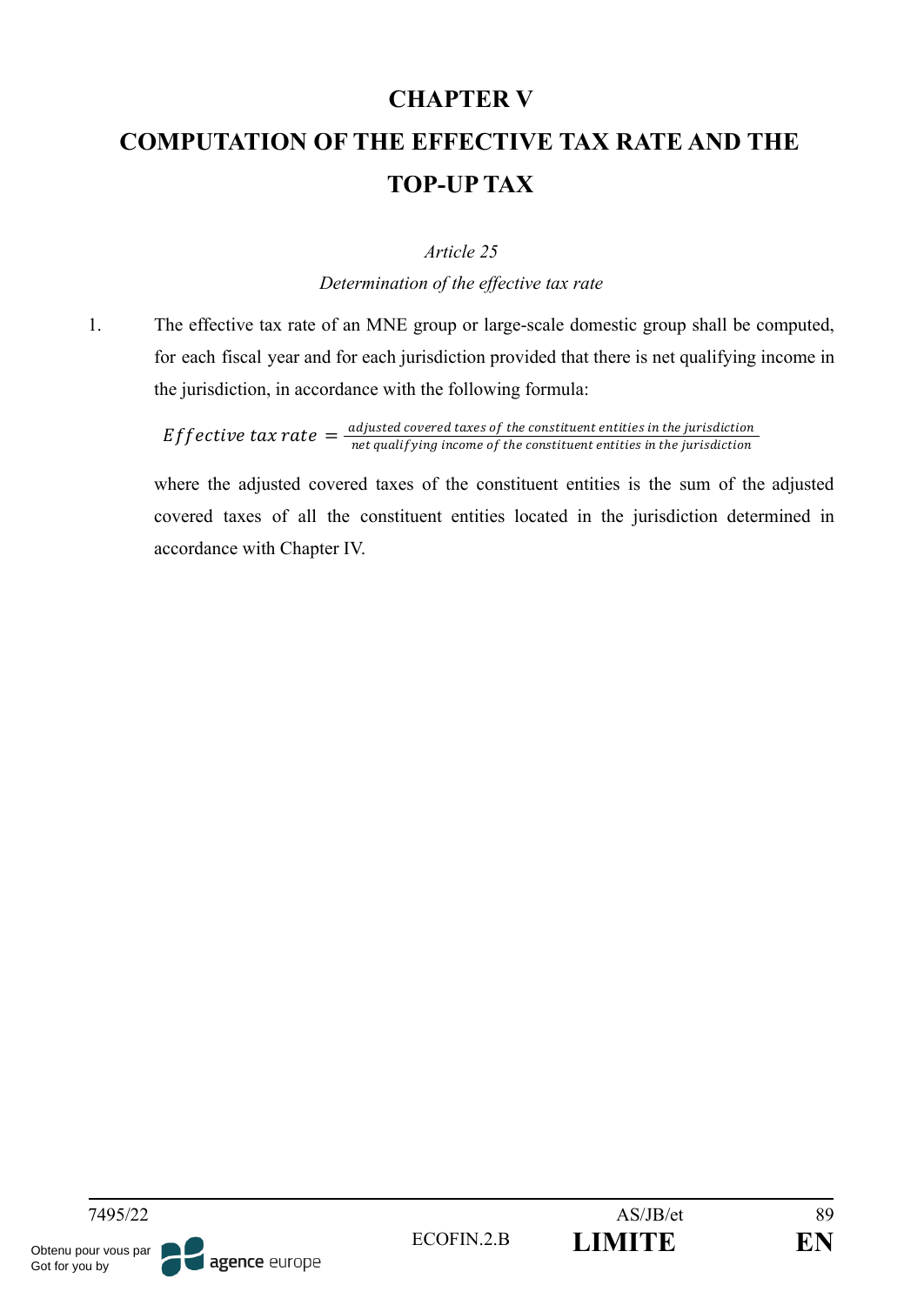2. The net qualifying income or loss of the constituent entities in the jurisdiction for a fiscal year shall be determined in accordance with the following formula:

Net qualifying income or loss  $=$  qualifying income of the constituent entities  $-$  qualyfing losses of where:

- (a) the qualifying income of the constituent entities is the positive sum, if any, of the qualifying income of all constituent entities located in the jurisdiction determined in accordance with Chapter III;
- (b) the qualifying losses of the constituent entities is the sum of the qualifying losses of all constituent entities located in the jurisdiction determined in accordance with Chapter III.
- 3. Adjusted covered taxes and qualifying income or loss of constituent entities that are investment entities are excluded from the calculation of the effective tax rate in accordance with paragraph 1 and the calculation of the net qualifying income in accordance with paragraph 2.
- 4. The effective tax rate of each stateless constituent entity shall be computed, for each fiscal year, separately from the effective tax rate of all other constituent entities.

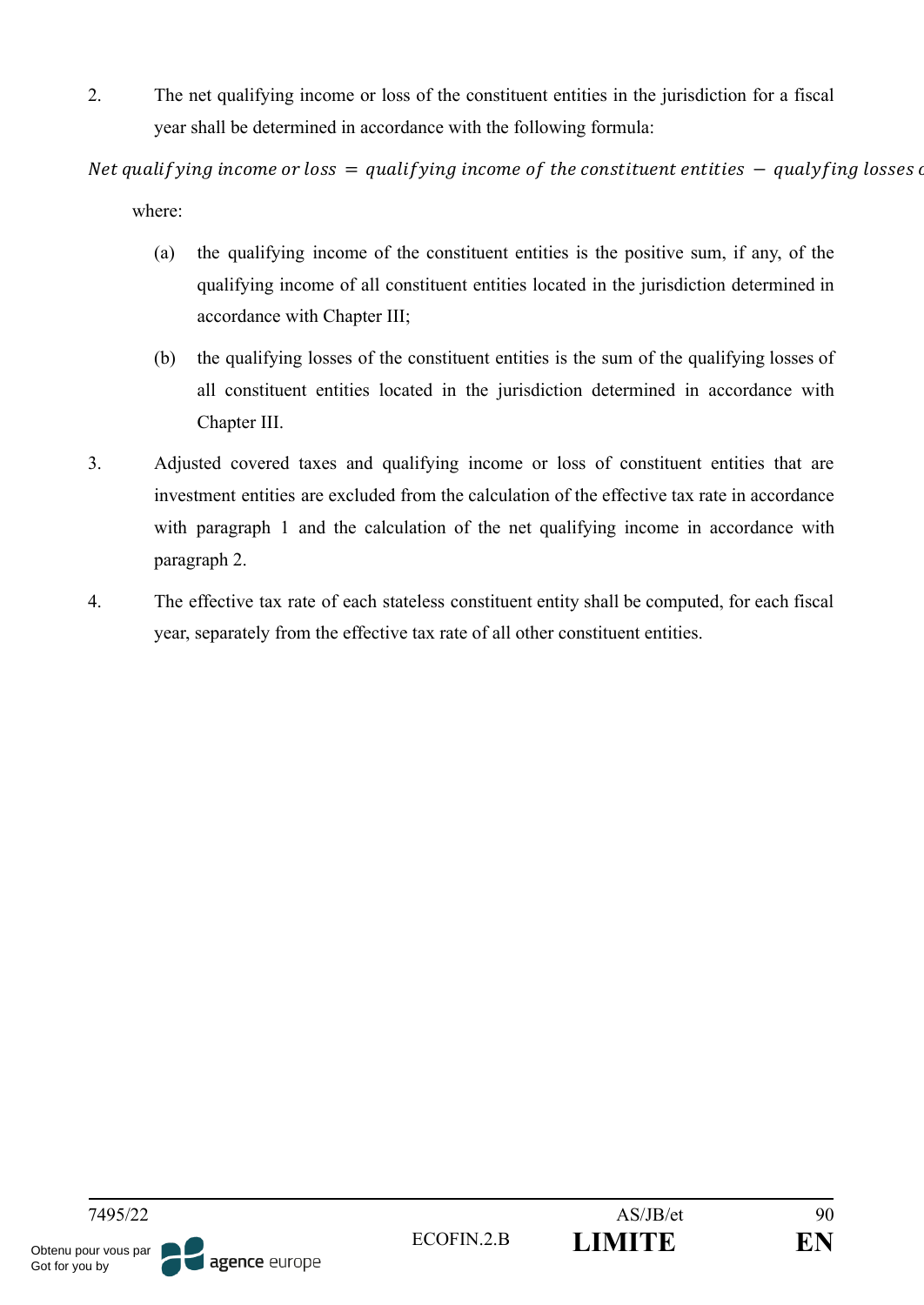#### *Computation of the top-up tax*

- 1. Where the effective tax rate of a jurisdiction in which constituent entities are located is below the minimum tax rate for a fiscal year, the MNE group or a large-scale domestic group shall compute the top-up tax separately for each of its constituent entities that has qualifying income included in the computation of net qualifying income of that jurisdiction. The top-up tax shall be computed on a jurisdictional basis.
- 2. The top-up tax percentage for a jurisdiction for a fiscal year shall be the positive percentage point difference, if any, computed in accordance with the following formula:

 $Top - up tax$  percentage = minimum tax rate  $-$  effective tax rate

where the effective tax rate is the rate computed in accordance with Article 25.

3. The jurisdictional top-up tax for a fiscal year shall be the positive amount, if any, computed in accordance with the following formula:

 $Iurisdictional$  top  $-$  up tax = (top up tax percentage x excess profit) + additional top  $-$  up tax  $$ where:

- (a) the additional top-up tax is the amount of tax as determined in accordance with Article 28 for the fiscal year;
- (b) the domestic top-up tax is the amount of tax for the fiscal year as determined in accordance with Article 10 or under a qualified domestic minimum top-up tax of a third country jurisdiction.

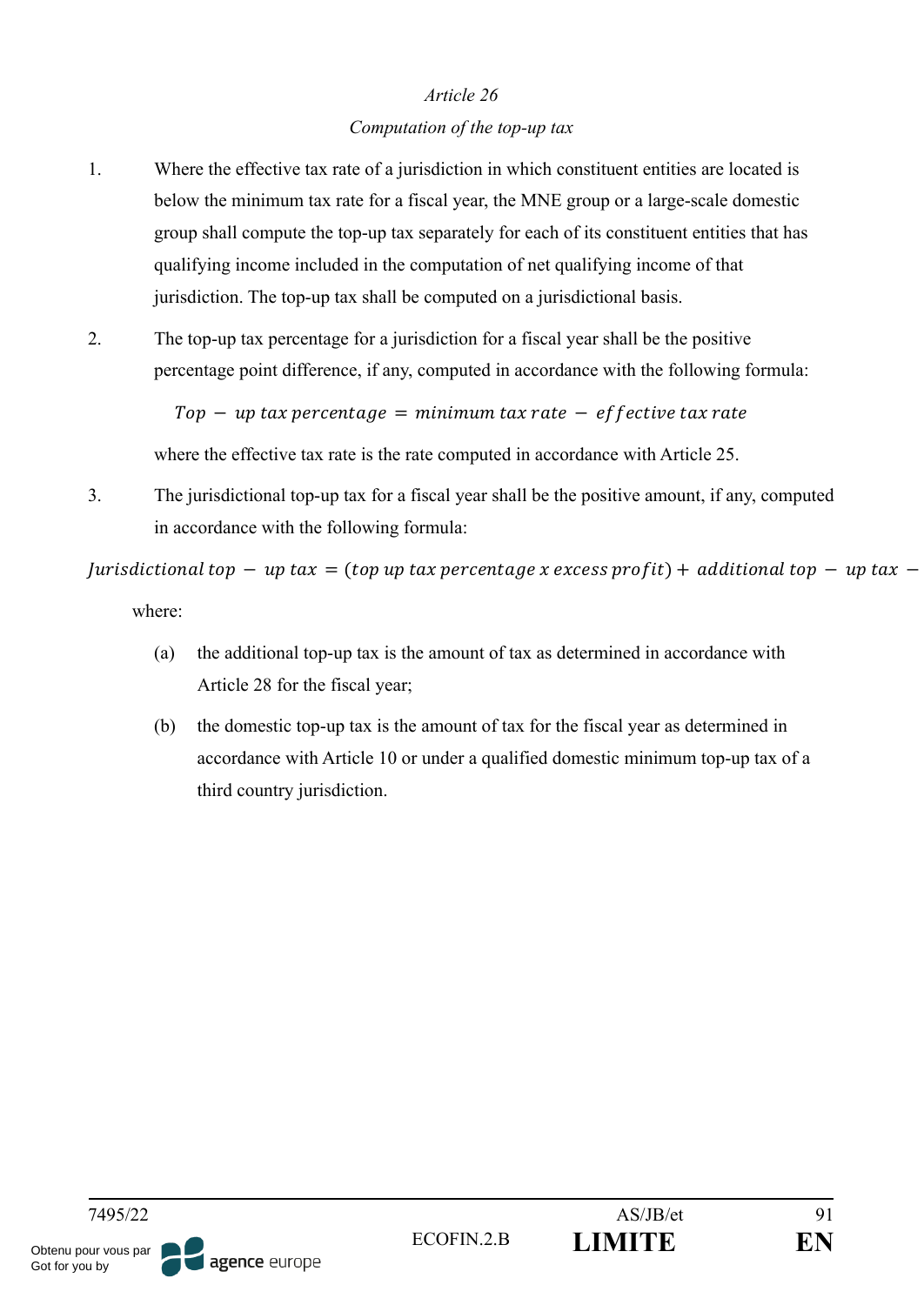4. The excess profit for the jurisdiction for the fiscal year referred to in paragraph 3 is the positive amount, if any, computed in accordance with the following formula:

Excess profit = net qualifying income  $-$  substance  $-$  based income exclusion

where:

- (a) the net qualifying income is the income determined in accordance with Article 25(2) for the jurisdiction;
- (b) the substance-based income exclusion is the amount determined in accordance with Article 27 for the jurisdiction.
- 5. The top-up tax of a constituent entity for the current fiscal year shall be computed in accordance with the following formula:

 $Top - up$  tax of a constituent entity = jurisdictional top  $- up$  tax

 $x \frac{qualitying}{\text{normal}(\text{prime})}$  and  $x$  and  $y$  are constituent entity aggregate qualifying income of the constituent entities

where:

- (a) the qualifying income of the constituent entity for a jurisdiction for a fiscal year is the income determined in accordance with Chapter III;
- (b) the aggregate qualifying income of all constituent entities for a jurisdiction for a fiscal year is the sum of the qualifying income of all the constituent entities located in the jurisdiction for the fiscal year.

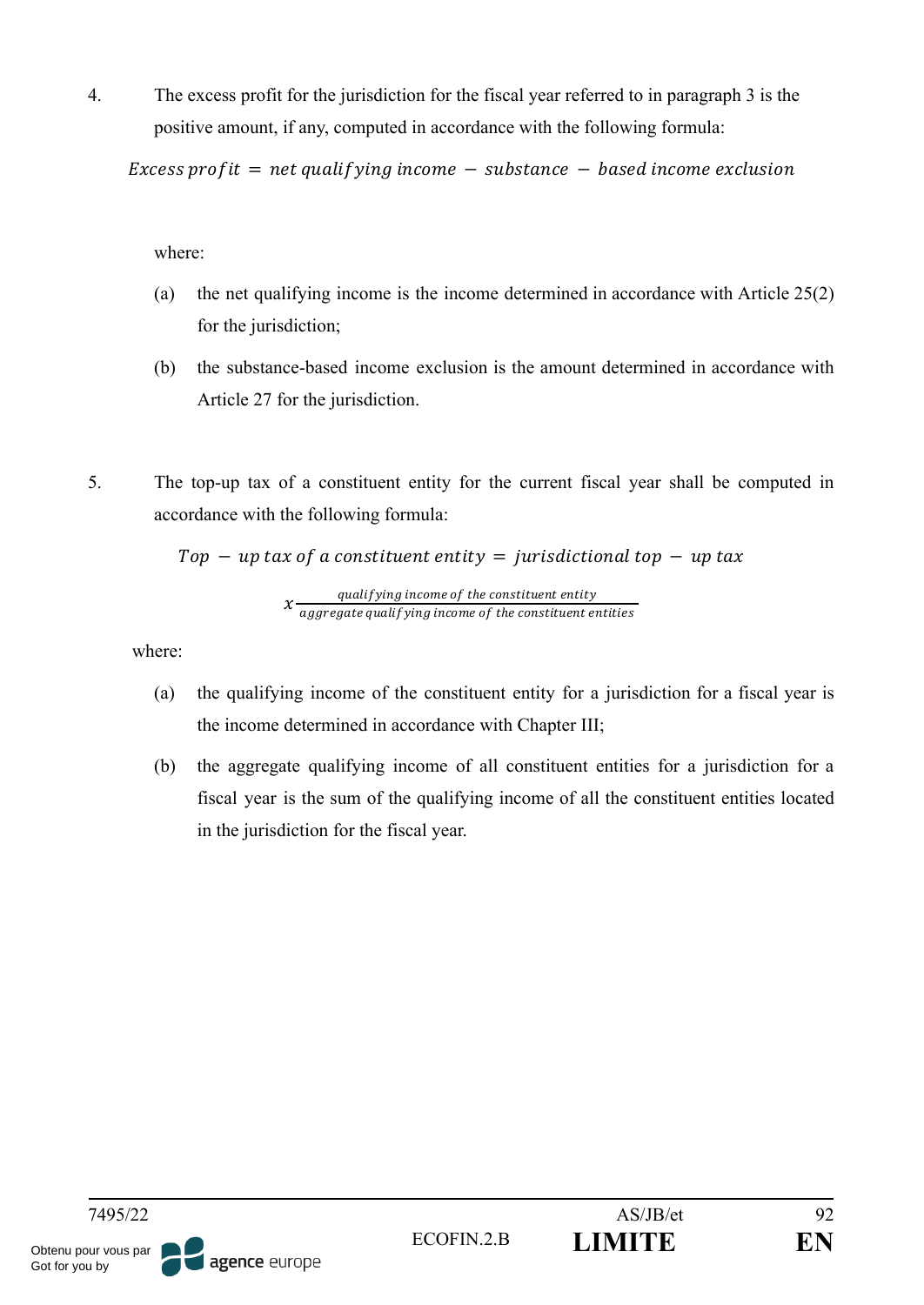- 6. If the jurisdictional top-up tax results from a recalculation pursuant to Article 28(1) and there is  $\pi$ -no net qualifying income in the jurisdiction for the fiscal year, the top-up tax shall be allocated to each constituent entity using the formula set out in paragraph 5, based on the qualifying income of the constituent entities in the fiscal years for which the recalculations pursuant to Article 28(1) are performed.
- 7. The top-up tax of each stateless constituent entity shall be computed, for each fiscal year, separately from the top-up tax of all other constituent entities.

# *Article 27 Substance-based income exclusion*

- 1. For the purpose of this Article, the following definitions apply:
	- (a) 'eligible employees' means full-time or part-time employees of a constituent entity and independent contractors participating in the ordinary operating activities of the MNE group or large-scale domestic group under the direction and control of the MNE group or large-scale domestic group;
	- (b) 'eligible payroll costs' means employee compensation expenditures, including salaries, wages and other expenditures that provide a direct and separate personal benefit to the employee, such as health insurance and pension contributions, payroll and employment taxes, and employer social security contributions;

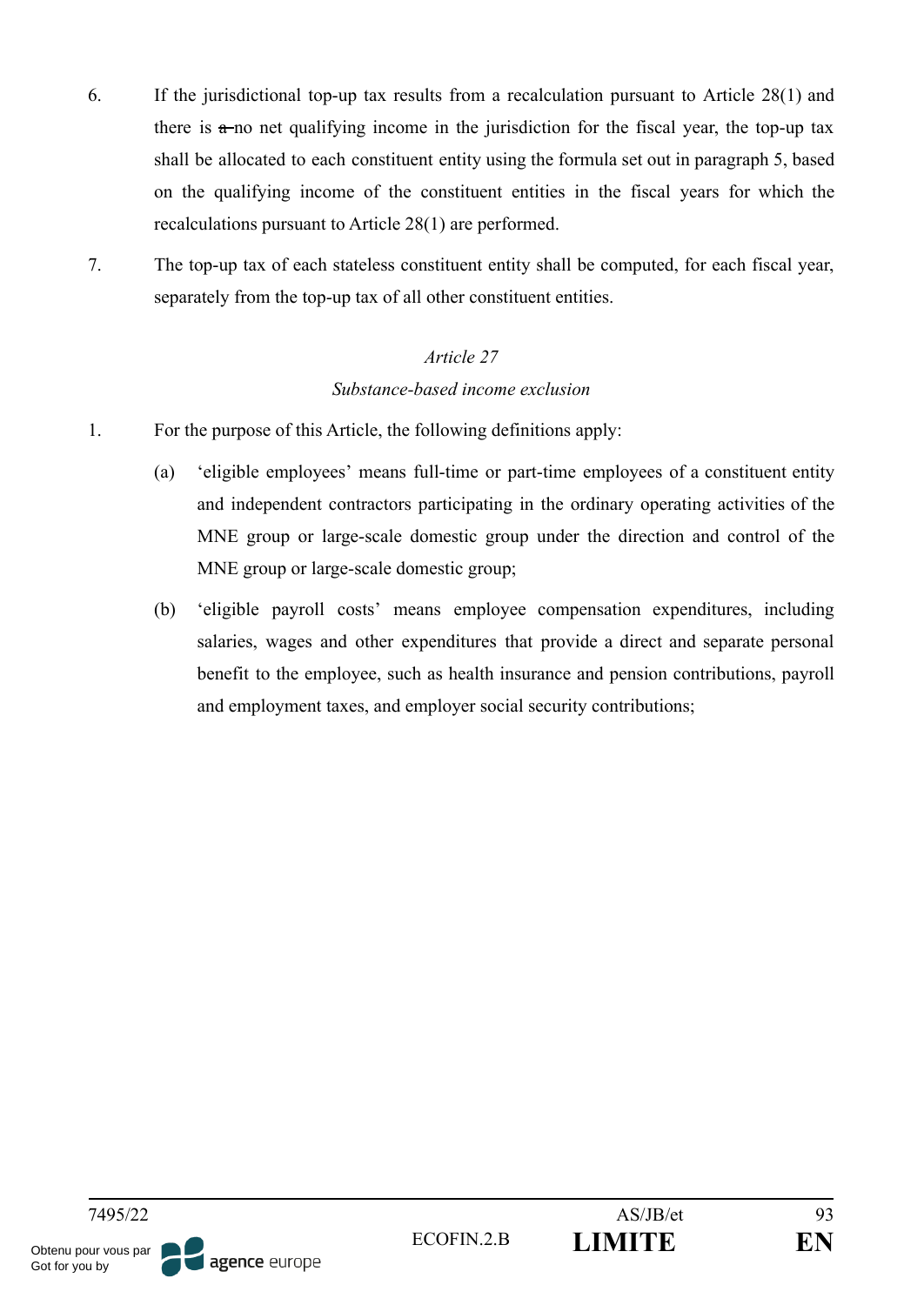- (c) 'eligible tangible assets' means:
	- (i) property, plant and equipment located in the jurisdiction;
	- (ii) natural resources located in the jurisdiction;
	- (iii) a lessee's right of use of tangible assets located in the jurisdiction; and
	- (iv) a licence or similar arrangement from the government for the use of immovable property or exploitation of natural resources that entails significant investment in tangible assets.
- 2. Unless a filing constituent entity of an MNE group or a large-scale domestic group elects, in accordance with Article 43(2), not to apply the substance-based income exclusion for the fiscal year, the net qualifying income for a jurisdiction shall be reduced, for the purpose of calculating the top-up tax, by an amount equal to the sum of the payroll carve-out and the tangible asset carve-out for each constituent entity located in the jurisdiction.
- 3. The payroll carve-out of a constituent entity located in a jurisdiction shall be equal to 5 % of its eligible payroll costs of eligible employees who perform activities for the MNE group or large-scale domestic group in such jurisdiction, with the exception of eligible payroll costs that are:
	- (a) capitalised and included in the carrying value of eligible tangible assets;
	- (b) attributable to income that is excluded in accordance with Article 16.

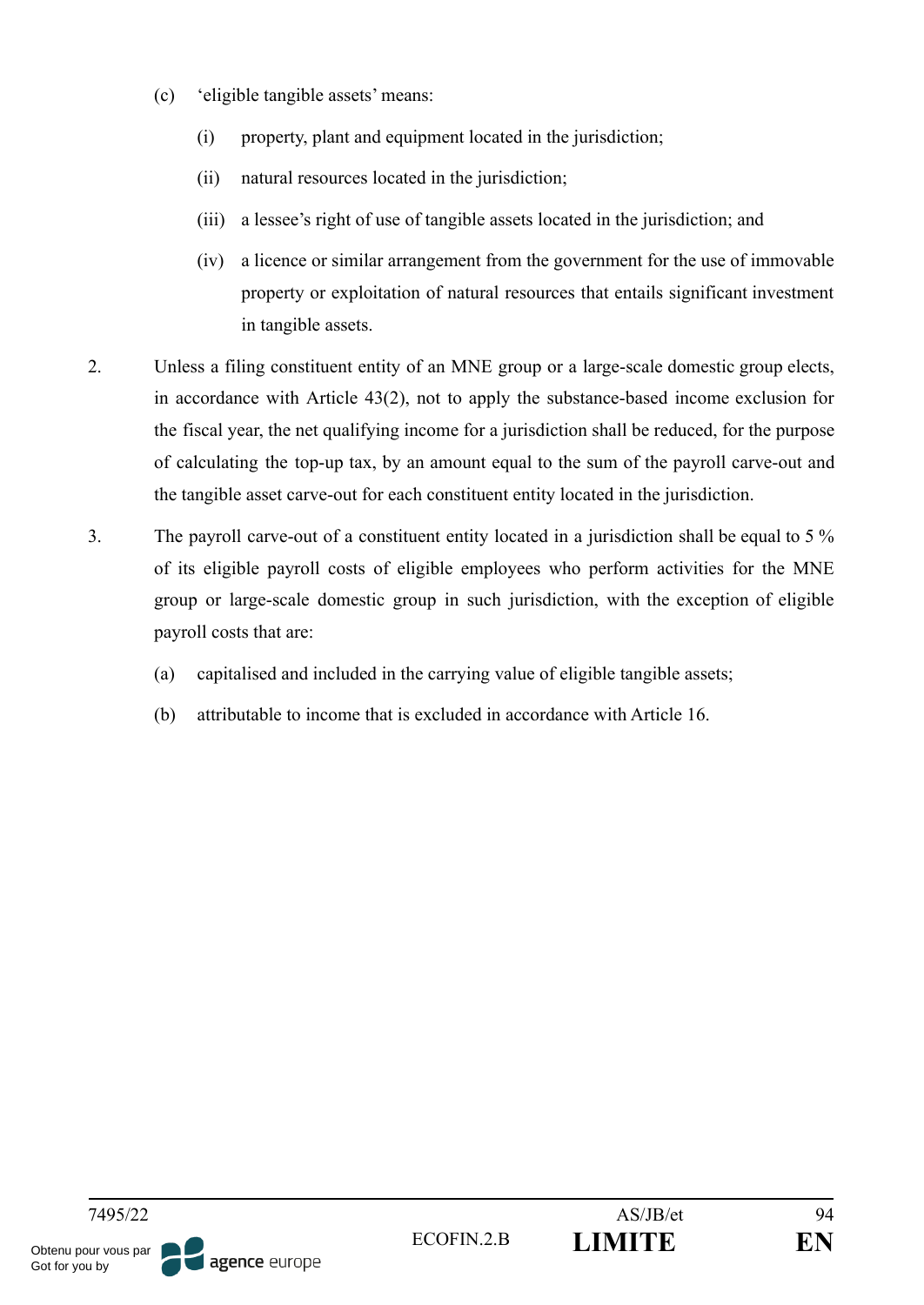- 4. The tangible asset carve-out of a constituent entity located in a jurisdiction shall be equal to 5 % of the carrying value of the eligible tangible assets located in the jurisdiction, with the exception of:
	- (a) the carrying value of property, including land and buildings, that is held for sale, for lease or for investment;
	- (b) the carrying value of tangible assets used to derive income that is excluded in accordance with Article 16.
- 5. For the purpose of paragraph 4, the carrying value of eligible tangible assets shall be the average of the carrying value of eligible tangible assets at the beginning and ending of the fiscal year, as recorded for the purpose of preparing the consolidated financial statements of the ultimate parent entity, reduced by any accumulated depreciation, amortisation and depletion and increased by any amount attributable to the capitalisation of payroll expenses.
- 6. For the purpose of paragraphs 3 and 4, the eligible payroll costs and eligible tangible assets of a constituent entity which is a permanent establishment shall be those that are included in its separate financial accounts in accordance with Article 17(1) and 17(2) provided that the eligible payroll costs and eligible tangible assets are located in the same jurisdiction as the permanent establishment.

The eligible payroll costs and eligible tangible assets of a permanent establishment shall not be taken into account for the eligible payroll costs and eligible assets of the main entity.

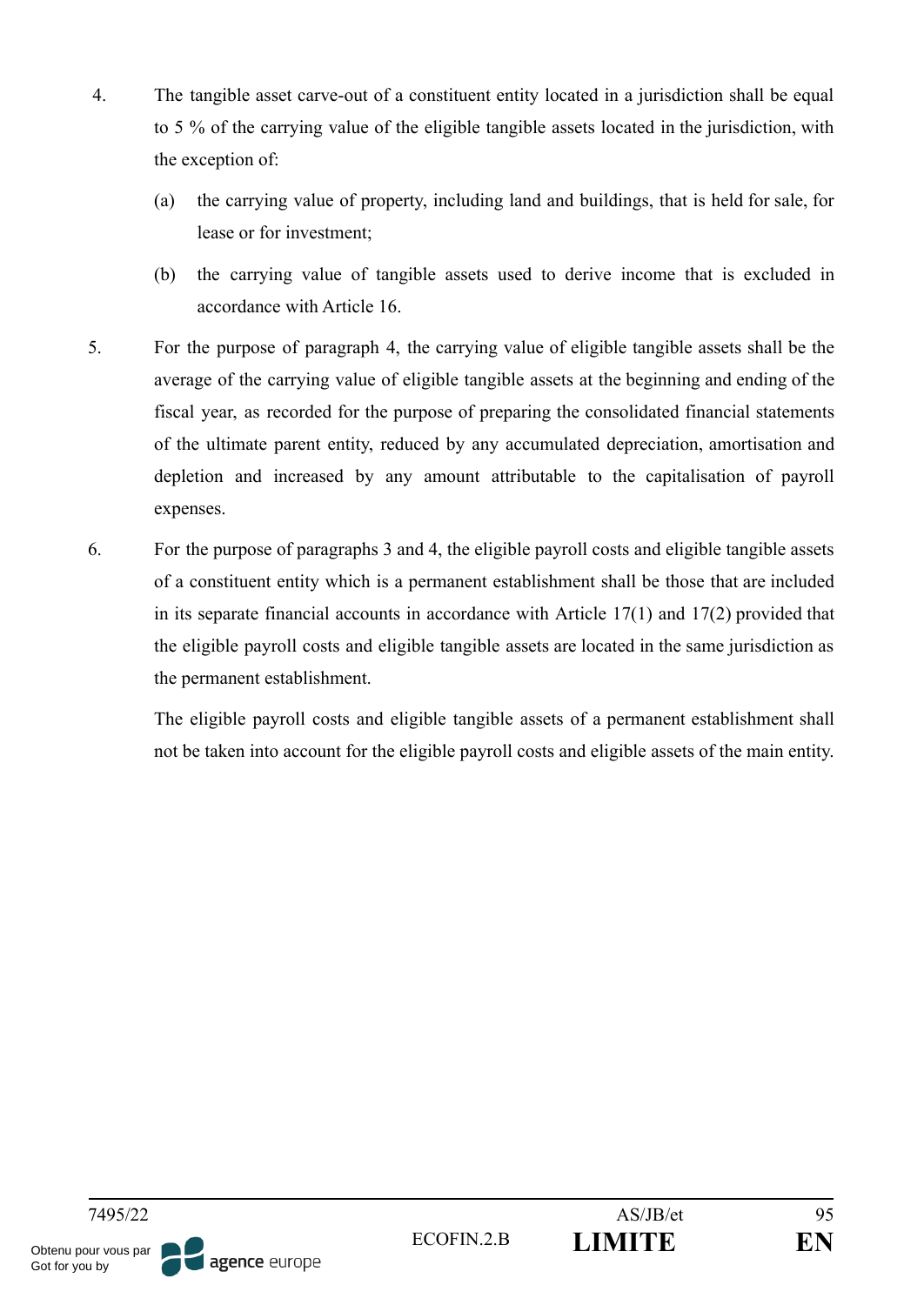Where the income of a permanent establishment was wholly or partially excluded pursuant to Article 18(1) and Article 36(5), the eligible payroll costs and eligible tangible assets of such permanent establishment shall be excluded in the same proportion from the computation under this Article for the MNE group or large-scale domestic group.

- 7. Eligible payroll costs of eligible employees paid by, and eligible tangible assets owned by, a flow-through entity that are not allocated under paragraph 6 shall be allocated to:
	- (a) the constituent entity owners of the flow-through entity, in proportion to the amount allocated to them pursuant to Article 18(4), provided that the eligible employees and eligible tangible assets are located in the jurisdiction of the constituent entity-owners; and
	- (b) the flow-through entity if it is the ultimate parent entity, reduced in proportion to the income excluded from the computation of the qualifying income of the flow-through entity pursuant to Article 36(1) and 36(2), provided that the eligible employees and eligible tangible assets are located in the jurisdiction of the flow-through entity.

All other eligible payroll costs and eligible tangible assets of the flow-through entity shall be excluded from the substance-based income exclusion computations of the MNE group or large-scale domestic group.

- 8. The substance-based income exclusion of each stateless constituent entity shall be computed, for each fiscal year, separately from the substance-based income exclusion of all other constituent entities.
- 9. The substance-based income exclusion computed under this Article shall not include the payroll carve-out and the tangible asset carve-out of constituent entities that are investment entities in that jurisdiction.

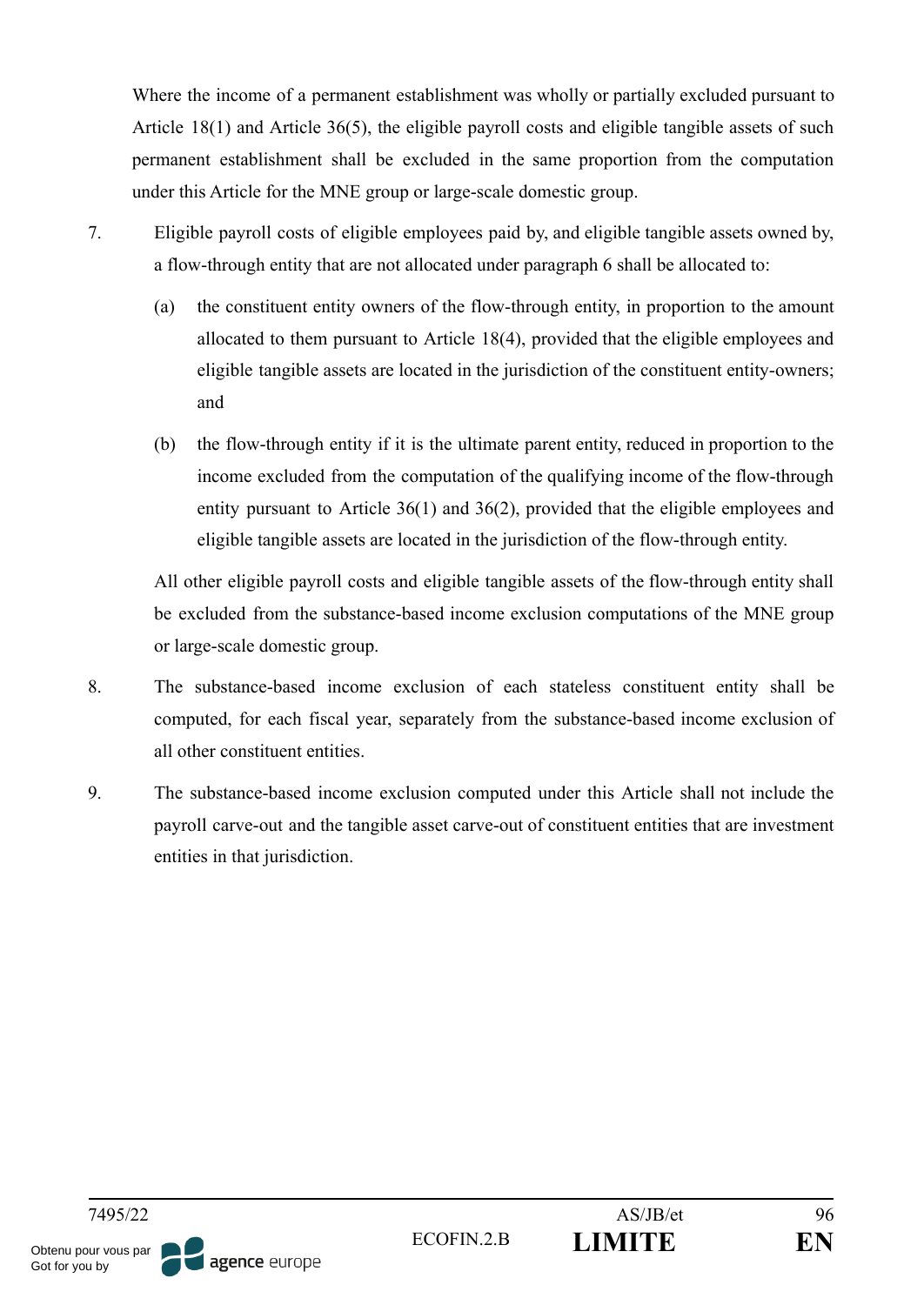#### *Additional top-up tax*

- 1. Where, pursuant to Articles **10(3),** 15(7), 21(6), 24(1), 24(4) and 38(5), an adjustment to covered taxes or qualifying income or loss results in the recalculation of the effective tax rate and top-up tax of the MNE group for a prior fiscal year, the effective tax rate and top-up tax shall be recomputed in accordance with the rules set out in Articles 25 to 27. Any amount of incremental top-up tax arising from such recalculation shall be treated as an additional top-up tax for the purpose of Article 26(3) for the fiscal year during which the recalculation is made.
- 2. Where there is an additional top-up tax and no net qualifying income for the jurisdiction for the fiscal year, the qualifying income of each constituent entity located in the jurisdiction shall be an amount equal to the top-up tax allocated to such constituent entities pursuant to Articles 26(5) and 26(6) divided by the minimum tax rate.
- 3. Where, pursuant to Article 20(5), additional top-up tax is due, the qualifying income of each constituent entity located in the jurisdiction shall be an amount equal to the top-up tax allocated to such constituent entity divided by the minimum tax rate. The allocation shall be made pro-rata, to each constituent entity, based on the following formula:

#### (Oualif vingincome Vlossxminimum taxrate) – adjusted covered taxes

The additional top-up tax shall only be allocated to constituent entities that record an amount of adjusted covered tax that is less than zero and less than the qualifying income or loss of such constituent entities multiplied by the minimum tax rate.

4. Where a constituent entity is allocated additional top-up tax in accordance with this Article and Article 26(5) and 26(6), such constituent entity shall be treated as a low-taxed constituent entity for the purpose of Chapter II.

#### *Article 29*

#### *De minimis exclusion*

- 1. By way of derogation from Chapter V, at the election of the filing constituent entity, the top-up tax due for the constituent entities located in a jurisdiction shall be equal to zero for a fiscal year if, for such fiscal year:
	- (a) the average qualifying revenue of all constituent entities located in such jurisdiction is less than EUR 10 000 000; and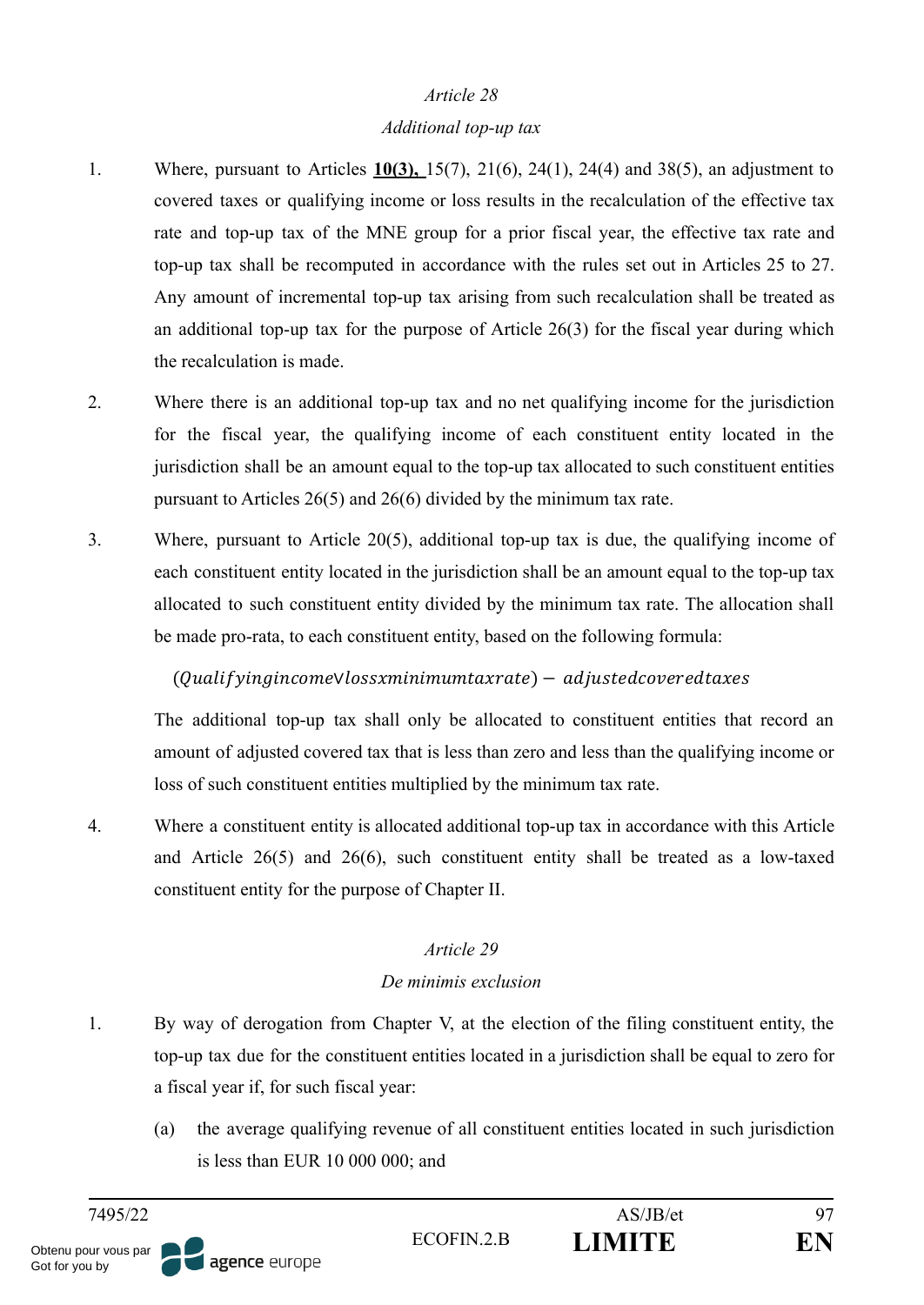(b) the average qualifying income or loss of all constituent entities in such jurisdiction is a loss or is less than EUR 1 000 000.

The election shall be made annually in accordance with Article 43(2).

2. The average qualifying revenue or average qualifying income or loss referred to in paragraph 1 shall be the average of the qualifying revenue or qualifying income or loss of the constituent entities located in the jurisdiction for the fiscal year and the two preceding fiscal years.

If there are no constituent entities with qualifying revenue or qualifying loss located in the jurisdiction in the first or second preceding fiscal years, such fiscal years shall be excluded from the calculation of the average qualifying revenue or qualifying income or loss of that jurisdiction.

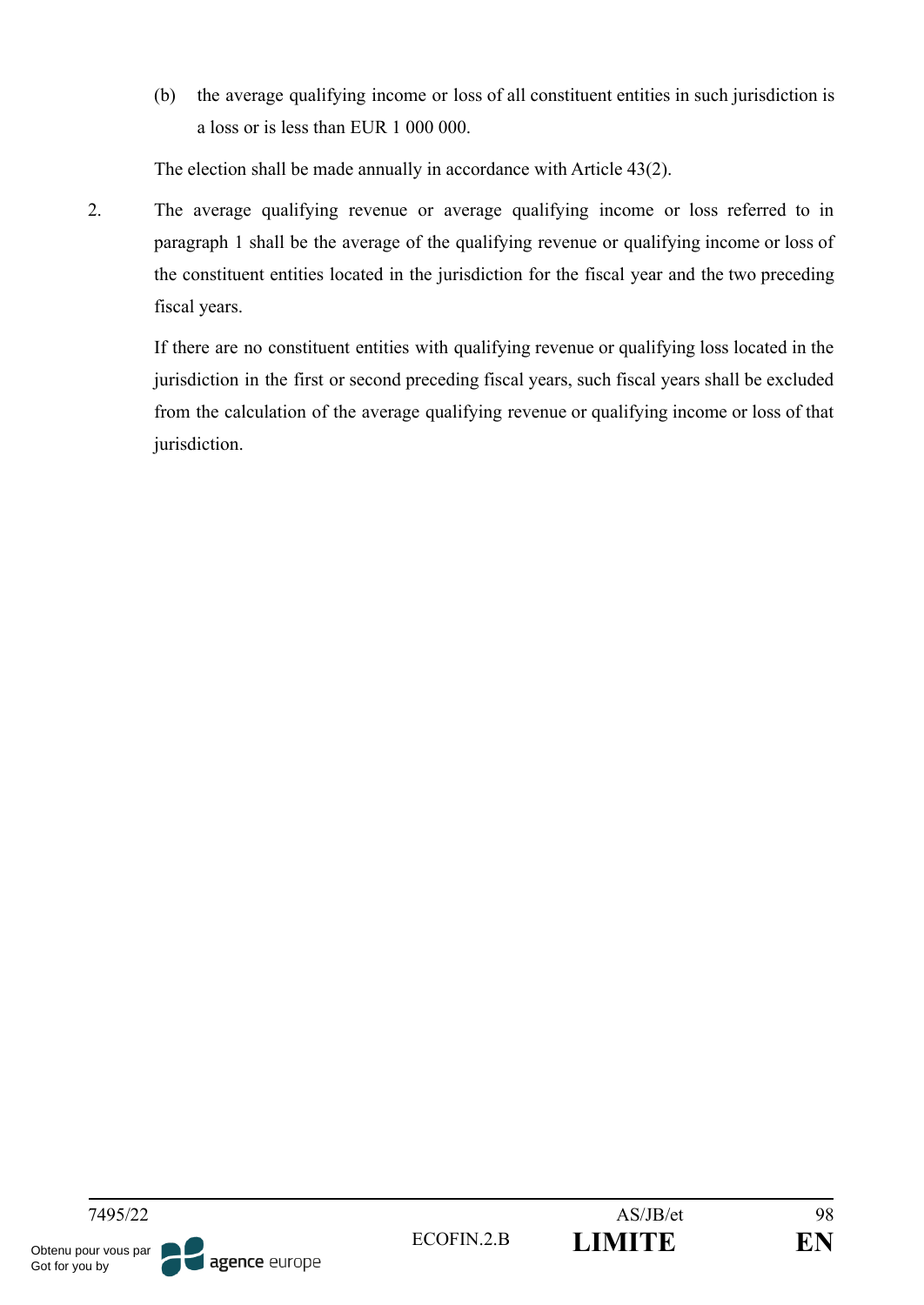- 3. The qualifying revenue of the constituent entities located in a jurisdiction for a fiscal year shall be the sum of all the revenues of the constituent entities located in that jurisdiction, reduced or increased by any adjustment carried out in accordance with Chapter III.
- 4. The qualifying income or loss of the constituent entities located in a jurisdiction for a fiscal year shall be the net qualifying income or loss of that jurisdiction as computed in accordance with Article 25(2).
- 5. The de minimis exclusion shall not be applicable to stateless constituent entities and investment entities. The revenue and qualifying income or loss of such entities shall be excluded from the computation of the de minimis exclusion.

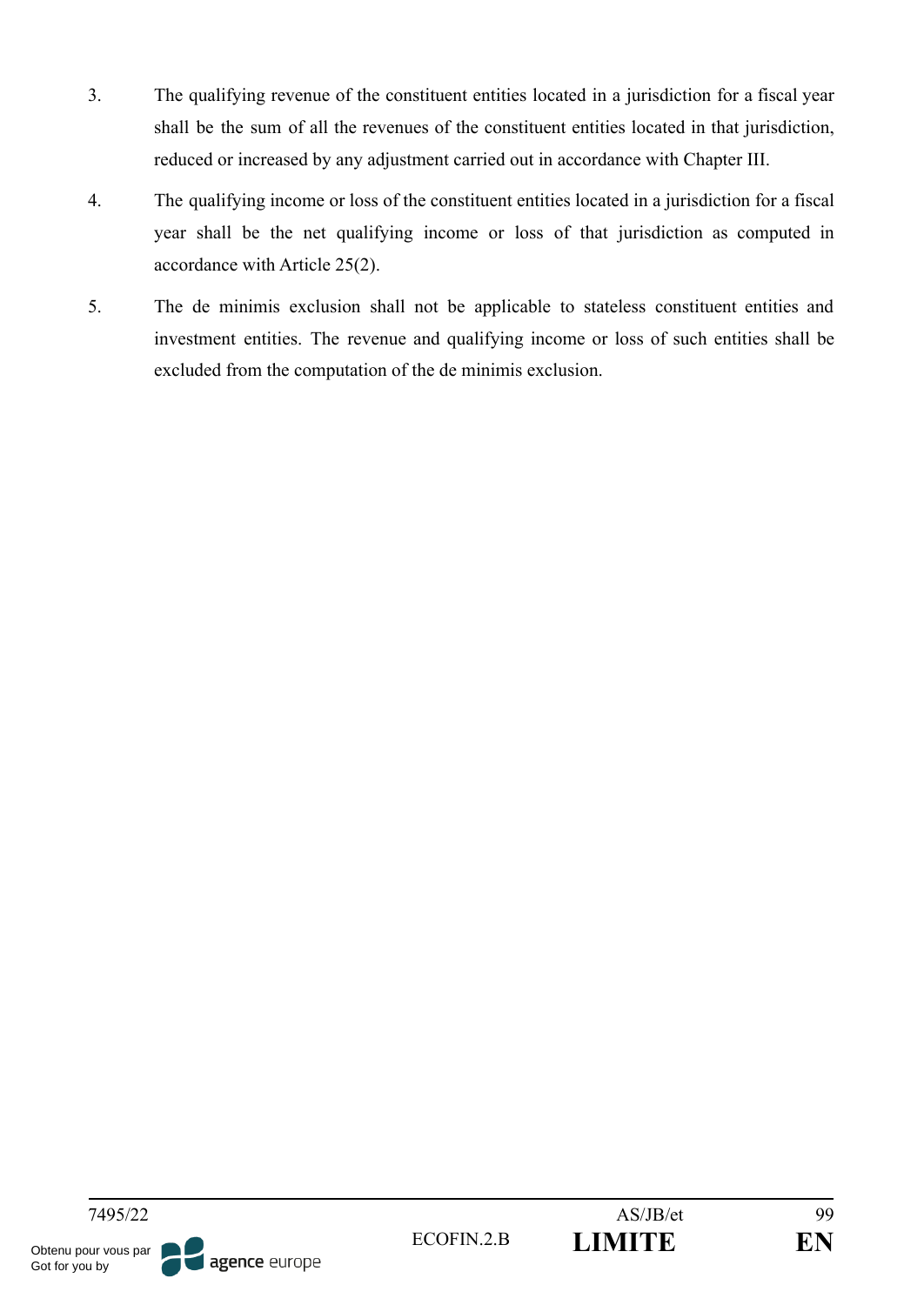#### *Minority-owned constituent entities*

- 1. For the purpose of this Article, the following definitions apply:
	- (a) 'minority-owned constituent entity' means a constituent entity in which the ultimate parent entity has a direct or indirect ownership interest of 30 % or less;
	- (b) 'minority-owned parent entity' means a minority-owned constituent entity that holds, directly or indirectly, the controlling interests of another minority-owned constituent entity, except where the controlling interests of the former entity are held, directly or indirectly, by another minority-owned constituent entity;
	- (c) 'minority-owned subgroup' means a minority-owned parent entity and its minority-owned subsidiaries; and
	- (d) 'minority-owned subsidiary' means a minority-owned constituent entity whose controlling interests are held, directly or indirectly, by a minority-owned parent entity.
- 2. The computation of the effective tax rate and the top-up tax for a jurisdiction in accordance with Chapters III to VII with respect to members of a minority-owned subgroup shall apply as if each minority-owned subgroup was a separate MNE group or large-scale domestic group.

The adjusted covered taxes and qualifying income or loss of members of a minority-owned subgroup shall be excluded from the determination of the residual amount of the effective tax rate of the MNE group or large-scale domestic group computed in accordance with Article 25(1) and from the net qualifying income computed in accordance with Article  $25(2)$ .

7495/22 AS/JB/et 100 ECOFIN.2.B **LIMITE EN** Obtenu pour vous par agence europe Got for you by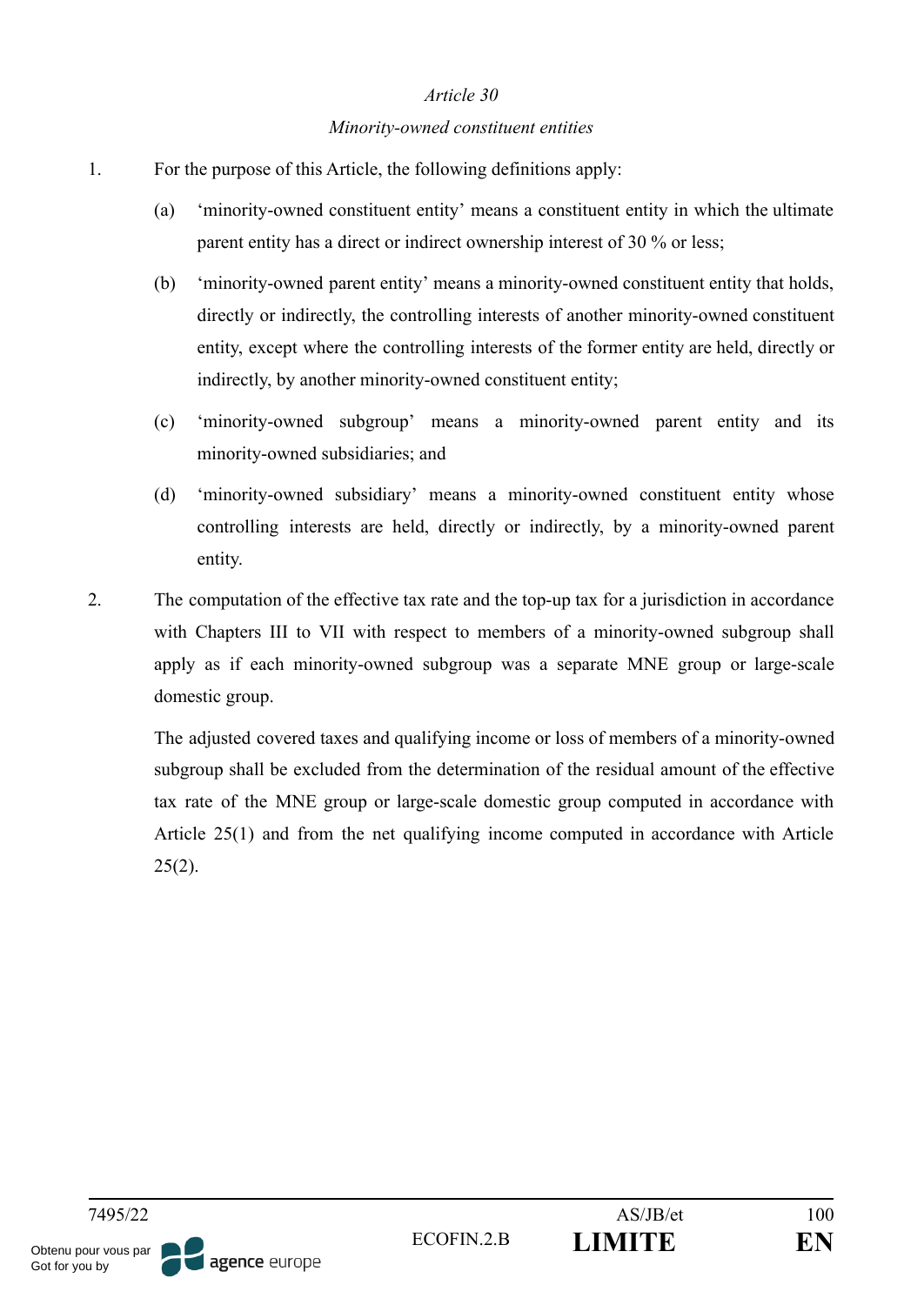3. The effective tax rate and top-up tax of a minority-owned constituent entity that is not a member of a minority-owned subgroup shall be computed on an entity basis in accordance with Chapters III to VII.

The adjusted covered taxes and qualifying income or loss of the minority-owned constituent entity shall be excluded from the determination of the residual amount of the effective tax rate of the MNE group or large-scale domestic group computed in accordance with Article 25(1) and from the net qualifying income computed in accordance with Article 25(2).

This paragraph shall not apply to a minority-owned constituent entity that is an investment entity.

#### *Article 30a*

## *Safe harbours*

By way of derogation from Articles 25 to 30, Member States shall ensure that, at the election of the filing constituent entity, the top-up tax due by a group in a jurisdiction shall be deemed to be zero for a fiscal year if the effective level of taxation of the constituent entities located in that jurisdiction fulfils the conditions of a qualifying international agreement on safe harbours.

For the purpose of the preceding paragraph, qualifying international agreement on safe harbours means an international set of rules and conditions which all Member States have consented to and which grants groups in the scope of this Directive the possibility of electing to benefit from one or more safe harbours for a jurisdiction.

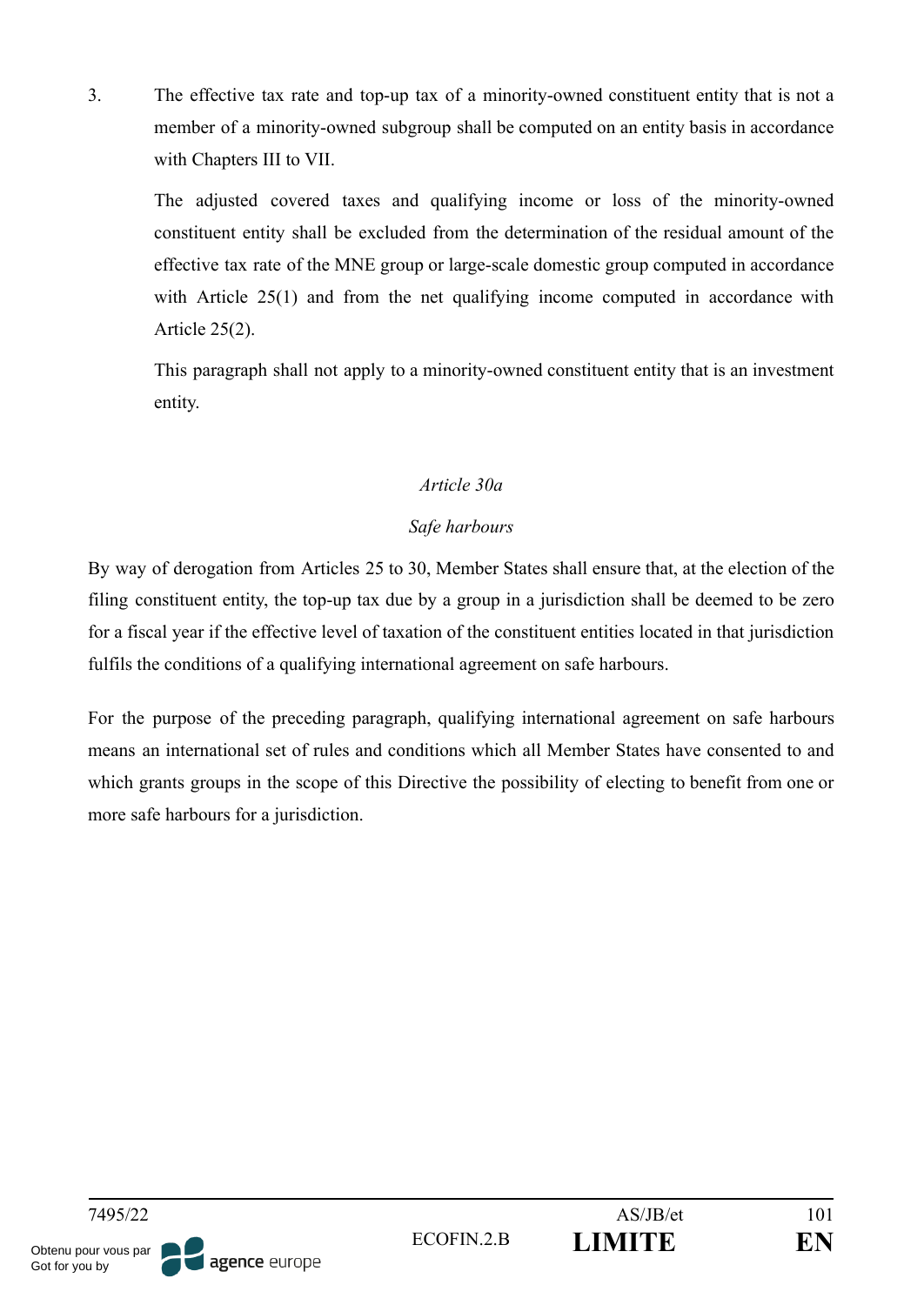## **CHAPTER VI**

# **SPECIAL RULES FOR CORPORATE RESTRUCTURING AND HOLDING STRUCTURES**

#### *Article 31*

*Application of the consolidated revenue threshold to group mergers and demergers*

- 1. For the purpose of this article, the following definitions apply:
	- (a) 'merger' means any arrangement where:
		- (i) all or substantially all of the group entities of two or more separate groups are brought under common control in a way that they constitute entities of a combined group; or
		- (ii) an entity that is not a member of any group is brought under common control with another entity or group in a way that they constitute entities of a combined group;
	- (b) 'demerger' means any arrangement where the group entities of a single group are separated into two or more different groups that are no longer consolidated by the same ultimate parent entity.
- 2. Where two or more groups merge to form a single group in any of the last four consecutive fiscal years immediately preceding the tested fiscal year, the consolidated revenue threshold of the MNE group or large-scale domestic group as referred to in Article 2 shall be deemed to be met for any fiscal year prior to the merger if the sum of the revenue included in each of their consolidated financial statements for that fiscal year is EUR 750 000 000 or more.

7495/22 AS/JB/et 102 ECOFIN.2.B **LIMITE EN** Obtenu pour vous par agence europe Got for you by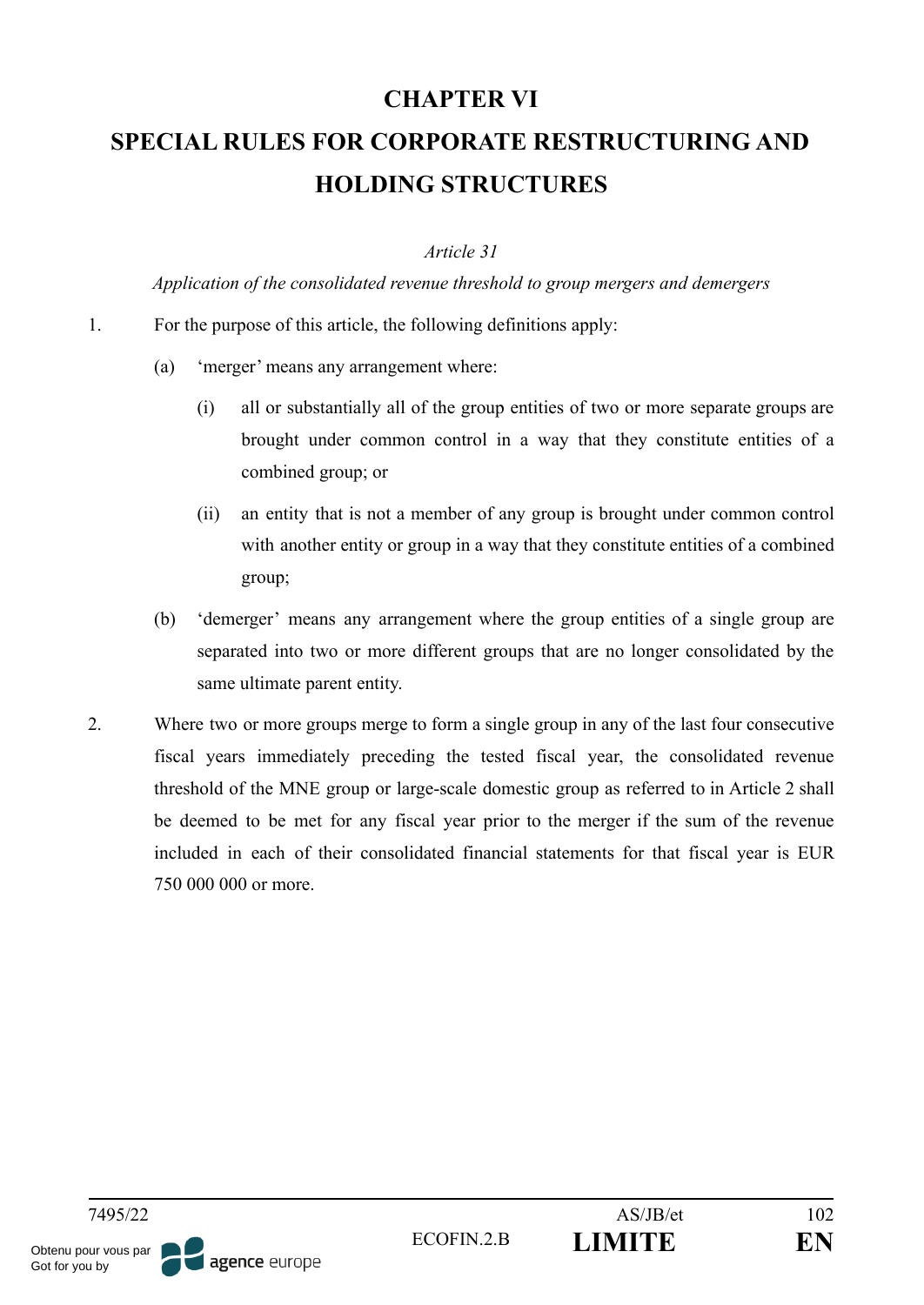- 3. Where an entity that is not a member of a group (the "target") merges with an entity or a group (the " acquiring entity") in the tested fiscal year, and either the target or the acquiring entity did not have consolidated financial statements in any of the last four consecutive fiscal years immediately preceding the tested fiscal year, the consolidated revenue threshold of the MNE group or large-scale domestic group shall be deemed to be met for that year if the sum of the revenue included in each of their financial statements or consolidated financial statements for that year is EUR 750 000 000 or more.
- 4. Where a single MNE group or large-scale domestic group within the scope of this Directive demerges into two or more groups (each a "demerged group"), the consolidated revenue threshold shall be deemed to be met by a demerged group :
	- (a) with respect to the first tested fiscal year ending after the demerger, if the demerged group has an annual revenue of EUR 750 000 000 or more in that year;
	- (b) with respect to the second to fourth tested fiscal years ending after the demerger, if the demerged group has an annual revenue of EUR 750 000 000 or more in at least two of those fiscal years.

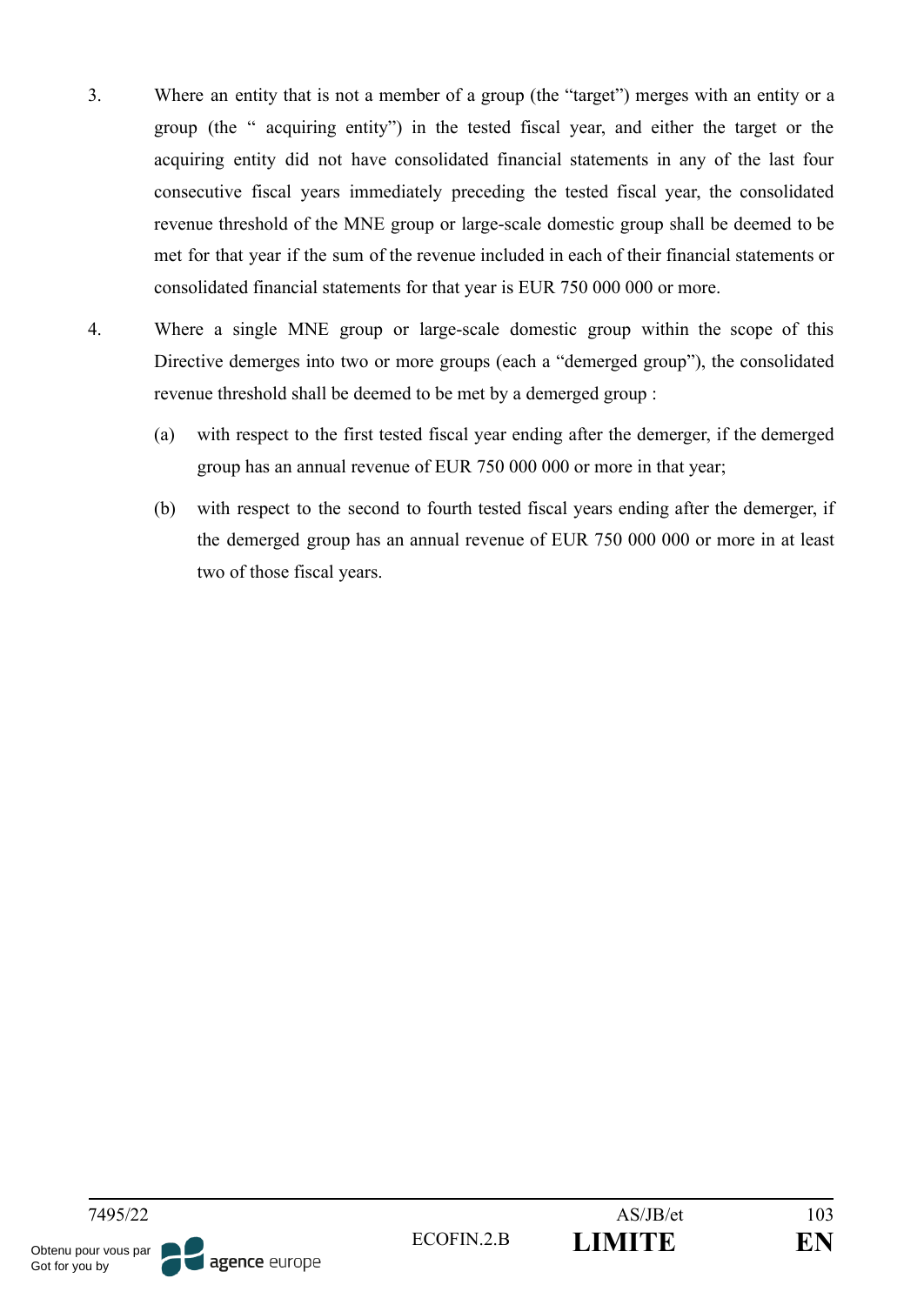#### *Constituent entities joining and leaving an MNE group or large-scale domestic group*

1. Where an entity (the "target") becomes or ceases to be a constituent entity of an MNE group or large-scale domestic group as a result of a transfer of direct or indirect ownership interests in the target or the target becomes the ultimate parent entity of a new group during a fiscal year (the "acquisition year"), the target shall be treated as a member of the MNE group or large-scale domestic group for the purpose of this Directive provided that a portion of its assets, liabilities, income, expenses and cash flows is included on a line-by-line basis in the consolidated financial statements of the ultimate parent entity in the acquisition year.

The effective tax rate and top-up tax of the target shall be computed in accordance with paragraphs 2 to 8.

- 2. In the acquisition year, an MNE group or large-scale domestic group shall take into account only the financial accounting net income or loss and adjusted covered taxes of the target that are included in the consolidated financial statements of the ultimate parent entity for purposes of this Directive.
- 3. In the acquisition year, and in each succeeding fiscal year, the qualifying income or loss and adjusted covered taxes of the target shall be based on the historical carrying value of its assets and liabilities.
- 4. In the acquisition year, the computation of the eligible payroll costs of the target pursuant to Article 27(3) shall take into account only the costs that are reflected in the consolidated financial statements of the ultimate parent entity.

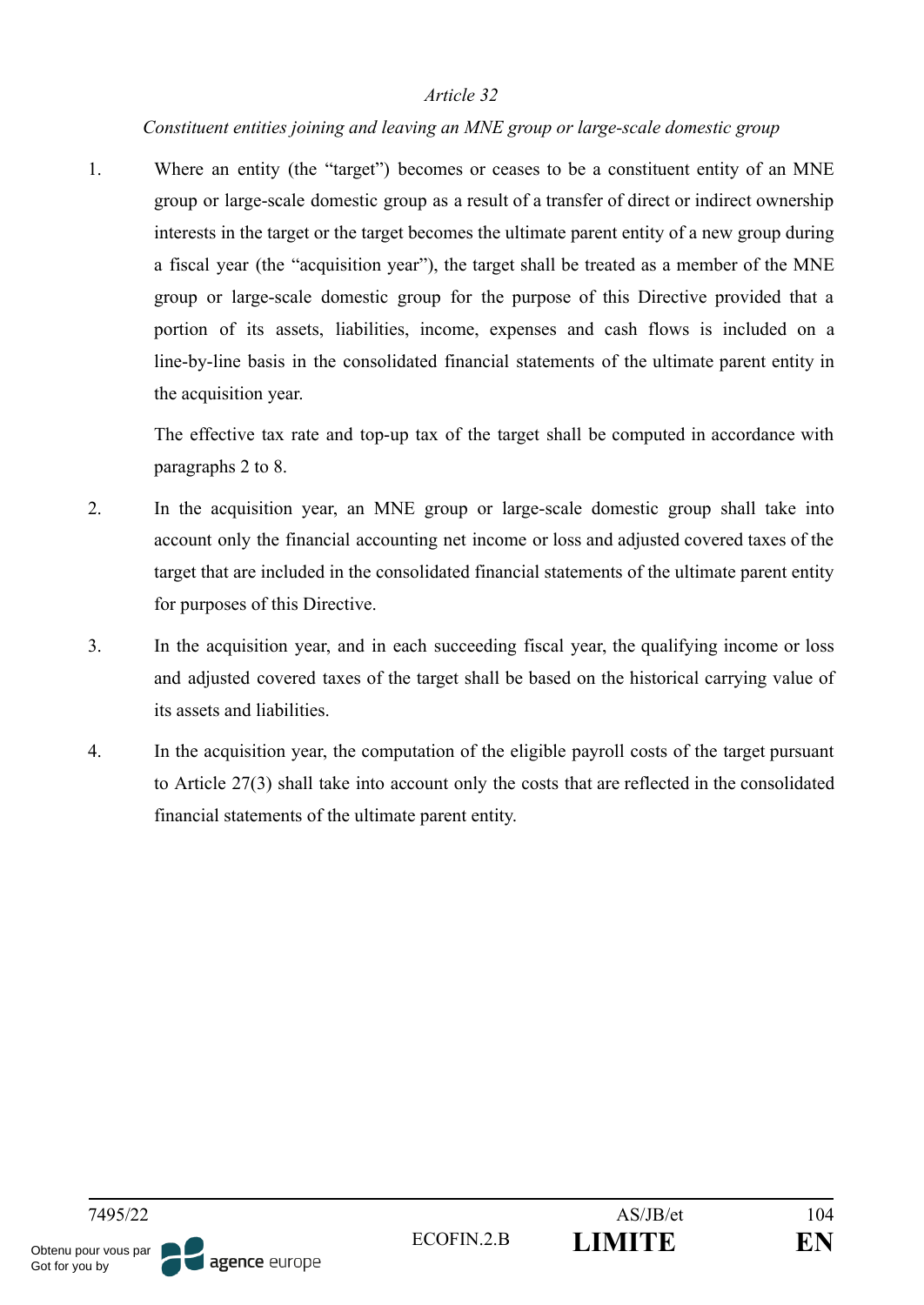- 5. The computation of the carrying value of the eligible tangible assets of the target pursuant to Article 27(4) shall be adjusted, where applicable, in proportion to the period of time in which the target was a member of the MNE group or large-scale domestic group during the acquisition year.
- 6. With the exception of the qualifying loss deferred tax asset, the deferred tax assets and deferred tax liabilities of a target that are transferred between MNE groups or large-scale domestic groups shall be taken into account by the acquiring MNE group or large-scale domestic group in the same manner and to the same extent as if the acquiring MNE group or large-scale domestic group controlled the target when such assets and liabilities arose;
- 7. Deferred tax liabilities of the target that have previously been included in its total deferred tax adjustment amount shall be treated as reversed, for the purpose of Article 21(7), by the disposing MNE group or large-scale domestic group and as arising from the acquiring MNE group or large-scale domestic group in the acquisition year, except that in such case any subsequent reduction of covered taxes pursuant to Article 21(7) shall have effect in the year in which the amount is recaptured.
- 8. Where the target is a parent entity and is a group entity in two or more MNE groups or large-scale domestic groups during the acquisition year, it shall apply separately the income inclusion rule to its allocable shares of the top-up tax of low-taxed constituent entities determined for each MNE group or large-scale domestic group.
- 9. By way of derogation from paragraphs 1 to 8, the acquisition or disposal of a controlling interest in a target shall be treated as an acquisition or disposal of assets and liabilities if the jurisdiction in which the target is located, or in the case of a tax transparent entity, the jurisdiction in which the assets are located, treats the acquisition or disposal of that controlling interest in the same, or in a similar manner, as an acquisition or disposal of assets and liabilities, and imposes a covered tax on the seller based on the difference between their tax basis and the consideration paid in exchange for the controlling interest or the fair value of the assets and liabilities.

agence europe

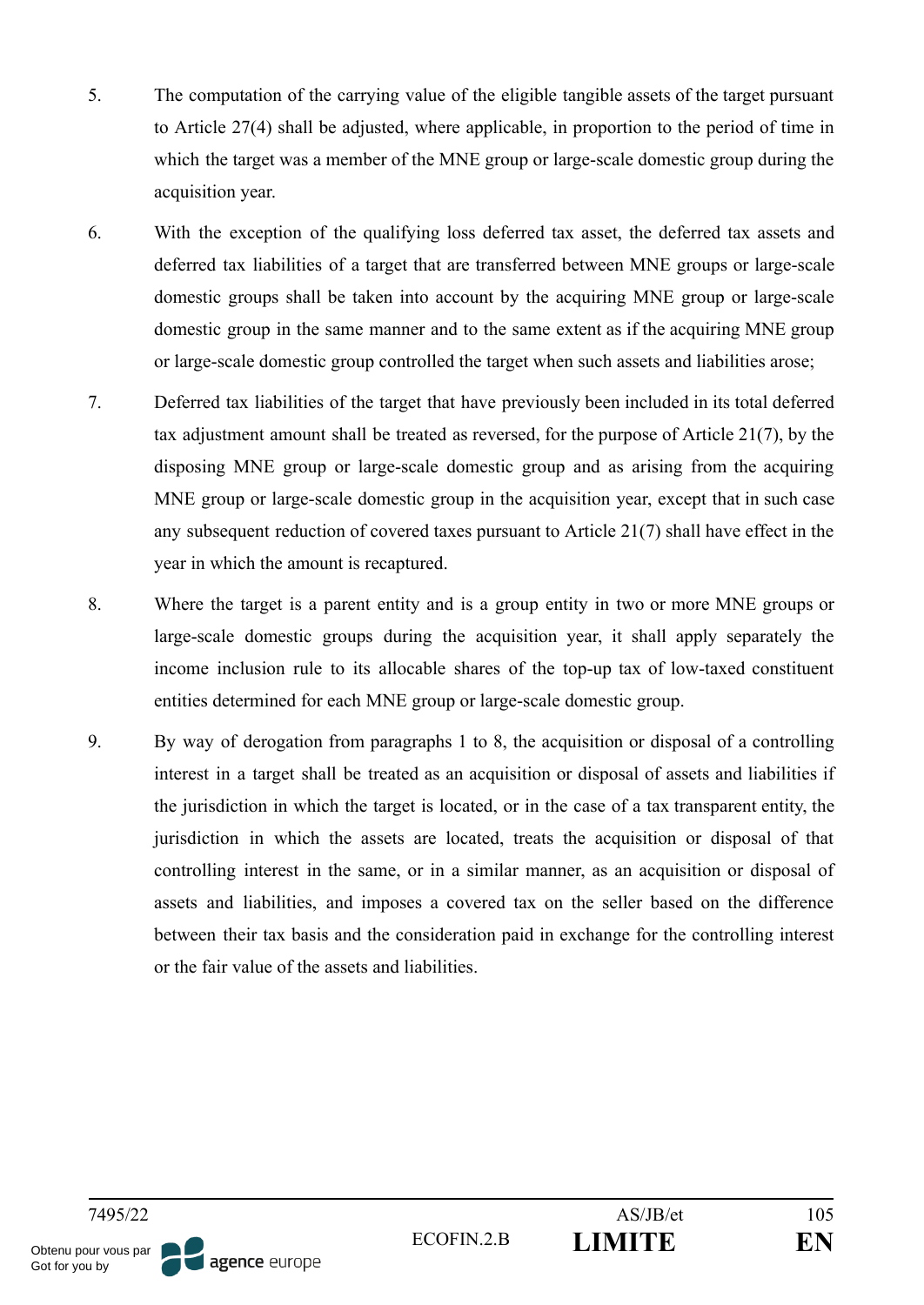#### *Transfer of assets and liabilities*

- 1. For the purpose of this Article, the following definitions apply:
	- (a) 'reorganisation' means a transformation or transfer of assets and liabilities such as in a merger, demerger, liquidation, or similar transaction where:
		- (i) the consideration for the transfer is, in whole or in significant part, equity interests issued by the acquiring constituent entity or by a person connected with the acquiring constituent entity, or, in the case of a liquidation, equity interests of the target or, when no consideration is provided, where the issuance of an equity interest would have no economic significance;
		- (ii) the disposing constituent entity's gain or loss on those assets is not subject to tax, in whole or in part; and
		- (iii) the tax laws of the jurisdiction in which the acquiring constituent entity is located require the acquiring constituent entity to compute taxable income after the disposal or acquisition using the disposing constituent entity's tax basis in the assets, adjusted for any non-qualifying gain or loss on the disposal or acquisition.
	- (b) 'non-qualifying gain or loss' means the lesser of the gain or loss of the transferring entity arising in connection with a reorganisation that is subject to tax in the transferring entity's location and the financial accounting gain or loss arising in connection with the reorganisation.

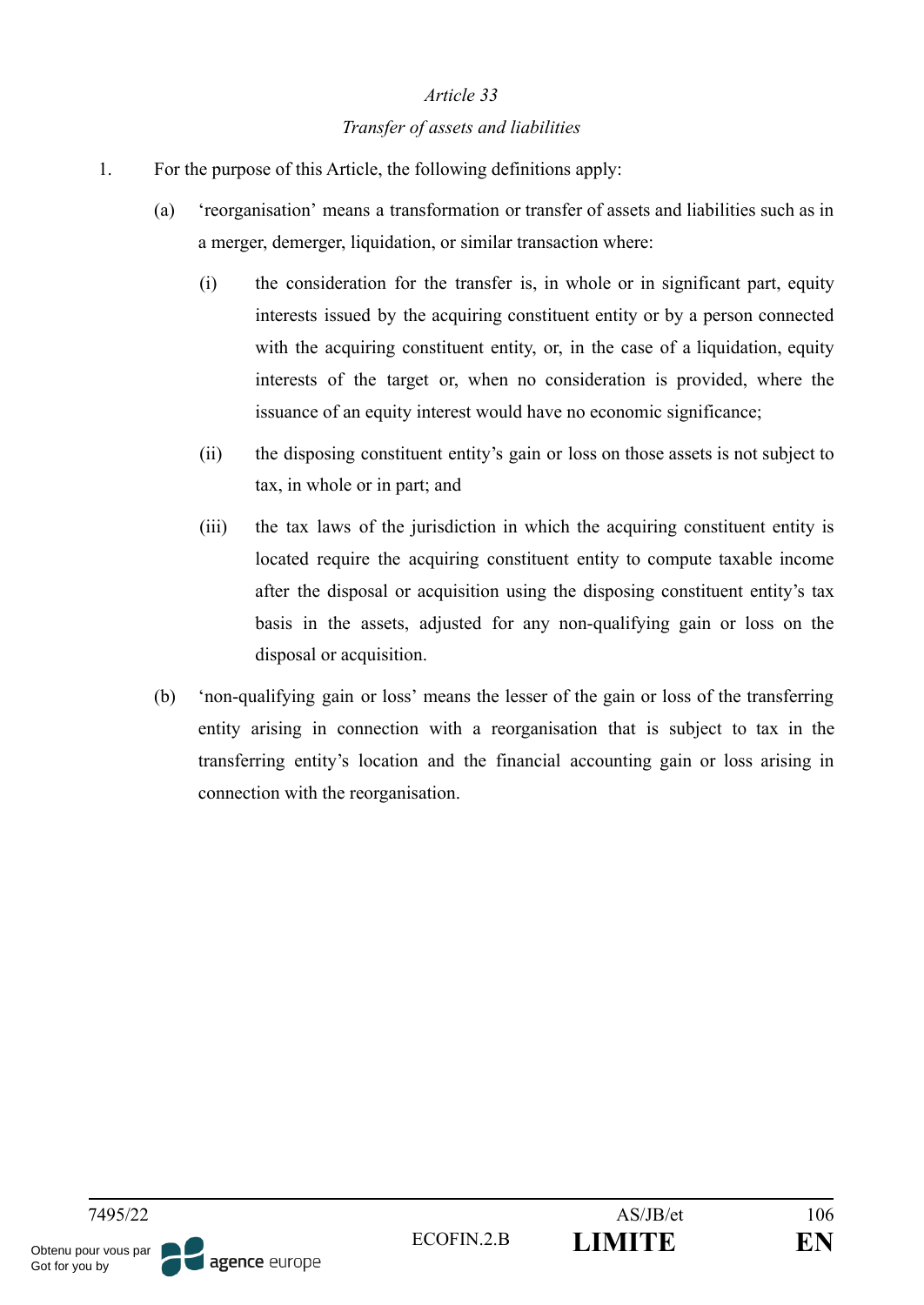2. A constituent entity that disposes of assets and liabilities (the "transferring entity") shall include the gain or loss arising from such disposal in the computation of its qualifying income or loss.

A constituent entity that acquires assets and liabilities (the "acquiring entity") shall determine its qualifying income or loss on the basis of its carrying value of the acquired assets and liabilities determined under the financial accounting standard used in preparing consolidated financial statements of the ultimate parent entity.

- 3. By way of derogation from paragraph 2, where a disposal or acquisition of assets and liabilities is performed in the context of a reorganisation:
	- (a) the transferring entity shall exclude any gain or loss arising from such disposal from the computation of its qualifying income or loss; and
	- (b) the acquiring entity shall determine its qualifying income or loss on the basis of the carrying value of the acquired assets and liabilities of the transferring entity upon transfer.
- 4. By way of derogation from paragraphs 2 and 3, where the transfer of assets and liabilities is performed in the context of a reorganisation which results, for the transferring entity, in a non-qualifying gain or loss:
	- (a) the transferring entity shall include the gain or loss on the disposal in its qualifying income or loss computation to the extent of the non-qualifying gain or loss; and

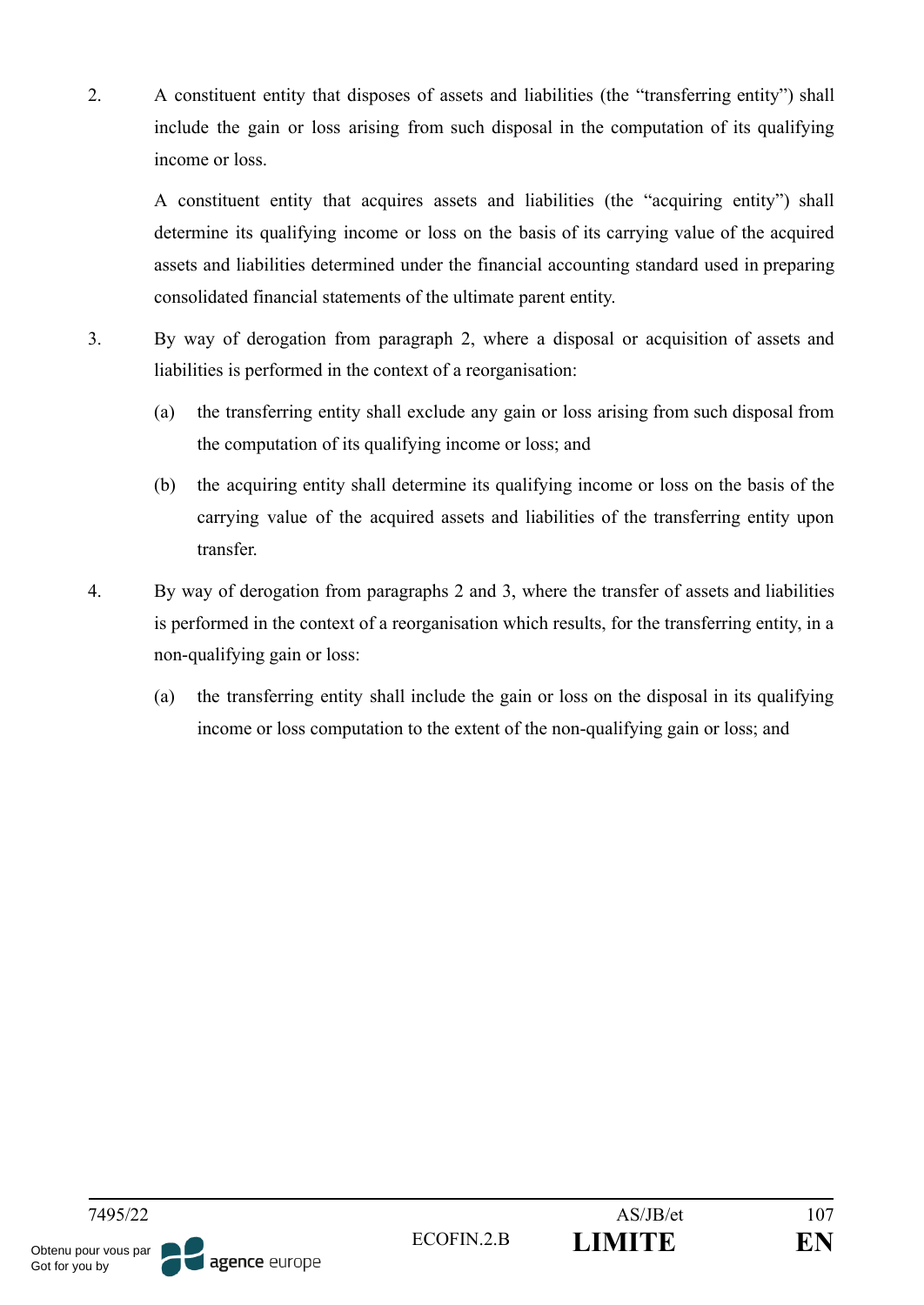- (b) the acquiring entity shall determine its qualifying income or loss after the acquisition using the transferring entity's carrying value of the acquired assets and liabilities upon disposal, as adjusted consistently with local tax rules of the acquiring entity to account for the non-qualifying gain or loss.
- 5. At the election of the filing constituent entity, where a constituent entity that is required or permitted to adjust the basis of its assets and the amount of its liabilities to fair value for tax purposes in the jurisdiction where it is located, such constituent entity may:
	- (a) include, in the computation of its qualifying income or loss, an amount of gain or loss in respect of each of its assets and liabilities, which shall be:
		- (i) equal to the difference between the carrying value for financial accounting purposes of the asset or liability immediately before the date of the event that triggered the tax adjustment (the "triggering event") and the fair value of the asset or liability immediately after the triggering event; and
		- (ii) decreased (or increased) by the non-qualifying gain or loss, if any, arising in connection with the triggering event;
	- (b) use the fair value for financial accounting purposes of the asset or liability immediately after the triggering event to compute qualifying income or loss in the fiscal years ending after the triggering event;

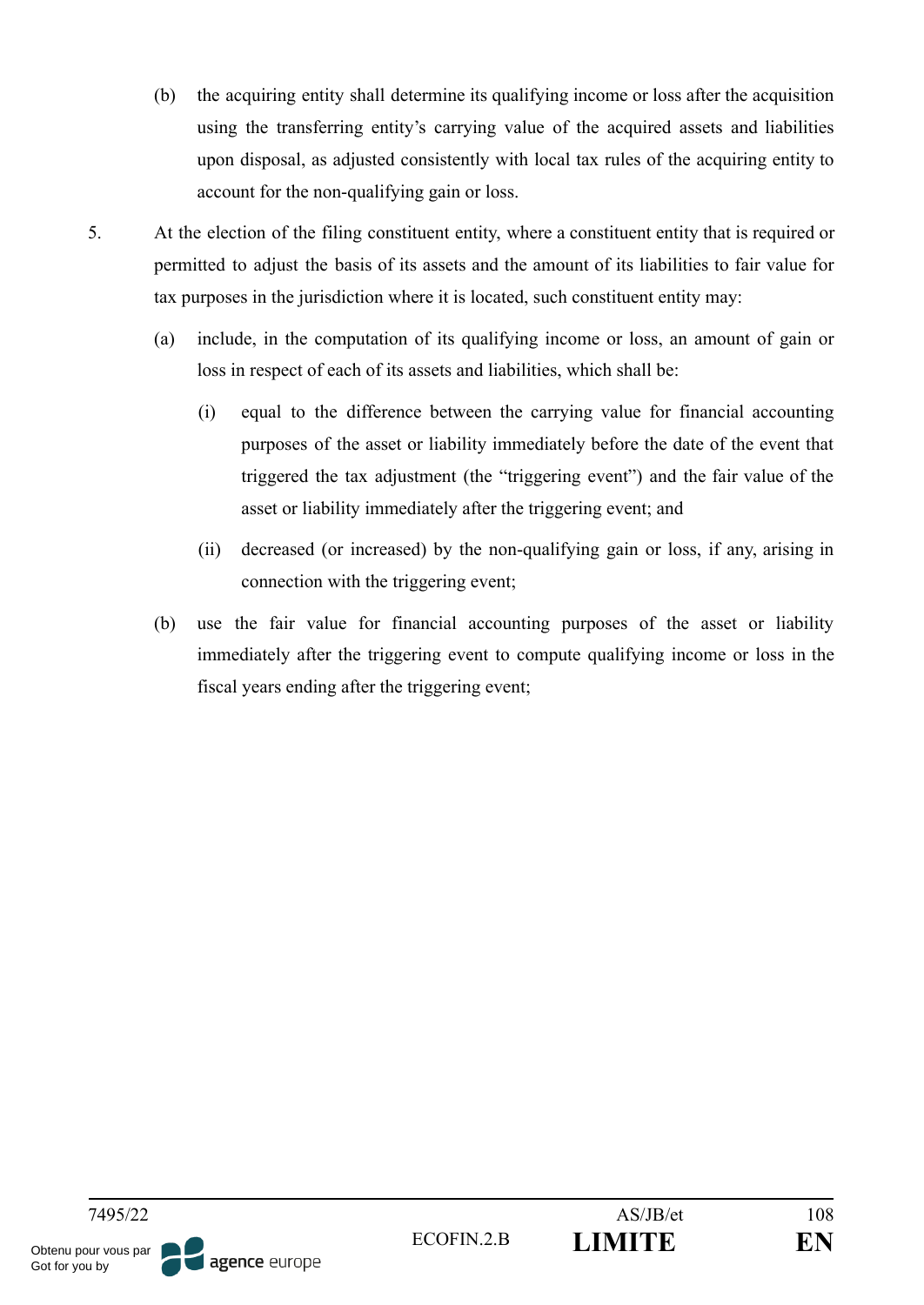- (c) include the net total of the amounts determined in point (a) in the constituent entity's qualifying income or loss in one of the following ways:
	- (i) the net total of the amounts is included in the fiscal year in which the triggering event occurs; or
	- (ii) an amount equal to the net total of the amounts divided by five is included in the fiscal year in which the triggering event occurs and in each of the immediate four subsequent fiscal years, unless the constituent entity leaves the MNE group or large-scale domestic group in a fiscal year within this period, in which case the remaining amount will be wholly included in that fiscal year.

#### *Joint ventures*

1. For the purpose of this Article, 'joint venture' means an entity whose financial results are reported under the equity method in the consolidated financial statements of the ultimate parent entity provided that the ultimate parent entity holds, directly or indirectly, at least 50 % of its ownership interest.

A joint venture does not include:

- (a) an ultimate parent entity of an MNE group or large-scale domestic group that has to apply the IIR;
- (b) an excluded entity as defined by Article 2;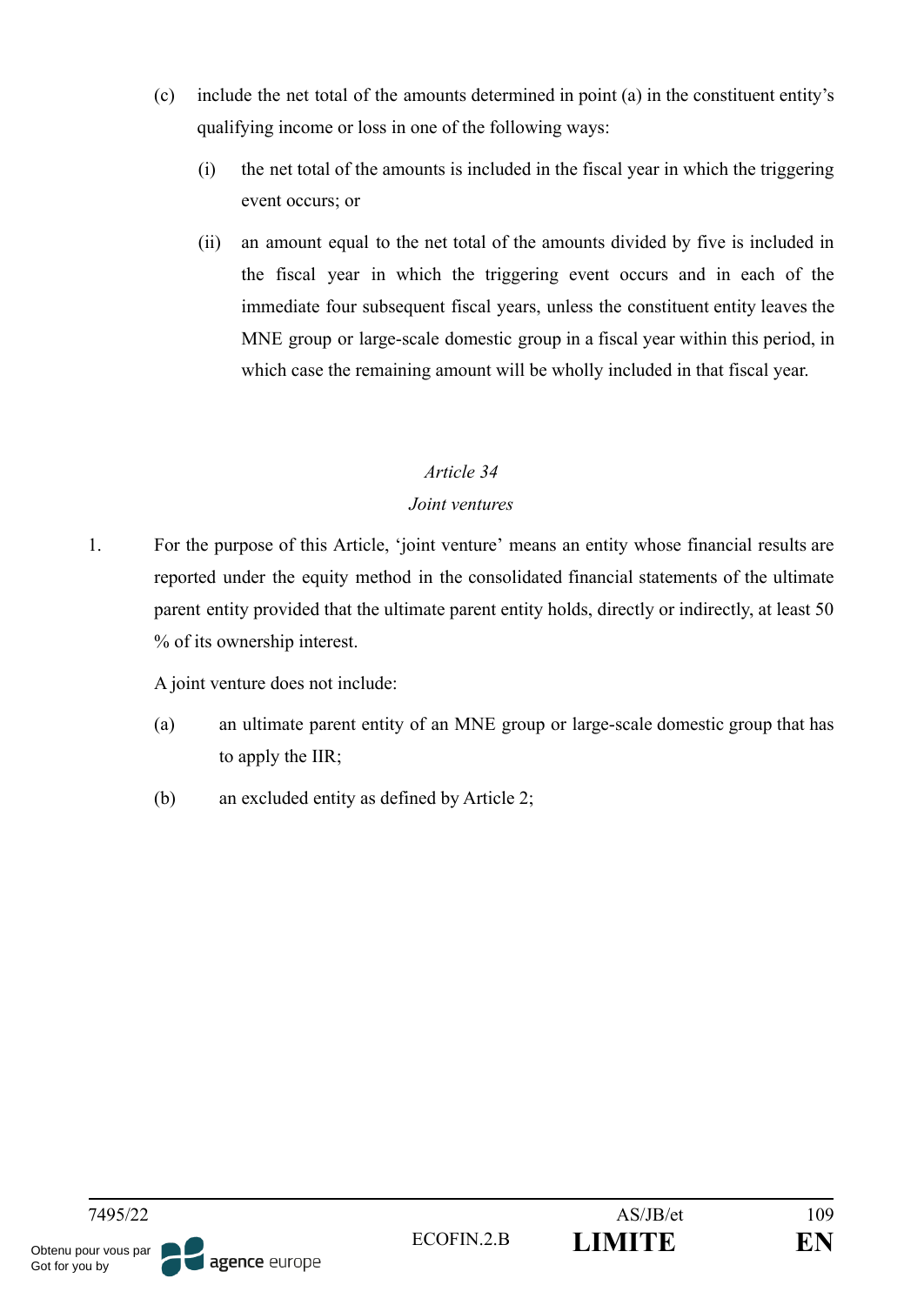- (c) an entity whose ownership interests held by the MNE group or large-scale domestic group are held directly through an excluded entity referred in Article 2 and which:
	- (i) operates exclusively or almost exclusively to hold assets or invest funds for the benefit of its investors;
	- (ii) carries out activities that are ancillary to those carried out by the excluded entity; or
	- (iii) substantially all of its income is excluded from the computation of qualifying income or loss in accordance with Article 15 (2) (b) and (c).
- (d) an entity that is held by an MNE group or large-scale domestic group composed exclusively of excluded entities; or
- (e) a joint venture affiliate.
- 1a. For the purpose of this Article, 'joint venture affiliate' means:
	- (a) an entity whose assets, liabilities, income, expenses and cash flows are consolidated by a joint venture under an acceptable financial accounting standard or would have been consolidated had the joint venture been required to consolidate such assets, liabilities, income, expenses and cash flows under an acceptable financial accounting standard; or
	- (b) a permanent establishment whose main entity is a joint venture or a joint venture affiliate. In these cases the permanent establishment shall be treated as a separate joint venture affiliate.

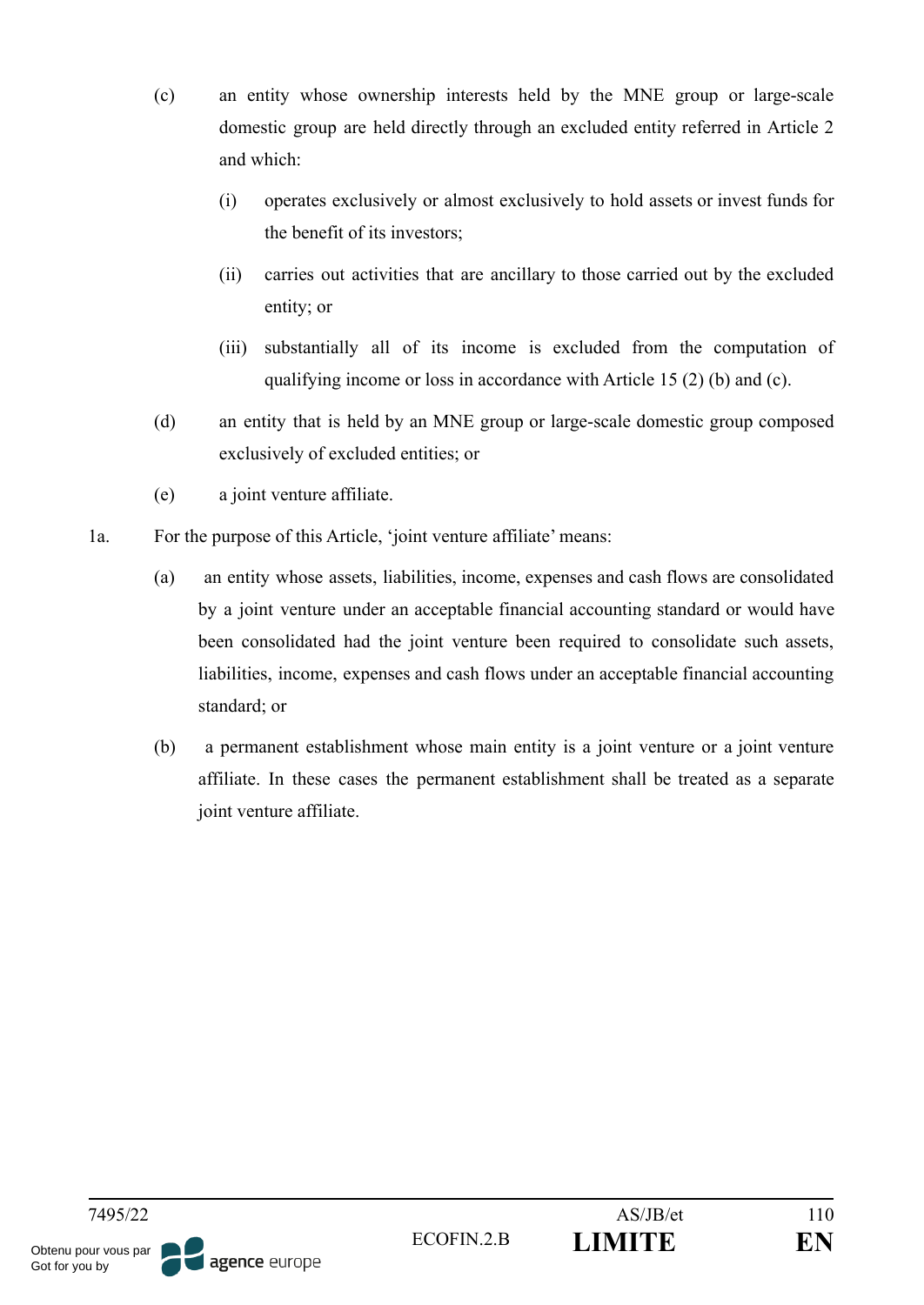- 2. A parent entity that holds a direct or indirect ownership interest in a joint venture or a joint venture affiliate (together referred to as a joint venture group) shall apply the IIR with respect to its allocable share of the top-up tax of each member of the joint venture group in accordance with Articles 5 to 9.
- 3. The computation of the top-up tax of the joint venture and its joint venture affiliates, shall be made in accordance with Chapters III to VII, as if they were constituent entities of a separate MNE group or large-scale domestic group and the joint venture was the ultimate parent entity of that group.
- 4. The top-up tax due by the joint venture group shall be reduced by each parent entity's allocable share of the top-up tax under paragraph 2 of each member of the joint venture group that is brought into charge under paragraph 3. Any remaining amount of top-up tax shall be added to the total UTPR top-up tax amount pursuant to Article 13 (2).

For the purpose of this paragraph, 'top-up tax due by the joint venture group' means the parent entity's allocable share of the top-up tax of the joint venture and its joint venture affiliates, together referred to as a joint venture group.

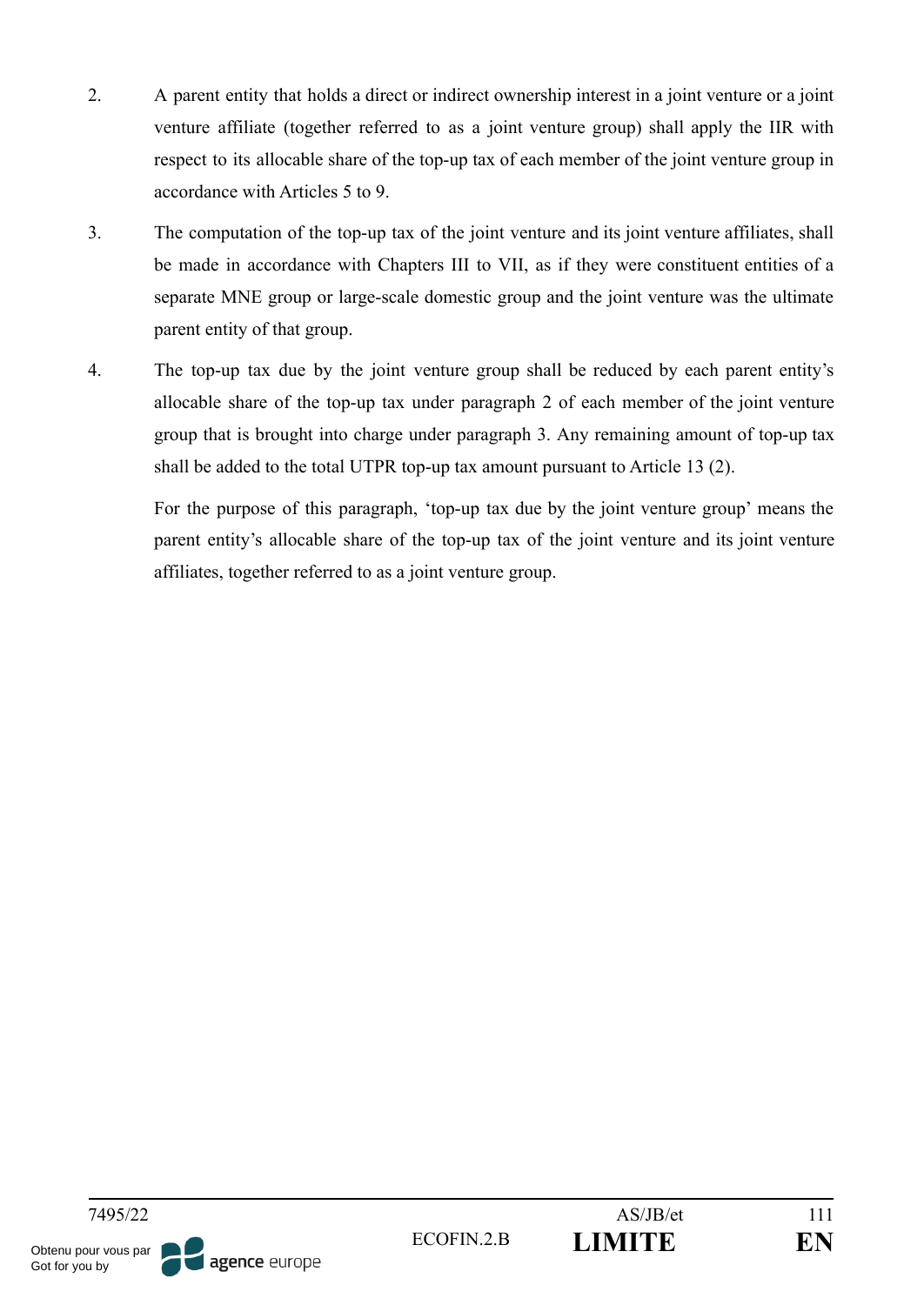#### *Multi-parented MNE groups*

- 1. For the purpose of this Article, the following definitions apply:
	- (a) 'multi-parented MNE or large-scale domestic group' means two or more groups where the ultimate parent entities of those groups enter into an arrangement that is a stapled structure or a dual-listed arrangement that includes at least one entity or permanent establishment of the combined group which is located in a different jurisdiction with respect to the location of the other entities of the combined group;
	- (b) 'stapled structure' means an arrangement entered into by two or more ultimate parent entities of separate groups under which:
		- (i) 50 % or more of the ownership interests in the ultimate parent entities of separate groups which, if they are listed, are quoted at a single price, and are, by reason of form of ownership, restrictions on transfer, or other terms or conditions, combined with each other, and cannot be transferred or traded independently; and
		- (ii) one of the ultimate parent entities prepares consolidated financial statements in which the assets, liabilities, income, expenses and cash flows of all the entities of the groups concerned are presented together as those of a single economic unit and that are required by a regulatory regime to be externally audited.

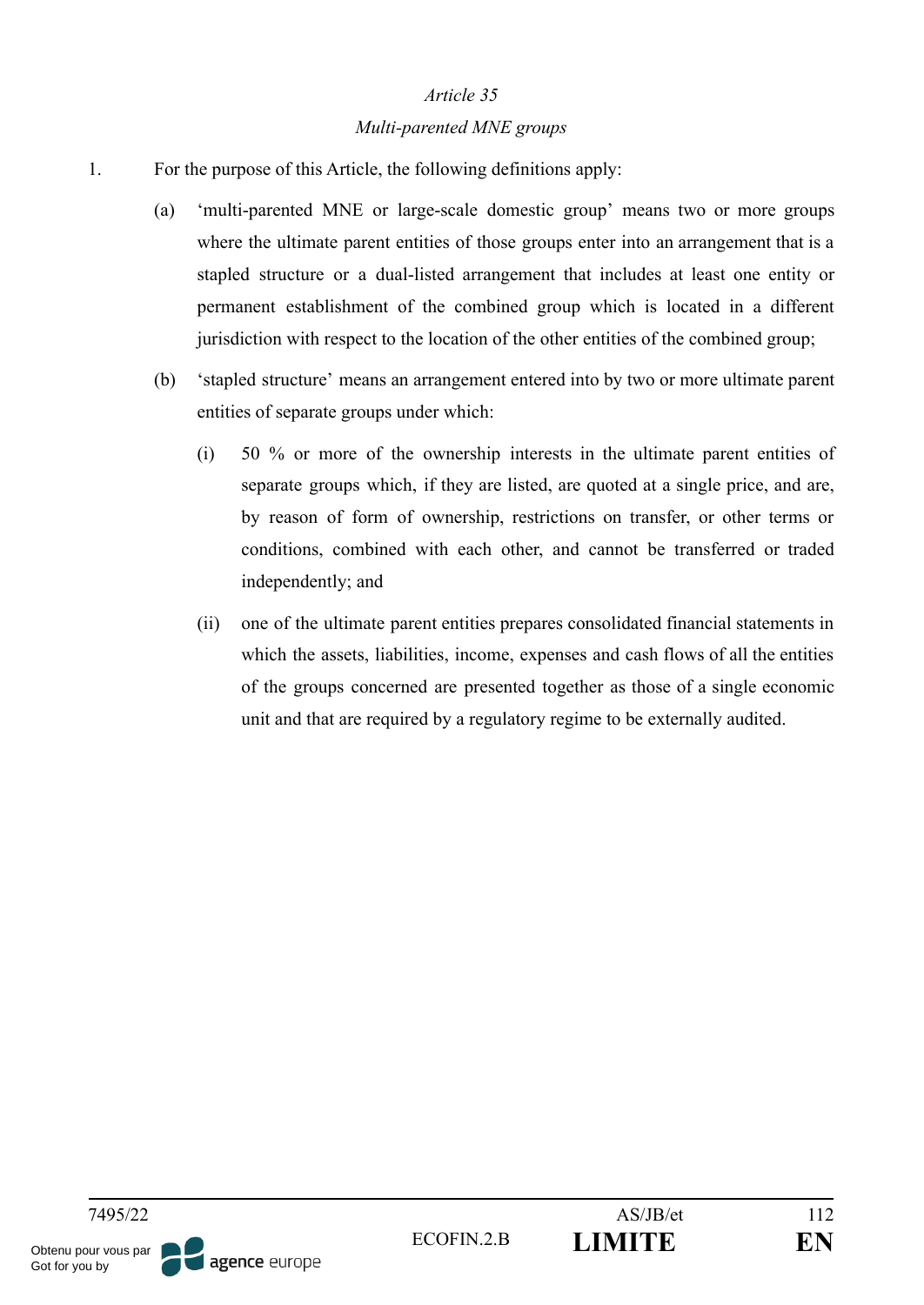- (c) 'dual-listed arrangement' means an arrangement entered into by two or more ultimate parent entities of separate groups under which:
	- (i) the ultimate parent entities agree to combine their business by contract alone;
	- (ii) pursuant to contractual arrangements the ultimate parent entities will make distributions, with respect to dividends and in liquidation, to their shareholders based on a fixed ratio;
	- (iii) the ultimate parent entities' activities are managed as a single economic unit under contractual arrangements while retaining the separate legal entities of each ultimate parent entities;
	- (iv) the ownership interests of the ultimate parent entities that comprise the agreement are quoted, traded or transferred independently in different capital markets; and
	- (v) the ultimate parent entities prepare consolidated financial statements in which the assets, liabilities, income, expenses and cash flows of entities in all of the groups are presented together as those of a single economic unit and that are required by a regulatory regime to be externally audited.
- 2. Where entities and constituent entities of two or more groups form part of a multi-parented MNE group or large-scale domestic group, the entities and constituent entities of each group shall be treated as members of one multi-parented MNE group or large-scale domestic group.

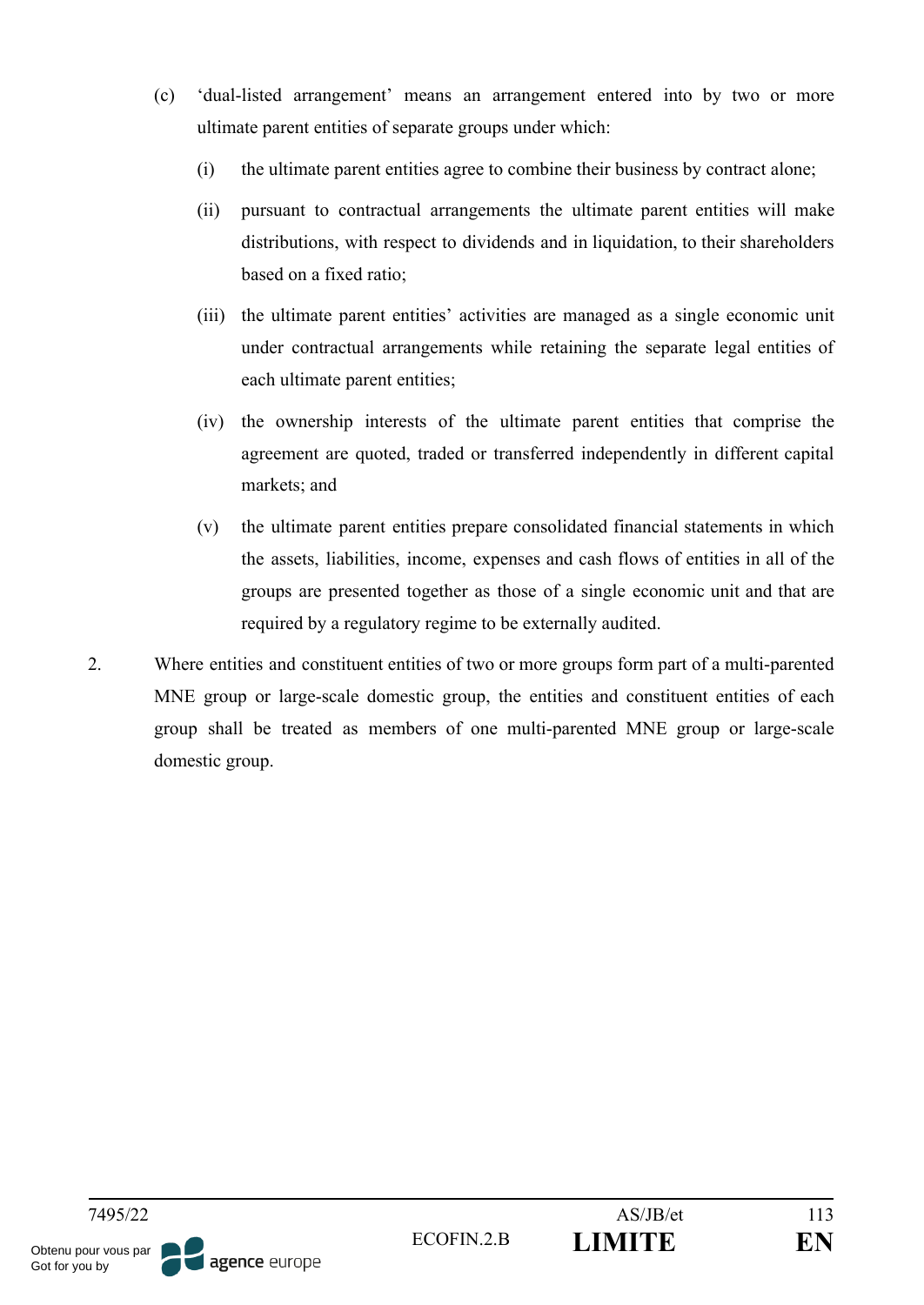An entity, other than an excluded entity, shall be treated as a constituent entity if it is consolidated on a line by line basis by the multi-parented MNE group or large-scale domestic group or if its controlling interests are held by entities in the multi-parented MNE group or large-scale domestic group.

- 3. The consolidated financial statements of the multi-parented MNE group or large-scale domestic group shall be the combined consolidated financial statements referred to in the definitions of a stapled structure or a dual-listed arrangement in paragraph 1, prepared under an acceptable financial accounting standard, which is deemed to be the accounting standard of the ultimate parent entity.
- 4. The ultimate parent entities of the separate groups that compose the multi-parented MNE group or large-scale domestic group shall be the ultimate parent entities of the multi-parented MNE group or large-scale domestic group.

When applying this Directive in respect of a multi-parented MNE group or large-scale domestic group, any references to an ultimate parent entity shall apply, as required, as if they are references to multiple ultimate parent entities.

- 5. The parent entities of the multi-parented MNE group or large-scale domestic group located in a Member State, including each ultimate parent entity, shall apply the income inclusion rule in accordance with Articles 5 to 9 with respect to their allocable share of the top-up tax of the low-taxed constituent entities.
- 6. The constituent entities of the multi-parented MNE group or large-scale domestic group that are located in a Member State shall apply the UTPR in accordance with Articles 11, 12 and 13, taking into account the top-up tax of each low-taxed constituent entity that is a member of the multi-parented MNE group or large-scale domestic group.

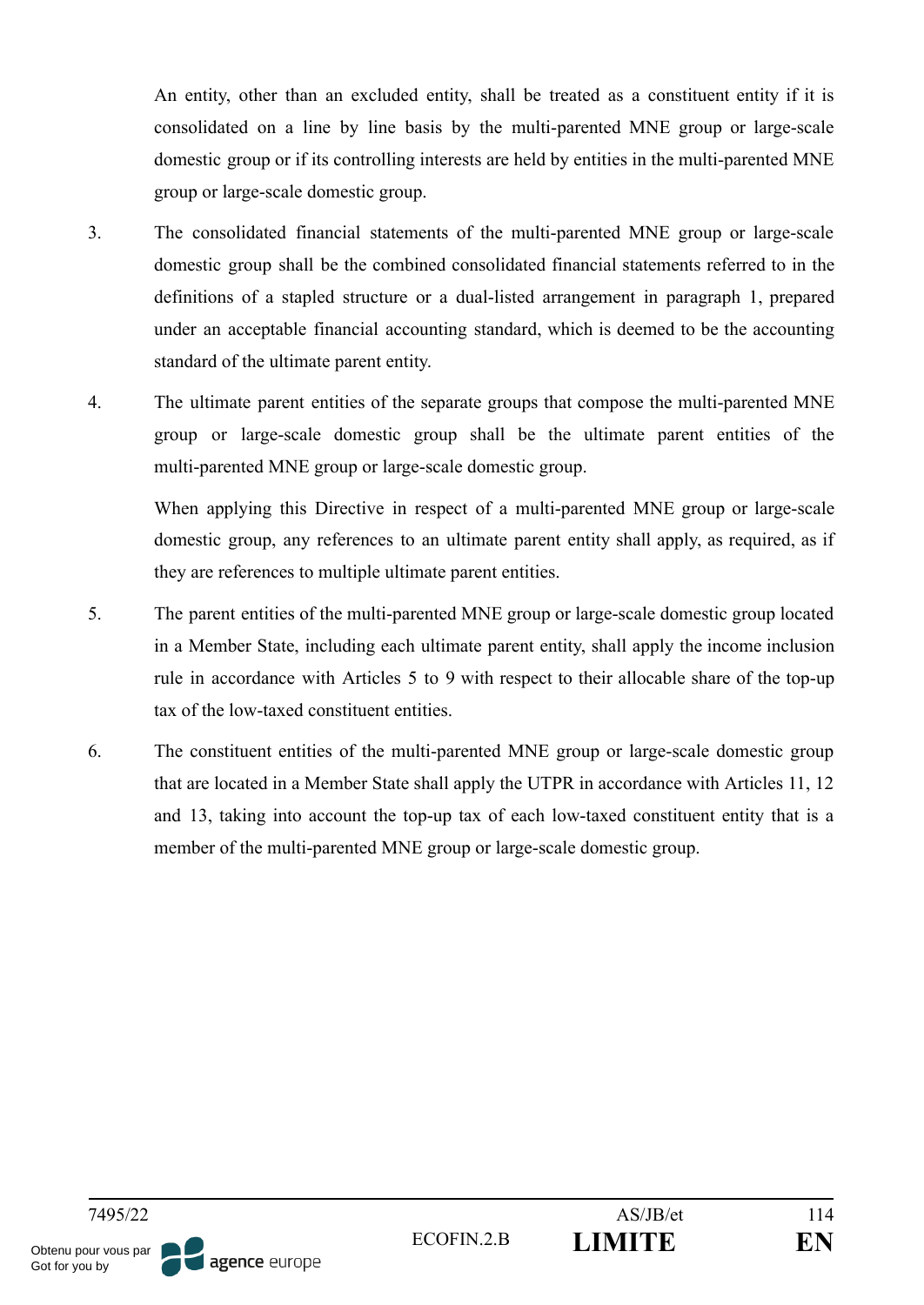7. The ultimate parent entities of the multi-parented MNE group or large-scale domestic group shall submit the top-up tax information return in accordance with Article 42(2) unless they appoint a single designated filing entity within the meaning of Article 42(3). That return shall include information concerning each of the groups that composes the multi-parented MNE group or large-scale domestic group.

## **CHAPTER VII**

## **TAX NEUTRALITY AND DISTRIBUTION REGIMES**

#### *Article 36*

#### *Ultimate parent entity that is a flow-through entity*

- 1. The qualifying income of a flow-through entity that is an ultimate parent entity shall be reduced, for the fiscal year, by the amount of qualifying income that is attributable to the holder of an ownership interest (the "ownership holder") in the flow-through entity, provided that:
	- (a) the holder is subject to tax on the income for a taxable period that ends within 12 months after the end of this fiscal year at a nominal rate that equals or exceeds the minimum tax rate; or
	- (b) it can be reasonably expected that the aggregated amount of adjusted covered taxes of the ultimate parent entity and taxes paid by the ownership holder on such income within 12 months after the end of the fiscal year equals or exceeds an amount equal to that income multiplied by the minimum tax rate.

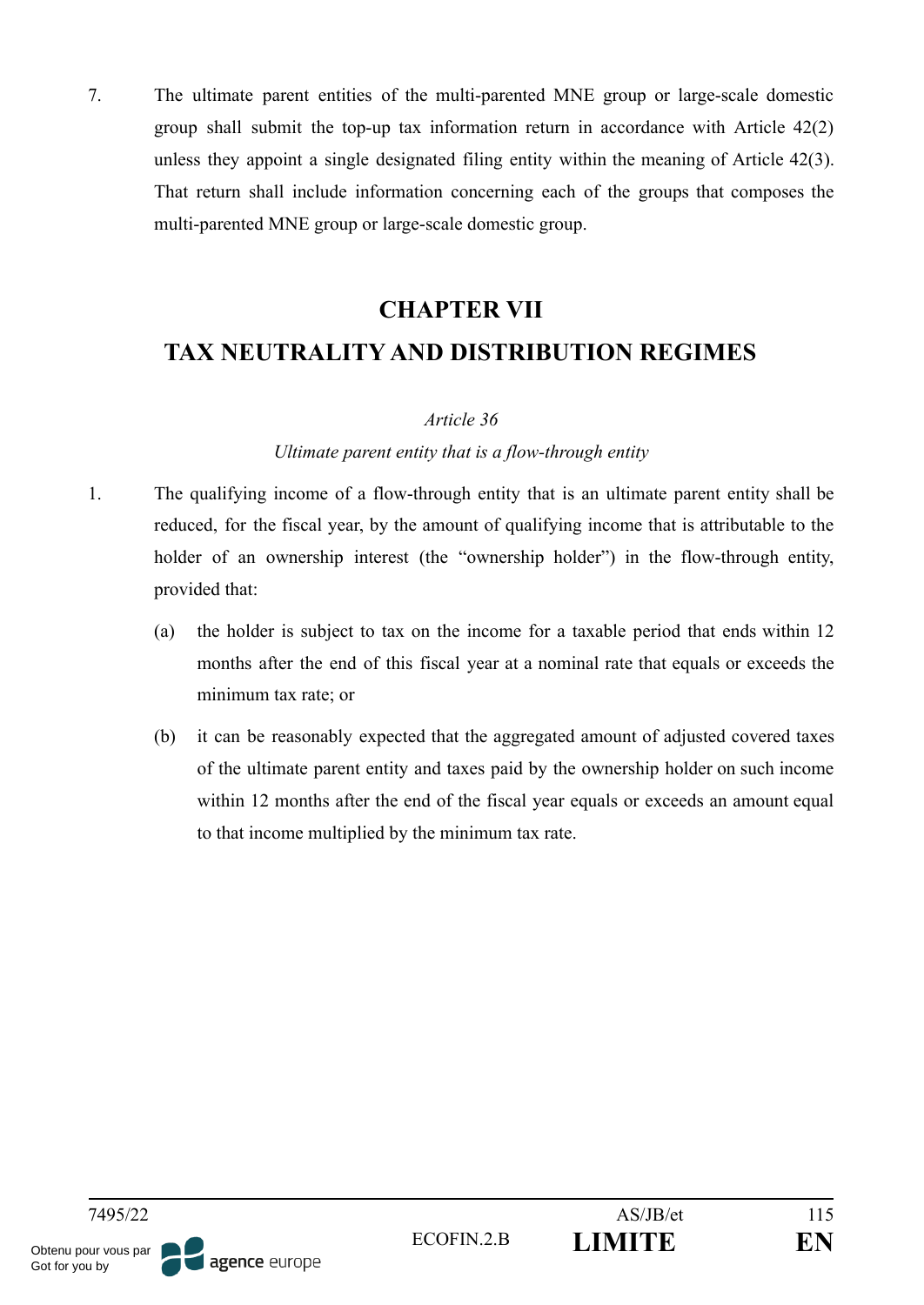- 2. The qualifying income of a flow-through entity that is an ultimate parent entity shall also be reduced, for the fiscal year, by the amount of qualifying income that is allocated to the ownership holder in the flow-through entity provided that the ownership holder is:
	- (a) a natural person that is tax resident in the jurisdiction where the ultimate parent entity is located and holds ownership interests representing a right to 5 % or less of the profits and assets of the ultimate parent entity; or
	- (b) a governmental entity, an international organisation, a non-profit organisation or a pension fund that is tax resident in the jurisdiction where the ultimate parent entity is located and holds ownership interests representing a right to 5 % or less of the profits and assets of the ultimate parent entity.
- 3. The qualifying loss of a flow-through entity that is an ultimate parent entity shall also be reduced, for the fiscal year, by the amount of qualifying loss that is attributable to the ownership holder in the flow-through entity.

The first subparagraph shall not apply to the extent the ownership holder is not allowed to use such loss for the computation of its taxable income.

- 4. The covered taxes of a flow-through entity that is an ultimate parent entity shall also be reduced proportionally to the amount of qualifying income reduced in accordance with paragraphs 1 and 2.
- 5. Paragraphs 1, 2, 3 and 4 shall apply to a permanent establishment through which a flow-through entity that is an ultimate parent entity wholly or partly carries out its business or through which the business of a tax transparent entity is wholly or partly carried out provided that the ultimate parent entity's ownership interest in that tax transparent entity is held directly or through a chain of tax transparent entities.

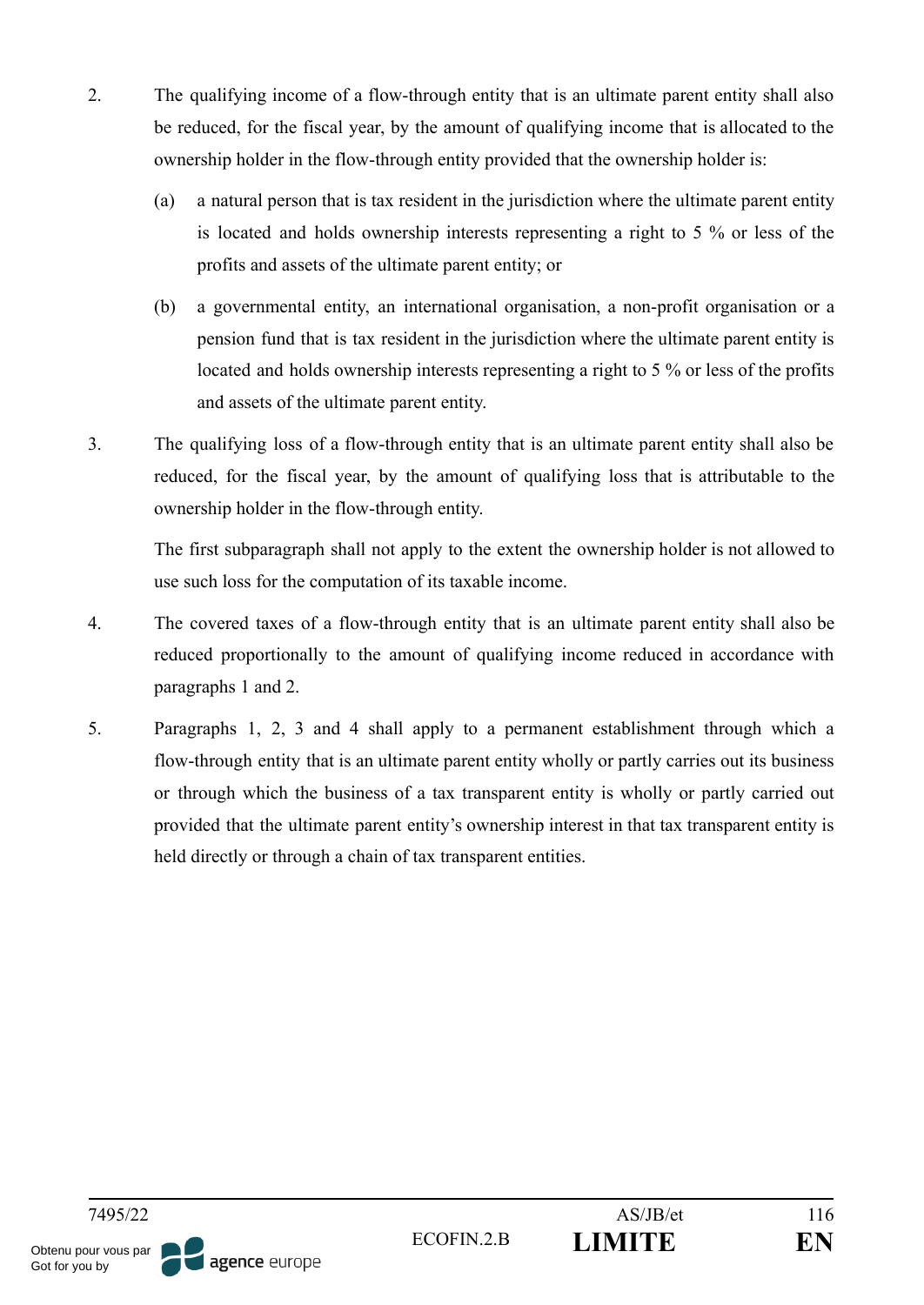#### *Ultimate parent entity subject to a deductible dividend regime*

- 1. For the purpose of this Article, the following definitions apply:
	- (a) 'deductible dividend regime' means a tax regime that applies a single level of taxation on the income of the owners of an entity by deducting or excluding from the income of the entity the profits distributed to the owners or by exempting a cooperative from taxation;
	- (b) 'deductible dividend' means, with respect to a constituent entity that is subject to a deductible dividend regime:
		- (i) a distribution of profits to the holder of an ownership interest in the constituent entity that is deductible from the taxable income of the constituent entity under the laws of the jurisdiction in which it is located; or
		- (ii) a patronage dividend to a member of a cooperative; and
	- (c) 'cooperative' means an entity that collectively markets or acquires goods or services on behalf of its members and that is subject to a tax regime in the jurisdiction where it is located that ensures the tax neutrality in respect of goods or services that are sold or acquired by the members through the cooperative.

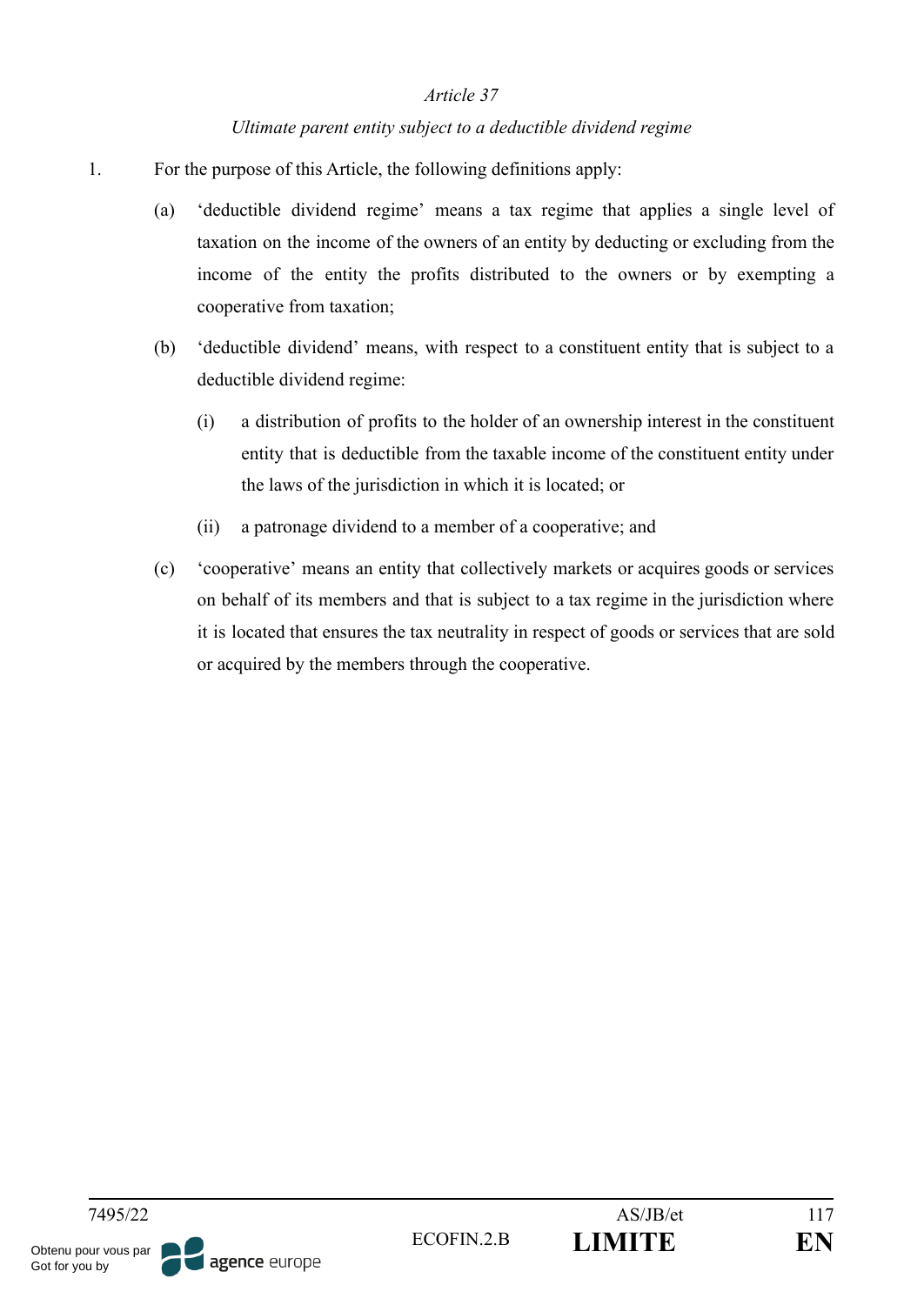- 2. An ultimate parent entity of an MNE group or large-scale domestic group that is subject to a deductible dividend regime shall reduce, up to zero, for the fiscal year, its qualifying income by the amount that is distributed as deductible dividend within 12 months after the end of the fiscal year, provided that:
	- (a) the dividend is subject to tax in the hands of the recipient for a taxable period that ends within 12 months after the end of the fiscal year at a nominal rate that equals or exceeds the minimum tax rate; or
	- (b) it can be reasonably expected that the aggregate amount of adjusted covered taxes and taxes of the ultimate parent entity paid by the recipient on such dividend equals or exceeds that income multiplied by the minimum tax rate.
- 3. An ultimate parent entity of an MNE group or large-scale domestic group that is subject to a deductible dividend regime shall also reduce, up to zero, for the fiscal year, its qualifying income by the amount that it distributes as deductible dividend within 12 months after the end of the fiscal year, provided that the recipient is:
	- (a) a natural person, and the dividend received is a patronage dividend from a supply cooperative;
	- (b) a natural person that is tax resident in the same jurisdiction where the ultimate parent entity is located and that holds ownership interests representing a right to 5 % or less of the profits and assets of the ultimate parent entity; or
	- (c) a governmental entity, an international organisation, a non-profit organisation or a pension fund other than a pension services entity that is tax resident in the jurisdiction where the ultimate parent entity is located.

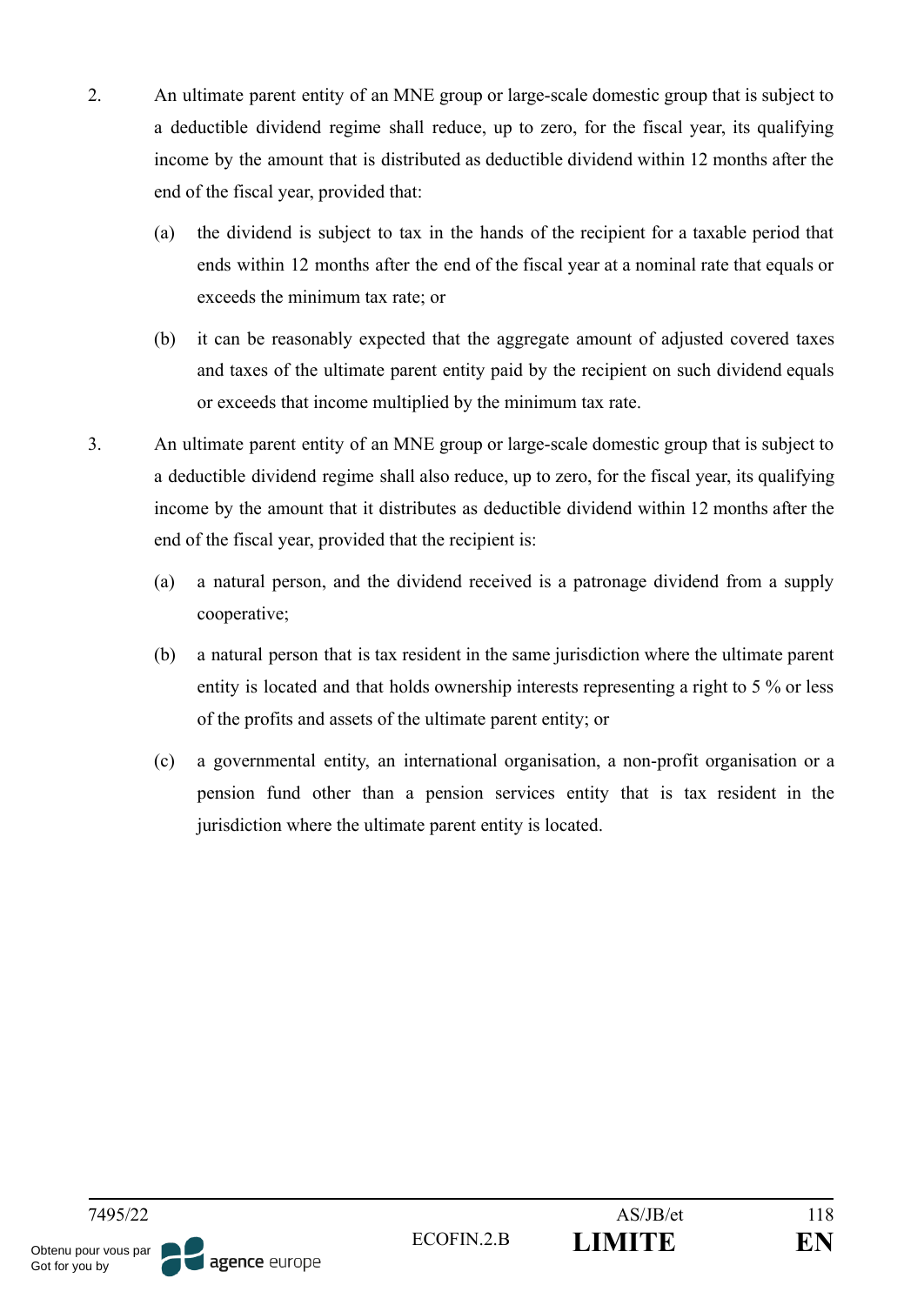- 4. The covered taxes of an ultimate parent entity, other than the taxes for which the dividend deduction was allowed, shall be reduced proportionally to the amount of qualifying income reduced in accordance with paragraphs 2 and 3.
- 5. Where the ultimate parent entity holds an ownership interest in another constituent entity that is subject to a deductible dividend regime, directly or through a chain of such constituent entities, that are subject to the deductible dividend regime, paragraphs 2 to4 shall apply to any other constituent entity located in the jurisdiction of the ultimate parent entity that is subject to the deductible dividend regime, to the extent that its qualifying income is further distributed by the ultimate parent entity to recipients that meet the requirements set out in paragraphs 2 and 3.
- 6. For the purpose of paragraph 2, a patronage dividend distributed by a supply cooperative shall be treated as subject to tax in the hands of the recipient insofar as such dividend reduces a deductible expense or cost in the computation of the recipient's taxable income or loss.

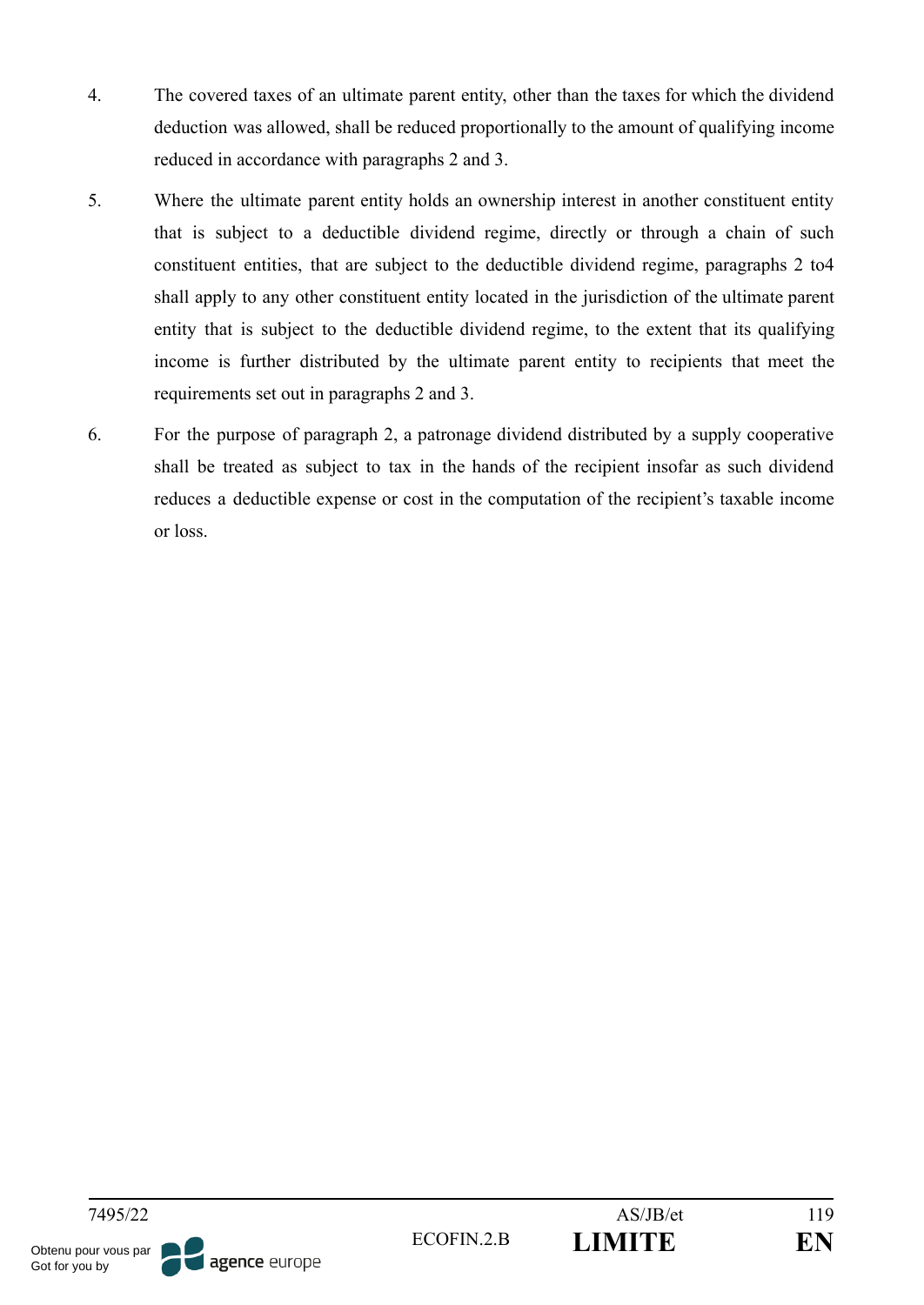#### *Eligible distribution tax systems*

1. A filing constituent entity may make an election for itself or with respect to another constituent entity that is subject to an eligible distribution tax system to include the amount determined as a deemed distribution tax in accordance with paragraph 2 of this Article in the adjusted covered taxes of the constituent entity for the fiscal year.

The election shall be made annually in accordance with Article 43(2) and shall apply to all the constituent entities that are located in a jurisdiction.

- 2. The amount of deemed distribution tax shall be the lesser of:
	- (a) the amount of adjusted covered taxes necessary to increase the effective tax rate as computed in accordance with Article 26(2) for the jurisdiction for the fiscal year to the minimum tax rate; or
	- (b) the amount of tax that would have been due if the constituent entities located in the jurisdiction had distributed all of their income that is subject to the eligible distribution tax system during such year.

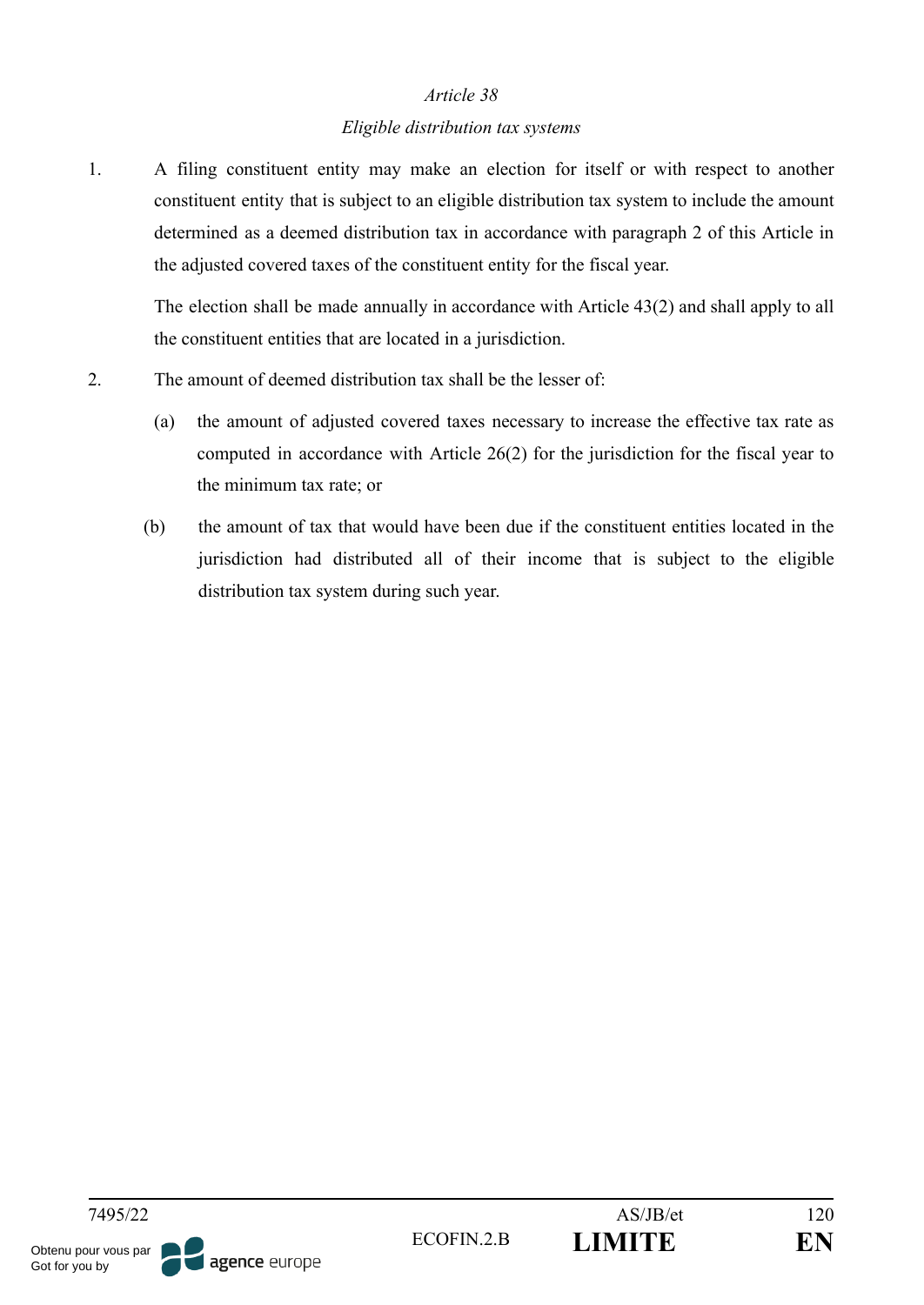3. Where an election is made under paragraph 1, a deemed distribution tax recapture account shall be established for each fiscal year in which such election applies. The amount of deemed distribution tax determined in accordance with paragraph 2 for the jurisdiction shall be added to the deemed distribution tax recapture account for the fiscal year in which it was established.

At the end of each succeeding fiscal year, the outstanding balances in the deemed distribution tax recapture accounts established for prior fiscal years shall be reduced in chronological order, up to zero, by the taxes paid by the constituent entities during the fiscal year in relation to actual or deemed distributions.

Any residual amount in the deemed distribution tax recapture accounts remaining after the application of the second subparagraph shall be reduced, up to zero, by an amount equal to the net qualifying loss of a jurisdiction multiplied by the minimum tax rate.

- 4. Any residual amount of net qualifying loss multiplied by the minimum tax rate remaining after the application of the last subparagraph of paragraph 3 for the jurisdiction, shall be carried forward to the following fiscal years and reduce any residual amount in the deemed distribution tax recapture accounts remaining after the application of paragraph 3.
- 5. The outstanding balance, if any, of the deemed distribution tax recapture account on the last day of the fourth fiscal year after the fiscal year for which such account was established, shall be treated as a reduction to the adjusted covered taxes previously determined for such year. The effective tax rate and top-up tax for such fiscal year must be recalculated accordingly, in accordance with Article 28 (1).

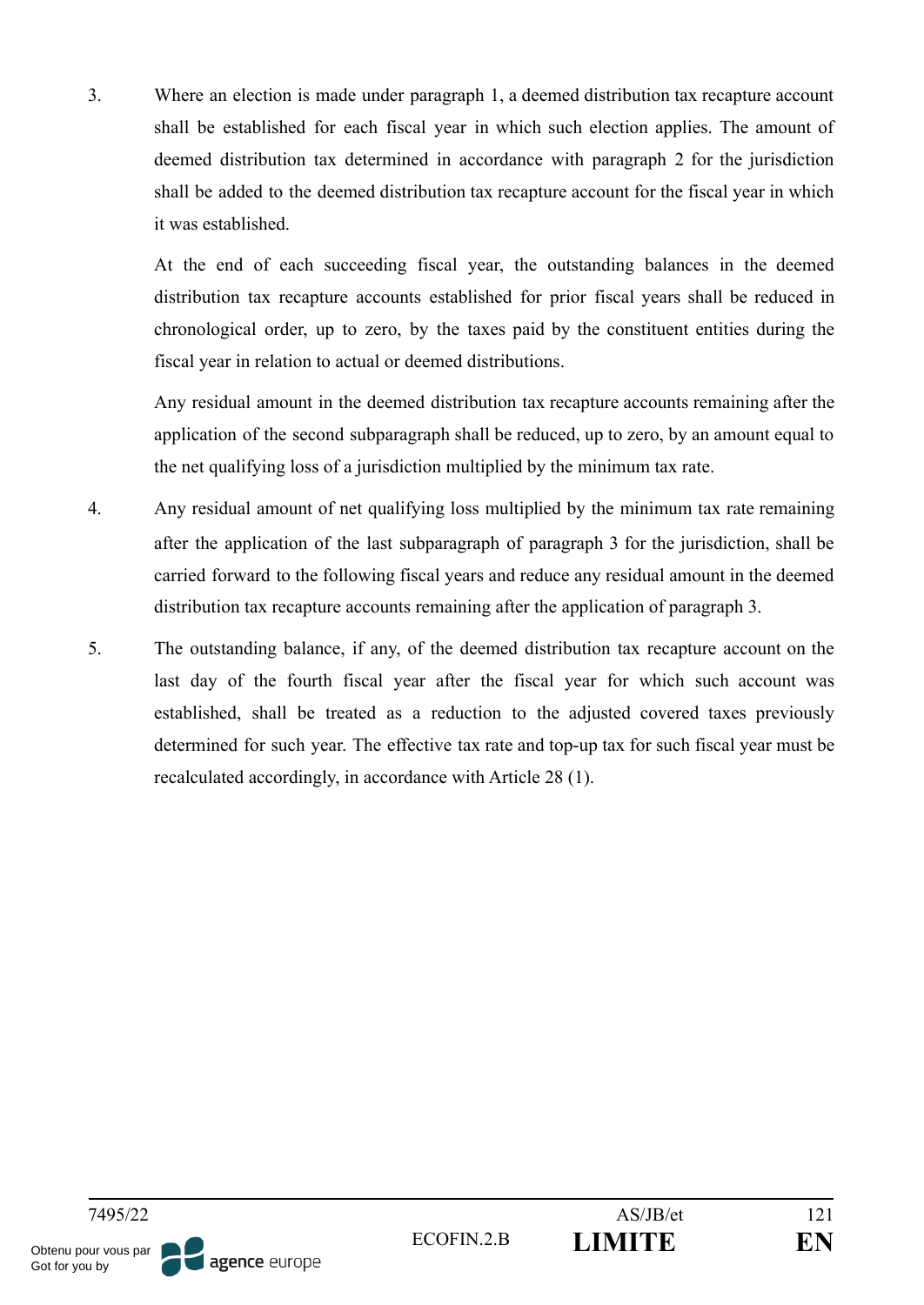- 6. Taxes that are paid during the fiscal year in relation to actual or deemed distributions shall not be included in adjusted covered taxes to the extent they reduce a deemed distribution tax recapture account in accordance with paragraphs 3 and 4.
- 7. Where a constituent entity that is subject to an election under paragraph 1 leaves the MNE group or large-scale domestic group or substantially all of its assets are transferred to a person that is not a constituent entity of the same MNE group or large-scale domestic group located in the same jurisdiction, any outstanding balance of the deemed distribution tax recapture accounts in previous fiscal years in which such account was established shall be treated as a reduction to the adjusted covered taxes for each of those fiscal years in accordance with Article 28(1).

Any additional top-up tax amount due shall be multiplied by the following ratio to determine the additional top-up tax due for the jurisdiction:

> Qualifying income of the constituent entity Net qualifying income of the jurisdiction

where:

- (a) the qualifying income of the constituent entity shall be determined in accordance with Chapter III for each fiscal year in which there is an outstanding balance of the deemed distribution tax recapture accounts for the jurisdiction; and
- (b) the net qualifying income for the jurisdiction shall be determined in accordance with Article 25(2) for each fiscal year in which there is an outstanding balance of the deemed distribution tax recapture accounts for the jurisdiction.

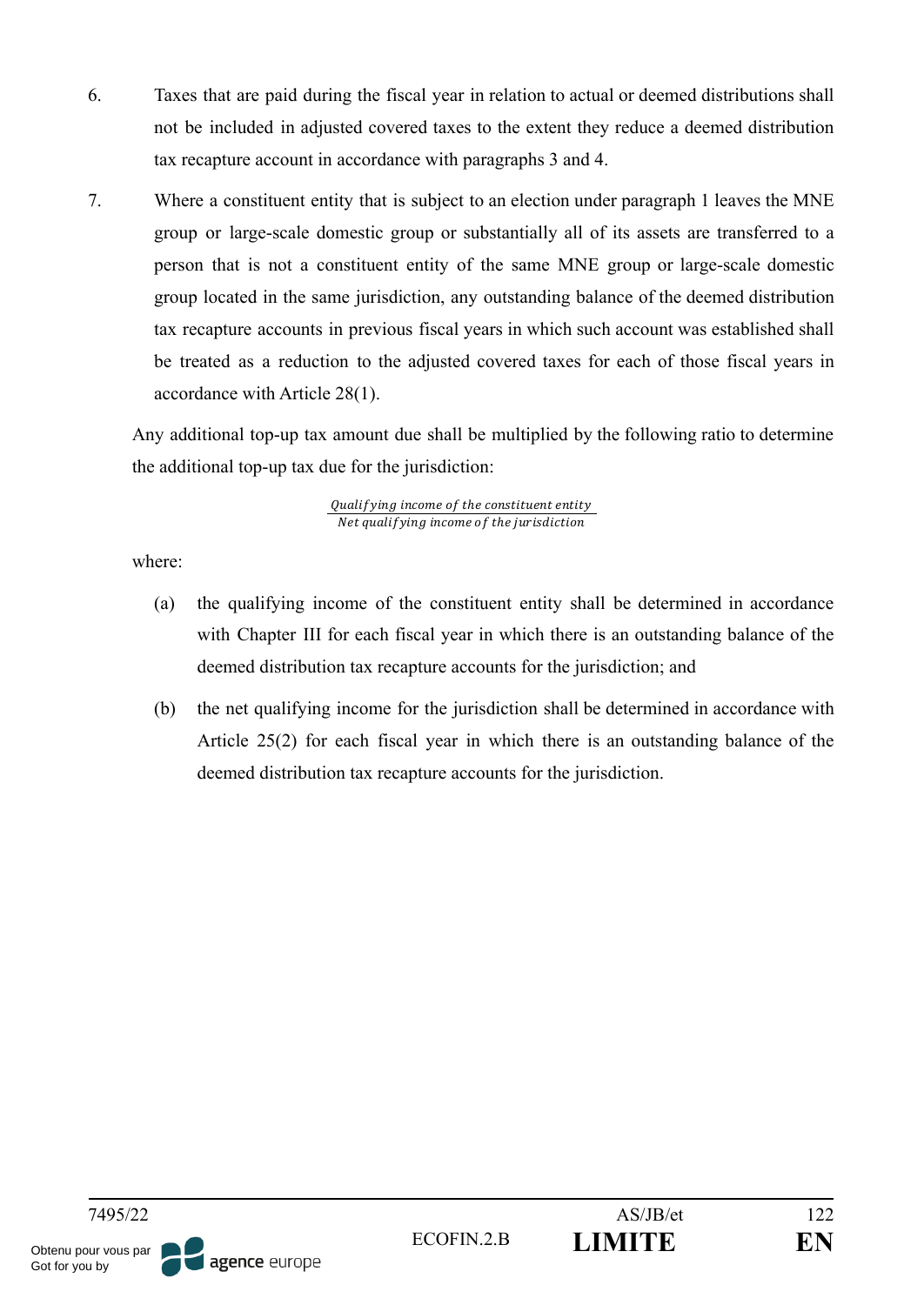#### *Determination of the effective tax rate and top-up tax of an investment entity*

- 1. Where a constituent entity of an MNE group or large-scale domestic group is an investment entity that is not a tax transparent entity and that has not made an election in accordance with Articles 40 and 41, the effective tax rate of such investment entity shall be computed separately from the effective tax rate of the jurisdiction in which it is located.
- 2. The effective tax rate of the investment entity as referred to in paragraph 1 shall be equal to its adjusted covered taxes divided by an amount equal to the allocable share of the MNE group or large-scale domestic group in the qualifying income or loss of the investment entity.

Where more than one investment entity is located in a jurisdiction, their effective tax rate shall be computed by combining their adjusted covered taxes as well as the allocable share of the MNE group or large-scale domestic group in their qualifying income or loss.

3. The adjusted covered taxes of an investment entity as referred to in paragraph 1 shall be the adjusted covered taxes that are attributable to the allocable share of the MNE group or large-scale domestic group in the qualifying income of the investment entity and the covered taxes allocated to the investment entity in accordance with Article 23. The investment entity's adjusted covered taxes do not include any covered taxes accrued by the investment entity attributable to income that is not part of the MNE group or large-scale domestic group's allocable share of the investment entity's income.

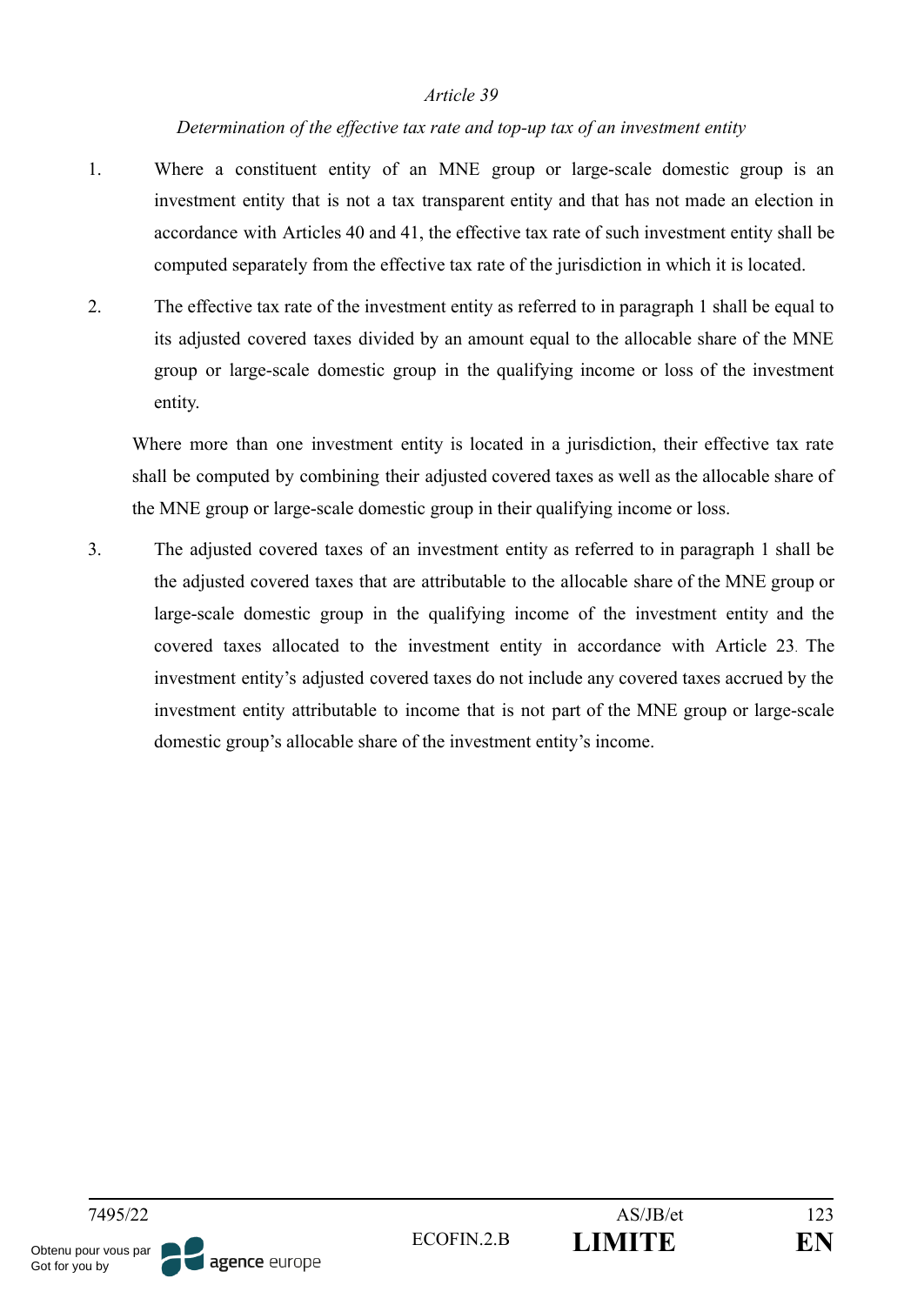4. The top-up tax of an investment entity as referred to in paragraph 1 shall be an amount equal to the top-up tax percentage of the investment entity multiplied by amount equal to the difference between the allocable share of the MNE group or large-scale domestic group in the qualifying income of the investment entity and the substance-based income exclusion computed for the investment entity.

The top-up tax percentage of an investment entity shall be a positive amount equal to the difference between the minimum tax rate and the effective tax rate of such investment entity.

Where more than one investment entity is located in a jurisdiction, their effective tax rate shall be computed by combining their substance-based income exclusion amounts as well as the allocable share of the MNE group or large-scale domestic group in their qualifying income or loss.

- 5. The substance-based income exclusion of an investment entity shall be determined in accordance with Articles 27(1) to 27(7). The eligible tangible assets and eligible payroll costs of eligible employees taken into account for such investment entity shall be reduced in proportion to the allocable share of the MNE group or large-scale domestic group in the qualifying income of the investment entity divided by the total qualifying income of such investment entity.
- 6. For the purpose of this Article, the allocable share of the MNE group or large-scale domestic group in the qualifying income or loss of an investment entity shall be determined in accordance with Article 8 taking into account only interests that are not subject to an election in accordance with Articles 40 and 41.

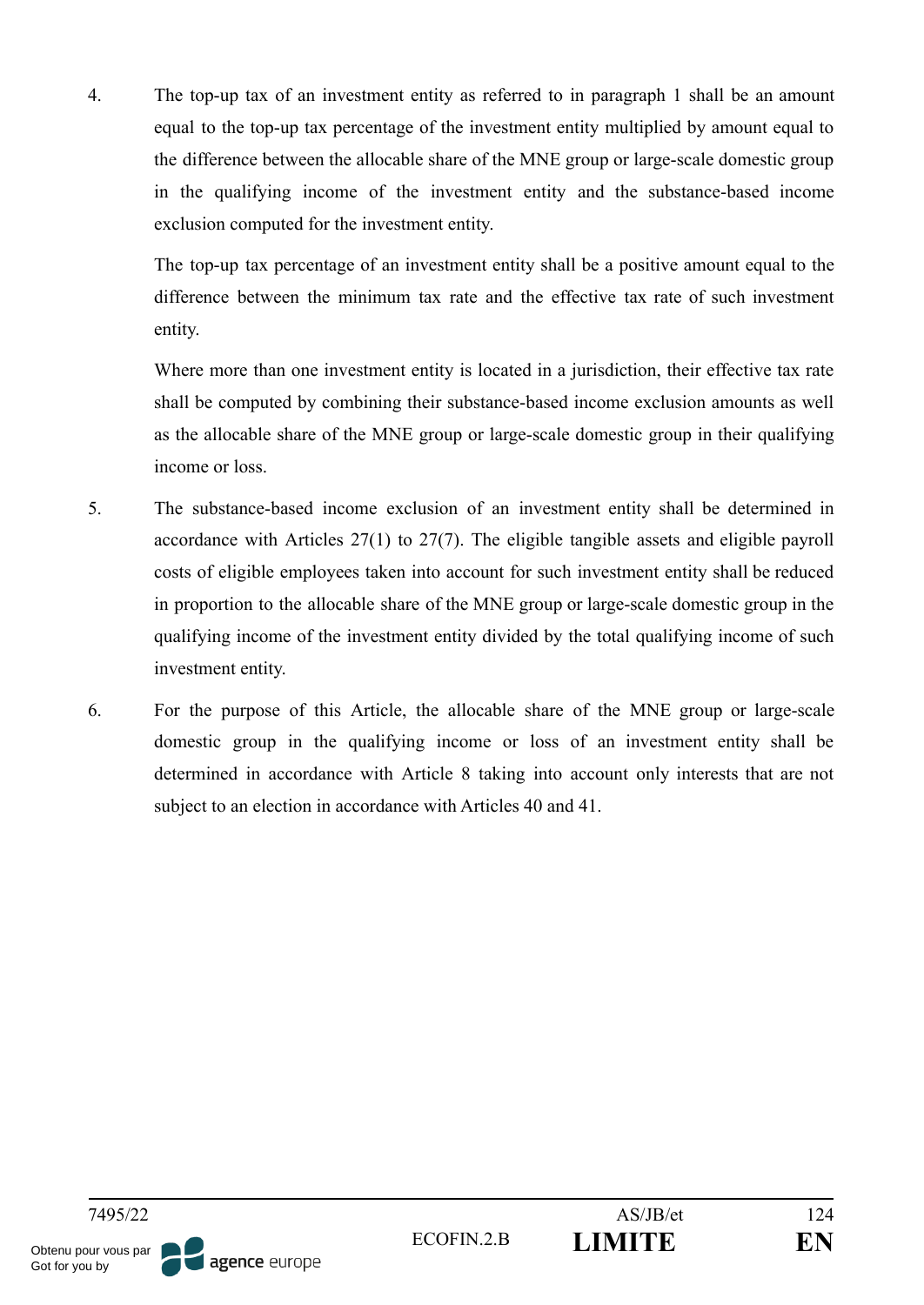#### *Election to treat an investment entity as a tax transparent entity*

- 1. For the purpose of this Article, an insurance investment entity means an entity that would meet the definitions of an investment fund set out in Article 3, point (25) or a real estate investment vehicle set out in Article 3, point (26) if it had not been established in relation to liabilities under an insurance or annuity contract and is owned wholly by an entity that is subject to regulation in the jurisdiction where it is located as an insurance company.
- 2. At the election of the filing constituent entity, a constituent entity that is an investment entity or an insurance investment entity may be treated as a tax transparent entity if the constituent entity-owner is subject to tax in the jurisdiction in which it is located under a fair market value or a similar regime based on the annual changes in the fair value of its ownership interests in such entity and the tax rate applicable to the constituent entity-owner on such income equals or exceeds the minimum tax rate.
- 3. A constituent entity that indirectly owns an ownership interest in an investment entity or an insurance investment entity through a direct ownership interest in another investment entity or an insurance investment entity shall be considered to be subject to tax under a fair market value or similar regime with respect to its indirect ownership interest in the first-mentioned entity or insurance investment entity if it is subject to a fair market value or similar regime with respect to its direct ownership interest in the second-mentioned entity or insurance investment entity.
- 4. The election under paragraph 2 shall be made in accordance with Article 43(1).

If the election is revoked, any gain or loss from the disposal of an asset or a liability held by the investment entity or an insurance investment entity shall be determined on the basis of the fair market value of the asset or liability on the first day of the year the revocation is made.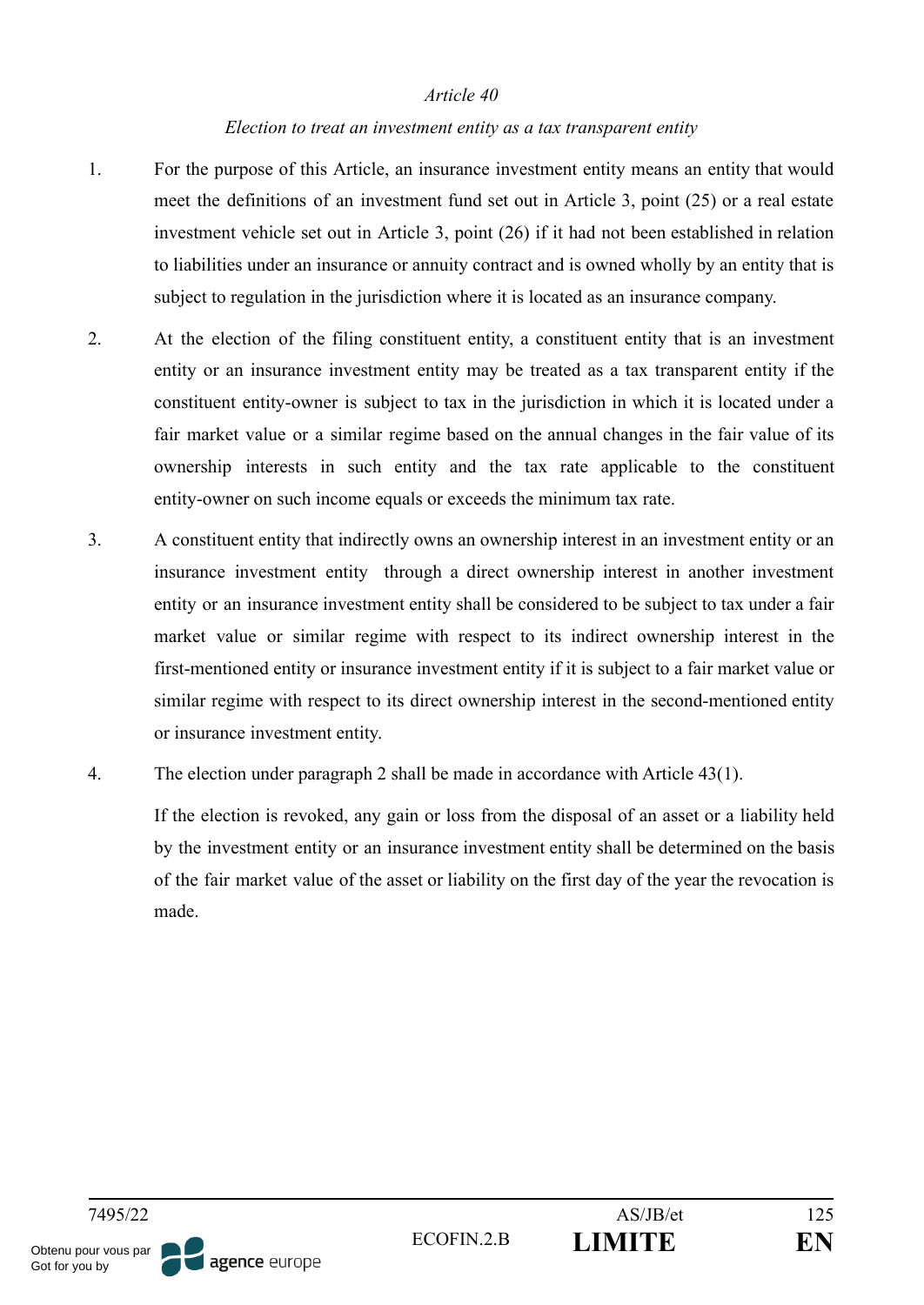#### *Election to apply a taxable distribution method*

- 1. At the election of the filing constituent entity, a constituent entity-owner of an investment entity may apply a taxable distribution method with respect to its ownership interest in the investment entity, provided that the constituent entity-owner is not an investment entity and can be reasonably expected to be subject to tax on distributions from the investment entity at a tax rate that equals or exceeds the minimum tax rate.
- 2. Under the taxable distribution method, distributions and deemed distributions of the qualifying income of an investment entity shall be included in the qualifying income of the constituent entity-owner that received the distribution, provided that it is not an investment entity.

The amount of covered taxes incurred by the investment entity that is creditable against the tax liability of the constituent entity-owner arising from the distribution of the investment entity shall be included in the qualifying income and adjusted covered taxes of the constituent entity-owner that received the distribution.

The share of the constituent entity-owner in the undistributed net qualifying income of the investment entity arising in the third year preceding the fiscal year (the "tested year") shall be treated as qualifying income of that investment entity for the fiscal year. The amount equal to such qualifying income multiplied by the minimum tax rate shall be treated as top-up tax of a low-taxed constituent entity for the fiscal year for the purpose of Chapter II.

The qualifying income or loss of an investment entity and the adjusted covered taxes attributable to such income for the fiscal year shall be excluded from the computation of the effective tax rate in accordance with Chapter V and with Articles 39(1) to 39(4), except for the amount of covered taxes as referred to in the second subparagraph.

Obtenu pour vous par agence europe Got for you by

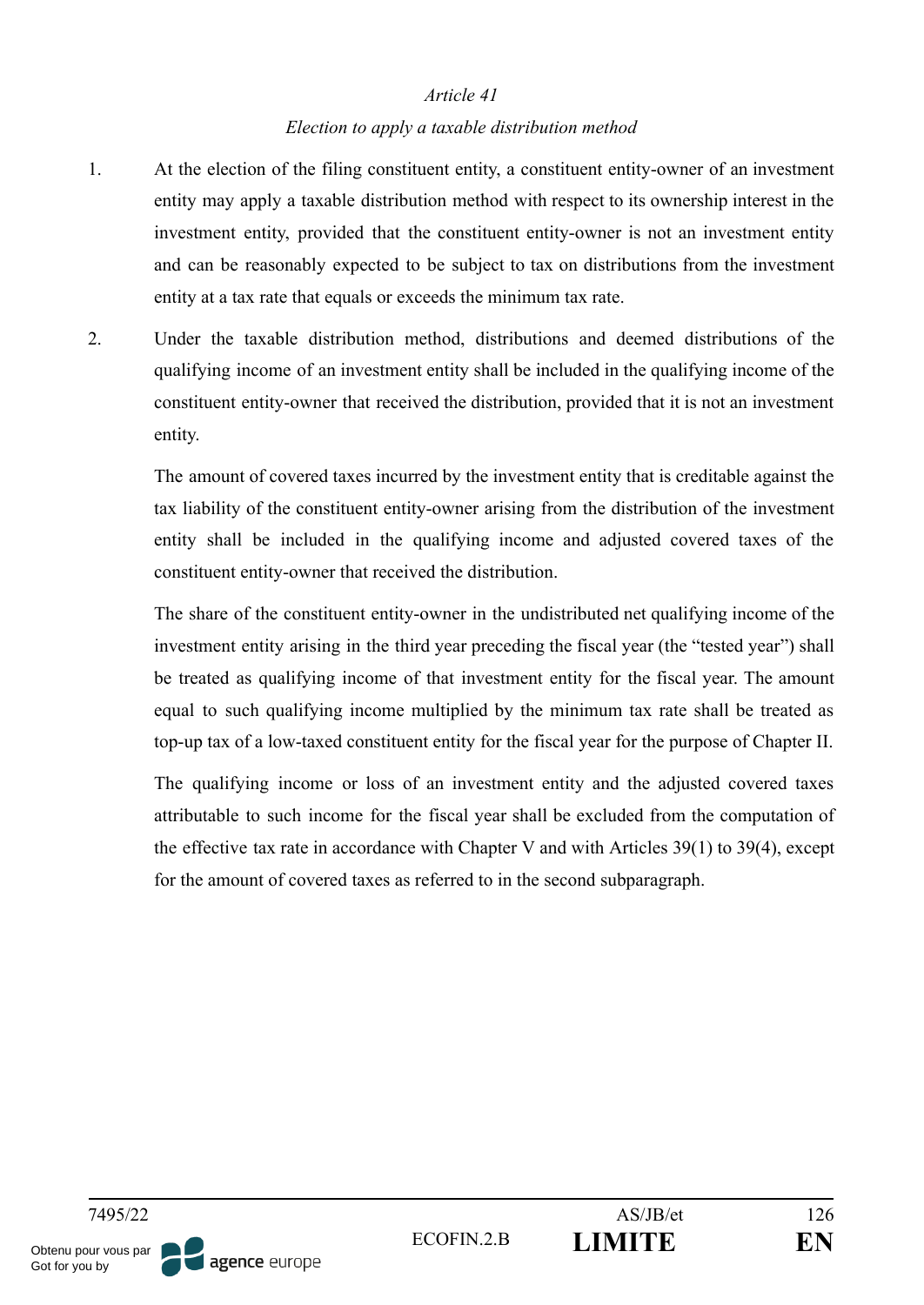- 3. The undistributed net qualifying income of an investment entity for the tested year shall be the amount of qualifying income of that investment entity for the tested year reduced, up to zero, by:
	- (a) the covered taxes of the investment entity;
	- (b) distributions and deemed distributions to shareholders that are not investment entities during the period starting with the first day of the third year preceding the fiscal year and ending with the last day of the reporting fiscal year in which the ownership interest was held (the "testing period");
	- (c) qualifying losses arising during the testing period; and
	- (d) any residual amount of qualifying losses that has not already reduced the undistributed net qualifying income of that investment entity for a previous tested year (the "investment loss carry-forward").

The undistributed net qualifying income of an investment entity shall not be reduced by distributions or deemed distributions that already reduced the undistributed net qualifying income of that investment entity for a previous tested year in application of point (b) of the first subparagraph.

The undistributed net qualifying income of an investment entity shall not be reduced by the amount of qualifying losses that already reduced the undistributed net qualifying income of that investment entity for a previous tested year in application of point (c) of the first subparagraph.

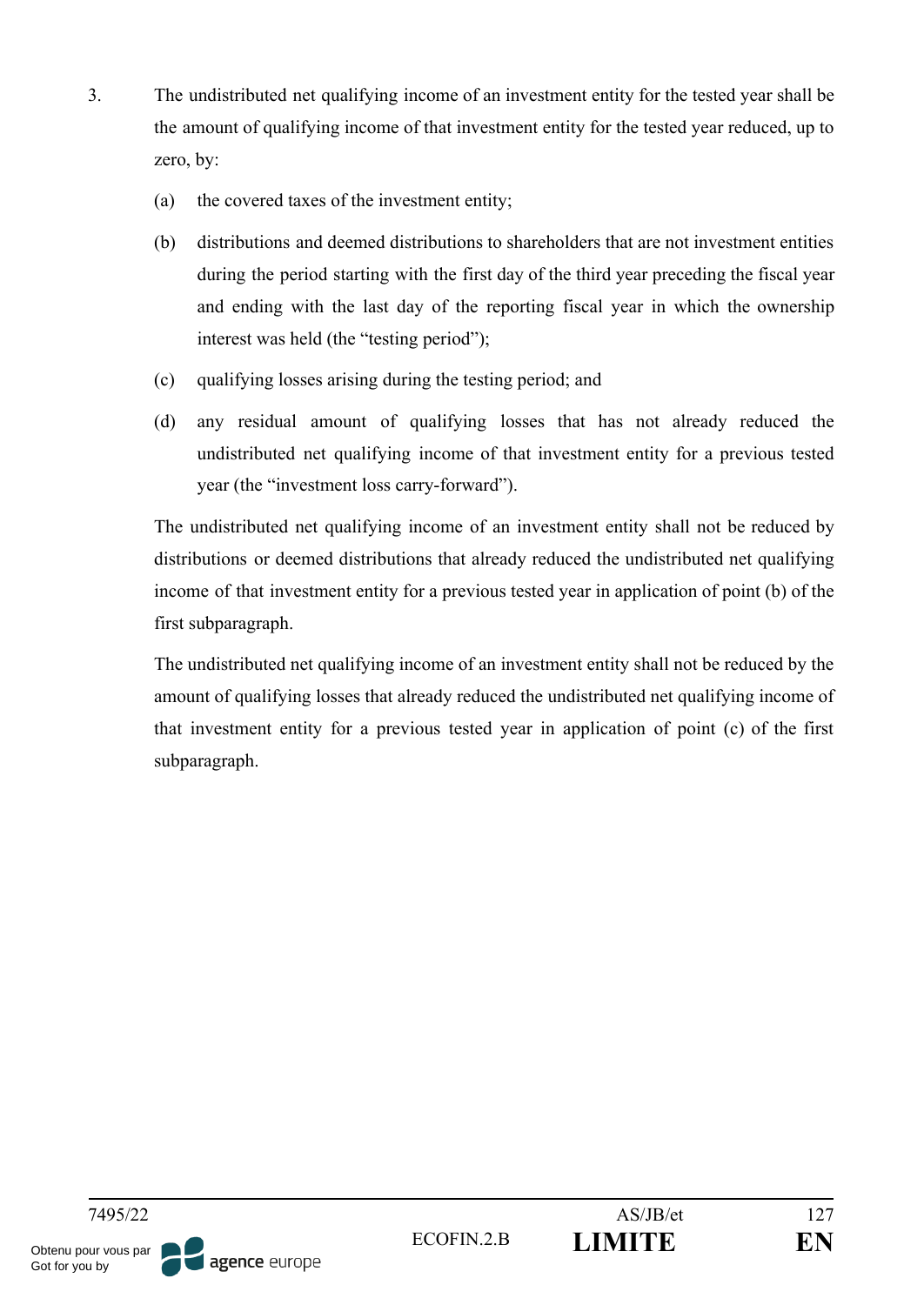- 4. For the purpose of this article, a deemed distribution shall be deemed to arise when a direct or indirect ownership interest in the investment entity is transferred to an entity that does not belong to the MNE group and which is equal to the share of the undistributed net qualifying income attributable to such ownership interest on the date of such transfer, determined without regard to the deemed distribution.
- 5. The election under paragraph 1shall be made in accordance with Article 43(1).

If the election is revoked, the share of the constituent entity-owner in the undistributed net qualifying income of the investment entity for the tested year at the end of the fiscal year preceding the fiscal year the revocation is made shall be treated as qualifying income of the investment entity for the fiscal year. The amount equal to such qualifying income multiplied by the minimum tax rate shall be treated as top-up tax of a low-taxed constituent entity for the fiscal year for the purpose of Chapter II.

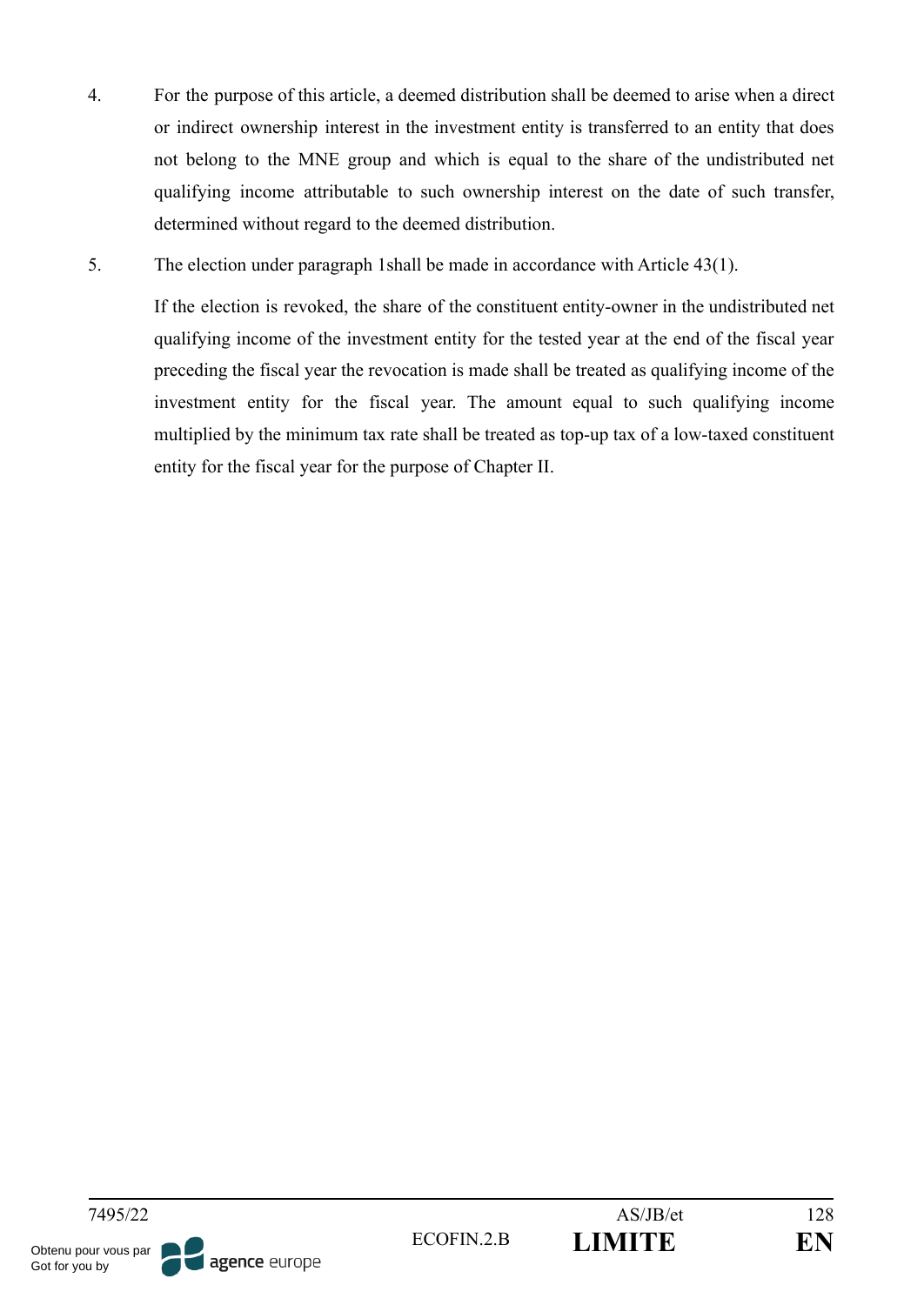# **CHAPTER VIII ADMINISTRATIVE PROVISIONS**

#### *Article 42*

### *Filing obligations*

- 1. For the purpose of this Article, the following definitions apply:
	- (a) 'designated local entity' means the constituent entity of an MNE group or large-scale domestic group that is located in a Member State and has been appointed by the other constituent entities of the MNE group or large-scale domestic group located in the same Member State to file the top-up tax information return or submit the notifications in accordance with this Article on their behalf;
	- (b) 'qualifying competent authority agreement' means a bilateral or multilateral agreement or arrangement between two or more competent authorities that provides for the automatic exchange of annual top-up tax information returns.
- 2. A constituent entity located in a Member State shall file a top-up tax information return with its tax administration in accordance with paragraph 5.

Such return may be filed by a designated local entity on behalf of the constituent entity.

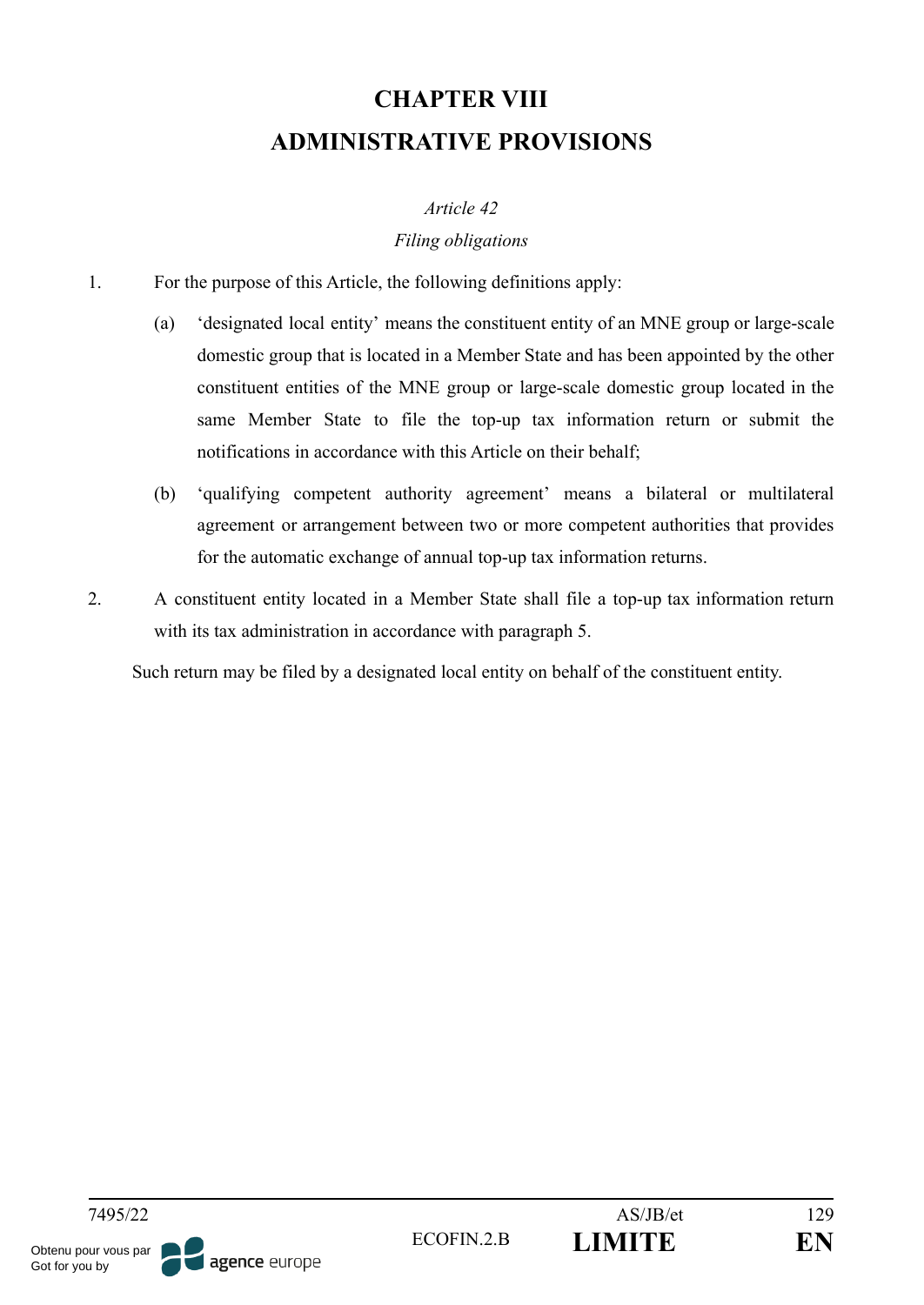- 3. By way of derogation from paragraph 2, a constituent entity shall not have the obligation to file a top-up tax information return with its tax administration if such a return has been filed, in accordance with the requirements set out in paragraph 5, by:
	- (a) the ultimate parent entity located in a jurisdiction that has, for the reporting fiscal year, a qualifying competent authority agreement in effect with the Member State in which the constituent entity is located; or
	- (b) the designated filing entity located in a jurisdiction that has, for the reporting fiscal year, a qualifying competent authority agreement in effect with the Member State in which the constituent entity is located.
- 4. Where paragraph 3 applies, the constituent entity located in a Member State, or the designated local entity on its behalf, shall notify its tax administration of the identity of the entity that is filing the top-up tax information return as well as the jurisdiction in which it is located.

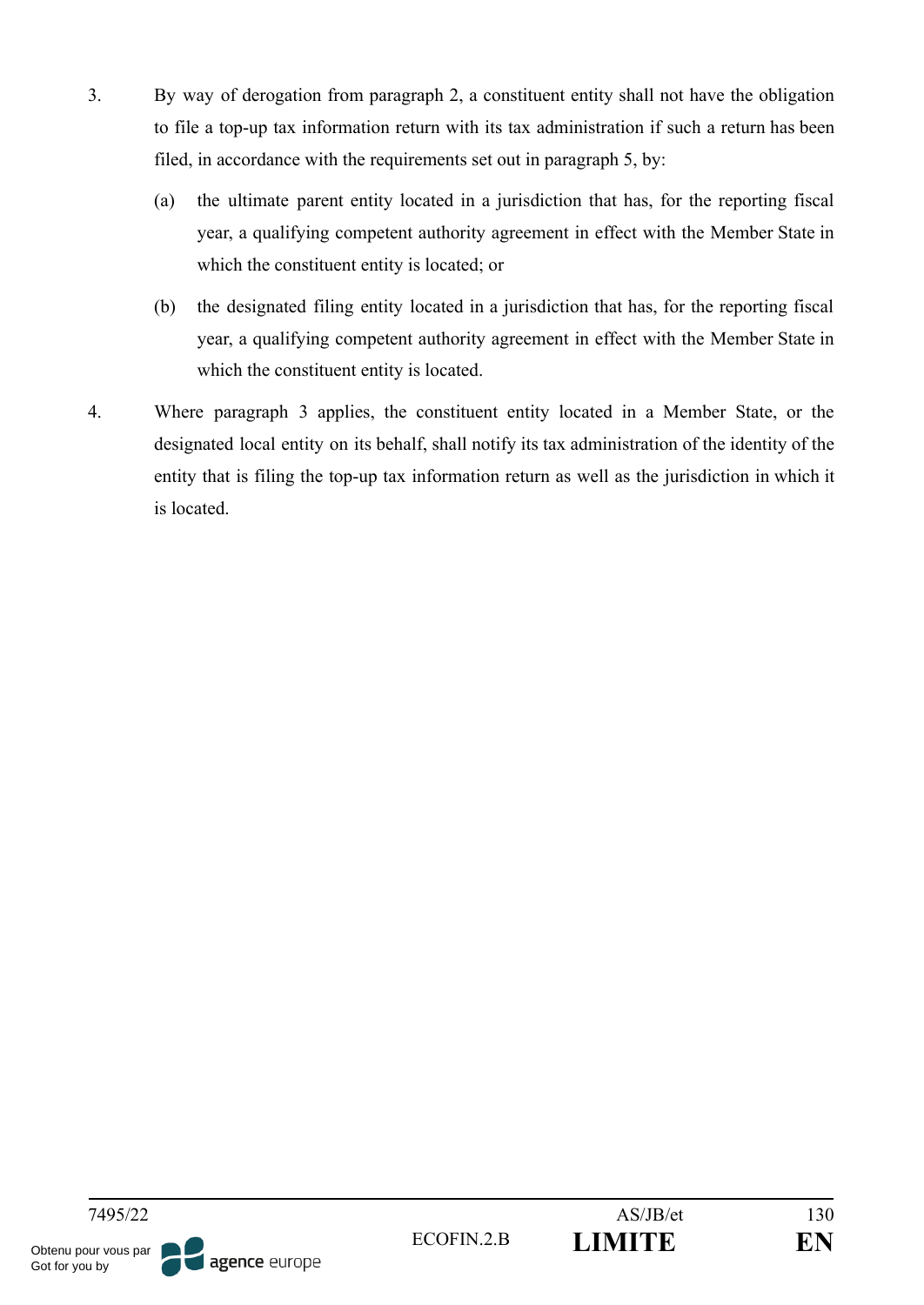- 5. The top-up tax information return shall be filed in a standard template and include the following information with respect to the MNE group or large-scale domestic group:
	- (a) identification of the constituent entities, including their tax identification numbers, if any, the jurisdiction in which they are located and their status under the rules of this Directive;
	- (b) information on the overall corporate structure of the MNE group or large-scale domestic group, including the controlling interests in the constituent entities held by other constituent entities;
	- (c) the information that is necessary in order to compute:
		- (i) the effective tax rate for each jurisdiction and the top-up tax of each constituent entity;
		- (ii) the top-up tax of a member of a joint-venture group;
		- (iii) the allocation of top-up tax under the income inclusion rule and the UTPR top-up tax amount to each jurisdiction; and
	- (d) a record of the elections made in accordance with the relevant provisions of this **Directive**

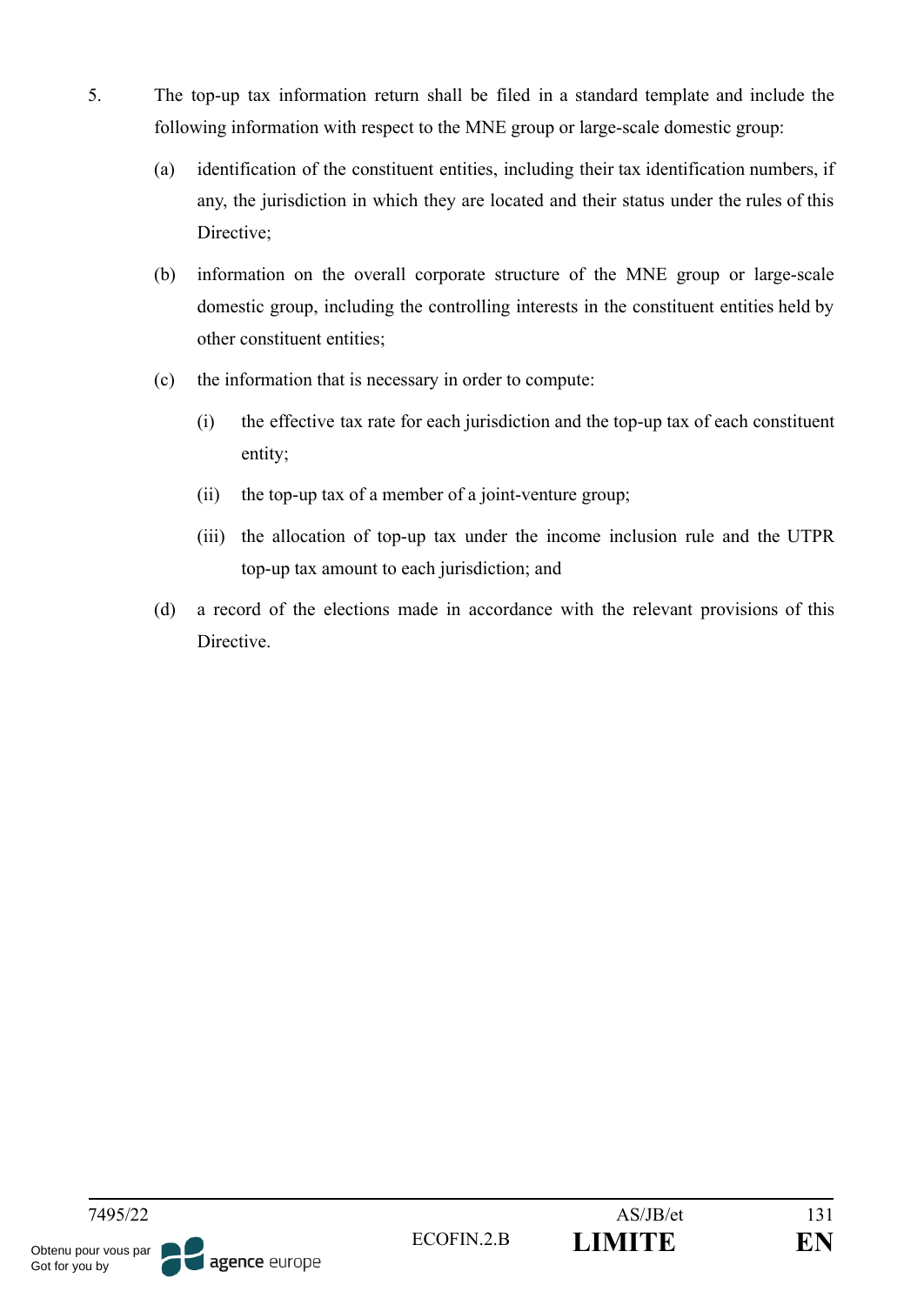- 6. By way of derogation from paragraph 5, where a constituent entity is located in a Member State with an ultimate parent entity located in a third country jurisdiction that applies rules which have been assessed as equivalent to the rules of this Directive pursuant to Article 51, the constituent entity or the designated local entity shall file a top-up tax information return containing the following information:
	- (a) all information that is necessary for the application of Article 7, including:
		- (i) identification of all the constituent entities in which a partially-owned parent entity located in a Member State holds, directly or indirectly, an ownership interest at any time during the fiscal year and the structure of such ownership interests;
		- (ii) all information that is necessary to compute the effective tax rate of the jurisdictions in which a partially-owned parent entity located in a Member State holds ownership interests in constituent entities identified under (i) and the top-up tax due; and
		- (iii) all information that is relevant for that purpose in accordance with Articles 8, 9 or 10;
	- (b) all information that is necessary for the application of Article 12, including:
		- (i) identification of all the constituent entities located in the ultimate parent entity jurisdiction and the structure of such ownership interests;
		- (ii) all information that is necessary in order to compute the effective tax rate of the ultimate parent entity's jurisdiction and its top-up tax due; and
		- (iii) all information necessary for the allocation of such top-up tax based on the UTPR allocation formula set out in Article 13.

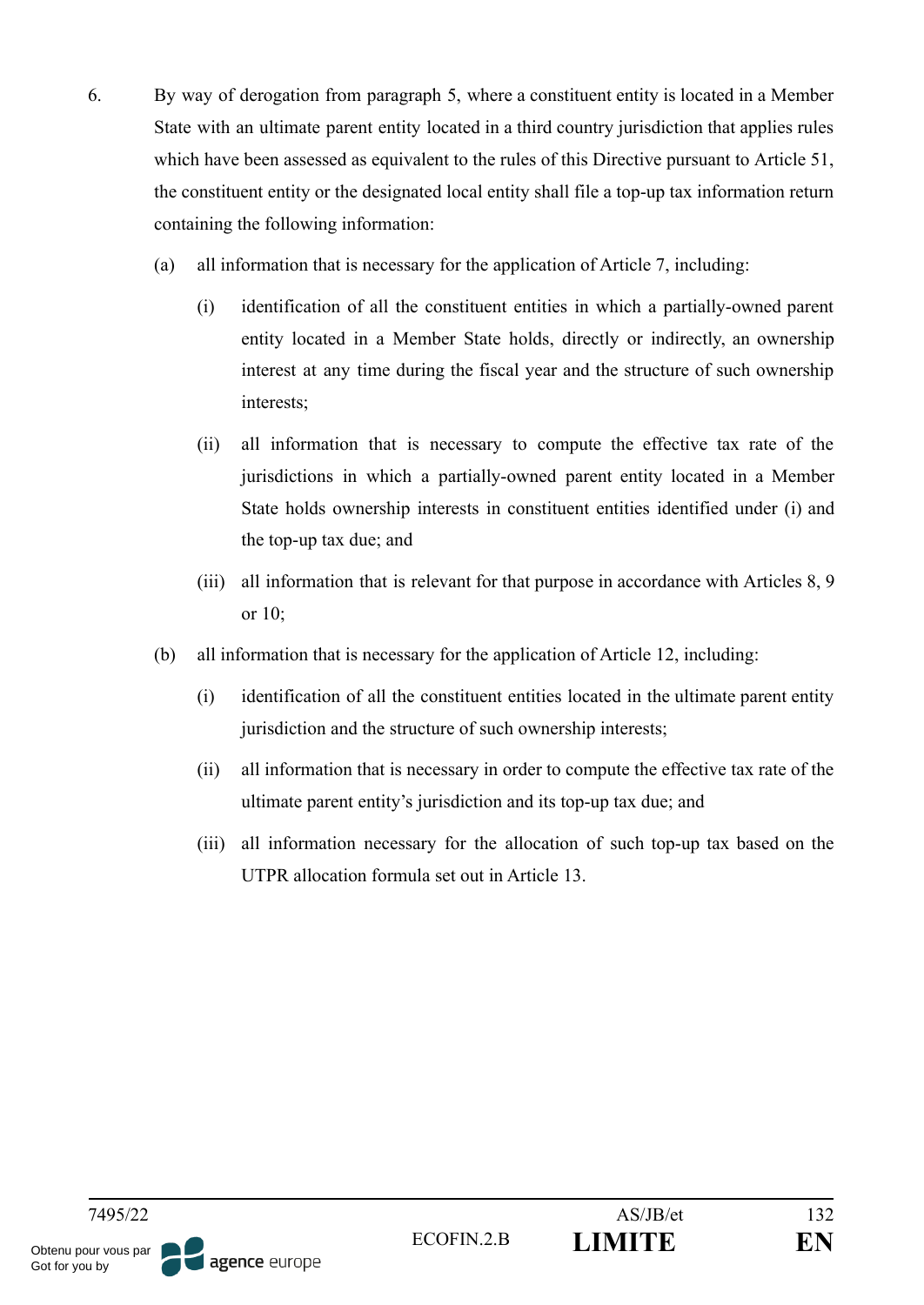- (c) all information that is necessary for the application of a qualified domestic top- up tax by any Member State that has made the election to apply such a top -up tax, in accordance with Article 10.
- 7. The top-up tax information return referred to in paragraphs 5 and 6 and any relevant notifications shall be filed with the tax administration of the Member State in which the constituent entity is located no later than 15 months after the last day of the reporting fiscal year.

## *Article 43 Elections*

- 1. The election referred to in Articles 2(3), 15(3), 15(9), 40 and 41 shall be valid for a period of five years, starting from the year in which the election is made. The election shall be renewed automatically unless the filing constituent entity pursuant to article 42 revokes the election at the end of the five-year period. A revocation of the election shall be valid for a period of five years, starting from the end of the year in which the revocation is made.
- 2. The election referred to in Articles 15 (6), 15(7), 21 (1)(b), 24(1), 27(2), 29(1) and 38(1) shall be valid for a period of one year. The election shall be renewed automatically unless the filing constituent entity revokes the election at the end of the year.
- 3. The election shall be made to the tax administration of the Member State in which the filing constituent entity is located.

## *Article 44*

### *Penalties*

Member States shall lay down the rules on penalties applicable for infringement of national provisions adopted pursuant to this Directive, including those pertaining to the obligation of a constituent entity to file and pay its share of top-up tax or to have an additional cash tax expense, and shall take all necessary measures to ensure that they are effectively applied. The penalties provided for shall be effective, proportionate and dissuasive.



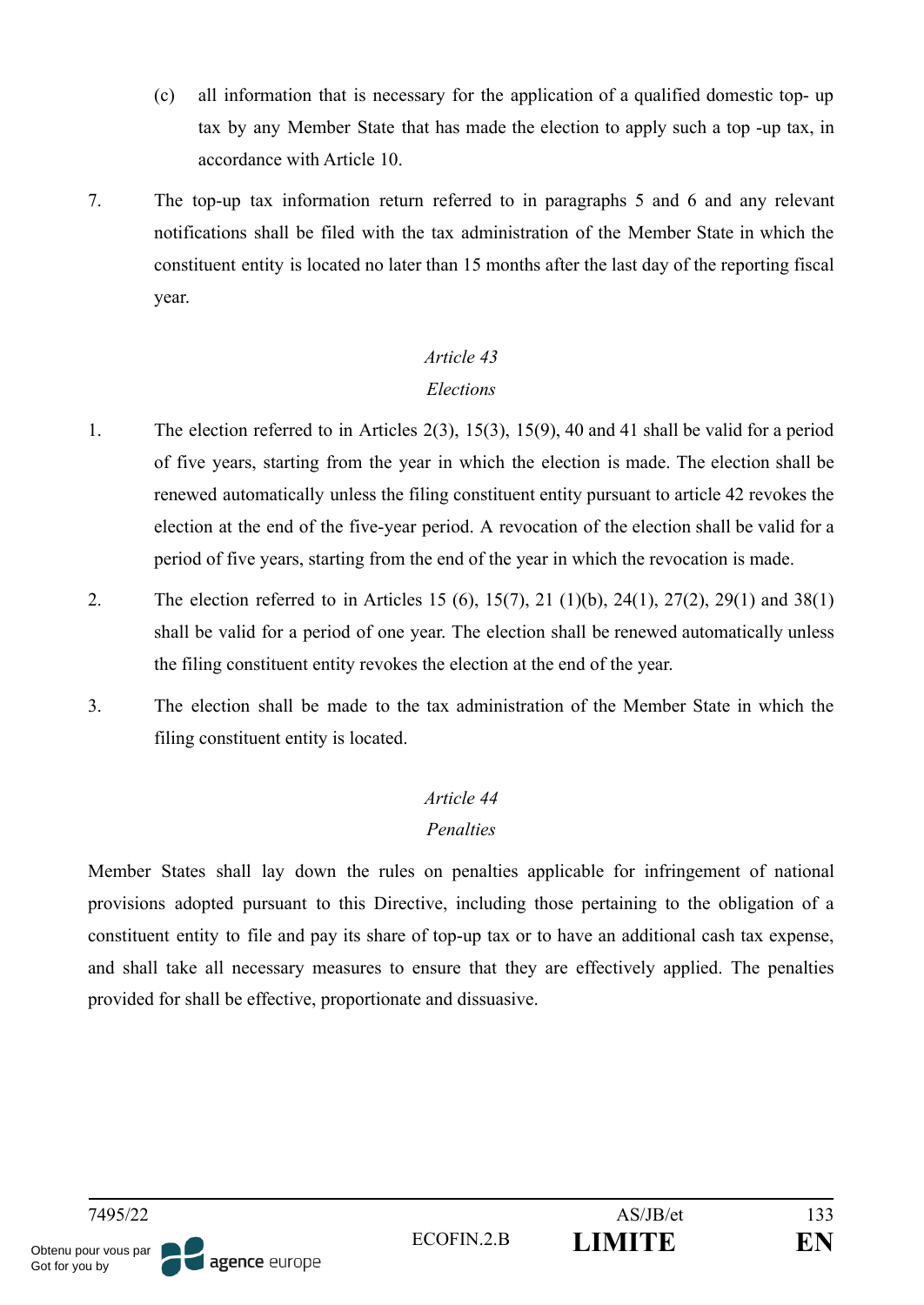# **CHAPTER IX TRANSITION RULES**

#### *Article 45*

*Tax treatment of deferred tax assets, deferred tax liabilities and transferred assets upon transition*

- 1. For the purpose of this Article, a transition year, for a jurisdiction, means the first fiscal year in which an MNE group or a large-scale domestic group falls within the scope of this Directive in respect of that jurisdiction.
- 2. When determining the effective tax rate for a jurisdiction in a transition year, and for each subsequent fiscal year, the MNE group or a large-scale domestic group shall take into account all the deferred tax assets and deferred tax liabilities reflected or disclosed in the financial accounts of all the constituent entities in a jurisdiction for the transition year.

Deferred tax assets and deferred tax liabilities shall be taken into account at the lower of the minimum tax rate and the applicable domestic tax rate. However, a deferred tax asset that has been recorded at a tax rate lower than the minimum tax rate may be taken into account at the minimum tax rate if the taxpayer can demonstrate that the deferred tax asset is attributable to a qualifying loss.

The impact of any valuation adjustment or accounting recognition adjustment with respect to a deferred tax asset shall be disregarded.

- 3 . Deferred tax assets arising from items excluded from the computation of qualifying income or loss in accordance with Chapter III shall be excluded from the calculation referred to in paragraph 2 when such deferred tax assets are generated in a transaction that takes place after 30 November 2021.
- 4. In the case of a transfer of assets between constituent entities after 30 November 2021 and before the commencement of a transition year, the basis in the acquired assets, other than inventory, shall be based upon the transferring entity's carrying value of the transferred assets upon disposal with a deferred tax assets and liabilities determined on that basis.

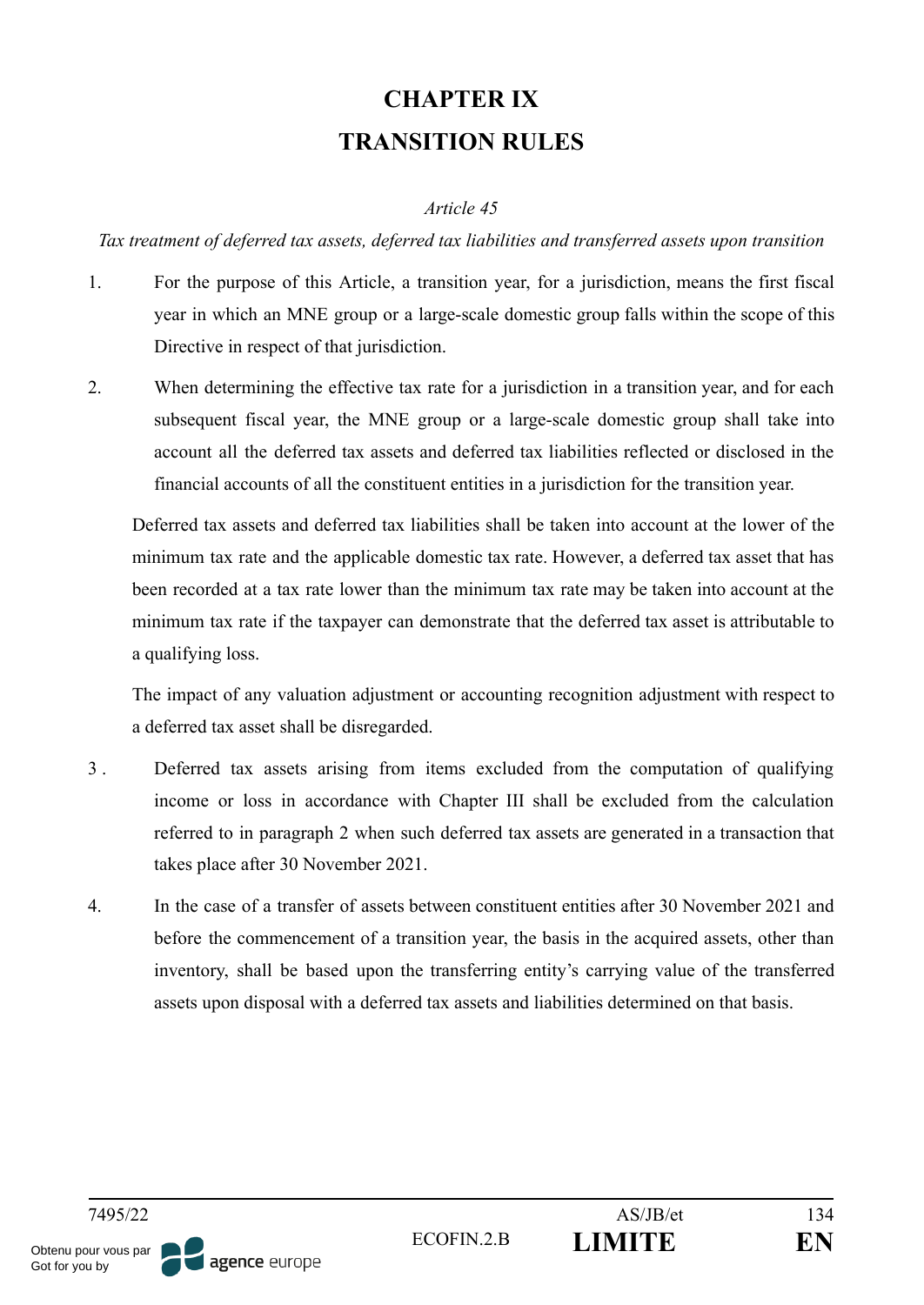#### *Transitional relief for the substance-based income exclusion*

1. For the purpose of applying Article 27(3), the value of 5 % shall be replaced, for each fiscal year beginning as from 31 December of the following calendar years, with the values set out in the following table:

| 2023 | $10\,\%$  |
|------|-----------|
| 2024 | 9,8%      |
| 2025 | 9,6%      |
| 2026 | 9,4%      |
| 2027 | 9,2%      |
| 2028 | $9,\!0$ % |
| 2029 | 8,2%      |
| 2030 | 7,4 %     |
| 2031 | 6,6%      |
| 2032 | 5,8%      |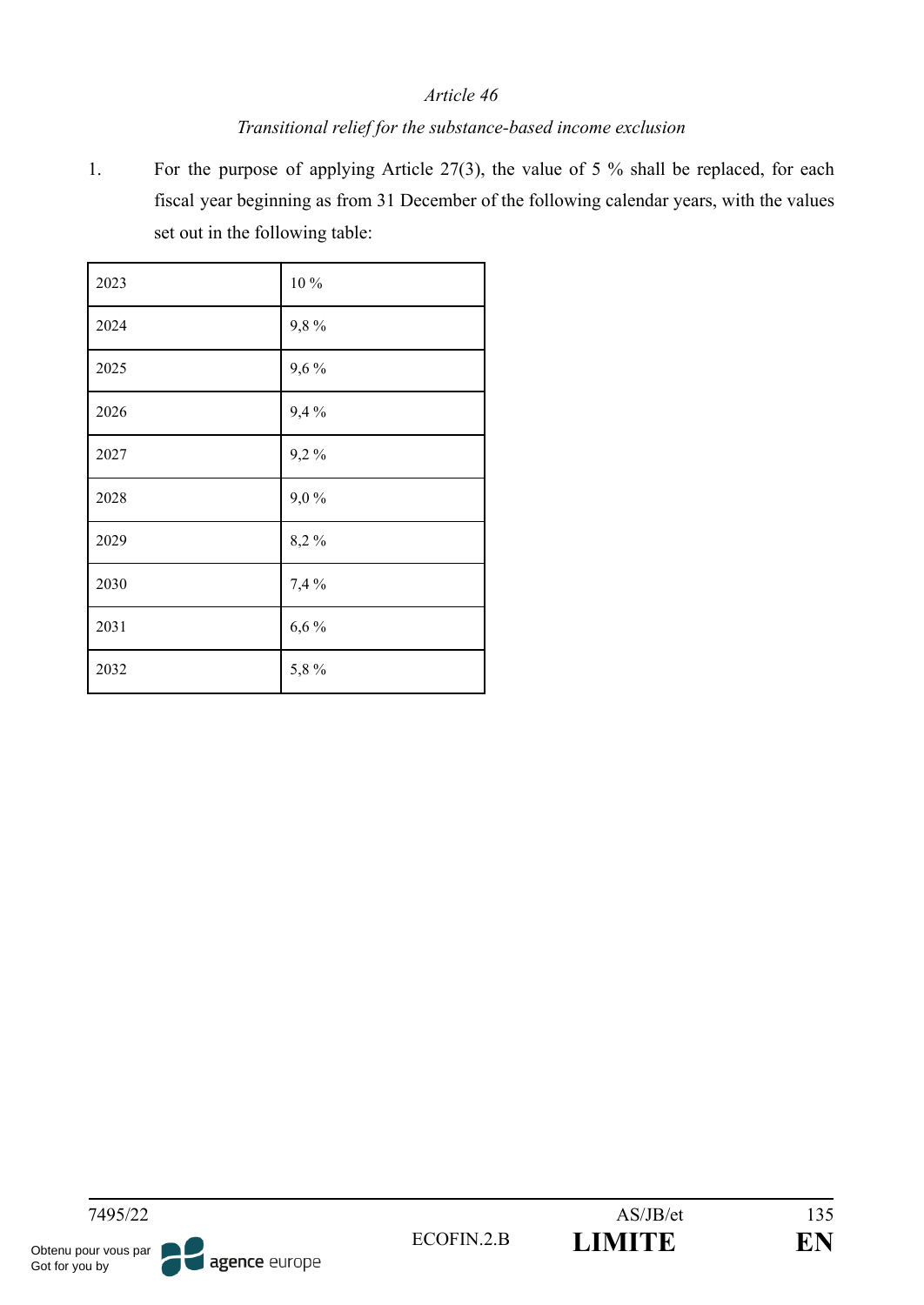2. For the purpose of applying Article 27(4), the value of 5 % shall be replaced, for each fiscal year beginning as from 31 December of the following calendar years, with the values set out in the following table:

| 2023 | $8\ \%$ |
|------|---------|
| 2024 | 7,8%    |
| 2025 | 7,6%    |
| 2026 | 7,4%    |
| 2027 | 7,2%    |
| 2028 | 7,0%    |
| 2029 | 6,6%    |
| 2030 | $6,2\%$ |
| 2031 | 5,8%    |
| 2032 | 5,4%    |
|      |         |

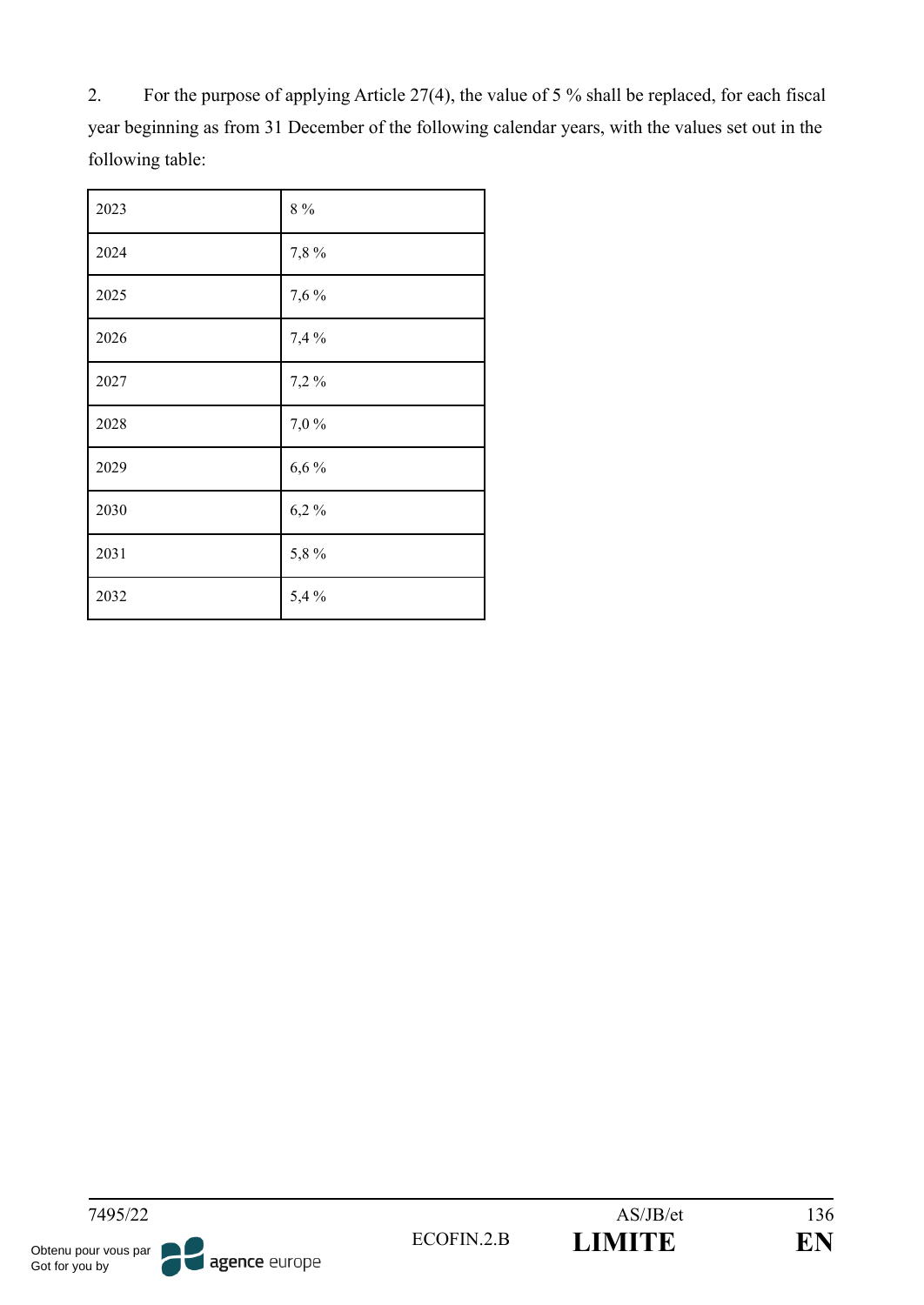#### *Initial phase of exclusion from the IIR and UTPR of MNE groups and large-scale domestic groups*

- 1. The top-up tax due by an ultimate parent entity located in a Member State in accordance with Article 5(2), or by an intermediate parent entity located in a Member State in accordance with Article 6a(2) when the ultimate parent entity is an excluded entity, shall be reduced to zero :
	- a) in the first five years of the initial phase of the international activity of the MNE group notwithstanding the requirements laid down in Chapter V;
	- b) in the first five years, starting from the first day of the fiscal year in which the large-scale domestic group falls within the scope of this Directive for the first time.
	- 2. Where the ultimate parent entity of an MNE group is located in a third country jurisdiction, the top-up tax due by a constituent entity located in a Member State in accordance with Article 13(2) shall be reduced to zero in the first five years of the initial phase of the international activity of that MNE group notwithstanding the requirements laid down in Chapter V.

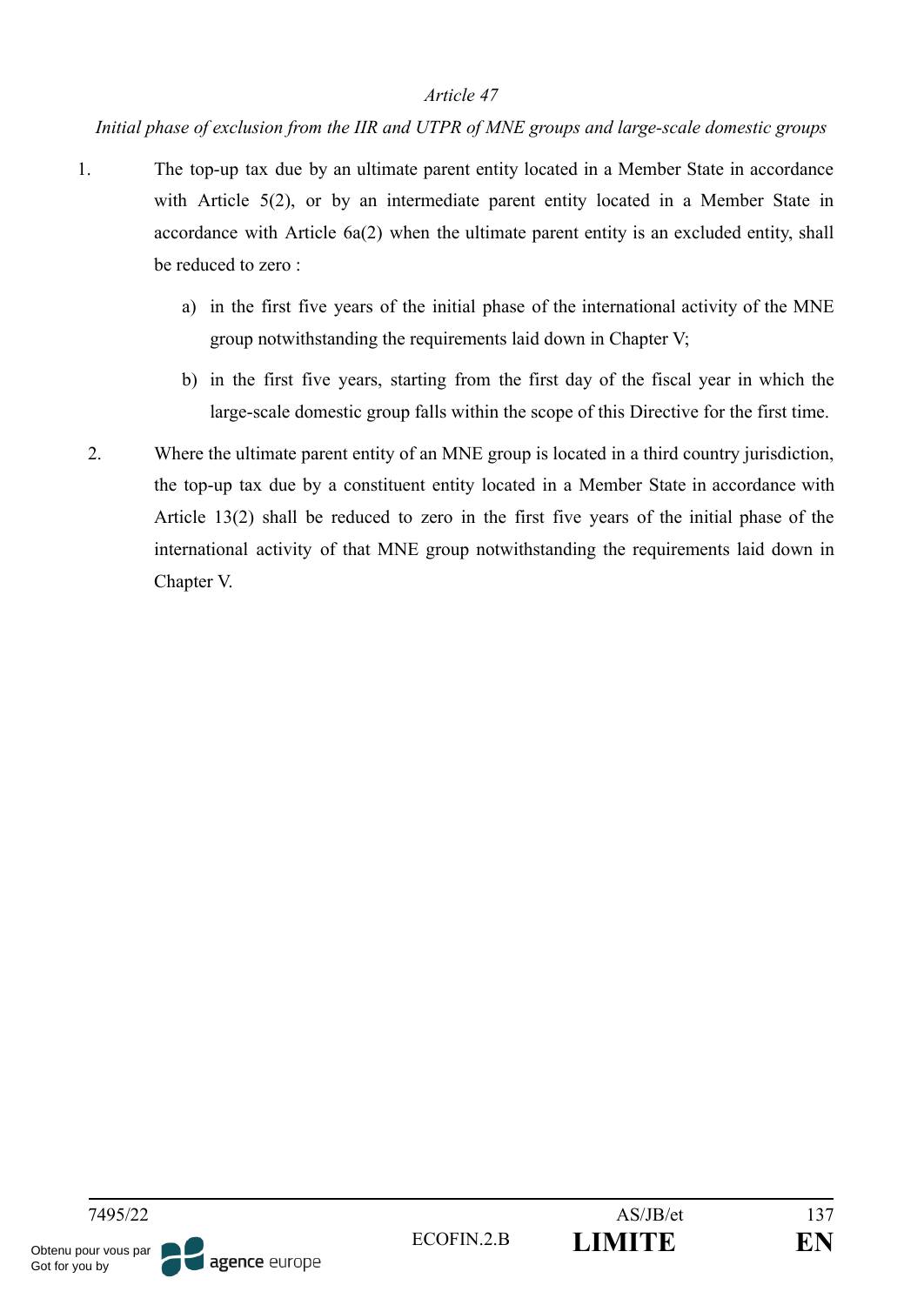- 3. An MNE group shall be considered to be in the initial phase of its international activity if:
	- (a) it has constituent entities in no more than six jurisdictions; and
	- (b) the sum of the net book value of the tangible assets of all the constituent entities of the MNE group located in all jurisdictions other than the reference jurisdiction does not exceed EUR 50 000 000.

For the purpose of point (b), reference jurisdiction means the jurisdiction in which the constituent entities of the MNE group have the highest sum of the net book value of tangible assets in the fiscal year in which the MNE group originally falls within the scope of this Directive. The total value of tangible assets in a jurisdiction is the sum of the net book values of all tangible assets of all the constituent entities of the MNE group that are located in that jurisdiction.

4. The period of five years referred to in paragraphs 1(a) and 2 shall start from the beginning of the fiscal year in which the MNE group originally falls within the scope of this Directive.

For MNE groups that are within the scope of this Directive when it enters into force, the five-year period referred to in paragraph 1(a) shall start on 31 December 2023.

For MNE groups that are within the scope of this Directive when it enters into force, the five-year period referred to in paragraph 2 shall start on 31 December 2024.

For large-scale domestic groups that are in scope of this Directive when it enters into force, the five-year period referred to in paragraph 1(b) shall start on 31 December 2023.

5. The designated filling **filing** entity referred to in Article 42 shall inform the tax administration of the Member State in which it is located of the start of the initial phase of its**the group's** international activity.

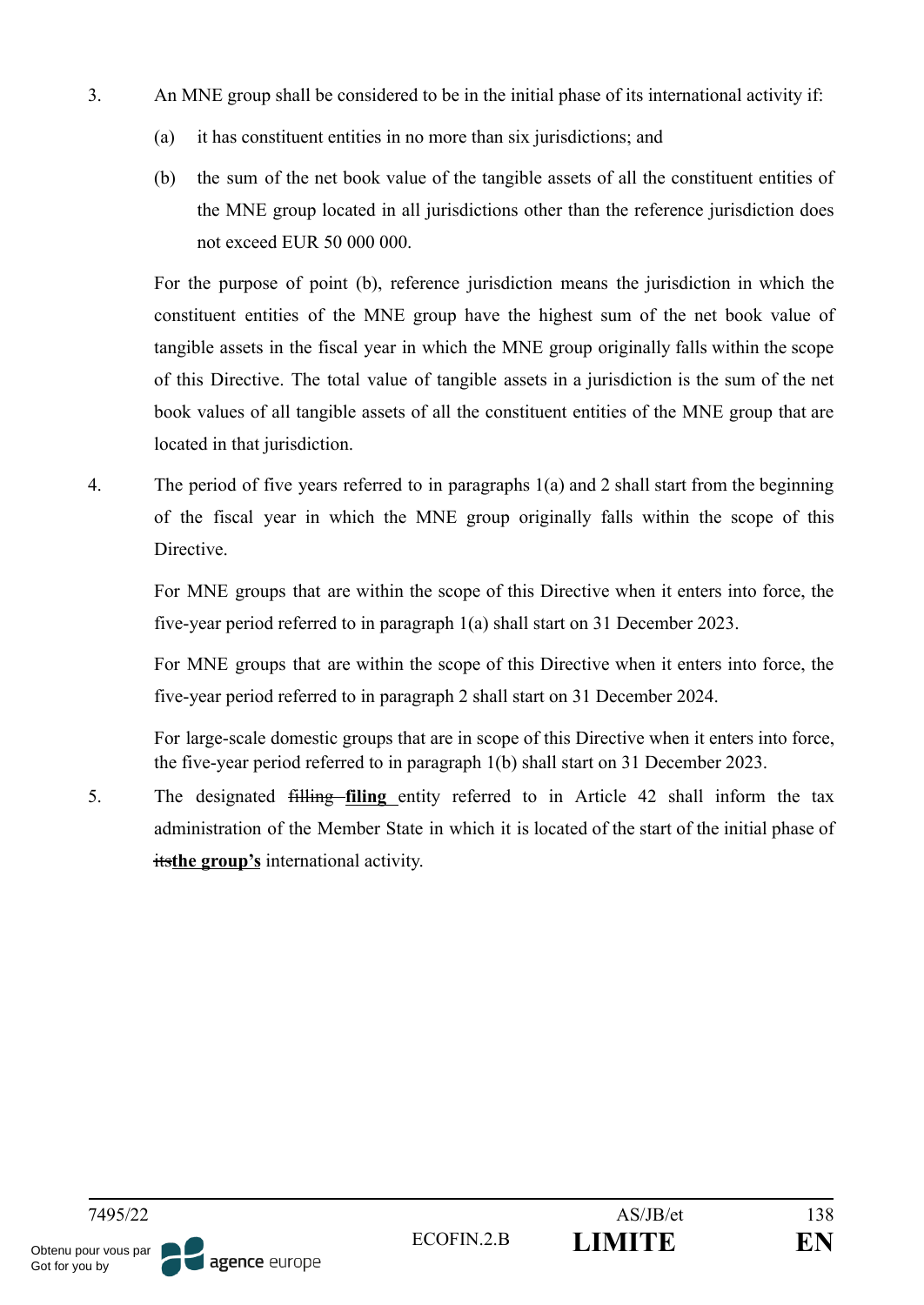#### *Article 47a*

### *Election for a delayed application of the IIR and UTPR*

- 1. By way of derogation from Articles 5 to 13, Member States in which no more than ten **twelve** ultimate parent entities of groups in scope of this directive are located may elect not to apply the IIR and the UTPR for **six consecutive** each fiscal year**s** beginning as from 31 December 2023 to 31 December [2025]. Member States that make such election shall notify the Commission by the transposition date laid down in **the first** paragraph  $\pm$ -of Article 55.
- 2. Where the ultimate parent entity of an MNE group is located in a Member State that has made an election pursuant to paragraph 1, the Member States, other than the one in which the ultimate parent entity is located, shall ensure that the constituent entities of this group are subject, in the Member State in which they are located, to the UTPR top-up tax amount allocated to that Member State for the fiscal years beginning as from 31 December 2023 in accordance with Article 13.
- 3. The UTPR percentage determined for a Member State that has made an election pursuant to paragraph 1 shall be deemed to be zero for the fiscal year.

## *Article 48 Transitional relief for filing obligations*

Notwithstanding Article 42(7), the top-up tax information return and the notifications referred to in Article 42 shall be filed with the tax administration of the Member States no later than 18 months after the last day of the reporting fiscal year that is the transition year referred to in Article 45.

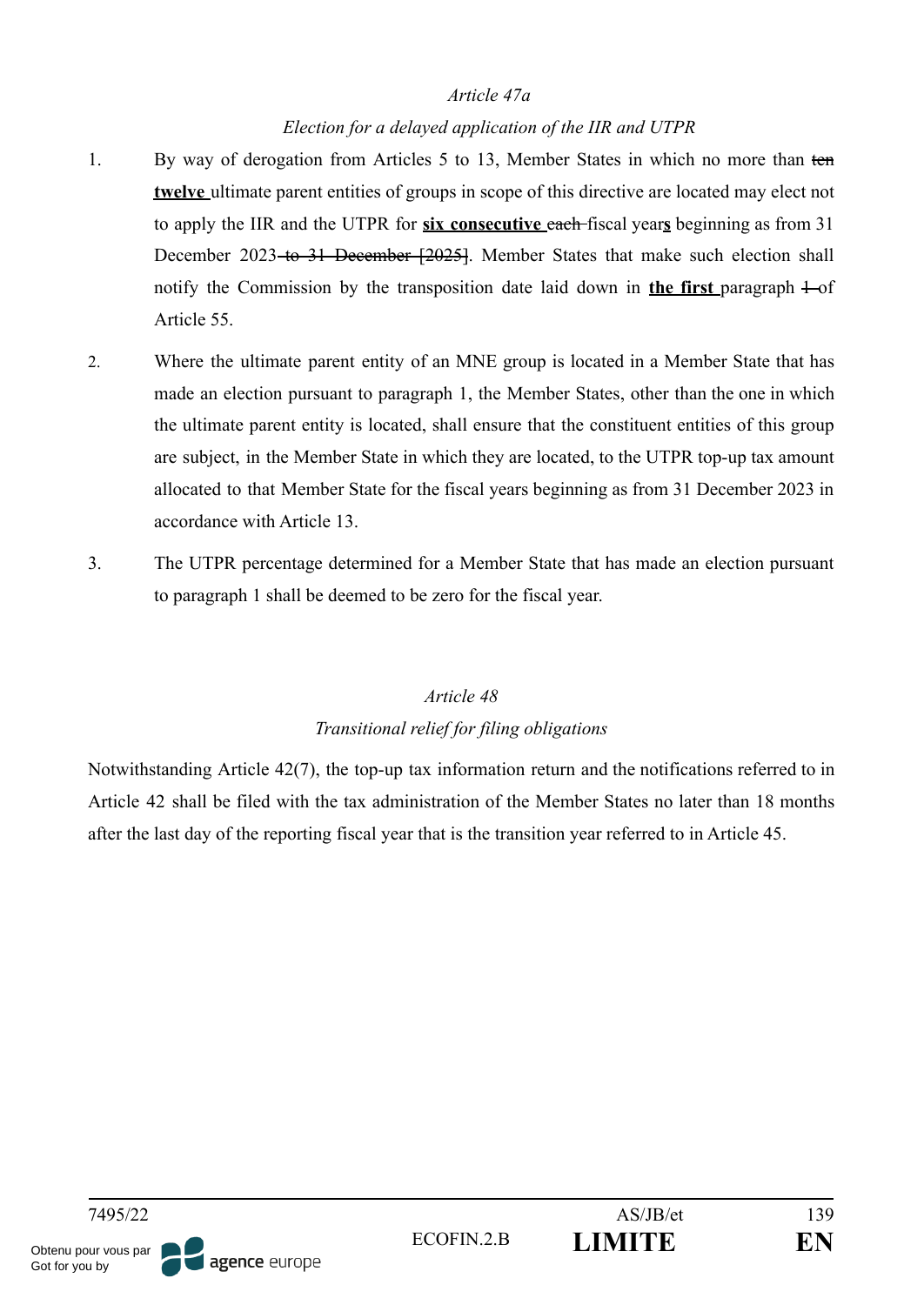# **CHAPTER XI FINAL PROVISIONS**

#### *Article 51*

#### *Assessment of equivalence*

- 1. The legal framework implemented in the domestic law of a third country jurisdiction shall be considered as equivalent to a qualified IIR set out in Chapter II, and shall not be treated as a controlled foreign company tax regime, if it fulfils the following conditions:
	- (a) it enforces a set of rules in accordance with which the parent entity of an MNE group shall compute and pay its allocable share of top-up tax in respect of the low-taxed constituent entities of the MNE group;
	- (b) it establishes a minimum effective tax rate of at least 15 % below which a constituent entity is considered as low-taxed;
	- (c) for the purpose of computing the minimum effective tax rate, it only allows the blending of income of entities located within the same jurisdiction; and
	- (d) for the purpose of computing a top-up tax under the equivalent qualified IIR, it provides for relief for any top-up tax that was paid in a Member State in application of the IIR and for any qualified domestic top up tax set out in this Directive.

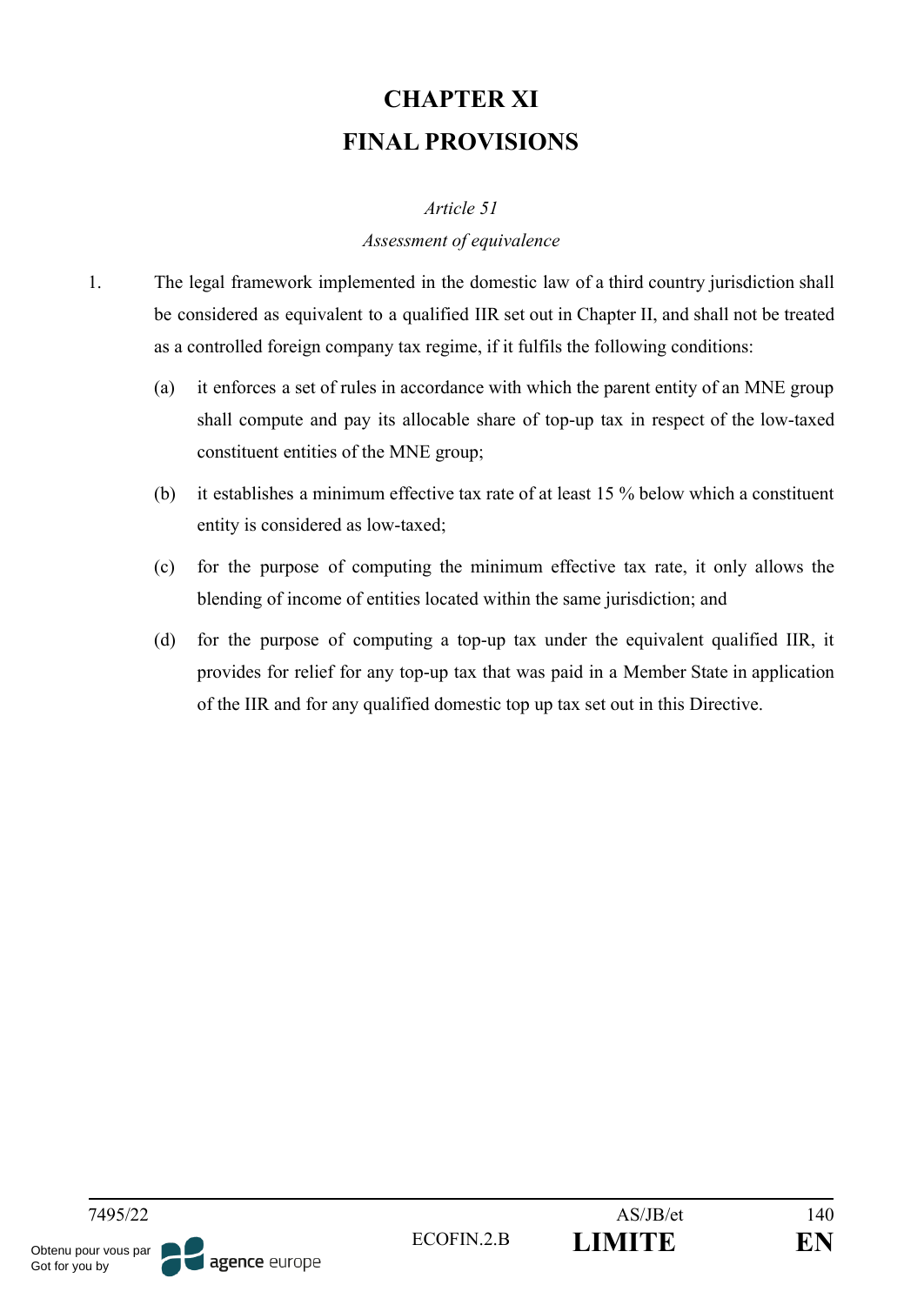- 2. **The Commission is empowered to adopt delegated acts in accordance with Article 52, in order to** The Council, acting on a proposal from the Commission, shall determine, by means of an implementing act, the **list of** third country jurisdictions that have implemented a legal framework in their domestic law, which can be considered equivalent to a qualified IIR in accordance **conformity** with **the conditions laid down in** paragraph 1**, and to update that list**.
- 3. When adopting the implementing act referred to in paragraph 2, the Council shall act by unanimity.
- 4. The procedure referred to in paragraphs 2 and 3 shall be followed whenever a **delegated**n implementing act adopted, in accordance with paragraphs 2 and 3, needs to be updated as a result of a subsequent assessment of the legal framework implemented by a third country jurisdiction in its domestic law.

#### *Exercise of the delegation*

- **1. The power to adopt delegated acts is conferred on the Commission subject to the conditions laid down in this Article.**
- **2. The power to adopt delegated acts referred to in Article 51 shall be conferred on the Commission for an indeterminate period of time from the date of entry into force of this Directive.**

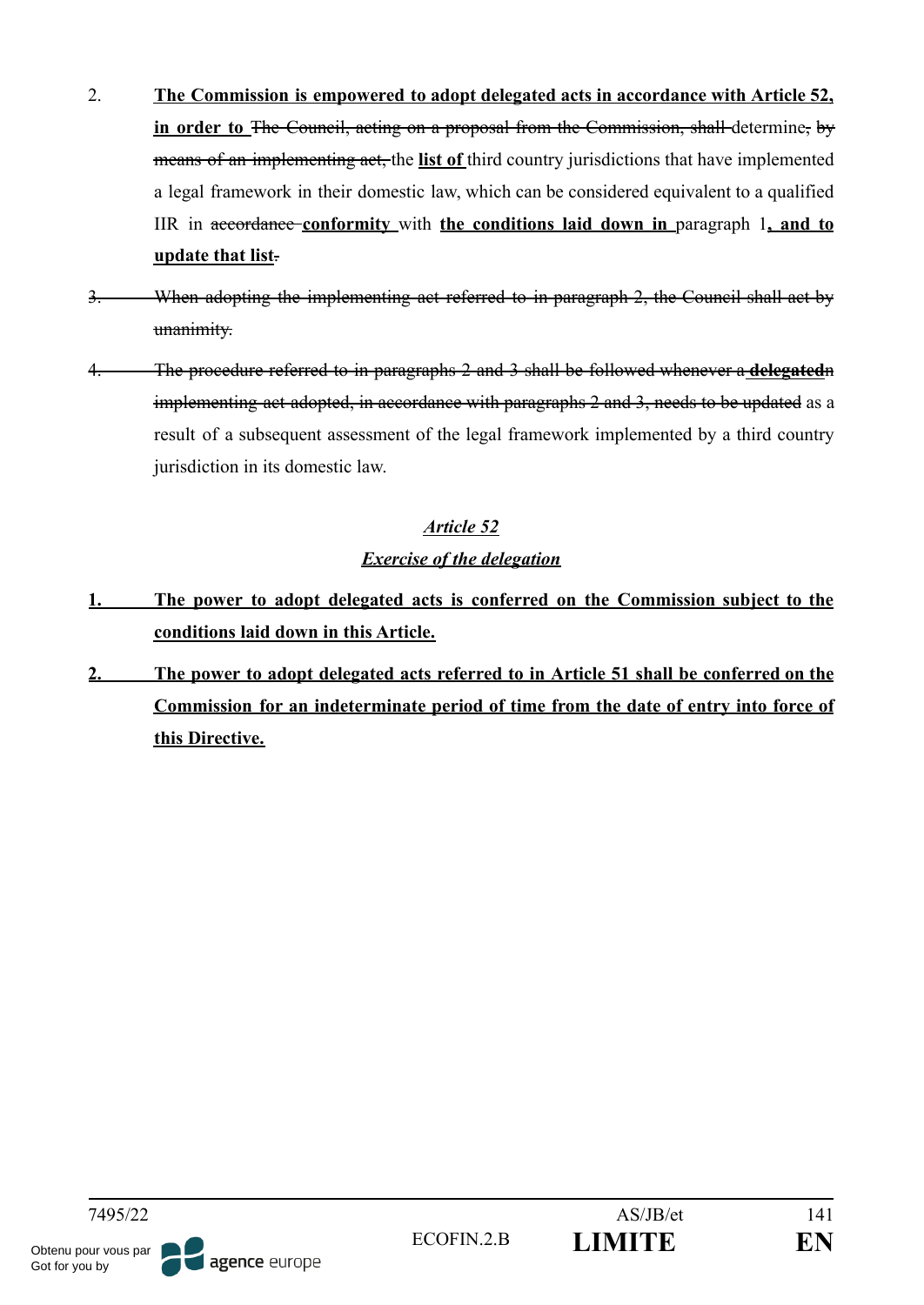- **3. The delegation of power referred to in Article 51 may be revoked at any time by the Council. A decision to revoke shall put an end to the delegation of the power specified in that decision. It shall take effect the day following the publication of the decision in the** *Official Journal of the European Union* **or at a later date specified therein. It shall not affect the validity of any delegated acts already in force.**
- **4. As soon as it adopts a delegated act, the Commission shall notify it to the Council.**
- **5. A delegated act adopted pursuant to Article 51 shall enter into force only if no objection has been expressed by the Council within a period of two months of notification of that act to the Council or if, before the expiry of that period, the Council has informed the Commission that it will not object. That period shall be extended by two months at the initiative of the Council.**

## *Informing the European Parliament*

**The European Parliament shall be informed of the adoption of delegated acts by the Commission, of any objection formulated to them, and of the revocation of a delegation of powers by the Council.**

## *Article 54*

## *Bilateral agreement on simplified reporting obligations*

The Union may conclude agreements with third country jurisdictions whose legal frameworks have been assessed as equivalent to a qualified IIR in accordance with Article 51, with a view to arrange a framework for simplifying the reporting procedures laid down in Article 42(6).

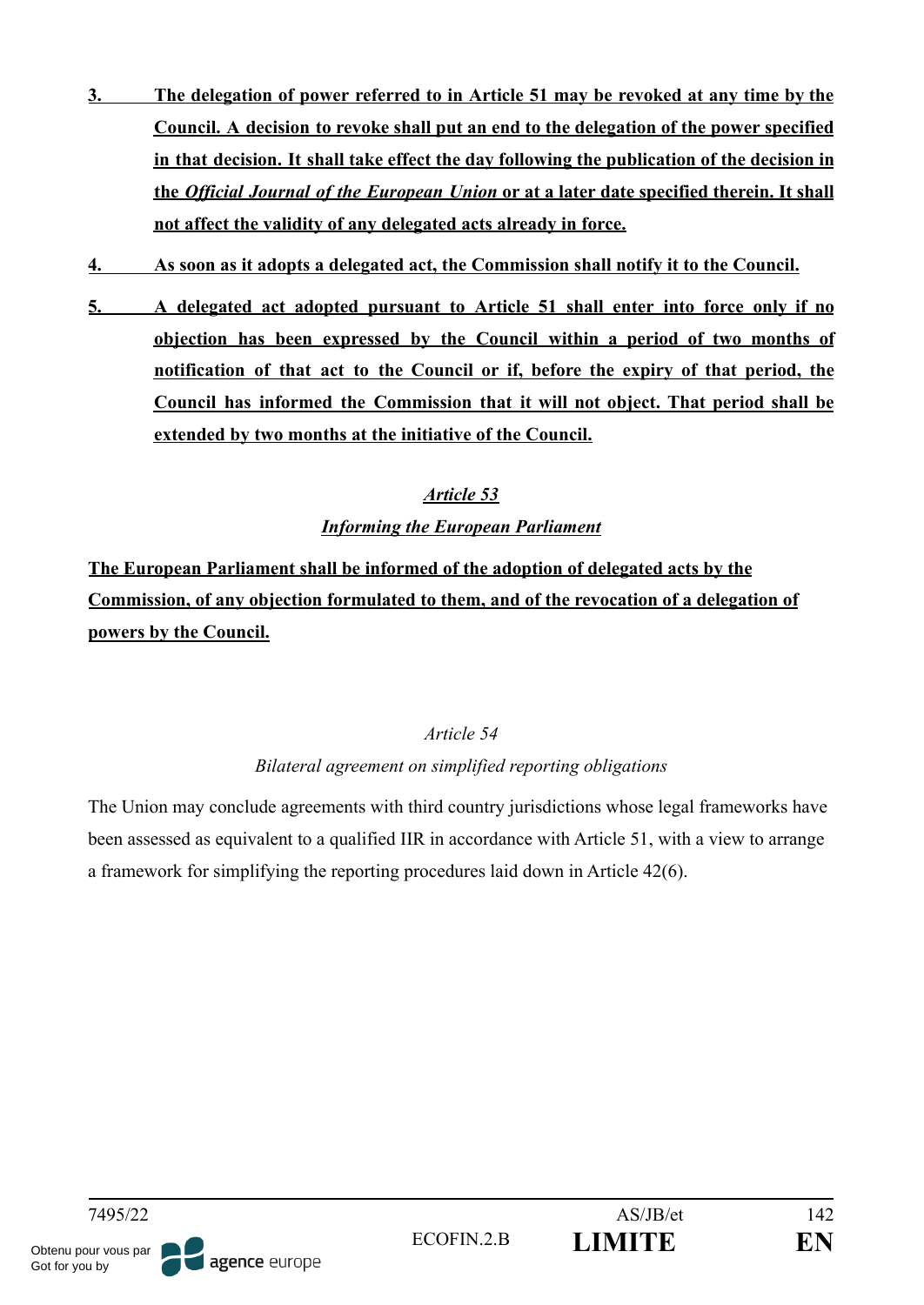#### *Transposition*

Member States shall bring into force the laws, regulations and administrative provisions necessary to comply with this Directive by 31 December 2023.

Member States shall forthwith communicate to the Commission the text of those provisions.

They shall apply those provisions in respect of the fiscal years beginning as from 31 December 2023.

However, with the exception of the arrangement provided for in Article 47a(2), they shall apply the provisions necessary to comply with Articles 11, 12 and 13 in respect of the fiscal years beginning as from 31 December 2024.

These laws, regulations and administrative provisions shall include a reference to this Directive or such a reference shall be mentioned in their official publication. Member States shall determine how such reference is to be made.